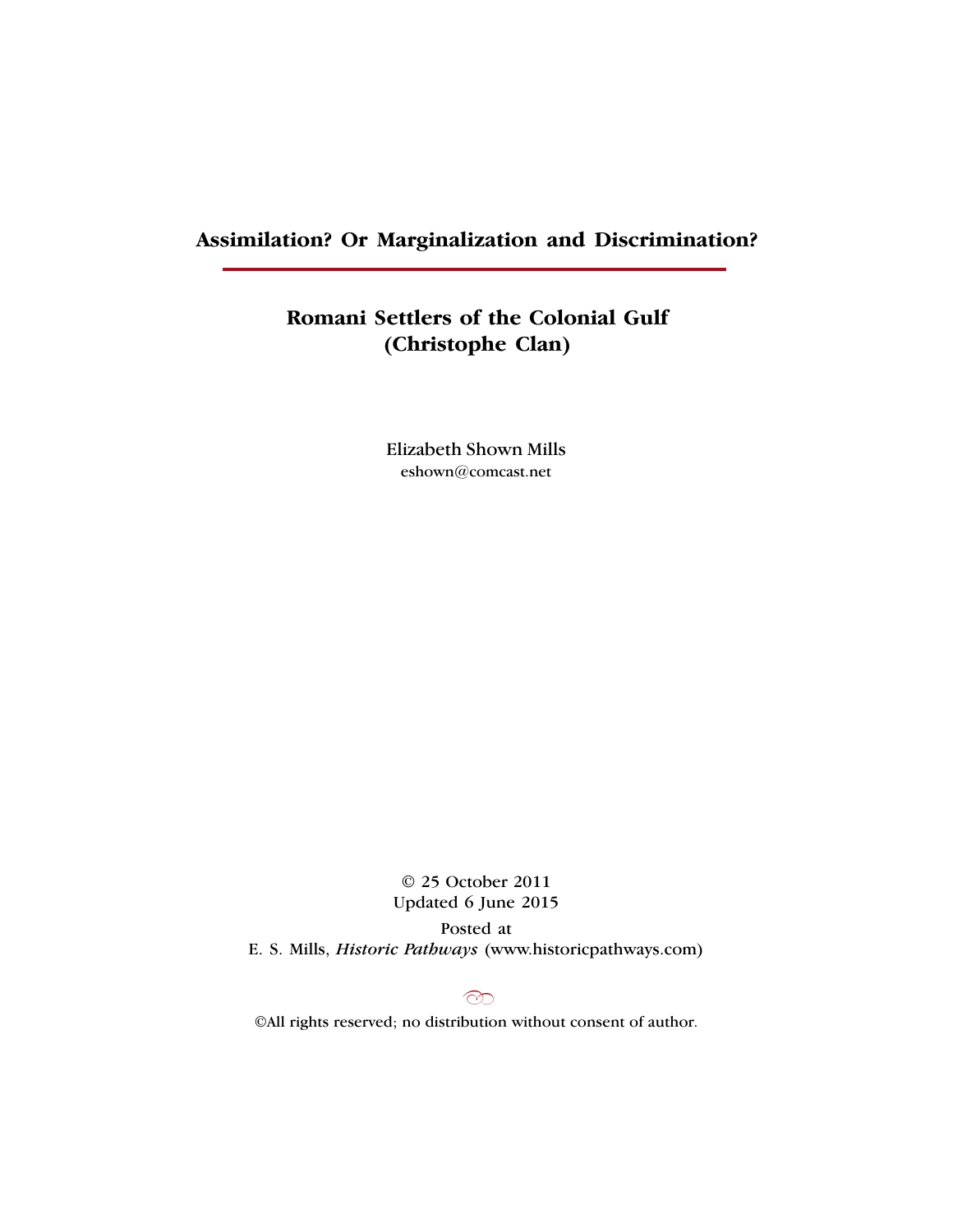$By$  Elizabeth Shown Mills, CG, CGL, FASG

## ABSTRACT

Modern genetic research suggests that *race* is more a visual concept than a biological one. Historical research attests that, above all, it has been an emotional perception—affected not just by color but also by the extent to which individuals comply with community values. Under the French and Spanish regimes in Louisiana, the marginalization suffered by some branches of this Romani clan rested primarily upon their lifestyles. Those who most openly flaunted community morés never escaped the "Gypsy" label under which they had been deported*.* Those who conformed to societal expectations enjoyed social acceptance and unchallenged legal rights. Historians elsewhere have noted similarly nuanced patterns with other ethnic groups. Ironically, considering the extent to which history has deemed Louisiana to be *sans religion, sans justice, sans discipline, et sans ordre,* the dominant factor differentiating Créole Louisiana's brand of ethnic discrimination from that of Anglo America appears to have been *morés* rather than *caste* or *wealth.*

In 1851, the editor of an Alexandria, Louisiana, newspaper carried a curious item: "PARISH REMINISCENCES: We learn from the Marshall that took the census of the Parish, that it was originally settled by Egyptians and French. They made their settlement some time in the year 1770."<sup>1</sup> *Egyptians? As settlers? Not a stray sailor coming ashore at New Orleans, but*

<sup>©</sup>Elizabeth Shown Mills, Samford University Institute of Genealogy and Historical Research. A past president of both the American Society of Genealogists and the Board for Certification of Genealogists, Mills is the author of twelve books and over 500 articles published by scholarly and popular presses in genealogy, history, sociology, and literature. Her 2004 historical novel *Isle of Canes* explores the culture of the Cane River Creole community that overlapped the Red River families in this study.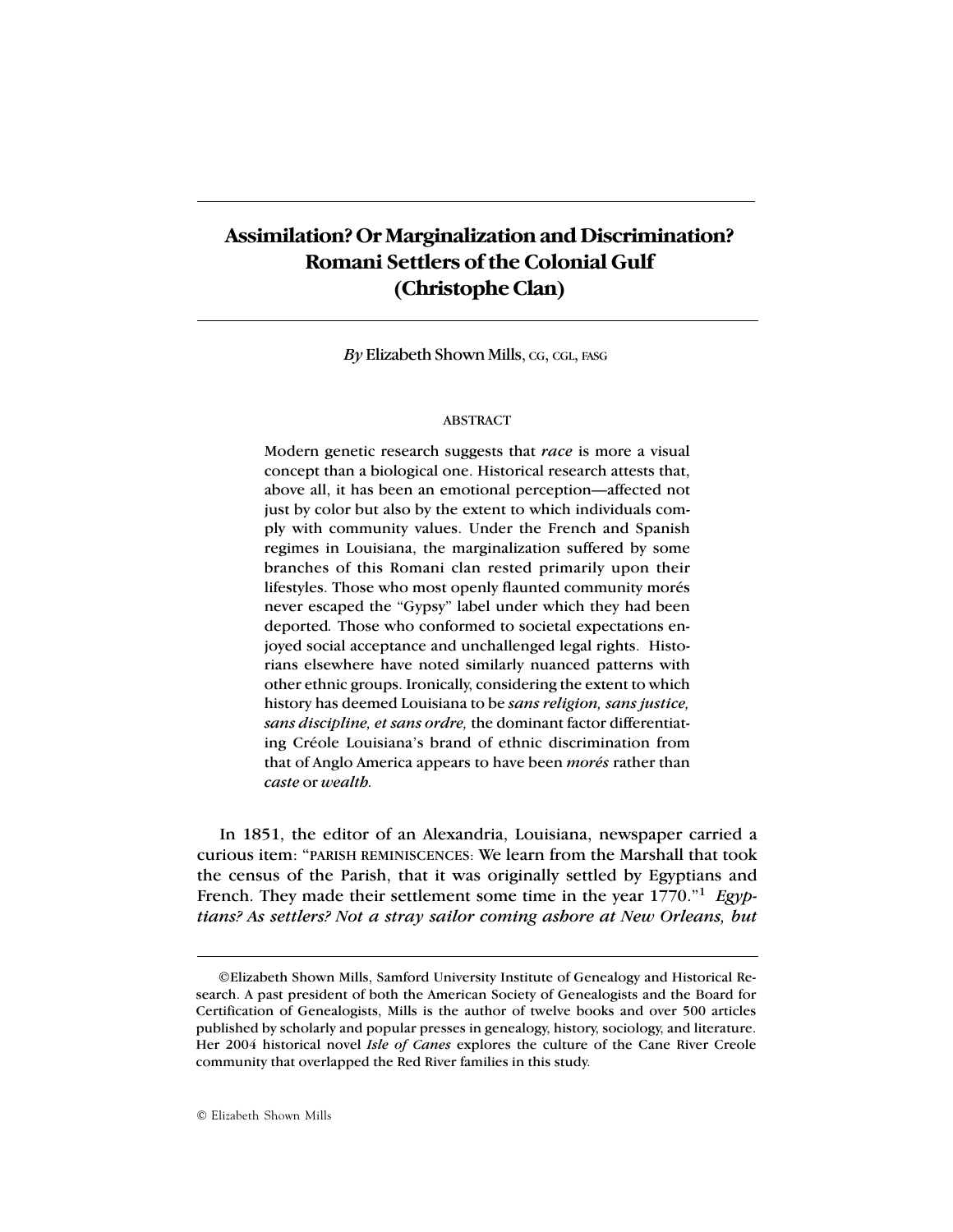*farm families on Red River in the interior of the colony?* Still, the rumor was not a rare one. The travel chronicler Frederick Law Olmsted heard the same when he toured Red River in the 1850s and reported local gossip in a sensationalist fashion:

A white planter ... told me that, when he was a boy, he had lived at Alexandria. It was then under the Spanish rule, and "the people they was all sorts. They was French and Spanish, and Egyptian and Indian, and Mulatoes and N ... s." "Egyptians?" "Yes, there was some of the real old Egyptians there then." "Where did they come from?" "From some of the Northern islands." "What language did they speak?" "Well, they had a language of their own, which some of 'em used among themselves, Egyptian, I suppose it was, but they could talk in French and Spanish too." "What color were they?" "They was black, but not very black. Oh! They was citizens, as good as any. They passed for white folks." "Did they keep close by themselves, or did they intermarry with white folks?" "They married mulattoes mostly, I believe. There was heaps of Mulattoes in Alexandria then—free n ... s [whose] fathers was French and Spanish men, and their mothers right black. ... Good many of them had Egyptian blood in 'em too."<sup>2</sup>

Olmsted was skeptical but open-minded. "The Egyptians were probably Spanish Gypsies," he concluded, adding that he had "never heard of any of them being in America in any other way." As late as 1874, the *American Cyclopaedia* raised the same point, saying "it has been a question whether a band of genuine Gipsies has ever been in America."3 Nonetheless, it was an era in which even learned men accepted lore as history and did not blanch at the thought of coloring it with their own views. Judge Henry A. Bullard of upriver Natchitoches, the first president of the Historical Society of Louisiana, asserted in his presidential address of 1836, "There are, in the Western District [the land between Red River and the Sabine], some families of Gipsey origin, who still retain the peculiar complexion and wildness of eye, that characterize that singular race."<sup>4</sup>

2. Frederick Law Olmsted, *Journey in the Seaboard Slave States, with Remarks on Their Economy* (New York: Mason Brothers, 1861), 638.

3. George Ripley and Charles A. Dana, "Gypsies, Gipsies, or Gipseys," *American Cyclopaedia*, 16 vols. (New York: Appleton, 1873–76), 8:357. "Encyclopedic knowledge" about the earliest Romani presence in North America still suffers; from at least 7 January 2008 to the present, the consensus expressed at *Wikipedia* (http://en.wikipedia.org/wiki/ Romani people#North America : last accessed 21 October 2011) has consistently but erroneously asserted that the first Romani group to arrive in North America came at the beginning of the *nineteenth* century.

4. Henry A. Bullard, "A Discourse Delivered before the H.S.L., January 13, 1836," B. F. French, *Historical Collections of Louisiana,* 5 vols. (New York: Wiley & Putnam, 1846), 1:4.

<sup>1.</sup> *Red River Republican,* Alexandria, Louisiana, 19 April 1851.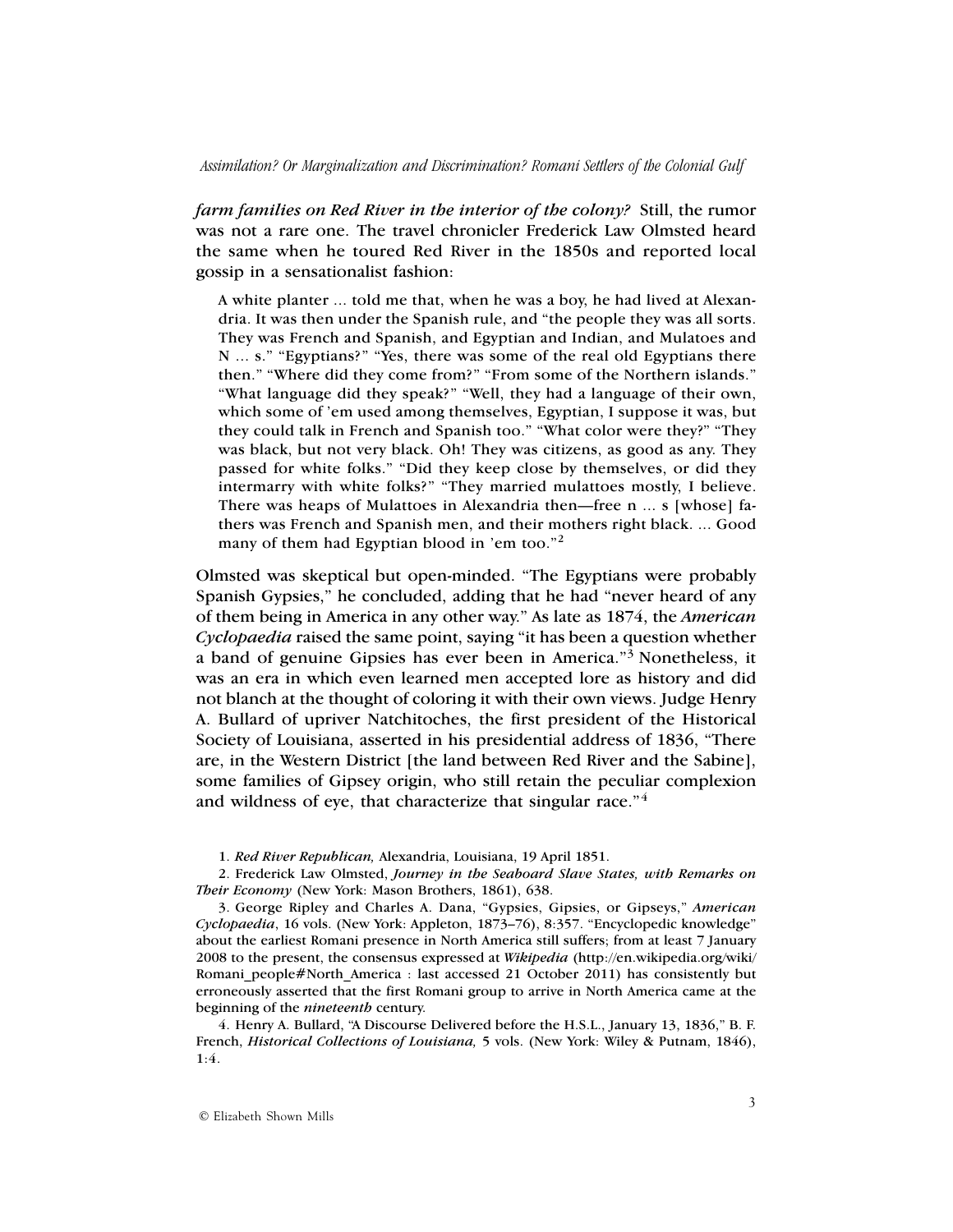If historical literature can be trusted, "that singular race" not only settled Red River in the colonial era but also the Mississippi Coast. According to an 1834 issue of the *American Journal of Science and Arts:* "There is a colony of 'Gypsies' on Biloxi Bay ... who were brought over and colonized by the French at a very early period of the first settlement of the state. They are French 'Gypsies' and speak the French language, they call themselves 'Egyptians' or 'Gypsies'."5 Perhaps that writer had read the memoirs of Milfort-Leclerc, the French adventurer also known as Tustanegy, war chief of the Creek Nation. Discussing the population of the Gulf in the late 1700s, Milfort-Leclerc informed his readers:

On leaving Mobile I went to Pascagoula. The inhabitants of this village are very lazy but since they have little ambition, they are happy and lead a completely tranquil existence. For the most part they are Bohemians [*bohèmes, Gypsies*] married with Indian women. There are some French Creoles among them. They are all carpenters and build the schooners for the coasting-trade in Mobile Bay, New Orleans, and Pensacola.<sup>6</sup>

Ethnic isolate groups of curious origin existed in all the Gulf States, as they have elsewhere in America. Many of those isolate groups have been studied extensively. Not so the "wild-eyed" settlers of Red River or the "lazy" coastal traders of Pascagoula and Biloxi Bays. Historians of the French-Spanish borderlands who encounter references to "bohèmes" in colonial records of Louisiana and the Mississippi Valley typically translate the term as simply "vagabonds." On the other hand, Ian F. Hancock, professor of Romani Studies at the University of Texas at Austin, accepts the

5. Alexander Jones, "American Gypsies," *American Journal of Science and Arts* 26 (1834):189–90.

6. Jean Milfort-Leclerc, *Mémoire, ou, Coup-d'oeil rapide sur mes différens voyages et mon séjour dans la nation Creek* (Paris, 1802), trans. and ed. by Geraldine de Courcy and John Francis McDermott as *Memoir; or A Cursory Glance at My Different Travels and My Sojourn in the Creek Nation* (Chicago: R.R. Donnelley & Sons, 1956), 41. Some translations word this passage differently, specifically using the term "Gypsy men," rather than de Courcy's and McDermott's more ambiguous "Bohemians"; some translate the occupational reference to say that the community plied the coastal trade as well as built boats. A copy of the rare original has not been accessible to the present writer for clarification of the passage; but the historical evidence outlined in this paper documents the settlement, at Biloxi and Pascagoula Bays, of Roma deported from France, as Milfort-Leclerc relates.

The term *Créole,* in this society, meant "one born in the colonies of forebears from elsewhere." It had no particular color connotation and was applied to colonial-born residents of varied hues—with the exception of Native Americans who remained in the tribal environment—and to their offspring. In Louisiana today, the term still reflects a *culture*, not a *color.*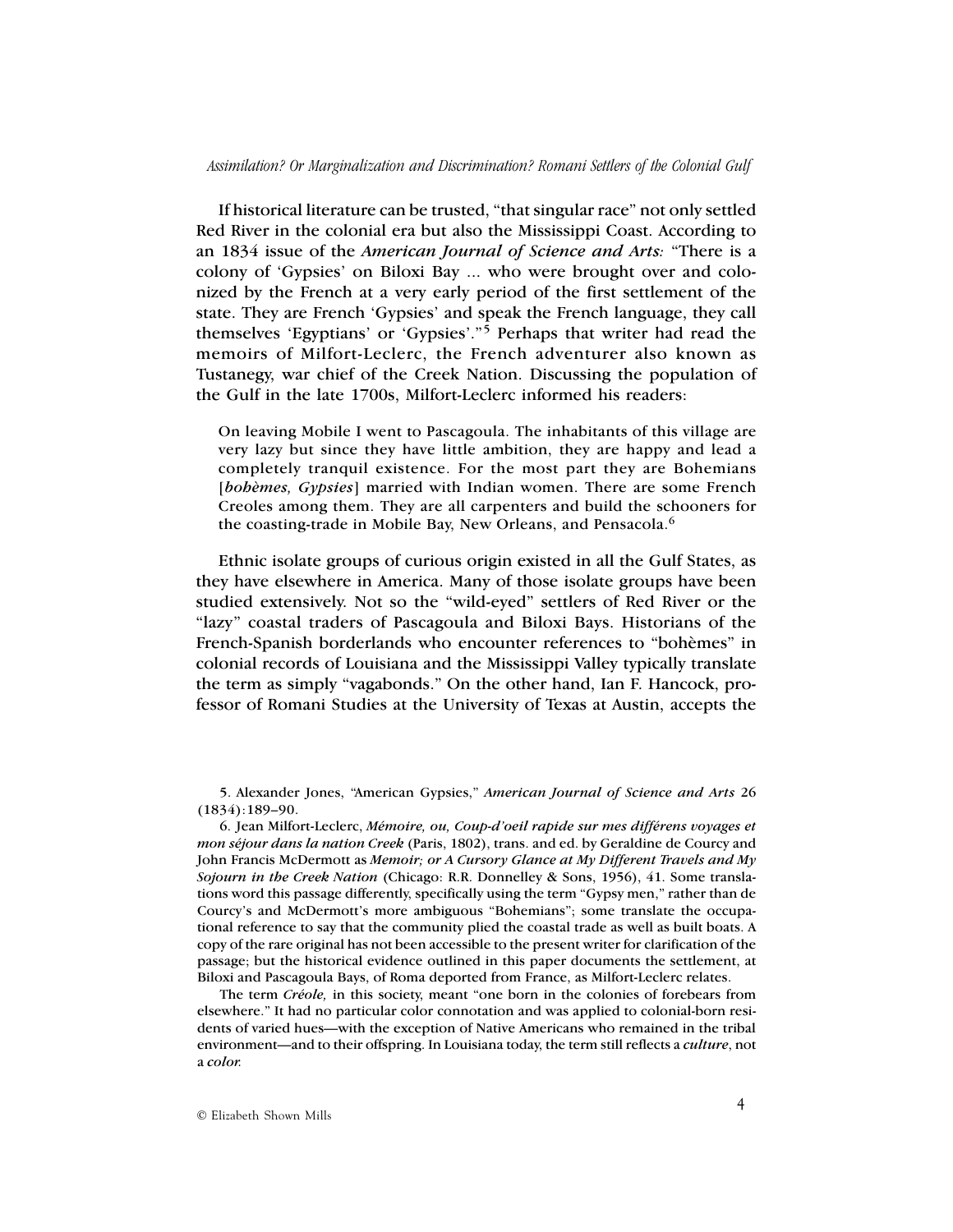probability that these isolate communities had Romani roots.7 Probability, however, begs for proof.

*Who were these people? From where did they come? When? What exactly was their ethnic composition? How reliable is rumor as evidence of race, color, and culture?8 What role did they play in colonial society? What rights did they enjoy and which ones were denied to them because of social prejudices? Were they, as the authors of the 1874* American Cyclopedia *asserted, people of "few redeeming characteristics ... treacherous, cowardly, revengeful, and cruel [with] little or no religious belief and no word in their language to signify God, the soul, or immortality"? Did those men of encyclopedic knowledge make a fair assessment when they concluded: "Marriage is a temporary form with them, and the limits of consanguinity are not respected. ... their industry reaches no higher than the tinkering of hardware and turning local articles in wood, with occasionally some instance reluctantly given in farm labor"? <sup>9</sup>*

None of these questions can be answered, within a historical context, without first identifying *the specific individuals* who constituted this earliest identified Roma concentration in North America. Accounts such as those of Bullard, Olmsted, and Milfort-Leclerc provide rumors and conjectures. Intriguing though they may be, they ill-serve scholars who rely upon them to formulate hypotheses about the past. What is needed for these two particular groups of ethnic isolates is *proved facts for actual people,* whose reassembled lives can generate deeper perspectives and more concrete answers to the questions raised by those rumors and hypotheses.

Genealogical study can provide that foundation. As the present paper shows, the two communities—one on Louisiana's Red River and the other along the Mississippi Gulf—were originally one.10 As Milfort-Leclerc re-

10. The Biloxi clan will be introduced herein, but treated separately in a later paper.

<sup>7.</sup> Hancock is a pioneer in the nascent American field of Romani history. His *The Pariah Syndrome: An Account of Gypsy Slavery and Persecution* (Ann Arbor: Karoma Publishers, 1987), provides a broad historical foundation for further study, as does Angus Fraser, *The Gypsies,* 2d. ed. (Oxford: Blackwell Publishing, 1995), and Walter O. Weyraugch, *Gypsy Law: Romani Legal Tradition and Culture* (Berkeley: University of California Press, 2001). For a significant genetic study, see David Gresham, Bharti Morar, et al., "Origins and Divergence of the Roma (Gypsies)," *American Journal of Human Genetics* 69 (December 2001): 1314–31.

<sup>8.</sup> This paper will examine the issue of color frankly—not because it matters *per se,* but to define the nuances of intercultural relationships and to test the validity of historical materials such as travel accounts and "first hand observations" on which bscholars rely.

<sup>9.</sup> Ripley and Dana, "Gypsies, Gipsies, or Gipseys," 357.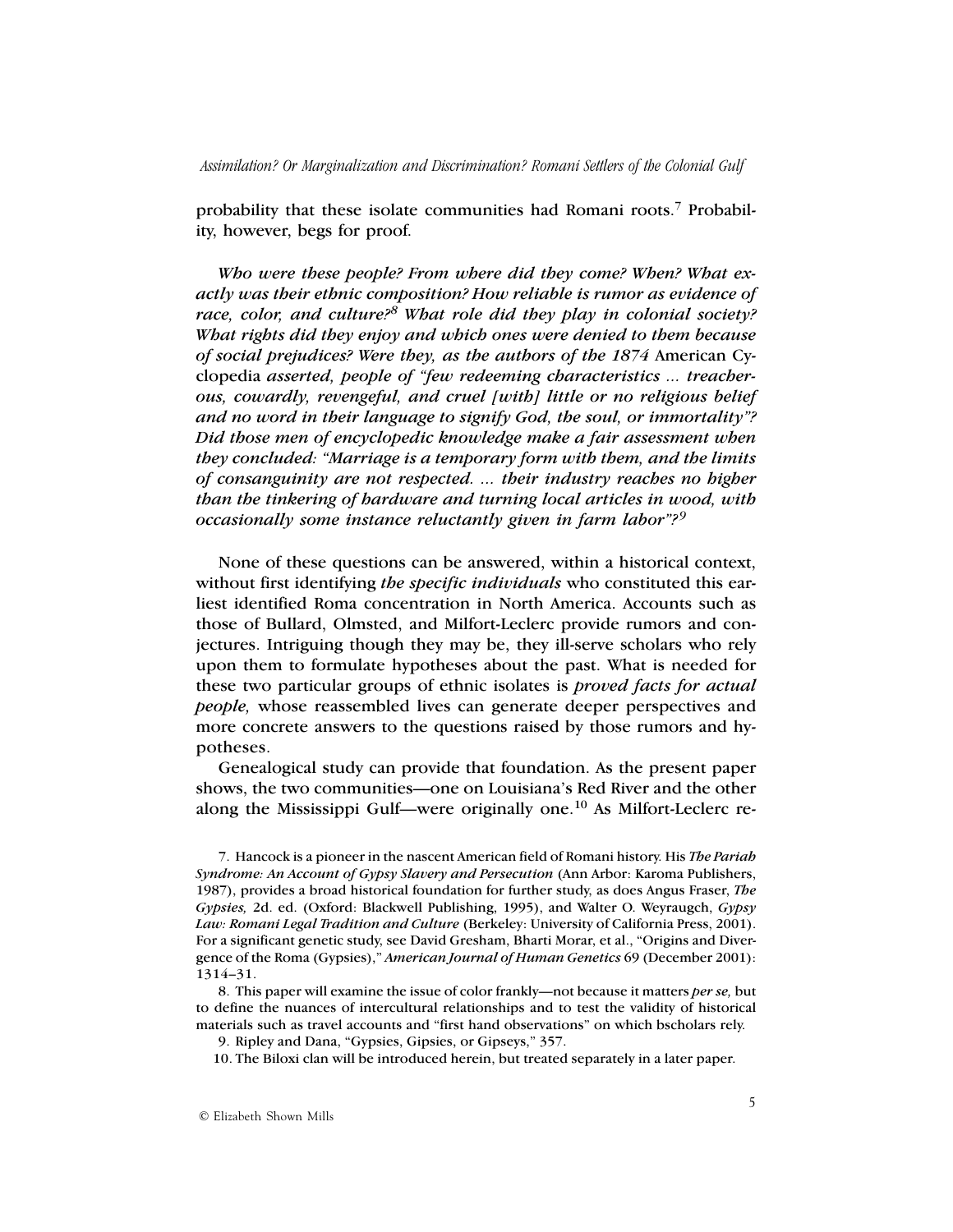ports, they were indeed deported to Louisiana in the French regime. Like many early colonists, they bounced among various settlements— European and Amerindian—until they found hospitable land on which they could fashion their own lives. Along that journey, a few assimilated into the polyglot of New Orleans. Some sampled that life and fled. Those who sought to establish themselves as isolates, inviting into their communities only those they found compatible, enjoyed limited success. For the Red River clan, the arrival and eventual dominance of Anglo Americans would result more in ostracization from outside than protective isolation emanating from within.

## IDENTIFYING THE ROMANI SETTLERS

Alexandria's history suffers from a handicap that discourages most researchers: the city was torched by the Union Army on 1 May 1864. Courthouse offices, churches, social institutions, newspapers—all lost their historic records. Even so, countless resources exist elsewhere, created not only at the state and national levels but also by the governments of France and Spain who controlled the Gulf and the continent's interior throughout most of the seventeenth and eighteenth centuries.

The 1773 Spanish census of the Rapides Post on Red River provides the earliest list of settlers for the Alexandria area. It does, indeed, tag two of its eight families as *Bohèmes:* a middle-aged matriarch, "The Widow Varangue," shared her home with her son Jean, twenty-one; her daughter Marie Barbe, seventeen; and Barbe's infant Marie, one month. The second family, surnamed "Laprerie," was a typical nuclear household with a husband named Louis, a wife Marie Jeanne, and four young children. As also commonplace in colonial Louisiana, the farms and *vacheries* (pastures) of the settlement adjoined an Amerindian village—in this case, the Apalache.11

*Varangue. Laprerie.* Were these the "Egyptians" of mid-nineteenth-century lore? If so, the censuses that bridge the generations between the Widow Varangue and the gossips of the 1850s do not support the descriptions recounted by Olmsted. The name Varangue, in fact, drops entirely from the census trail at Rapides after 1787. Only the name Laprerie (more correctly, *La Prairie)* remains in those records, and the census data yield no hint of nonwhites among that family's marital choices.

<sup>11. 1773</sup> census of Rapides, legajo 189-a, folio 1066, Papeles Procedentes de Cuba [hereinafter Cuban Papers], Archivo General de Indias, Seville, Spain.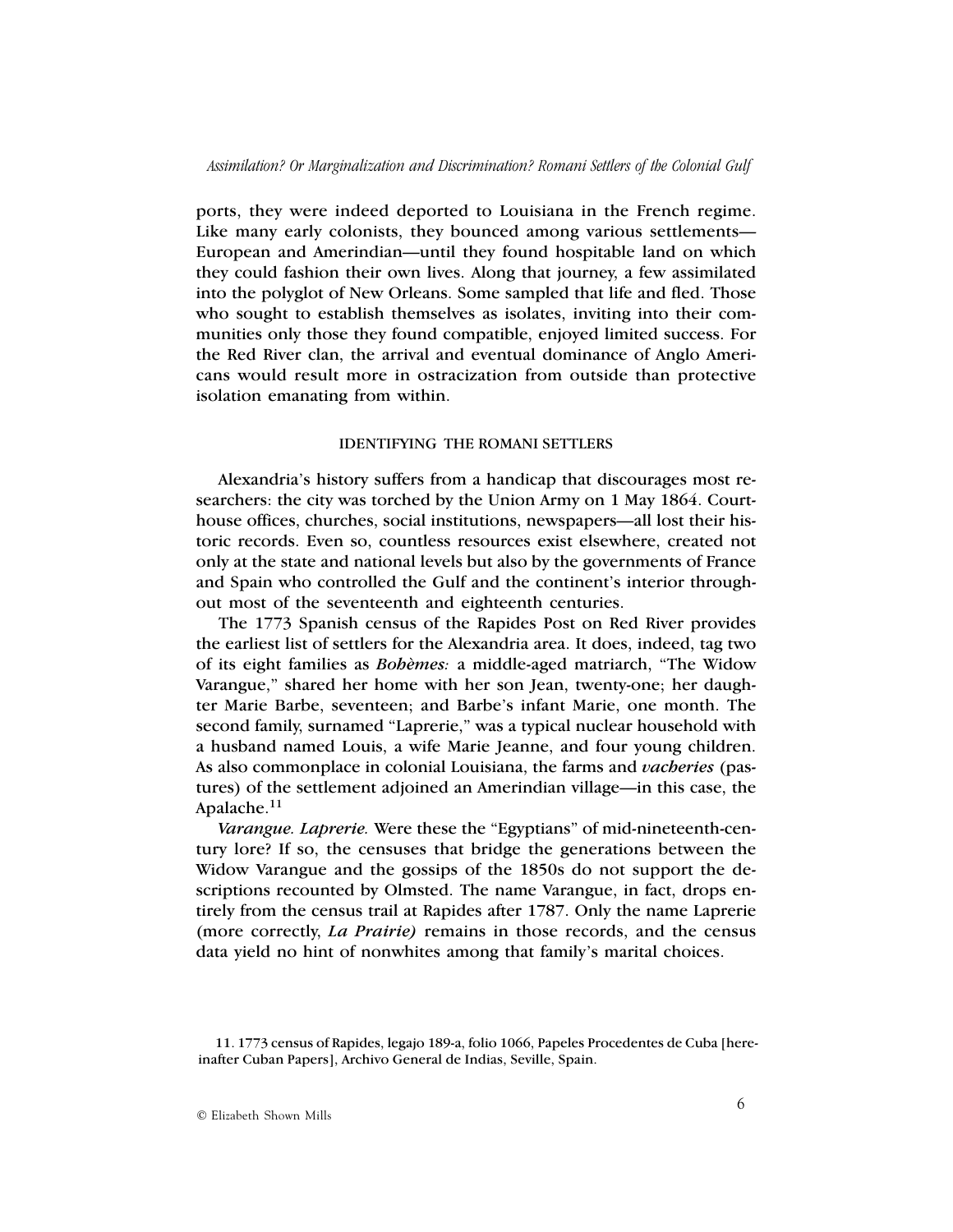Land records help to span that time frame. Indeed, few records offer a surer bridge between generations than those that support land titles. Although local deeds were destroyed in 1864, numerous alternate resources exist at the National Archives. After the Louisiana Purchase of 1803, the United States ordered all colonial settlers to submit proofs of their land ownership to a new U.S. land office. Each settler's file would then be considered a 'claim' against the lands now 'owned' by the American government. Many of those claim cases would be litigated for decades, creating rich troves of documents and testimonies.

Land plats for the civil parish of Rapides provide a gateway to these claim files.12 They pinpoint the Apalache village, they identify the individuals who claimed land in the wake of the Louisiana Purchase, and they cite claim numbers for each surrounding tract, for which corresponding files can be found in the General Land Office records at the National Archives, as well as in Louisiana's State Land Office. However, neither "Varangue" nor "Laprerie" appears adjacent to the Apalache village on those maps. Instead, adjacent landholders are identified as *Joseph Gillard, Joseph "Taurus,"* and *Heirs of Vallery*. Those three sets of claim files—and the litigation that the claims generated—yield specific names for one of the rumored Egyptians and two of her offspring. Testifying in the Vallery case in 1851, one old timer reported:

"He [the deponent] came to Rapides about the year 1803 or 1804 & ... knew Joseph Mauritaurus [José María Torres]. He used to see him on [Bayou] Cotile at Baptiste Vallery's. ... The wife of Mauritaurus was an Indian woman. Her father was an Indian. Her mother was called Babé and *was what is called an Egyptian*. Madame Babé often told deponent that one of the Indian men was her husband and the father of her children.<sup>13</sup>

This Madame Babé—once she was identified and studied—became the linchpin connecting all the rumors with their underlying facts, not only at Alexandria but also along Mississippi's Coast.

<sup>12.</sup> Land maps of this type are routinely available from the State Land Office, Baton Rouge. Also see Private Land Claim files 1907 (Joseph Gillard), 4438 (Joseph Taurus), 4458 (J. B. Vallery and Joseph Maritauras), 4459 (Reps. of the Heirs of John B. Vallery), and 4460 (Mary Vallery and Joseph Maritauras); Records of the Bureau of Land Management, Record Group 49; National Archives, Washington. Claire Mire Bettag, CG, CGL, is thanked for help in obtaining and sorting out these four overlapping claim files at NARA.

<sup>13.</sup> Testimony of Bret Lacour, 13 May 1851, Private Land Claim 4459 (Heirs of Vallery). Italics added.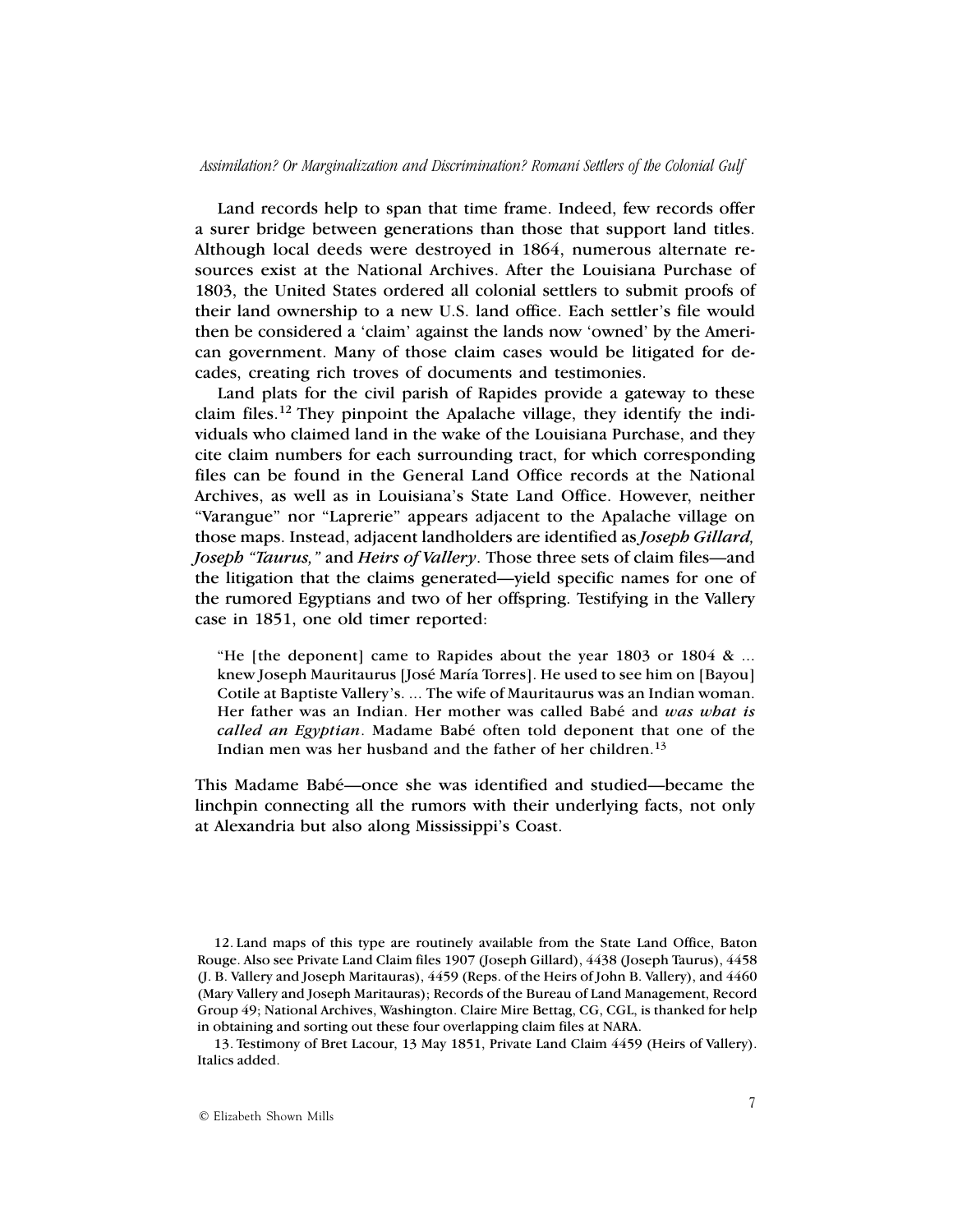#### THE LINCHPIN

Marie Barbe Josephe "Babé" Marsant *dite*<sup>14</sup> Castel, Christophe, Le Grand, and Varangue was not only a woman of many names but also one of many escapades that irked Louisiana's civil and religious officials. Her first appearance on record hints at her clan's unconventional ways:

MARIE JOSEPHE MARSANT 21 June 1755, New Orleans Baptism of a child born of Bernard Marsant and Cécile Christophle, local residents. Godparents have been Jacques Lamÿ, soldier, and Marie Barbe Josephe Dessein.<sup>15</sup>

The word "legitimate" is noticeably absent from that sacramental entry. Five years later, Babé's mother Cécile Christophe, widow of a French trader among the Choctaw named Pierre Castel, remarried at Mobile to a Spanish boat caulker named Joseph Sarde Barranco<sup>16</sup>—a Spanish name that French-speaking Louisiana corrupted to *Varangue.* Cécile's daughter, the adventurous Babé, would use all those maternal and step-parental surnames in one document or another—but never the name of the man reputed to be her father.

Babé's Amerindian association went much deeper than her chronicler of 1854 might have known. The end of the French and Indian War in 1763 disrupted settlement patterns throughout all the Gulf region. The

14. A *dite* (fem.) or *dit* (masc.) was a name used as an alternative for the surname. In the case of females, it might be the surname of a stepparent, a given name of a parent, or a nickname used by the parent. In the case of males, it might represent any of these situations but typically originated as a soldier's *nomme de guerre.*

15. St. Louis Parish (New Orleans), Baptismal Book 3:44, act 462. No abstract for the record has been found in the officially published volumes being issued under the title *Archdiocese of New Orleans, Sacramental Records.* That series presents fragmented abstracts of selected records, alphabetized under the name of one party, and are purged of references to race, legitimacy, and similar matters; they consolidate variously spelled names under one selected spelling and omit entries in which the principal parties lack a "decipherable surname." These policies, unfortunately, hamstring scholarship. With the exception of baptismal registers for slaves and free people of color, 1777–1809, none of the original registers are available for "personal" or genealogical study, and the archives will not supply photocopies of the original entries to allow verification of apparent discrepancies in the published data. The above abstract is drawn from a photocopy of the original supplied to the writer by a former archivist, the late Alice Daly Forsythe, before the records were closed to the public. Throughout the present paper, citations will be to the originals in all cases in which the writer has been able to acquire photocopies.

16. Our Lady Parish (Mobile, Alabama), Marriage Book 1:44. Barranco's occupation is provided in the 1763 census of New Orleans; see Jacqueline K. Voorhies, *Some Late Eighteenth-Century Louisianians: Census Records, 1758–1796* (Lafayette: University of Southwestern Louisiana, 1973), 33.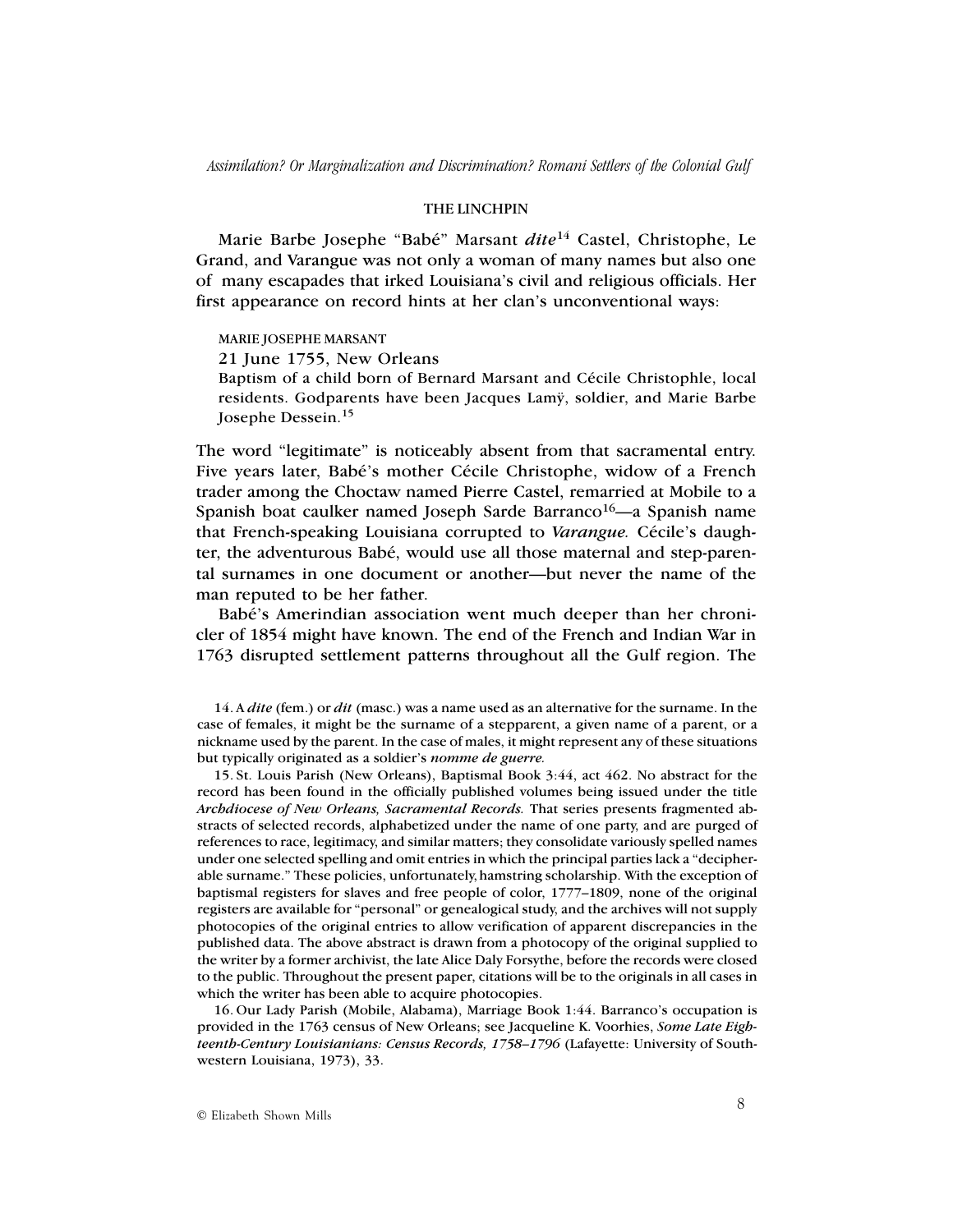French and Spanish territory east of the Mississippi River became England's fourteenth and fifteenth colonies. New Orleans and French territory west of the River became Spanish Louisiana. Several native tribes from the Biloxi-Mobile coastline chose to move rather than live under the English. Migrating to uninhabited prairie land above and below the rapids of Red River, the Apalache, Biloxi, Chactot (not to be confused with Choctaw), Coushatta, Mobilien, Pascagoula, and Tensas created new villages on prime land that today surrounds the city of Alexandria.

There, in the winter of 1766–67, these tribes were joined by the onceagain widowed Cécile who had lived among the coastal tribes in her youth. Because these new settlements were strategically located at the point where boatmen had to take their *bateaux* and goods ashore to bypass the rapids, the colonial government established a military outpost near them. Over the next three decades, Cécile and her daughter Babé would appear with unusual frequency in the records created there and at the upriver post of Natchitoches. Virtually every record attests a lifestyle that was considered 'irregular' in colonial Louisiana.

 Babé's records make the point. In March 1772, the Rapides commandant Étienne Marafret de Layssard reported to the governor that the young girl had run off that winter with the bachelor Antoine Riché on a hunting trip. Now that they had returned, he had arrested Babé and was sending her to New Orleans to answer for her "lewd behavior."17 By the time Layssard took that 1773 census of Rapides, she was again at home and, as "Marie Barbe" (no surname), she appears with a one-month-old "natural" daughter.In January 1777, as "Marie Castel," she presented twins to a passing priest for baptism—one of them being the Baptiste Vallery mentioned in the 1854 land testimony. The father of her twins was recorded as unknown.18

17*.* Layssard to Governor, 29 March 1772, leg. 188-c, folios 143–49, Cuban Papers.

18. 1773 census of Rapides, leg. 189-a, Cuban Papers. St. François (Natchitoches) Parish, Register 4, unpaginated, unnumbered entries in roughly chronological order. As with New Orleans, the Catholic registers of Natchitoches are also private records not available now for public research. For translated abstracts made when the records were still accessible, see Elizabeth Shown Mills, *Natchitoches, 1729–1803: Abstracts of the Catholic Church Registers of the French and Spanish Post of St. Jean Baptiste des Natchitoches in Louisiana* (New Orleans: Polyanthos, 1976), entries 1704–1705.

The baptismal entries for these twins appear amid a series of four for individuals at the Apalache post. The sequence of those entries illustrates the importance of studying records in their original order. The fact that the twins were baptized just two days after birth would ordinarily suggest that Babé was living at Natchitoches, where a priest was in residence, rather than the Apalache-Rapides settlement where there was no priest and no church. It is the sequence of the entries that reveal her location. The registers contain a gap in baptisms between 17 October 1776 and 16 January 1777, while Padre Luis de Quintanilla was absent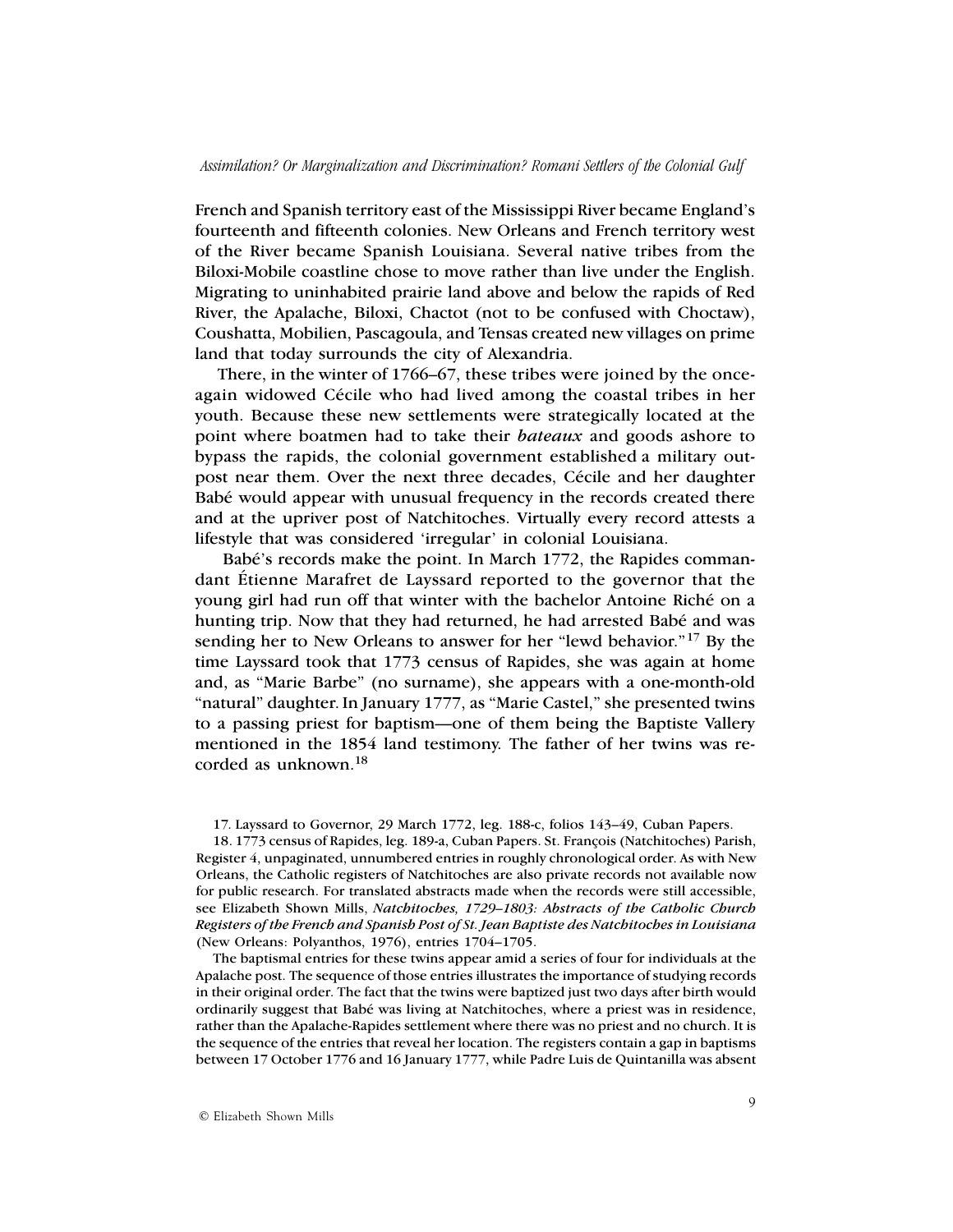By July 1778, Babé was living upriver in the village of Natchitoches, reportedly to work as a wet nurse for a local family. The parish priest viewed the matter differently. Filing charges against her, he declared that "Babet Varangue" was a young girl of "bad life" and a "public prostitute" who lived, "as her place of employment," in the house of the bachelor shopkeeper, Jean Jacques David. Arguing that their cohabitation gave rise to scandal, the priest demanded that she be expelled—and Padre Luis de Quintanilla was a man who stopped at nothing until he got his way.19 Soon driven from that post, Babé returned to her family enclave near the rapids. By 1785, when she bore the daughter Susanne who would marry José María Torres, Babé had settled into her unsanctioned union with the Apalache Indian Salmon.20

*But what of their ethnicity?* What clues do the records offer to the origin of this pair of unconventional mothers. What do those records *say* about their offspring. Were they indeed Egyptian? French or Spanish? Amerindian? Or mulatto or Negro, as the unidentified gossiper alleged? Indeed, what local factors or personal biases might have colored that informant's views? As with many groups, when one probes beyond the aggregate—identifying and genealogically studying *individuals*—the specifics differ from the myths, stereotypes, and assumptions.

Babé's cultural and ethnic origins are traceable to pariahs of Europe and the British Isles—variously known as Bohèmes, Cascarots, Cigani, Gitanos, Gypsies, Roma, Romanichals, Sinti, Tsignani, Zigeuners, and Zingari—who migrated out of Southern Asia into Europe before the 1300s.

19. Natchitoches Post, Archive Conveyance Records, doc. 1308, Rex v. Babet Varange et al. For Luis de Quintanilla's campaign to reform the post of Natchitoches, see Elizabeth Shown Mills, "Quintanilla's Crusade, 1775–1783: 'Moral Reform' and Its Consequences on the Natchitoches Frontier," *Louisiana History* 42 (Summer 2001): 277–302.

20. Mills, *Natchitoches, 1729–1803,* entry 1892, baptism of Suzanne, daughter of "Solomon and Maria Barbara" [no last names]. The tribal affiliation for Solomon (more commonly *Salmon*) is identified in the 1773 census of Rapides, at which time he was still single. The 1789 census of that post shows their continued relationship as a couple, together with Babé's Vallery twins; see leg. 201, Cuban Papers.

from the post—then a rash of entries in late January and early February as he caught up with a backlog of entries for children born to families who *did* reside at the post. The last entry before the gap began, that of 17 October, was the baptism of a Poirier child at Rapides. In the first entries after the gap, that of 16 January, Quintanilla baptized an Apalache child and Babé's newborn twins (19 January). Clearly, he left Natchitoches in October for his trip to New Orleans and stopped downriver at the Apalache-Rapides settlement where he baptized the Poirier child; past that point, the next settlement fell within the bounds of the Opelousas priest and Quintanilla performed no more rites. On his way back upriver in January, Quintanilla would have stopped again at Apalache-Rapides, for those baptisms of 16–19 January, and then returned to the village of Natchitoches before resuming baptisms there on 27 January.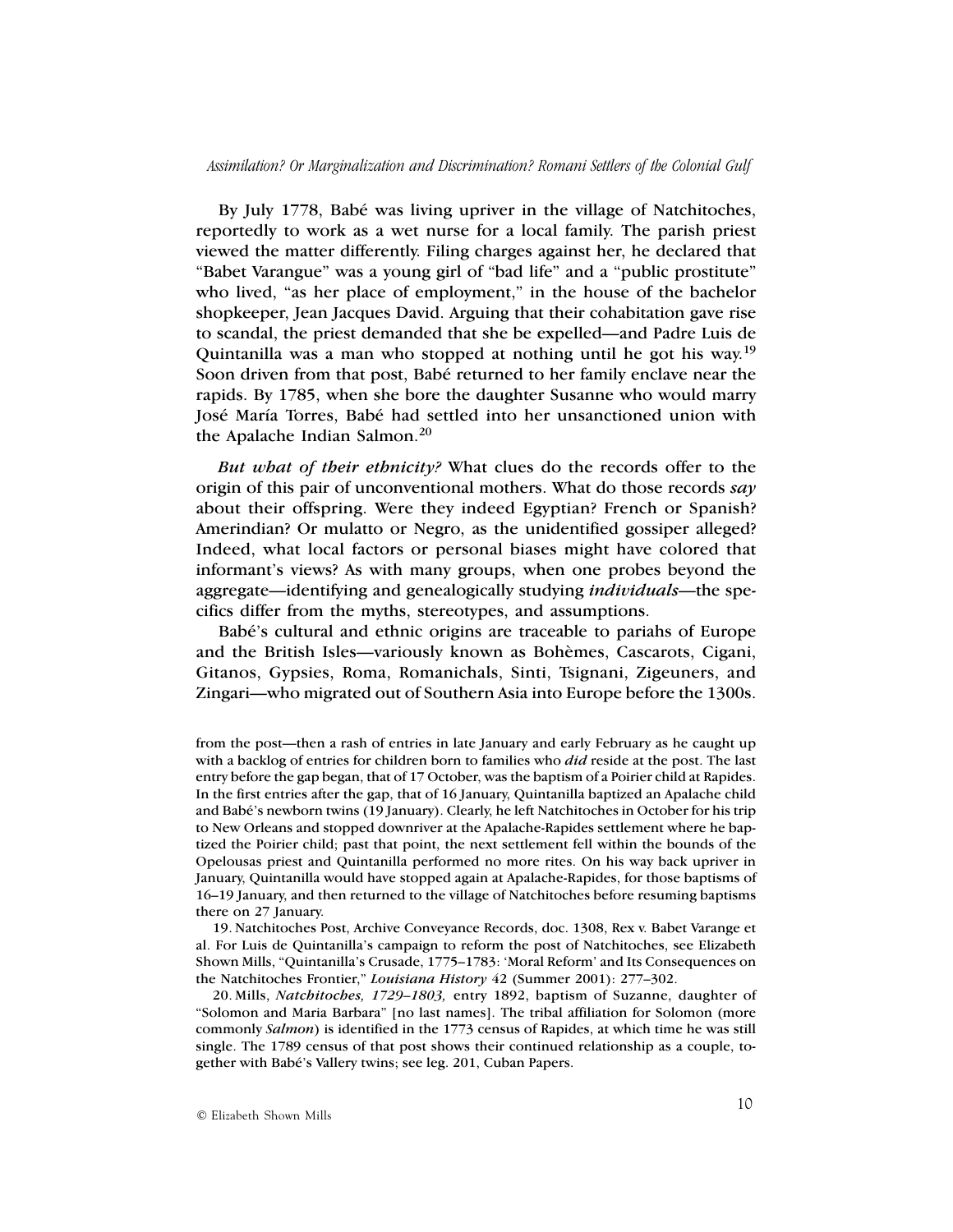Historically, migrating bands that intruded into the territory of others have experienced one of four fates: they conquered, they merged, they were driven out, or they were enslaved. Arriving in small waves, the Roma lacked numbers sufficient to conquer. Dark skinned, they were too distinctive to discreetly merge. Thus, they were repelled or enslaved, depending upon the regime into which they migrated. Within Eastern Europe, enslavement was *en masse* and brutal for five centuries—into the 1860s in some principalities. Within Western Europe and the British Isles, the Roma were hounded into the forests, hunted and slaughtered for sport, and imprisoned or executed without trial for the crime of being who they were, when not accused of something more tangible.<sup>21</sup> However, the rise of colonialism offered Western European powers another option: expulsion to the Americas.<sup>22</sup>

The central Louisiana tales of "peculiar" complexion and eyes also speak to the European roots of the colony's first Roma. Within Eastern Europe, the sexual use of Romani women across centuries of slavery lightened Romani skin, bleached hair blond, and turned eyes blue. Within Western Europe, some racial assimilation did occur amid their intermittent contacts with Caucasians, but members of the nomadic bands—living typically as maroons in the forests—retained far more of their genetic heritage than the enslaved Roma of the East.

21. Historians Peter Linebaugh and Marcus Rediker chronicle British examples from "an Act of Mary [decreeing that] any Gypsy who remained in England longer than one month could be hanged" and recount the 1636 roundup of a band of Gypsies, after which "the men were hanged and the women drowned in Haddington." See *The Many-Headed Hydra: Sailors, Commoners, and the Hidden History of the Revolutionary Atlantic* (Boston: Beacon Press, 2000), 57. In Germany, Hancock reports, "Charles VI passed a law that any male Gypsy found in the country was to be killed instantly, while Gypsy women and children had their ears cut off, and were whipped to the border." Some aristocratic "sportsmen" in Germany boasted of their kills. "In 1826, Freiherr von Lenchen displayed his trophies openly: the severed heads of a Gypsy woman and her child," while in 1835, another "entered into his list of kills 'a Gypsy woman and her suckling babe'." For the German incidences, see Hancock, *The Pariah Syndrome,* web edition, *RADOC: The Romani Archives and Documentation Center* (http://www.radoc.net/radoc.php?doc=the\_pariah \_syndrome&lang=en&articles=true : last accessed 1 June 2013), chap. 8, para. 2. This web edition of Hancock's monograph incorporates new findings not included within the print edition.

22. The random deportation of English and Scottish Roma to the Southern colonies is briefly treated in publications of Colonial Williamsburg such as Bruce P. Lenman, "Lusty Beggars, Dissolute Women, Sorners, Gypsies, and Vagabonds for Virginia," *Colonial Williamsburg Journal* (Spring 2005), web ed. (http://www.history.org/Foundation/journal/ Spring05/scots.cfm : accessed 21 October 2011). British genealogists Peter Wilson Coldham, FASG, and David Dobson, FSA Scot, have provided bedrock material for studying British deportation of Roma with their numerous abstracts of ship lists released over the last three decades by Polyanthos and Genealogical Publishing Company.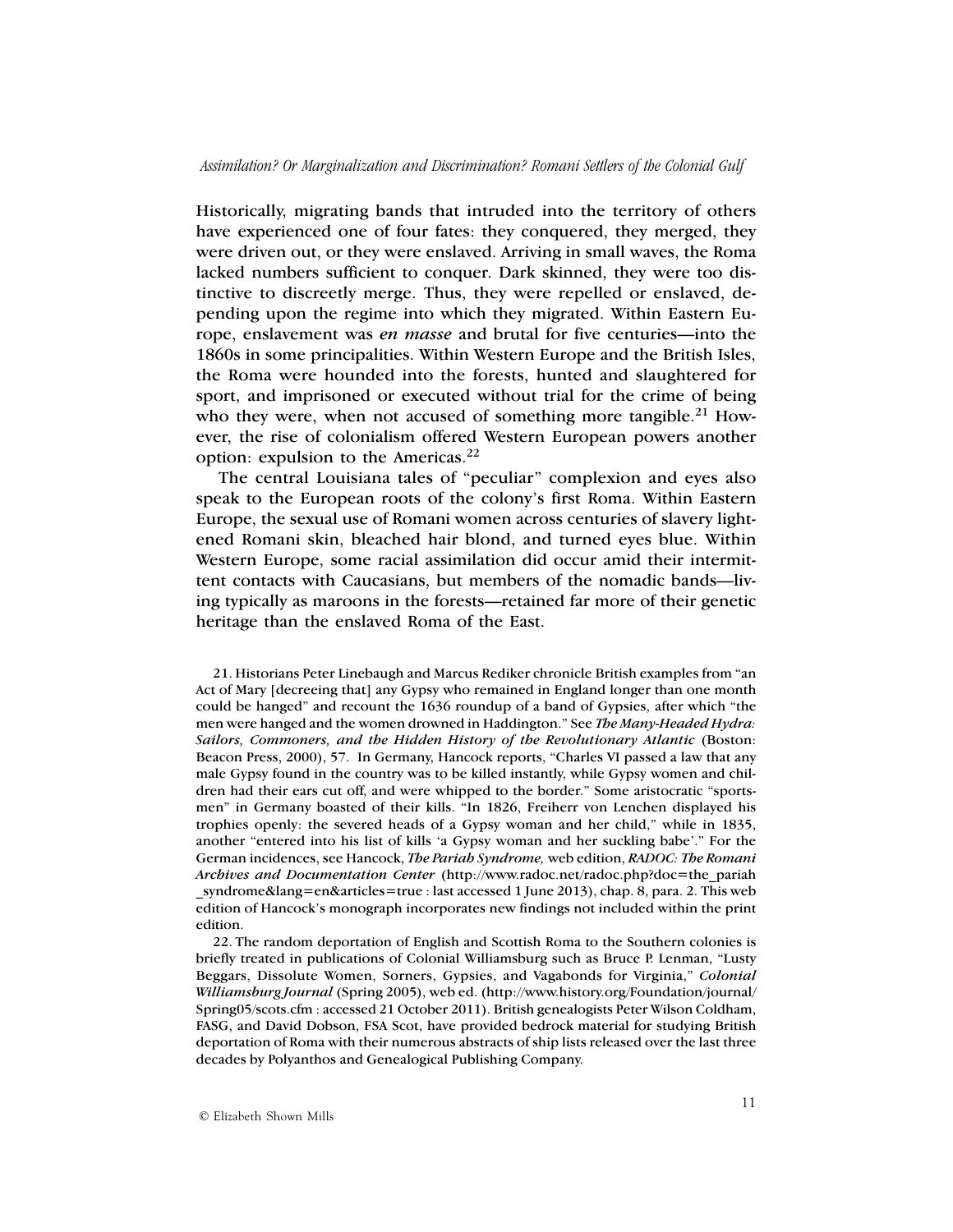Thus, for this clan, *color* was an original sin. However, thorough genealogical study reveals that the assertions of Anglo contemporaries in the mid-nineteenth century were seriously off the mark. Indeed, their labels were tinted far more by disapproval of personal morés, by bias against a few marital choices, and by the kind of greed that prompts some to denigrate others in order to invalidate their rights and appropriate their goods.

The records created by Madame Babé's family bridge cultures and languages in ways that help to establish their ethnic identity. Through those records, one can intricately connect Louisiana's Red River Gypsies of "peculiar complexion and wildness of eye" to the "lazy coastal traders" of Mississippi's Pascagoula Bay. Together they can be tracked to their eviction from France, by way of Dunkirk, amid a herd of "forced laborers: *bohèmes*" aboard the ship *Le Tilleul* in May 1720.<sup>23</sup>

*Were they indeed Egyptians*? Most Romani scholars think not and emerging genetic studies thus far agree.<sup>24</sup> The comparison was an ancient one throughout Europe and perhaps one fancied by residents of a river parish whose seat was *Alexandria.* However, it is the label "Gypsy" *bohème* in French and *gitano* in Spanish—that recurs again and again throughout the many scattered records that allow reconstruction of this family.

23. This roll was first discovered and published in translated form by Albert J. Robichaux Jr. in his *German Coast Families: European Origins and Settlement in Colonial Louisiana* (Rayne, La.: Hébert Publication, 1997), 430–38. The present writer uses her own translation, drawn from a microfilm of the original in Archives Colonies, series  $F^{5B}$  44, Centre des Archives d'Outre-Mer, Aix-en-Provence, France. The filmed records are arranged alphabetically by port (Dunkirk in the present case), then by the date of the document (20–21 May 1720). Robert de Berardinis of Houston is thanked for his assistance in locating this misfiled roll in the Archives Colonies film held by Houston's Clayton Library.

24. Most scholars agree that the lexicon of the Romani is rooted in the Indo-Aryan linguistic family. Accordingly, recent scholarship proposes origins in the Indian subcontinent. See, for example, Angus Fraser, "Looking into the Seeds of Time," *Tsiganologische Studien* 1 (1992): 236–66; and Endre Tálos, "Etymologica Zingarica," *Acta Linguistica Hungarica* 46 (1999): 215–68. Some historical data place Romani in the Byzantine Empire in the tenth and eleventh centuries and chronicle even earlier contact with Persia (now Iran) and Armenia. A recent genetic study finds common markers with India's Rajput and Punjabi populations. See Radu P. Ioviça and Theodore G. Schurr, "Reconstructing the Origins and Migrations of Diasporic Populations: The Case of the Europan Gypsies," *American Anthropologist* 106 (2004): 267–81, particularly 275. For a range of older and newer views on the origins of Gypsies, see the journal *Romani Studies,* which recently changed its name from the one under which it originated in 1888, *Journal of the Gypsy Lore Society.*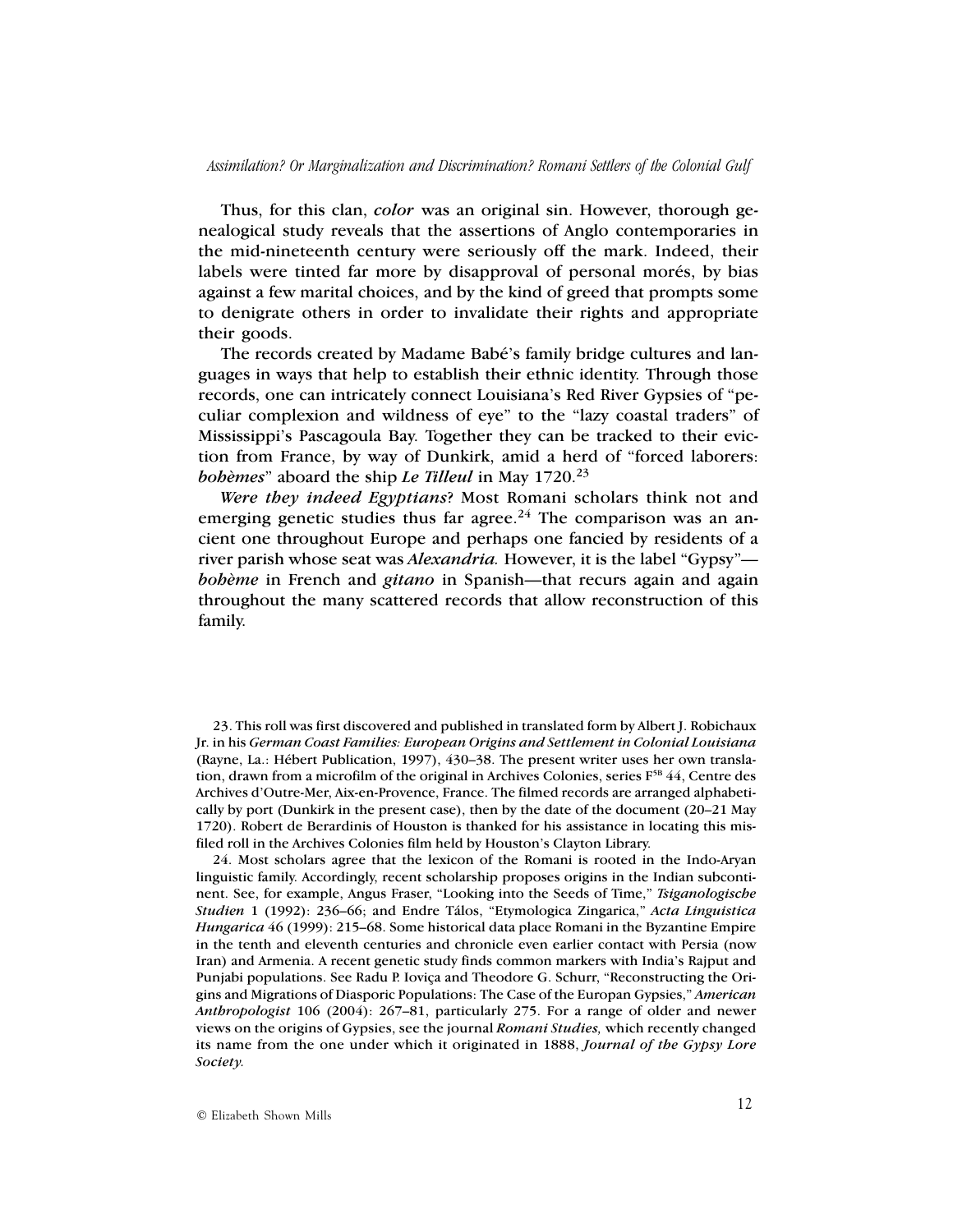## FOUR GENERATIONS:

## A GENEALOGICAL HISTORY

**1. Marie Agnes Simon** *dite* de L'espine was born about 1694<sup>25</sup> in Brest according to her burial record, or in "Bruges in Flanders," according to one reading of a daughter's marriage record.<sup>26</sup> She died 10 October 1743, at Mobile in the Louisiana colony, present Alabama.<sup>27</sup> About 1710, she married or had a relationship with (1) **Jean Baptiste Pierret,** about whom nothing more is known.<sup>28</sup> Before her 1720 deportation from France (possibly before 1718), she married (2) **Jean Christophe** (*possible var.* **Gaspart**), a field-surgeon said to have been born "in the troops" about 1687.29 In 1725, Agnes was the wife of (3?) **Jean Gaspart**, a military drummer, whose surname and occupation suggests that he was not the same individual as the surgeon Jean Christophe.<sup>30</sup> When, as "Marie Agnes" Simon," Agnes was buried on 11 November 1743, she was said to be the wife of (4?) **"Joseph, Bohème,** invalid,"31 whose life is even more obscure than her own.

In 1720, Marie Agnes and Jean Christophe were deported together aboard *Le Tilleul,* which left Dunkirk shortly after the roll of its 341 passengers was compiled on 20–21 May. With them came their daughter

25. Age is derived from the entry for "Marie Agnes de L'espine," no. 120, roll of *Le Tilleul,* Archives Colonies, F<sup>5B</sup> 44. While Marie Agnes's immigration record uses "de L'espine" as her surname, all records found for her in the colonies render her surname as *Simon.* It is likely that Simon was her father's forename and that de L'espine was the family surname or (even more likely) her father's *dit.*

26. Our Lady Parish (Mobile), Burial Book 1:65, for "Marie Agnes Simon." *Archdiocese of New Orleans, Sacramental Records*, 19 vols. to date (New Orleans: The Archdiocese, 1987—), 1:112 (Gaspard), 217 (Raphaël), for marriage of Marie to Jean Baptiste Raphaël; restricted access to the originals makes it impossible, at this time, to verify the accuracy of the published reading.

27. Our Lady Parish (Mobile), Burial Book 1:65.

28. This point will be developed under the discussion of her first daughter, Jacqueline.

29. "Jean Christoph," no. 260, roll of *Le Tilleul*, Archives Colonies, F<sup>5B</sup> 44.

30. *Archdiocese of New Orleans,* 1:112 (Gaspard), 217, marriage of Marie "Gaspart," identifying Agnes as the wife of Jean Gaspart, drummer. Some writers erroneously assert that Jean Christophe died in 1733 and that Marie Agnes married in 1734 to one "Melisan." As their source, they cite Jacqueline O. Vidrine, *Love's Legacy: The Mobile Marriages Recorded in French, Transcribed with Annotated Abstracts in English, 1724–1786* (Lafayette: Center for Louisiana Studies, 1985), 227, n. 2. The cited page presents the marriage of Jean's daughter Thérèse to Pierre Cajot. The cited note states: "The bride signed as 'Marie Delande'. Her father had signed 'Delandes' in 1732. ... He died in 1733; her mother married Melisan in 1734." However, that p. 227 note in Vidrine is miscued. It belongs with the Rochon-Deslandes marriage record on p. 237 and is, in fact, duplicated there.

31. Our Lady Parish (Mobile), Burial Book 1:65.

© Elizabeth Shown Mills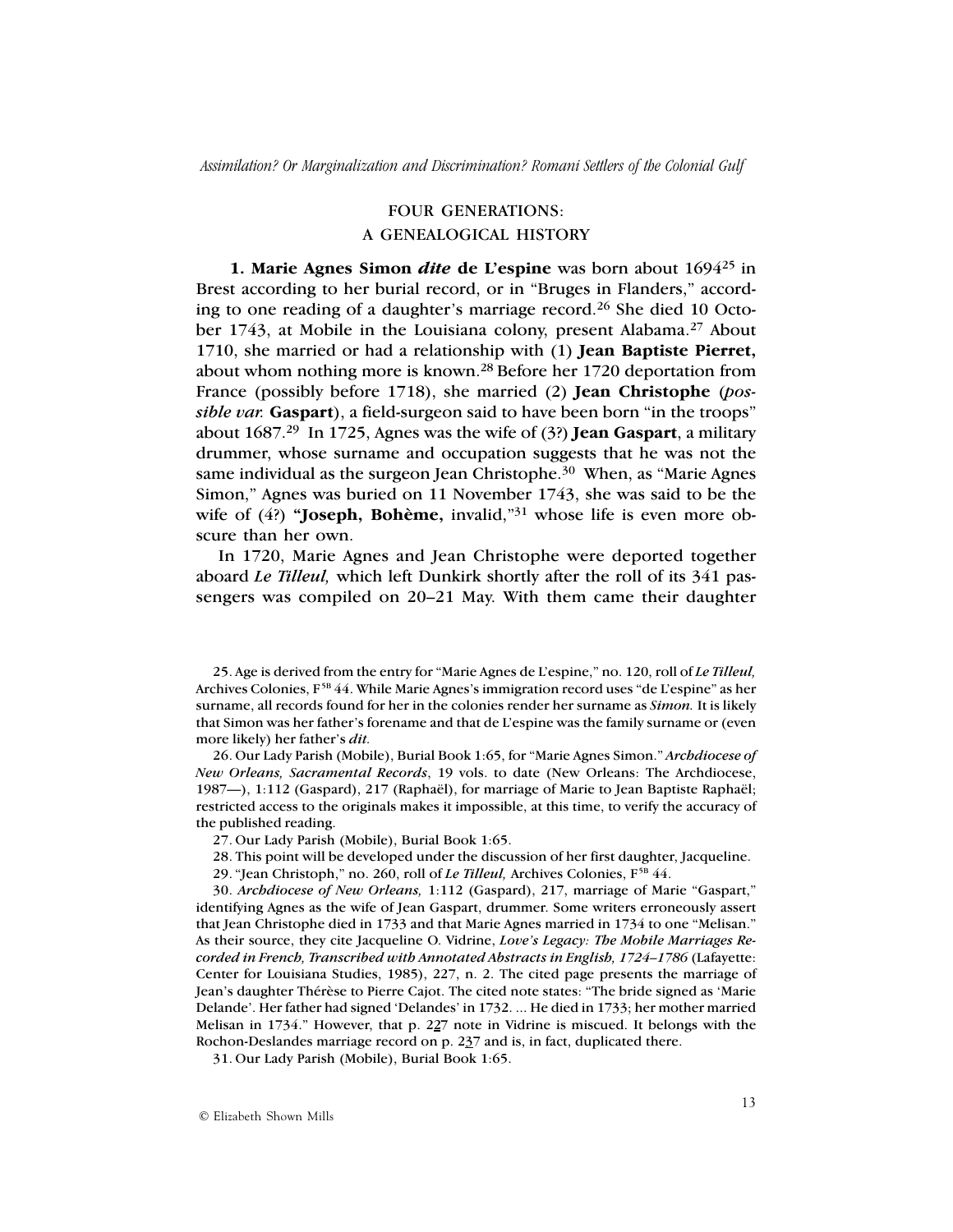"Elisabeth Christophe, age 2," and Agnes's daughter Jacqueline (no last name), aged 10. As with many contemporary manifests, passengers are grouped according to "class"—typically: officers, administrators, and their servants; self-supporting emigrants; laborers who have indentured themselves; soldiers; and those who were deported as criminals, paupers, or *bohèmes.* Typically, too, the lower-class lists separate men from the women and children. As "Marie Agnes de L'espine, wife of Jean Christophe," Agnes appears with her daughters in a cluster labeled "forced laborers: *bohèmes.*" Her husband, as "Jean Christophe," appears in an occupationally mixed group of soldiers and male laborers. That list calls him a *surgeon*—that is, an untrained 'barber surgeon' who cut limbs as well as hair. Its statement that he was "born in the troops" suggests that his mother was a camp follower and that he picked up his trade on the battle field as he matured. (See Fig. 1.) No known record identifies him as a *bohème;* many apply that label to Marie Agnes*.*

Among the several dozen *bohèmes* deported on that vessel from Dunkirk was a cluster that would remain closely allied with the Christophes throughout the rest of the century. Most notable are the La Prairies, who intermarried with Marie Agnes's offspring and settled on Red River; the La Garennes, who populated Biloxi and Pascagoula Bays on the Mississippi Coast; and the La Fontaines, whose branches spread across the Gulf from New Orleans to Pensacola. Later records in the colony would reveal kinship between some of them prior to deportation, despite their scattered birthplaces.<sup>32</sup> All would associate extensively in Loui-

One other line distinctly separated itself after arriving in the colony—that of Marie Ann Elbert [Albert], wife of Louis LeClerc *dit* Belhumeur. Offspring settled on Red River at Pointe Coupée (below Alexandria) and Natchitoches (above Alexandria). Only one seemingly random interaction has been found between them and the other Christophes–La Garennes. The present writer's children descend from both the Christophe Clan and the LeClerc *dit* Belhumeur line.

<sup>32.</sup> For example, at the 1722 marriage of La Garenne's daughter Marie, who is said to be a native of St. Antoine Parish in Mastrick, one witness was "Jean Philippe La Prarie, *uncle* of the girl," who appears on the ship roll as a native of Liege. For the marriage, see Winston De Ville, *The New Orleans French, 1720–1733: A Collection of Marriage Records Relating to the First Colonists of the Louisiana Province* (Baltimore: Genealogical Publishing Co., 1973), 42 (Fiso-Le Garé). On the subject of earlier kinships and connections: When the patriarch of the La Garenne clan died in 1731, his burial entry reports his birthplace as Brest, the stated birthplace of Marie Agnes Simon in her burial record. For Barthelemy La Garenne's burial, see *Archdiocese of New Orleans,* 1:161 ("Barthelemey LeGaque *var.* Le Gacque, surnamed [*dit*] La Garesne"). La Garenne's identity as Rom is repeated again on both manuscript versions of the 1726 census of New Orleans (Archives Colonies  $G<sup>1</sup>464$ ), where he is enumerated as "Antoine Barthelemy La Garenne, *Boëmien.*" The frequently consulted published version of this census omits the "Boëmien" description; see Glenn F. Conrad, *First Families of Louisiana*, 2 vols. (Baton Rouge: Claitor's, 1970), 2:38.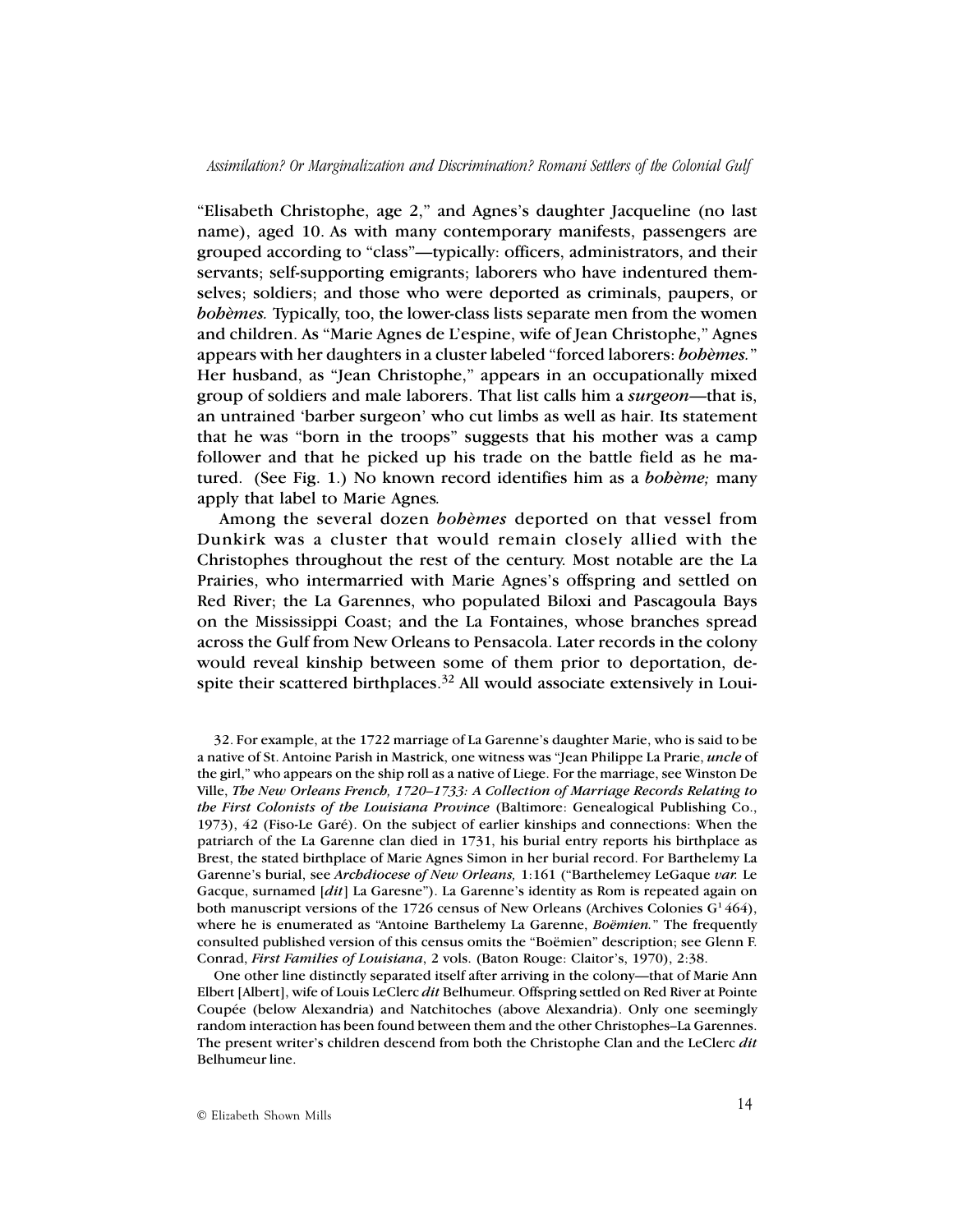| Figure 1                                                                                                                                                      |
|---------------------------------------------------------------------------------------------------------------------------------------------------------------|
| Extract from the Roll of Le Tilleul                                                                                                                           |
| Drawn at Dunkirk, 20-21 May 1720                                                                                                                              |
| Focusing on individuals discussed in this study,<br>with key names in boldface                                                                                |
| "FORCED LABORERS, BOHÈMES"                                                                                                                                    |
| [Female section, consecutive entries]<br>Marie Jeanne de Lestat, wife of Jean Louis, native of Beble in Cologne, 24<br>Pierre LaGandelle, her son, aged 2 1/2 |
| Anne Marie Poupée, wife of Antoine Berthelemy dit La Garenne, 45<br>[with a daughter surnamed La Garenne, aged 20]                                            |
| Philippe Cristine, wife of Nicolas Destain, native of Neufville in Champaign, 28<br>[with 2 daughters surnamed Destain]                                       |
| Agnes Vicloin, native of Liers, wife of Joseph Sabatier, native of Liers, 35<br>[with a son surnamed Sabatier]                                                |
| Jacqueline [no last name], "her daughter," 10                                                                                                                 |
| Marie Agnes de L'espine, wife of Jean Christophe, 26                                                                                                          |
| Elisabeth Christophe, 2, "her daughter"                                                                                                                       |
| Cristine Lavallée, native of Bruselles, wife of Gaspard Saluin, 30<br>[with 2 children surnamed Saluin]                                                       |
| Marie Jeanne Pierre Page, wife of Jean Phelipe dit Laprairie, native of Liege, 20<br>Marie Ann Elbert [Albert], wife of Louis Le Clerc dit Belle Humeur, 20   |
| [Male section-no label]                                                                                                                                       |
| Louis Le Clerc dit Belhumeur, of Brye sous Forges, 20, soldier                                                                                                |
| [Skip 15 names]                                                                                                                                               |
| Louis Jacques Bernard of Reims, 24, surgeon<br>[Skip 3 names]                                                                                                 |
| Jean Christoph, born in the troops, age 33, surgeon                                                                                                           |
| [Skip 29 names]                                                                                                                                               |
| Jean Fred <sup>[e]</sup> ric <i>dit</i> Lafontaine of Moulins in Bourbonnois, 20                                                                              |
| Jean Louis, native of Cologne, 26                                                                                                                             |
| Jean Gaspart Lambert of Montauban, 32                                                                                                                         |
| Pierre François dit Lavallé of Neufville in Champagne, 50                                                                                                     |
| Dominique Lagareine, native of Cambray, 15                                                                                                                    |
| Antoine Barthelemy <i>dit</i> Lagarenne, native of Bayonne, 40                                                                                                |
| Jean Phelipe <i>dit</i> La Prairie, native of Liege, 28                                                                                                       |
| Remy Philippe, 24, native of Cassel, 24                                                                                                                       |
| Joseph Sabattier, native of Bruselles, 24                                                                                                                     |
| Total passengers: 341                                                                                                                                         |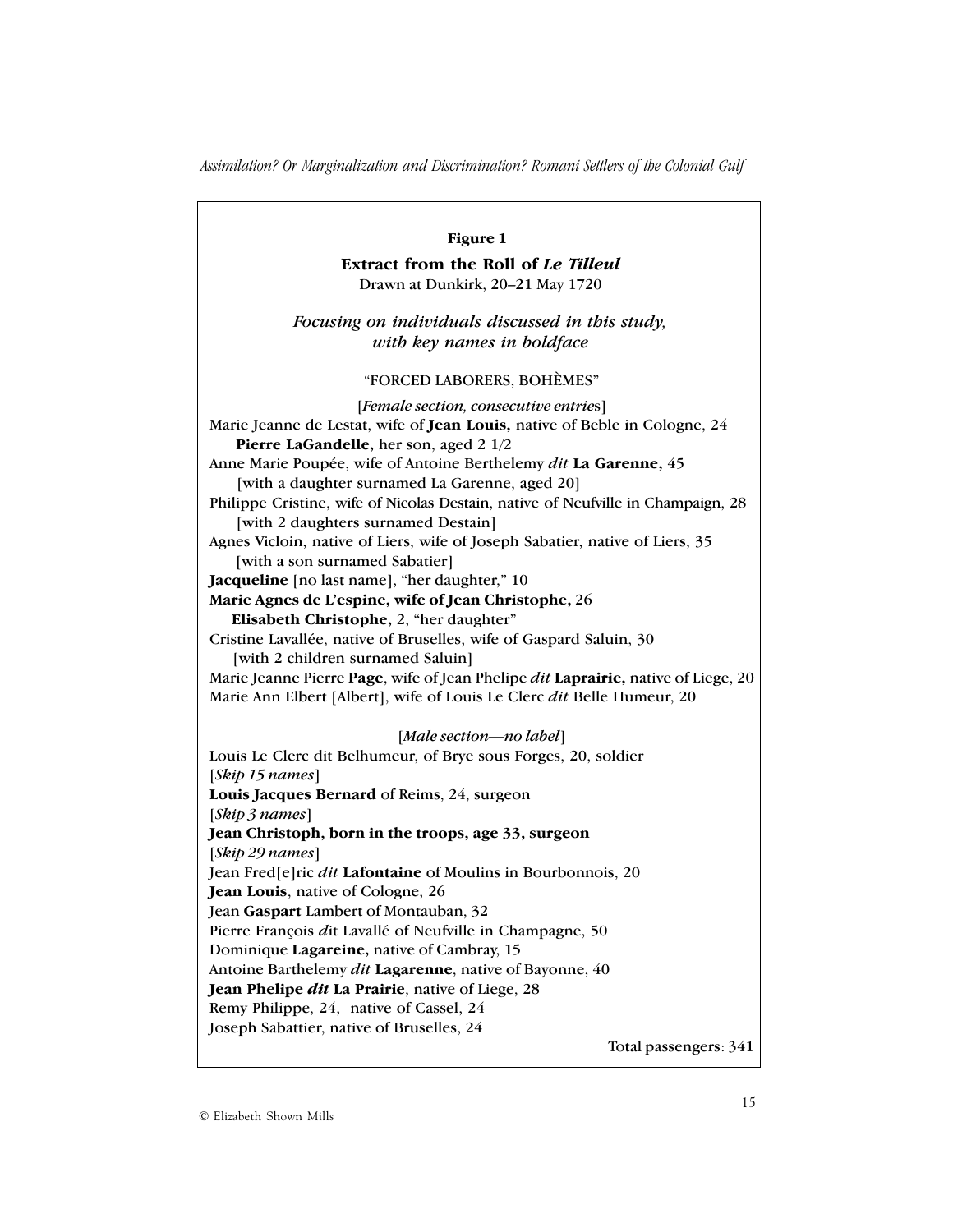siana with other forced emigrants of French origin, who may or may not have shared their Romani heritage.

That deportation was just one episode of centuries of ethnic cleansing in Western Europe. The Romani historians Ian Hancock and Angus Fraser have identified numerous expulsion orders from 1568 forward, by which all the European powers, the British monarchy, and the papacy as well, seeded their American colonies with Roma. Of particular significance to the Louisiana-Mississippi clans is the 1682 mandate of France's Louis XIV who "ordered bailiffs throughout France to 'arrest, and cause to be arrested, all those who are called Bohemians or Egyptians ... to secure the men to the convicts' chain to be led to our galleys and to serve there in perpetuity, [and as for the women, they are to be] flogged and banished out of the kingdom; all this without any other form of trial'."33

Physical wounds from those floggings were perhaps healed by the time *Le Tilleul* landed on 16 August 1720 at Biloxi—a bay that offered convenient draft for landing but little else, aside from a few crude buildings where government affairs were managed. From there, new arrivals were to be transported to New Orleans. Biloxi, however, was more of a dumping ground than a receiving station. Of the 5,420 colonists brought to Louisiana between 1717 and 1721, over 2,100 were then at the agriculturally barren Biloxi awaiting transport. Feeding the hordes of indigents posed a critical problem. As one contemporary reported, the only cargo aboard *Le Tilleul* was "about five hundred quarts of flour." Yet "there were the prisoners of both sexes and of all ages that had to be maintained at Biloxi until the settlers in the interior ... were able to support them. That assistance ... was not forthcoming and *the majority of the prisoners died at Biloxi.* Owing to a lack of flatboats to transport the people," the chronicler relates, "we were forced to ... build huts at New Biloxi and stores to shelter their effects. ... We had put to work all of the laborers, the Swiss troops, the prisoners and others in the service of the Company.<sup> $34$ </sup>

The first census taken of New Orleans after *Le Tilleul's* arrival reflects the assimilation of some "forced laborers" and *bohèmes*, as well as the continued ostracizing of others. That late 1721 document places "the one called Cristophle" on the list of *hommes de force* (male convicts). Marie Agnes's name does not appear on the corresponding female con-

<sup>33.</sup> The quotes here are from Hancock, *The Pariah Syndrome,* web edition, *Patrin*, chap. 7, paras. 10–11. For the edict by Louis XIV, Hancock quotes from E. de Fréminville, *Dictionnaire ou traité de police générale* (Paris: 1775), 305.

<sup>34.</sup> *Immigration and War, Louisiana: 1718–1721; From the Memoir of Charles Le Gac,* Glenn R. Conrad, ed. (Lafayette: Center for Louisiana Studies, 1970), 37–52. Emphasis added.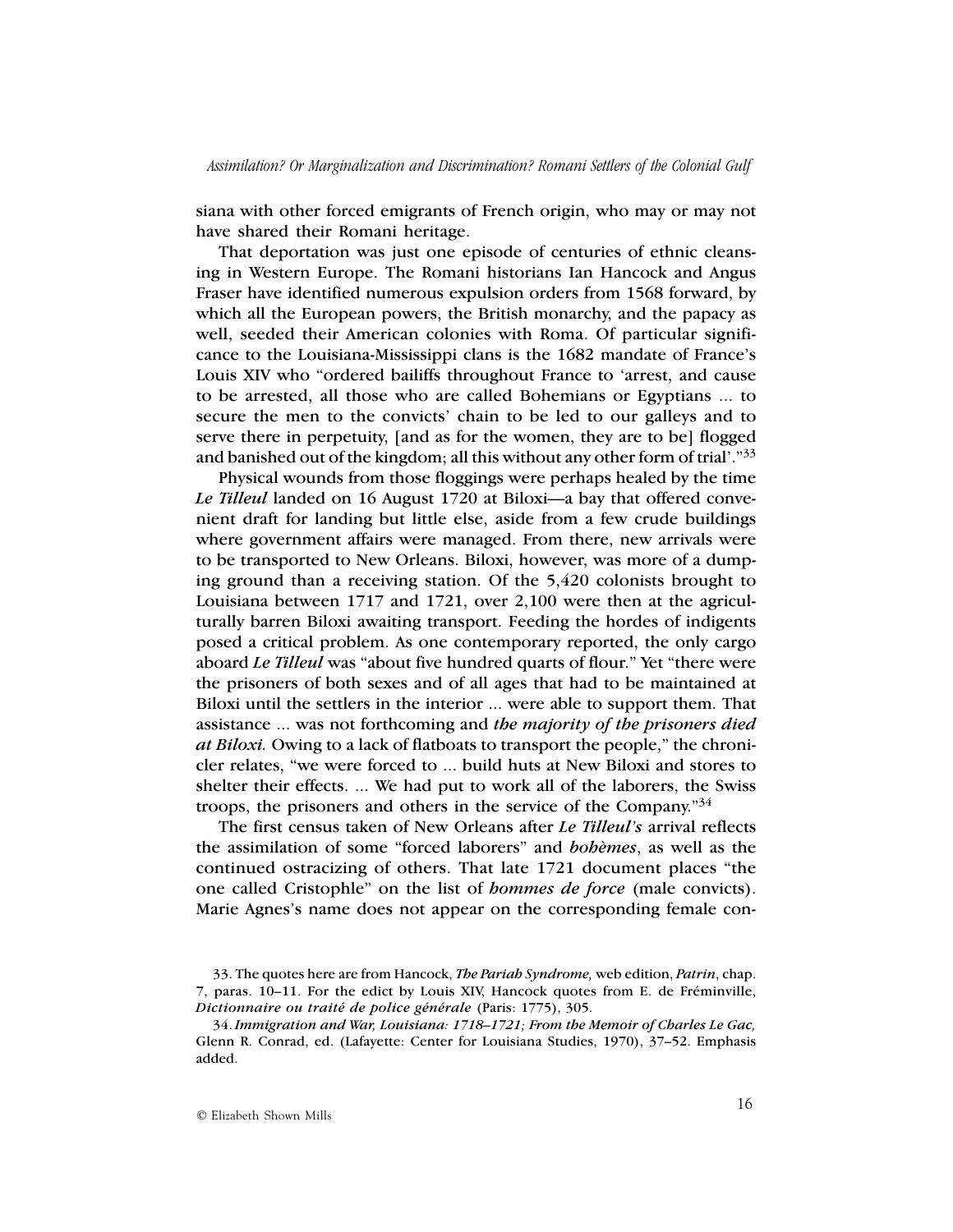vict list.<sup>35</sup> By the next spring,  $4$  May 1722, Jean was apparently a free man when, as "Jean Christophe," he and the Rom Jean Philippe *dit* La Prairie witnessed the marriage of the Rom Marie La Garenne to another convict of the 1721 census, the candlemaker Nicolas Fisseau (*var.* Fiso, Fisaut, Fysseau, *and, erroneously,* Fino *in some published sources.*).36 Mlle. La Garenne and her new husband would be the core of the Pascagoula-Biloxi Roma. Hence, their extended family is referred to in this study as the La Garenne Clan.

As a free man, Jean fathered two more daughters, both apparently by Marie Agnes, but no further records have been found for a man of his name. When Marie Agnes's daughter Marie Jacqueline married in 1725, Marie Agnes's husband is identified in the surviving record (itself a copy of a copy) as "Jean *Gaspart, drummer* in the company of LeBlanc." Witnessing the marriage was the same Nicolas "Fisaut."37 While it is possible

35. The 24 November 1721 census of Louisiana, Archives Colonies,  $G<sup>1</sup>$  464, exists in at least two manuscript forms, with at least one crucial anomaly. The list of "femmes de force" on both documents cites one female as "La *mere* du NeCristophle" (the *mother* of the one named Cristophle), rather than "La *femme ...*" (wife); it does not give that woman's own name. It seems improbable that a 33-year-old field surgeon would be convicted and deported *together with his mother*. The only woman connected to him on the ship roll is said to be his *wife,* and no mother has been found for him in any other colonial record*.* Building on Le Gac's statement about the numerous deaths of prisoners at Biloxi, an examination of surviving church records (some of them reconstituted in the eighteenth century from civil copies) reveals that the last identifiable prisoner death at Biloxi occurred on 1 September 1721. At most, the convicts were in New Orleans for no more than three months prior to the census that itemizes "Cristophle, convict" and "mère du  $N<sup>E</sup>$ Cristophle, convict." At New Orleans, the male and female convicts were housed separately, rather than living in family units. Whether the clerk who compiled the census worked from a list sent from Biloxi or whether he went to the barracks to itemize them, it would have been easy to identify *la femme de Cristophle* as *la mère de Cristophle.*

 Again, with regard to this 1721 census, the translation provided in Conrad, *First Families*, 2:2–6, differs frequently from the manuscript versions extant in Colonies  $G<sup>1</sup>464$ , each of which has small differences between them.

36. DeVille, *New Orleans French,* 42, reads the bride's surname as "Le Garé." *Archdiocese of New Orleans,* 1:104, renders it as "L'Egare." Fisseau has not been found on any known ship roll. However, many ship rolls cite males only by their *dit* or *nom de guerre*, without so much as a forename to help identify them. Hence, Fisseau may appear on one of the rolls under a *dit* not yet known or under a misreading not yet recognized. His occupation appears on the 1727 census. When his name is written with an above-line double-s, it is frequently mistranscribed as *Fino* in published records.

37. *Archdiocese of New Orleans,* 1:112 (Gaspard), 217 (Raphaël). This published abstract of the record reports the bride's name as simply "Marie" (no surname) and identifies her mother as "Marie Agnes Simon." The original New Orleans church records were destroyed in the Great Fire of 1788, after which an attempt was made to reconstruct the archives by making copies of copies of selected records that had been sent to France in earlier years. Most sacramental records from 1731 to 1744 still remain unaccounted for.

Regarding the identity of Marie Agnes's husband of 1725 as "Jean Gaspart, drummer,"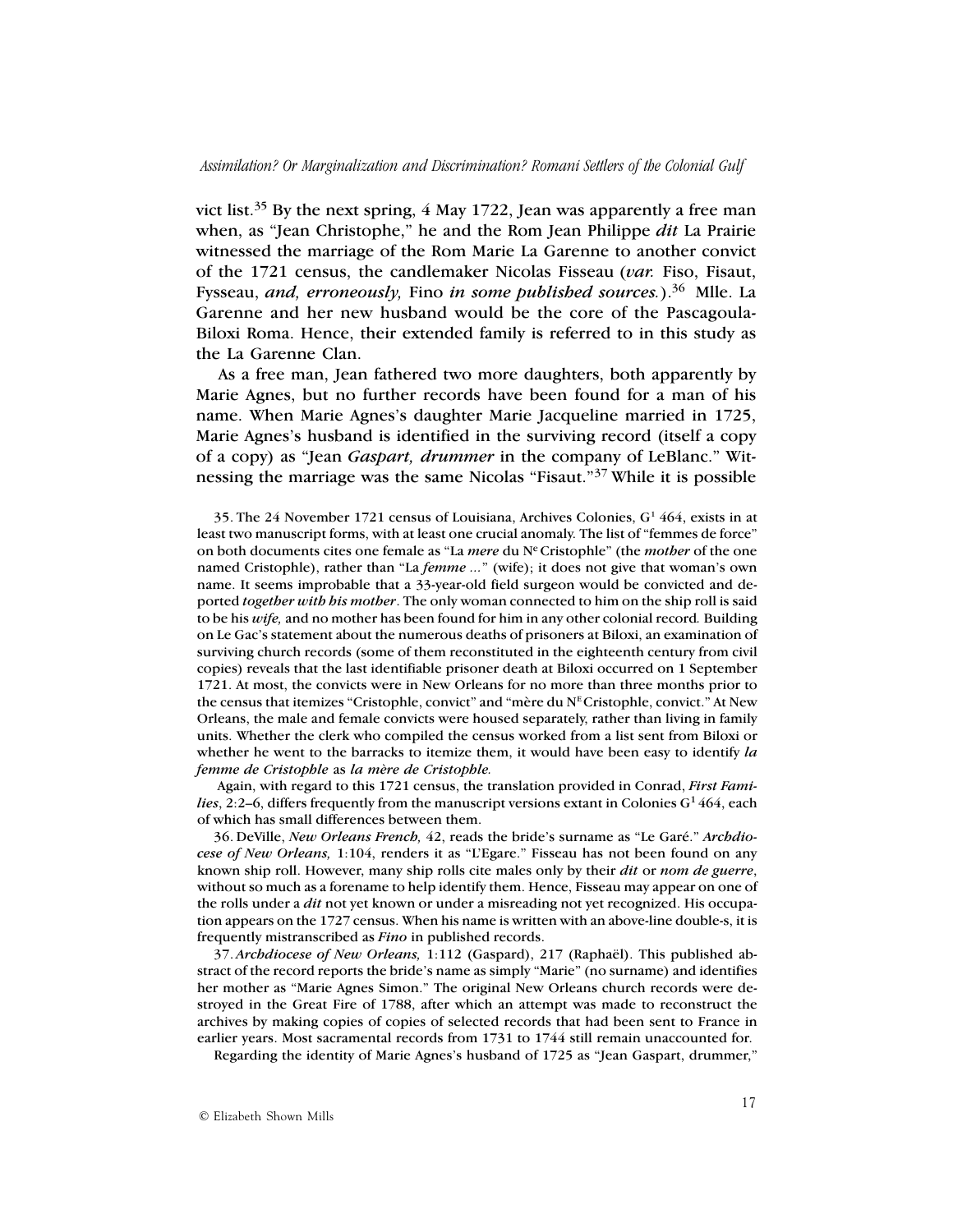that Jean the drummer and Jean the surgeon might have been one and the same, odds disfavor that assumption. A military drummer, like a field surgeon, had a distinct set of specialized skills.

The identification of Jean Gaspart's officer places the family back at Biloxi, where that officer and his unit were stationed.<sup>38</sup> For research, that placement is disastrous. The Biloxi settlement, isolated and by then sparsely populated, rarely saw a priest. More than a few marriages and baptisms that should have occurred there are missing from extant archives. No baptismal record can be found for the two daughters who later said they were fathered by Jean in those years.

Indeed, nothing more has been found on Jean Christophe or Jean Gaspart in the meager records surviving for the 1720s and 1730s.<sup>39</sup> Marie Agnes *might* have been the "Marie, *bohemienne,"* who appears on the New Orleans census of 1732, living on Royal Street eight houses from "Joseph,"40 the one-named man Marie Agnes later married. *If* this Marie, *bohemienne,* of 1732 is indeed Christophe's (or Gaspart's) widow, then her Christophe daughters did not share the quarters this Marie occupied in the home of a married tradesman on Royal Street (François Saussier, a joiner, and his wife Magdeleine Baptiste). $41$  Meanwhile, the Royal Street

one must also consider the likelihood that Jean Christophe had died and Agnes had remarried. One *Jean Gaspart* Lambert appears among the males deported with them on *Le Tilleul* (no. 302)*.* In this fledgling colony, where the death rate was exceedingly high, remarriages often occurred within a matter of days. Regarding the occupation of Jean Gaspart, a significantly large number of the colony's military drummers are identified as Gypsies in one record or another.

38. For the placement of Le Blanc's company at Biloxi from 1721, see "List of Officers Who Are to Command the Twenty-Five Companies of Infantry Which the Company Maintains in Louisiana," 21 January 1721, translated in Conrad, *First Families,* 1:141.

39. In addition to the loss of records at New Orleans, those maintained at the Natchez and Yazoo posts were destroyed by Indians in the Natchez uprising of 1729. Whereabouts of virtually all those for Natchitoches prior to *ca.* 1732 are unknown. Mobile's baptismal records were preserved, but marriages prior to 1724 and burials prior to 1726 are lost. Some copied lists from Biloxi are available in "Dêpot des Papiers des Colonies: État Civil, Louisiane,  $1720-1734$ ," FRNC12 759, Archives Colonies,  $G<sup>1</sup> 412$ ; microfilmed by the Genealogical Society of Utah and available as roll 959,147, Family History Library, Salt Lake City, Utah.

40. January 1732 census of New Orleans, Archives Colonies,  $G<sup>1</sup>464$ . The use of a single name for *bohèmes* was common in this society—a fact that doubly handicaps genealogical and historical research, given the decision of the archdiocese to exclude from its published abstracts all entries in which the key parties did not have "decipherable" surnames.

41. The census, which renders François's name as "Sautier," does not identify his wife or the one child attributed to him. Church registers identify his wife as Madeleine Baptiste and credit them with three children—a son baptized on 14 April 1730 and two daughters born in Arkansas: Marie who married in 1741 and Marie Anne who married in 1745. The child of 1732 *should* have been a daughter, given that any daughter who married in 1741 *should* have been at least 12 for the marriage to be legal under church and civil law. However, younger marriages did occur occasionally among colonial French girls, and marriage as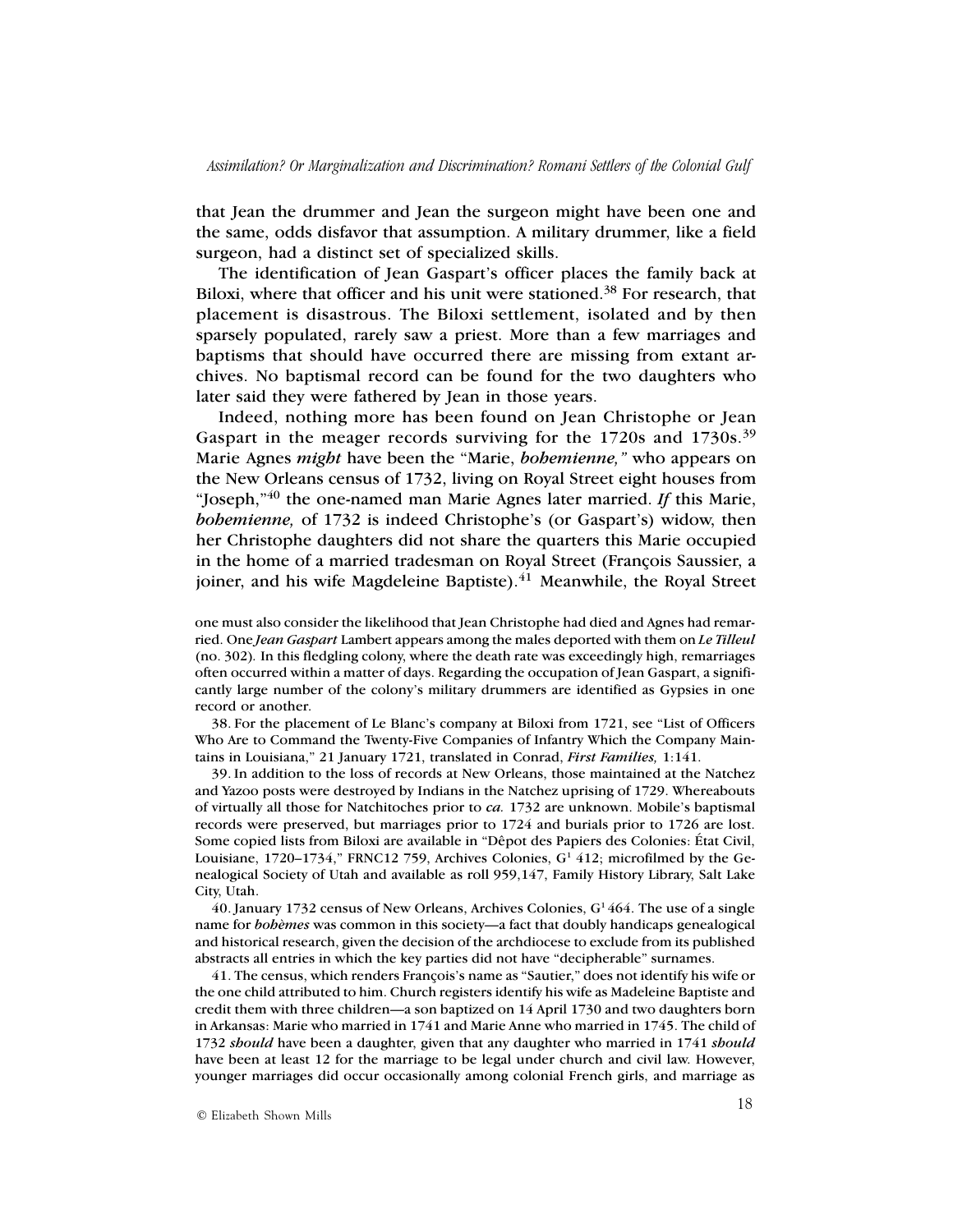home of Nicolas Fisseau, a few doors down, included two unidentified "orphans." The Christophe girls would have qualified for the label *orphan* by eighteenth-century conventions. Even though they had a living mother, their father was not alive to provide for them. The older daughter Elisabeth, then fourteen, was likely on her own.

For the next decade, both the Saussiers and Marie Agnes disappear from the public record. In the Saussier case, later records place them in Arkansas.42 As for Marie Agnes, government correspondence makes it clear that women without husbands, particularly those with children who would be on the public dole, were not wanted at New Orleans. The problem was so acute, in fact, that Commissioner Jacques de la Chaise had earlier requested extreme orders from Paris:

There are here, Gentlemen, a number of women to whom rations are given as well as to some children, who are useless and who do nothing but cause disorder. The majority of these women are ruined with pox (syphilis) and ruin the sailors. It is necessary that you be so good as to order the Council to have them go into the interior among the Indians. $43$ 

young as nine was traditionally permitted under Rom law, according to Walter O. Weyrauch and Maureen Anne Bell, "Autonomous Lawmaking: The Case of the 'Gypsies'," Weyrauch, *Gypsy Law,* 35.

For an example of an 11-year-old in a marital relationship, see Mills, *Natchitoches, 1729– 1803,* entry 861 (23 Feb. 1766 birth of Marie Anne Dupré, [only] daughter of Robert Dupré and wife Marie Jeanne Cavé) and entry 1742 (29 September 1778 baptism of a child born 5 Sept. 1778 (i.e., conceived Dec. 1777) to "Juan [Jean] Pomier and "Maria Dupres." A passing priest who baptized the infant assumed that Pommier and Marie were married and called the child *legitimate,* the couple did not legally wed until 17 Oct. 1780 (entry 1060, marriage of "Juan Pomier" and "Maria Dupres," daughter of "Robert Dupres and Marie Cave").

42. As noted above, the Saussier family would extensively interact with these Gypsy families throughout the 1700s. The younger Saussier (*var.* Saucier) daughter, Marie Anne, wed Jean Baptiste Bouton, brother of Jean Mathurin Nicolas Boutin who wed the Rom Marianne Du Rocher. That couple appear later in this paper as godparents to two grandchildren of Marie Agnes Simon—adding at least some weight to the possibility that Marie Agnes may have been the Marie who shared the Saucier home in 1732. For the Saucier–Bouton data, see *Archdiocese of New Orleans,* 1:234 (Sancie), 3:281 (Saussier, Saucie, Saucier, Socie). The Sauciers would become a core family in the Gulf Coast clan, imprinting their name on a Mississippi town.

43. De la Chaise to Directors of the Company, 6 and 10 September 1723, translated in Dunbar Rowland and Albert Godfrey Sanders, *Mississippi Provincial Archives, 1701–1729: French Dominion*, vol. 2 (Jackson: Mississippi Department of Archives and History, 1929), 315. Paris obviously approved the proposed banishment. On 27 October 1727, the newly arrived Ursuline sister Marie Madeleine Hachard wrote her father from New Orleans about the "merit and amiable manner" of the commandant who, "has declared a war on vice [and] sends away anyone who leads a scandalous life and has corporal punishment for girls leading a bad life. He hangs and breaks on the wheel for the least theft." See Myldred Masson Costa, *The Letters of Marie Madeleine Hachard, 1727–28* (New Orleans: Laborde Printing Co., 1974), 46.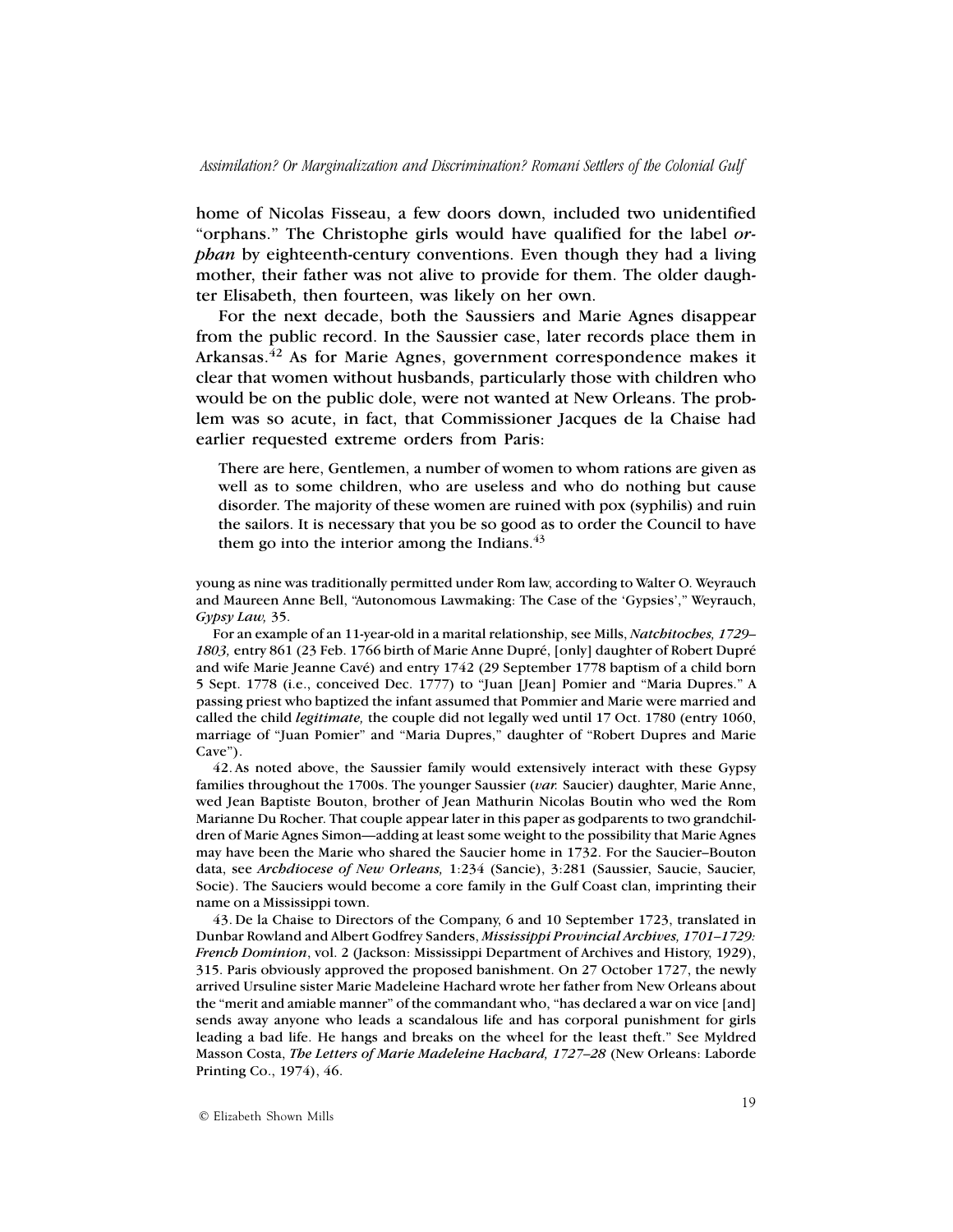"In the interior among the Indians" is where Agnes's family seems to have spent its next decade—although a charge of infestation with the "pox" seems unwarranted, given that she survived for another eleven years. When she and her children came into "civilization," it was Mobile rather than New Orleans to which they would go. There at Mobile in 1733, Marie Agnes's eldest daughter Marie Jacqueline appeared briefly to baptize her first known child (though likely not her first child) eight years after her marriage. $44$  There in 1742, Marie Agnes's youngest daughter married a soldier from the outpost on Alabama's Tombigbee River.<sup>45</sup> And there, in October 1743, Marie Agnes was buried.<sup>46</sup> Four daughters seem to have survived her.

By **Jean Baptiste Pierret**, Marie Agnes Simon *dite* de L'espine bore

+ 2 i. MARIE JACQUELINE2 PIERRET (*var.* GASPART), born about 1710; married (1) JEAN BAPTISTE RAPHAËL, free *nègre* of Martinique, on 14 August 1725 at Biloxi, probably; 47 and (2) JOSEPH DUVER (*var.* DUVERD, DUVERT), native of St. Loup in Vauch, Franche Comté, on 18 August 1760, Mobile.<sup>48</sup> That 1725 interracial marriage is the only such legal marriage on record for the early colony; the record specifically states that it occurred with the permission of the commandant-general. One might speculate that the bride's ethnicity carried some weight in the decision to relax social and political rules against interracial *mésalliances*. However, the fact that special permission was needed does imply that the marriage of a *nègre* to a Rom *was* considered a mésalliance by the French.

By **Jean Christophe,** Agnes bore two proved daughters and, beyond reasonable doubt, a third one:

- + 3 i. MARIE ELISABETH CHRISTOPHE*<sup>3</sup>*, born about 1718, deported with her parents at age two; she is not known to have married but bore one child in 1753 who may have died without offspring. $49$
- + 4 ii. MARGUERITE CÉCILE CHRISTOPHE*<sup>3</sup>*, born about 1723;50 died between 1 August 1787 and 4 January 1789, near the rapids on Red River.<sup>51</sup>

44. Our Lady Parish (Mobile), Baptismal Book 1:100, for "Jean Baptiste."

46. Ibid., Burial Book 1:65, which renders her name as "Marie Agnes Simon."

47. *Archdiocese of New Orleans,* 1:112 (Gaspard), 217 (Raphaël). Marriages from Biloxi are intermingled with those of New Orleans in the records that were reconstituted after the fire.

48. Our Lady Parish (Mobile), Marriage Book 1:43.

49. St. Louis Parish (New Orleans), Baptismal Book 2:20, for Bideau.

50. Cécile is said to be fifty on the previously cited 1773 Census of Rapides.

51. The Rapides commandant on 1 August 1787 reported finding a slaughtered horse belonging to "Widow Varangue"; Cuban Papers, leg. 206, folio 757. However, the widow was not included on the 1788 census that was drafted on 4 January 1789; ibid., leg. 201. By deduction, her death likely occurred between these two dates.

© Elizabeth Shown Mills

<sup>45.</sup> Ibid., Marriage Book 1:30.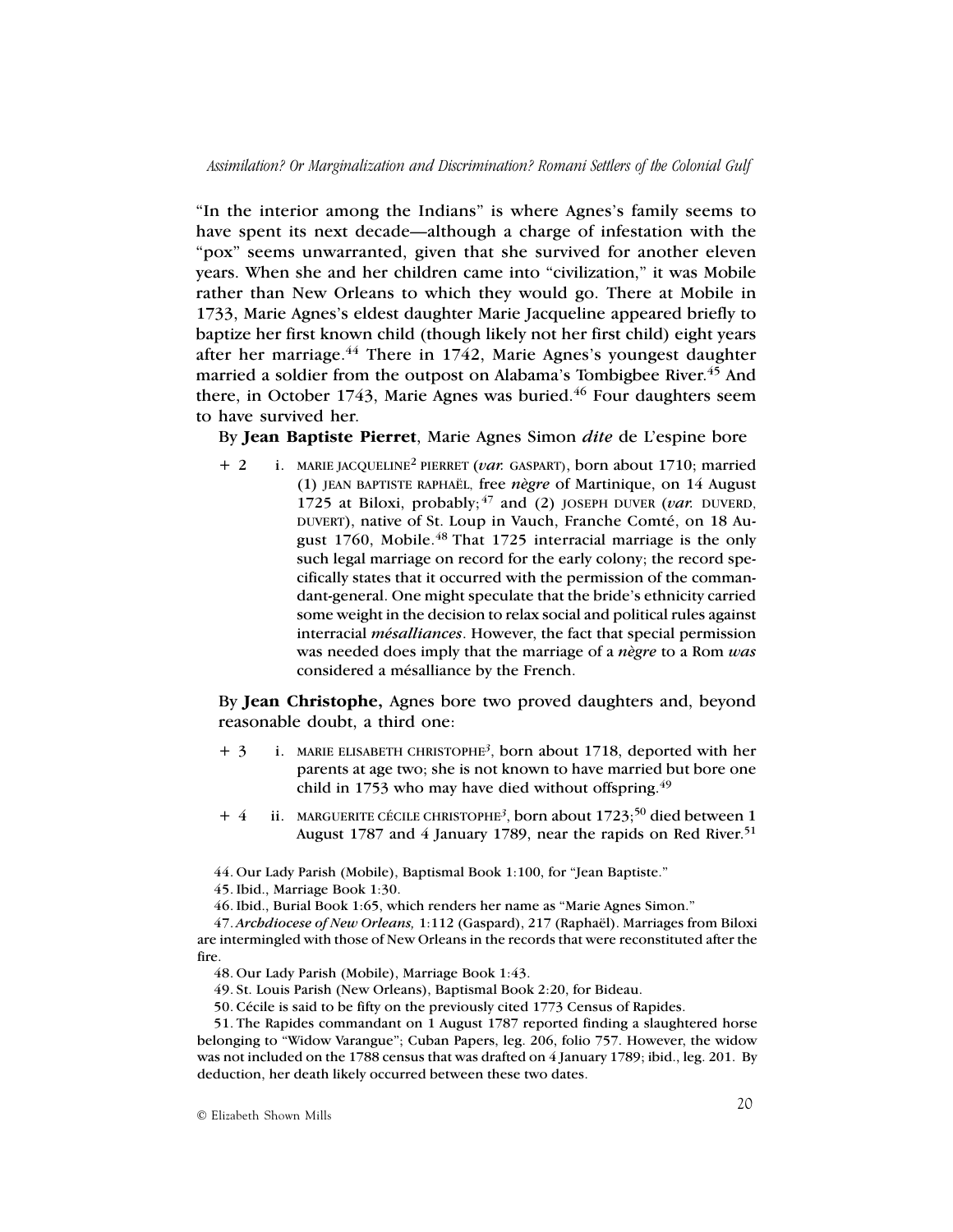She had three identifiable relationships: (1) PIERRE FRANÇOIS CASTEL *dit* LILOIS, a peltry trader among the Choctaw cited as married in March  $1739$ ,<sup>52</sup> though the union may have been by Amerindian or Roma custom rather than by Catholic blessing; (2) BERNARD MARSANT, at New Orleans, about 1754–55, a soldier whom she did not marry;<sup>53</sup> and (3) JOSEPH SARDE BARRANCO *aka* VARANGUE, the boat caulker whom she wed on 15 December 1760 at Mobile.<sup>54</sup>

+ 5 iii. THÉRÈSE CHRISTOPHE*<sup>3</sup>* (probable daughter) born about 1725, reportedly at New Orleans; died after 23 August 1752,<sup>55</sup> probably at Mobile. On 31 July 1742, citing Jean Christophe as her father, she was married there to the soldier PIERRE CAJOT *dit* FAULEVENT, whose lastknown appearance on record is dated 2 February 1764.<sup>56</sup>

**2**. **Marie Jacqueline**<sup>2</sup> **Pierret** *var.* **Gaspart** (Marie Agnes Simon *dite* de L'espine*1*), born about 1710 somewhere within the bishopric of Macon, France;57 died after August 1760, either at Mobile or New Orleans.58 As "Marie Gaspart," she married (1) 4 August 1725 at New Orleans, **Jean Baptiste Raphaël,** a free *nègre* of Martinique, said to be the son of Jean Raphaël and "Marguerite de St. Cristophe" (which likely should be read as "Marguerite *of* St. Christophe," the then-French isle now known as English St. Kitts).<sup>59</sup> Jean Baptiste died about October 1759 at Mobile.<sup>60</sup> As

52. Contract for Service, Belair & Desillet with Castel, 3 March 1739, doc. 11120, Record Group 1, Louisiana State Museum, New Orleans. The officially published abstracts of the New Orleans church records (the only means of access permitted for registers of this period) variously render his name not only as Pierre but also Joseph Pierre and Louis Joseph; see A*rchdiocese of New Orleans,* 1:112. Some of these are likely misreadings made in the extraction process or in one of the recopyings in the 1700s. When Cécile married Barranco in 1760, the priest recorded her identity as widow of *François* Castel.

53. St. Louis Parish (New Orleans), Baptismal Book 3:44, act 462, for Marie Joseph Marsant.

54. Our Lady Parish (Mobile), Marriage Book 1:44.

55. Her last-known date is that of the baptism of her last child; see ibid., Baptismal Book A:183.

56. Ibid., 1:30 (marriage), and 224, for the Mortal baptism.

57. For her age, see Marie Jacqueline [no last name], no. 119, roll of *Le Tilleul;* for her birthplace, see her 1760 marriage record.

58. No burial record has been found for her in a line-by-line reading of the Mobile burial register or in the published abstracts from the Archdiocese of New Orleans. If she was buried at New Orleans and her entry used no surname, she may have been omitted from the published series. When the original registers are eventually opened for research, this record needs to be sought.

59. For the marriage, this paper relies upon the published abstract of De Ville in *New Orleans French*, 85. However, *Archdiocese of New Orleans,* at 1:112 (Gaspard) and 217 (Raphaël), gives the marriage date as *4* August. It has not been possible to obtain a photocopy of the manuscript entry for reconciliation of the contradiction.

60. Our Lady Parish (Mobile), Burial Book 1:74, for "Baptiste."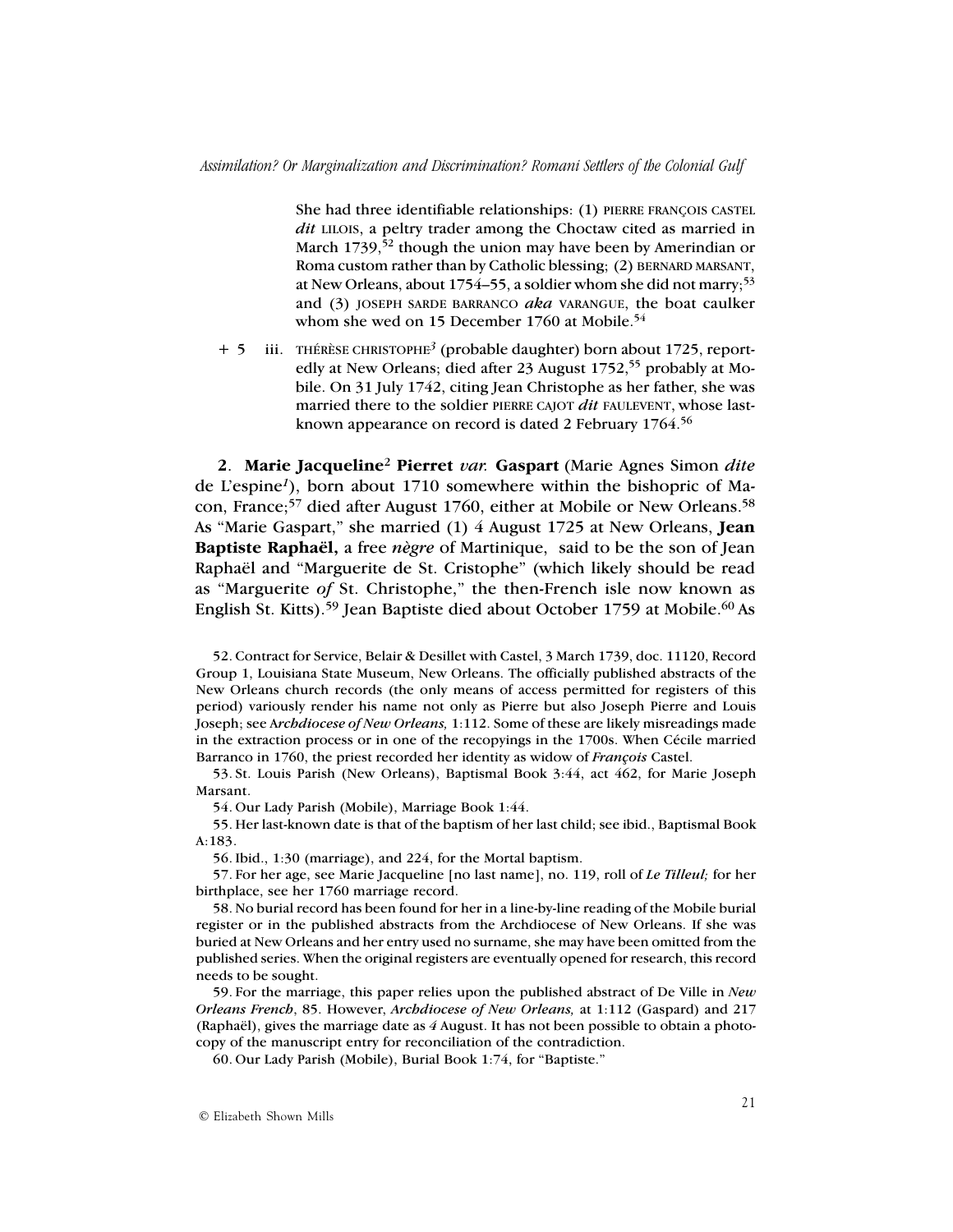"Marie Jacqueline Pierret, widow of Jean Baptiste Raphaël, daughter of Jean Baptiste Pierret and Arness Simon," she married on 18 August 1760 at Mobile, **Joseph Duver** (*var.* **Duverd, Duverde)**, a native of "St. Loup in Vauch," Franche Comté, and the son of Antoine Charles Duver and Anne Claude Parer.<sup>61</sup> Joseph was buried at New Orleans on 8 September 1773; the published abstract of his burial entry renders his birthplace as "Soisenvoge" in Franche Comté.<sup>62</sup>

Marie Jacqueline's identity reflects the difficulty of working with the early colonial population of Louisiana, where record destruction, high death rates and remarriages, and the fluid use of names make identification a challenge. In no two records is her name rendered exactly the same:

- 1720 ship roll: As "Marie Jacqueline, her daughter" no last name, she is listed two names *after* one *Agnes* Vicloin, wife of Joseph Sabatier, and immediately *before* Marie *Agnes* de L'espine, wife of Jean Christophe. Subsequent Sabatier research yields no records to support a connection between Marie Jacqueline and Agnes Vicloin.
- 1725 marriage: As "Marie Gaspart," she is said (in that abstract of a copy of a copy of the original record) to be the daughter of Jean *Gaspart* and Agnes *Simon.* Her alleged father is presented as a living person then serving in the company of Captain Le Blanc. An official witness to her marriage was Nicolas Fisseau, whose own 1722 marriage had been witnessed by Jean Christophe, husband of Marie Agnes Simon *dite* de L'espine.
- 1733 baptism: As "Marie Jacqueline *Talon*" she and her husband Jean Baptiste, *nègre libre*, baptized a son at Mobile. However, the record of that event has major errors, strike-throughs, and write-overs. Marie Jacqueline may have been erroneously given the surname of the godmother, Catherine Talon.<sup>63</sup>
- 1746 burial: This Mobile record of her child does not name her, yet pro-

61. Ibid., Marriage Book 1:43. Witnesses were Corporal Nicolas Zeringue *dit* L'esperance, Sergeant Antoine Jolÿ and François Collin who in 1752 had served as godfather to a child of Jacqueline's half-sister Louise Christophe, wife of Cajot.

63. Our Lady Parish (Mobile), Baptismal Book 1:100. There was a Talon family at Mobile, but it has not been possible to associate her with that family. At this 1733 baptism, the godfather was Jean Baptiste Le Gros, and the priest first identified the *father* as Jean Baptiste Le Gros, then struck that last name for the father. The godmother was named by the priest as Catherine *Le Page,* but she signed as Catherine *Talon.* It seems likely that the priest was equally confused over the female names, and may have assigned the godmother's surname to the mother, without correcting it. (If this group of Roma did speak their own language, as Olmsted was told in the 1850s, then the French priest may have had difficulty communicating with them.) For the surname *Le Page,* see Fig. 1, showing the Rom wife of La Prairie as Marie Jeanne *Pierre Page.* Several of the Romani females on *Le Tilleul's* roll carry that unusual double surname.

<sup>62.</sup> *Archdiocese of New Orleans,* 3:116 (Duvert).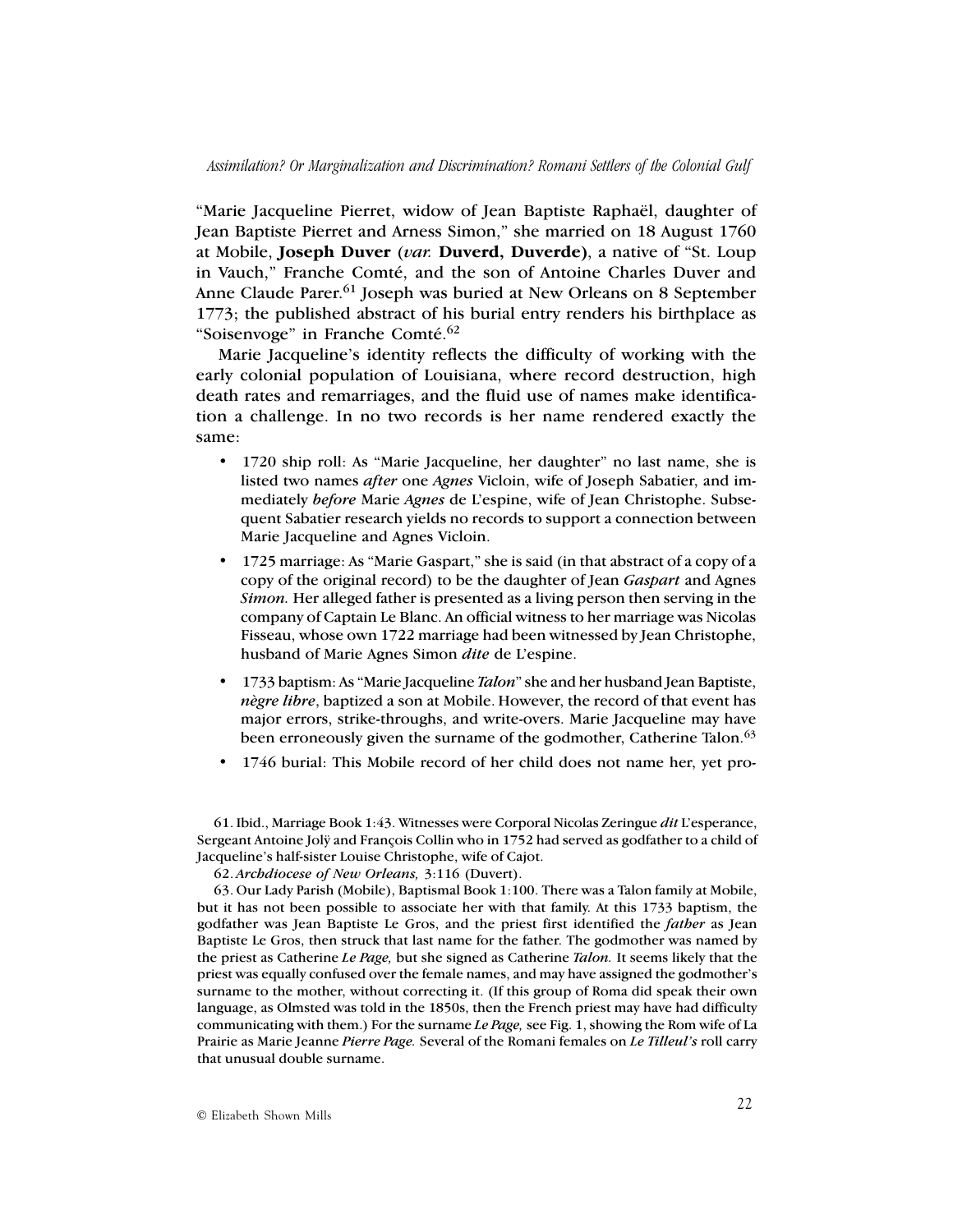vides valuable information within its report of the death of "Marie, daughter of Baptiste, *nègre libre,* and a *Bohemienne.*"<sup>64</sup>

• 1760 marriage to Duver: As "Marie Jacqueline *Pierret,*" she is said to be the widow of Jean Baptiste Raphaël and daughter of Jean Baptiste Pierret and Arnesse [Agnes] Simon.<sup>65</sup>

If one places more trust in the one original document in which Marie Jacqueline would have been responsible for naming her parents (the 1760 marriage), then the evidence suggests that at least two major errors exist in other key records: the 1720 assignment of the 10-year-old Marie Jacqueline to the wrong Agnes on the ship roll; and the 1725 identification of her as the daughter of her mother's then husband.

Marie Jacqueline's marriage to a *nègre* was a highly unusual pairing for the colony. French and Indian marriages were usually permitted, if the Frenchman chose to legitimize a liaison, although few felt the need to do so in those years. No prior record of a legitimate marriage between a French immigrant and a *nègre* has been found, and this entry itself states that the commandant-general of the colony gave special permission for it to occur. Considering that white females aged twelve and older were greatly sought for marriage and that even the female deportees were intended to be distributed among soldiers and sailors willing to settle in the colony, the permission for Jacqueline to marry a free *nègre* begs for an explanation beyond the colony's extreme poverty.

As a free *nègre* from Martinique, Jean Baptiste Raphaël is likely to have arrived as a sailor. Free Negroes were rare at both New Orleans and Mobile in the 1720s and even to the 1750s. One Jean Baptiste Marly, free *nègre,* can be placed contemporaneously at Mobile, and separate men named Raphaël (with a wife Marianne) and Baptiste (a single man) can be placed at New Orleans. But Jacqueline and her Jean Baptiste Raphaël do not appear on the extant 1727 and 1732 censuses of New Orleans or the random records of any other post in colonial Louisiana. As shown below, they brought a son to the Mobile church for baptism in 1733 and buried a daughter there in 1746. They then disappeared again until 1759–60, at which time Baptiste was buried in the hospital yard at Mobile and Jacqueline found a new husband. In between those events, their existence is a cipher.

Clues to their lives might be milked from known facts about their children as well as lapses in the documentary trail. Of the two known chil-

<sup>64.</sup> Our Lady Parish (Mobile), Burial Book 1:58.

<sup>65.</sup> Ibid., Marriage Book 1:43. It is also possible that the surname *Gaspart,* assigned to the teenaged Marie Jacqueline in her 1725 marriage record could have been the *dit* of her actual father, Pierret, rather than that of Jean Christophe or yet another stepfather.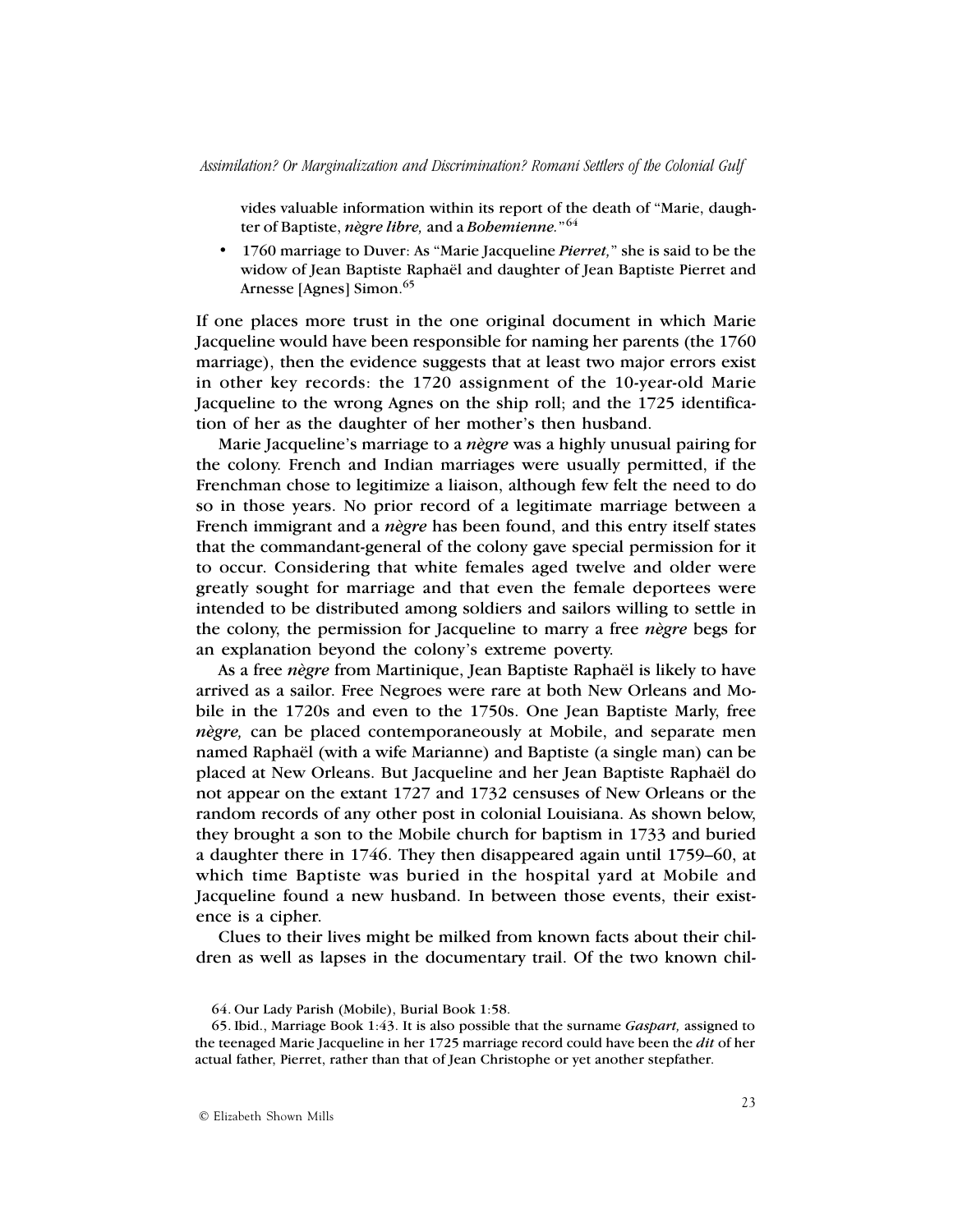dren born across twenty-four years of marriage, a baptismal record exists for only one—suggesting that they lived in an area not visited by priests, rather than at Mobile where a priest was usually in residence and a steady run of church records have survived. Meanwhile, Jacqueline's half-sister Cécile in the 1730s became the wife of a peltry trader with whom she spent several years among Mississippi tribes. Likely, Jacqueline's husband also engaged in the hunt or the trade. Had he made his livelihood as a sailor during those years, his wife would more likely have remained in the port of either New Orleans or Mobile and would have periodically presented more children for baptism.

Marie Jacqueline Pierret (*var.* Gaspart) and Jean Baptiste Raphaël were the parents of only two known children.

- 6 i. JEAN BAPTISTE*<sup>3</sup>*, baptized 12 December 1733, as godchild of Jean Baptiste Le Gros and "Catherine Le Page," who signed as "Catherine Talon."66 Like Jacqueline, Catherine has not been fitted into Mobile's relatively well-known Talon family. However, Talon is a name found frequently among wives in other early Romani families. Nothing further is known for young Jean Baptiste. Neither he nor any other possible sibling is among the several witnesses at his mother's remarriage in 1760.
- 7 ii. MARIE BAPTISTE, buried at Mobile on 23 January 1746, age not stated.<sup>67</sup>

**3**. **Marie Elisabeth***2* **Christophe** (Marie Agnes Simon *dite* de L'espine*<sup>1</sup>* and Jean Christophe*1*), born about 1718 according to the May 1720 deportation record that gave her age as two years. As an adult, she has been found in only two documents; both are at New Orleans and both place her amid associates of her Mobile siblings. In 1753, she bore a child at New Orleans by **Antoine Bideau** *dit* **Berry**, about whom nothing is known other than the fact that he was a lance corporal in Le Verrier's company in 1745 and was discharged on 1 May 1751.68 As godparents, she enlisted Jacques Chauvin, of a prominent Canadian-Mobile family that had relocated to New Orleans, and Charlotte Metzinger (*var.* Mazanne), a soldier's daughter, whose eight-year-old brother had served the previous year as godfather to a child of Elisabeth's sister Cécile.<sup>69</sup> In 1754, Elisabeth her-

<sup>66.</sup> Ibid., Baptismal Book 1:100.

<sup>67.</sup> Ibid., Burial Book 1:58.

<sup>68. 1745</sup> Troop List, LO 299, Papers of Pierre de Rigaud, Marquis de Vaudreuil, 1740– 1753, Huntington Library, San Marino, California. For the discharge, see Conrad, *First Families,* 2:159. Several Bideau/Bidot lines were in Mobile, New Orleans, and coastal settlements in between, as well as Natchez on the Mississippi.

<sup>69.</sup> St. Louis Parish (New Orleans), Baptismal Book 2:259.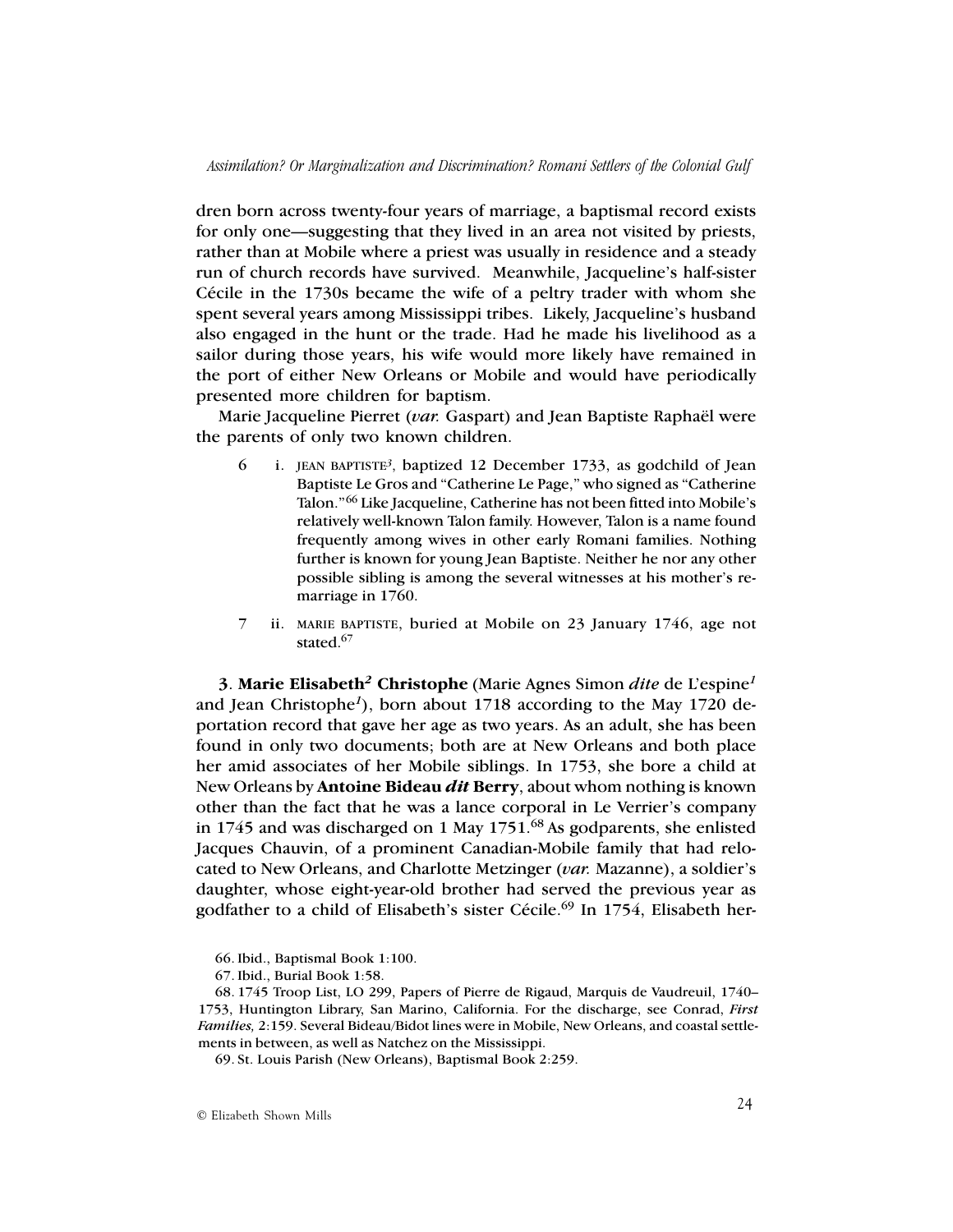self served as godmother to a child of the Swiss-born sergeant, Daniel Mitsch (*var.* Methe) and his wife Marianne Renaud. The Mitsches, while residing at Mobile in the 1740s, had twice used Bideaus as godparents to their older children;70 and in 1758, Mitsch's son Pierre would serve as godfather to a child of Elisabeth's sister Cécile.<sup>71</sup>

No record found for Elisabeth reveals how she earned her livelihood. However, both records place her in the company of military families. As will be shown, her sister Cécile's records reflect closeness not only to the military but also to at least one barkeep. Both associations suggest that they may have been tavern maids.

Marie Elisabeth Christophe bore only one known child:<sup>72</sup>

8 i. JACQUES*3* BIDEAU , born 30 July 1753 and baptized about 7 August 1753, as the godchild of Jacques Chauvin and Charlotte Mazanne [Metzinger].<sup>73</sup> Nothing further has been found for this child.

**4**. **Marguerite Cécile Christophe** (Marie Agnes Simon*<sup>1</sup> dite* de L'espine and Jean Christophe<sup>1</sup>), born about 1723;<sup>74</sup> died between 1 August 1787 and 4 January 1789.75 She married (1) **Pierre François Castel**  $\frac{di}{dt}$  Lilois, before March 1739;<sup>76</sup> formed a temporary relationship with (2) **Bernard Marsant** at New Orleans by 1755;77 and married (3) **Joseph Sarde Barranco** *aka* **Varangue** of Cadiz, Spain, son of Pierre Barrangue and Marie Antegue, at Mobile on 15 December 1760.78

Cécile's first husband was a thrice-married farmer turned tribal-trader, who was old enough to have been her father. Castel had arrived in the colony aboard the *Gironde* in 1720 as a laborer.<sup>79</sup> On 21 July 1721, at

70. Our Lady Parish (Mobile), Baptismal Book 1:136–37. For Mitsch/Methe's ethnicity and occupation, see ibid., 194, baptism of Daniel Colin.

71. St. Louis Parish (New Orleans), Baptismal Book 3:99.

72. More children might be found for Elisabeth when the archdiocese reverses its present policy and allows open access to the records of slaves, free people of color, and those with no surname who were excluded from the published series.

73. *Archdiocese of New Orleans,* 2:20 (Bideau), citing original Baptismal Book 2:259.

74. 1773 Census of Rapides, previously cited. The only source of the name Marguerite for Cécile is the marriage record of her daughter Catherine, Our Lady Parish (Mobile), Marriage Book 1:42.

75. The Rapides commandant on 1 August 1787 reported finding a slaughtered horse belonging to "Widow Varangue" leg. 206, folio 757, Cuban Papers); the widow was not included on the 1788 census that was drafted on 4 January 1789 (ibid., leg. 201). Thus, her death is placed between these two dates.

76. Contract for Service, Belair and Desillet with Castel, 3 March 1739, op. cit.

77. St. Louis Parish (New Orleans), Baptismal Book 3:44, act 462, for Marie Joseph [Barbe] Marsant.

78. Our Lady Parish (Mobile), Marriage Book 1:44.

79. For the translated ship roll, see Conrad, *First Families of Louisiana,* 1:122.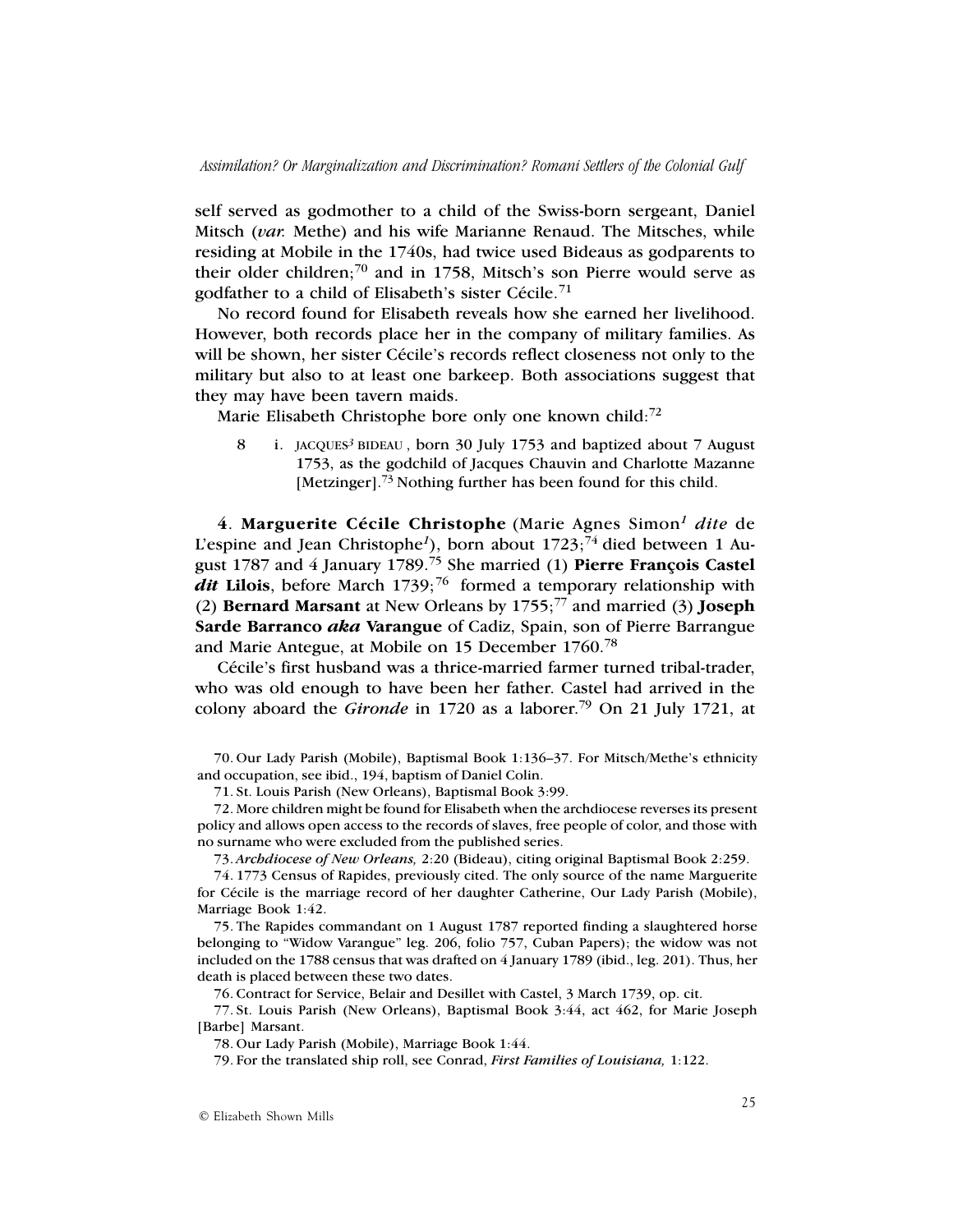Biloxi, he married Jacqueline Pinard, one of the 'wayward' females from the Salpetrière recently shipped to Louisiana aboard *La Baleine* as a bride for male colonists. According to that marriage record, Castel was a native of the parish of Troyes in the diocese of Tournay, France, and son of Antoine Castel by his wife Marianne Masson.<sup>80</sup> After Pinard died without known children, Pierre married (25 September 1730) Marie Choup, <sup>81</sup> a thirteenyear-old motherless child who had been born on 20 October 1716 in the Palatine village of Ittlingen. Marie's middle-class family had paid its own passage to the colony in 1721, after her father had led a rebellion against the tyranny of the Palatine regime; but the *La Durance* on which they emigrated was one of the five ill-fated German 'pest ships' whose passengers were decimated by disease. Marie's mother seems to have died before arrival, after which Choup placed his daughters with the Ursuline Sisters.82 Castel, after marrying Marie, abandoned the farm he had begun to develop on the east bank of the German Coast (i.e., the Mississippi River just above New Orleans) and disappears from known records for eight years.83 In that interval, Marie also died, apparently childless.

Pierre's third marriage, to Cécile, remains undocumented although it was said to be legitimate in the baptismal record of one child. On 3 March 1739, he contracted with two prominent New Orleanians, Jacques Hubert Belair and François Desillet, to serve them for two years, trading peltry with the Choctaw of Mississippi. Belair and Desillet agreed to pay him 400 *livres* per year and to provide food and lodging for Pierre "and his wife."<sup>84</sup> While the Choctaw occupied a wide swath of Mississippi and southwestern Alabama, the family's trade location is pinpointed in the marriage record of their third daughter Catherine, which states she was a

80. *Archdiocese of New Orleans,* 1:42–43 (Castel); roll of *La Baleine,* Archives Colonies F5B 54. For a published translation of a related document that cites only the 89 *femmes de force* rather than the full roster of 226 passengers*,* see Bruce Ardoin, "The *Baleine* Brides: A Missing Ship's Roll for Louisiana," *National Genealogical Society Quarterly* 75 (December 1987), 303–05. The larger roll was later discovered and shared by Robert de Berardinis, along with the related document, "Noms des Filles de la Maison de St Louis de la Salpêtrière qui ont été remises aux Srs DeLages Et Betouzet Gardes de la Connetablie le 12 Juin 1720 pour les conduire à Painbeuf où Elles doivent estre Enbarquées pour la Louisiane," 12 June 1720; Colonies F<sup>5B</sup> 54, fol. 533–35.

81. *Archdiocese of New Orleans,* 1:42–43 (Castel), 52 (Chouppe).

82. For the Choup family, see Elizabeth Shown Mills, "Deliberate Fraud and Mangled Evidence: The Search for the Fictional Family of Anne Marie Philippe of Natchitoches, Louisiana," *The American Genealogist* 72 (July–October 1997): 353–68.

83. "After 1731 List of Landowners along the Mississippi River from Its Mouth to the German Villages," Conrad, *First Families,* 2:66; this census reports that the farm of "Castel (called Lilois)" had been abandoned.

84. Contract for Service, Bellair and Desillet with Castel, op. cit.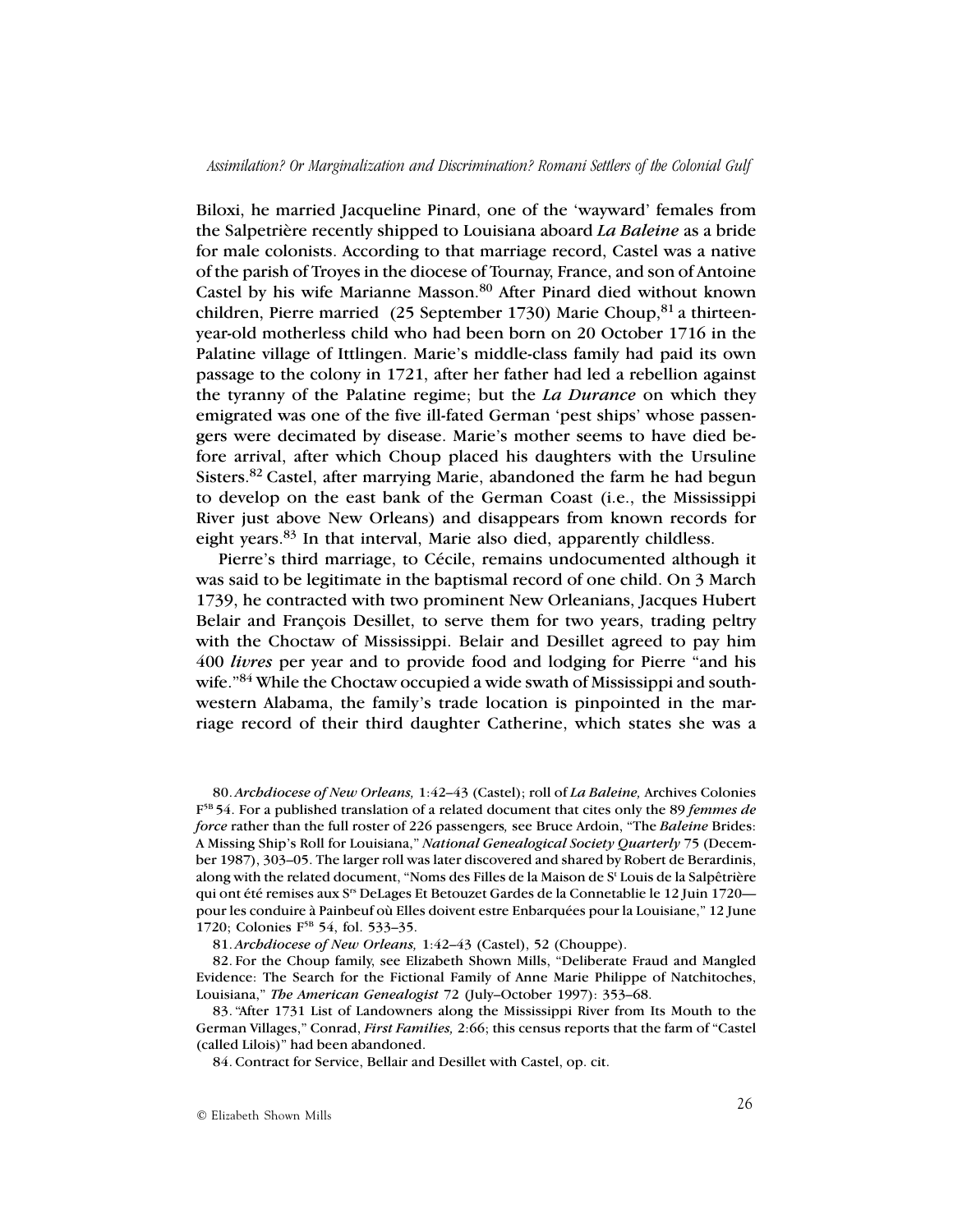native of "Chikachaya"—i.e., the *Tchikachaé Gros* village of the Yowani Choctaw on Chickasawhay River in Southeast Mississippi.<sup>85</sup>

Cécile did not settle easily into marriage and motherhood. In the summer of 1744, by which time she had borne three daughters, Commandant Henri de Louboey of Mobile reported to Governor Pierre de Rigaud de Vaudreuil that five of his subjects had deserted the colony, going first to Dauphin Island and from there to the Spanish at Pensacola. The culprits were identified as "the man Cousot, the son of Christianne, a young orphan named Pusot, one named Besson who is about twenty years of age, and a young Gypsy girl named Cécile."86 In response, the governor directed the commandant that he "must order the sergeant of [his] post to stop these kinds of people who do not own a passport or who alter its proper destination" and reported that he was writing the commandant of Pensacola to demand their arrest and return.87 The date of their absconding is not stated, but the timing of the incident is genealogically critical. Six months after the governor responded to the commandant's report, Cécile presented a new son for baptism at Mobile, at which time the priest stated that he had been born "of the legitimate marriage of Pierre Castel, *habitant,* and his wife Cécile Christophe." According to the

85. Our Lady Parish (Mobile), Marriage Book 1:42. The site appears on Danville's 1732 map of the colony as "*Tchikachaé Gros*" village. It is placed in present Clark County, Mississippi, by Mary Frances Bass, "A Study of Place-Names of Clarke County, Mississippi" (M.A. Thesis, University of Alabama, Tuscaloosa, 1941), 21–22.

86. *The man Cousot*: In 1715, one Simon Coussot was a *patro*n (master of a small transport vessel) in the employ of the administration at Mobile, when a son Daniel was born to his wife Marte Haye; see Our Lady Parish (Mobile), Baptismal Book 1:18. Nothing more is known about either the father or the son. Alternatively, "the man Cousot" might have been a son of Pierre Cosson and Marie La Fontaine Le Page, who presented children for baptism at Mobile before 1720. Most (La) Fontaines and (Le) Pages in Louisiana trace to Romani origins; both family names are represented in other interactions chronicled in this paper.

*Christianne:* Christian Ladner was an integral part of the La Garenne Clan on Mississippi's Gulf Coast, but is not known to have Romani origin. He arrived as a convicted tobacco smuggler, age 20, from Switzerland aboard the *Marie* in 1719; see Conrad, *First Families,* 1:53, for the *Marie's* roll. Ladner's wife is said to have been Marie Barbe Bounel, about whom nothing is known. His son Nicolas (sometimes called Nicolas Christianne) married the one-quarter Amerindian daughter of the French and Panis Marguerite Boudreau at Pascagoula. Offspring of both marriages would intermarry extensively with the La Garenne Clan. For the identity of Ladner's wife, see Our Lady Parish (Mobile), Baptismal Book 1:51, "Letdener." For the son's wife, see Brother Jerome LePré, "Origin of Marianne St. Martin Paquet Ladner," *Mississippi Coast Historical Society* [*Journal*] 26 (October 1990): 86– 99.

*Pusot* and *Besson:* These men have not been identified. A number of Bessons immigrated to the colony but have not otherwise been associated with the family or with known Roma. The name *Pusot* and variants have not been placed in the region.

87. Vaudreuil to Louboey, 2 August 1744, vol. III:105, Vaudreuil Papers.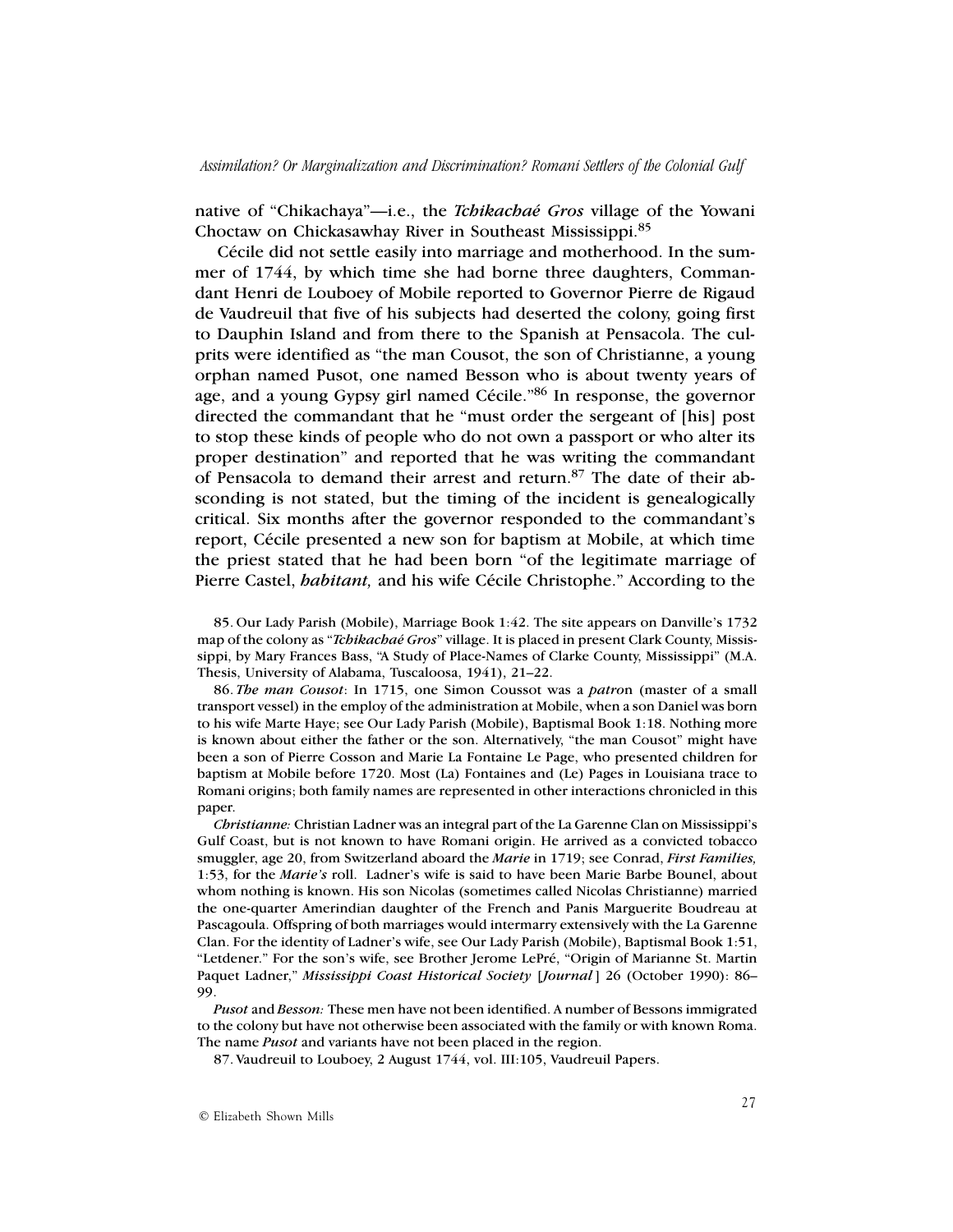convention of their society, the son was named Jacques by and for his godfather Jacques Tortelier; but the name Pierre was added, even though the giving of parental names was not a common custom.<sup>88</sup>

The aging Castel perhaps forgave Cécile for her indiscretion—likely, in that society, with some physical chastisement—but the marriage did not last long thereafter. Both left Mobile. Cécile's fifth child was born in New Orleans in 1747, at which time Pierre was called the father, 89 but he shows on no other known record. The godfather of the 1747 child was a Marine officer, an association more characteristic of Cécile's future pattern than of Pierre's past. Between 1750 and 1755 she bore four more children at New Orleans, outside of marriage, $90$  prior to wedding Joseph Sarde Barranco in December 1760.<sup>91</sup> Although her last marriage occurred at Mobile, her husband frequented New Orleans as well. As "Joseph Barranco," in October of that year, he had stood as godfather to a child of the Rom Pierre La Fontaine, son of *Le Tilleul* '*s* Jean Frederic *dit* La Fontaine.<sup>92</sup>

Cécile's marriage to Barranco, apparently prompted by the fact that she was again pregnant and near term,93 was short-lived. A 1763 census places the family in New Orleans, where "Varrangue" is identified as a caulker.<sup>94</sup> By the following year, he is inland on Red River, where he appears three times in the records of the Natchitoches Post. First, a letter of 9 September 1764, from Governor D'Abbadie to a friend, Andres Lacassagne (a Basque bachelor who had settled among the tribes at the rapids), states that "Sieur Varangue" had informed him that Lacassagne was ill.<sup>95</sup> Nothing was said as to why Varangue was so far inland; possibly, it was in pursuit of a debt Lacassagne owed him. In the second document

88. Our Lady Parish (Mobile), Baptismal Book 1:155. Under traditional laws in most European nations (including the British Isles, its colonies, and America into the modern era), a child born to a married woman was considered to be the legal child of that union, even when the husband and wife were apart at the time of conception.

89. St. Louis Parish (New Orleans), Baptismal Book 2:45. This record has not been found in the published series. A photocopy was supplied in 1977 by the late archivist of the archdiocese, Alice Daly Forsythe.

90. *Archdiocese of New Orleans,* 2:45 (Castel).

91. Our Lady Parish (Mobile), Marriage Book 1:44.

92. *Archdiocese of New Orleans,* 2:161 (La Fontaine).

93. Our Lady Parish (Mobile), Baptismal Book 1:212.

94. Voorhies, *Some Late Eighteenth-Century Louisianians: Census Records*, 33.

95. Natchitoches Colonial Archives, no. 375, Succession of André Lacassagne; Office of the Clerk of Court, Natchitoches. It is probable that Barranco was on Red River in early-tomid 1764. For him to take to Natchitoches a letter from the governor, saying that he had told the governor that Lacassagne of Rapides was ill, implies that he had already made one trip up Red River and that he had reported the man's illness to the governor upon his return to New Orleans on or about 9 September.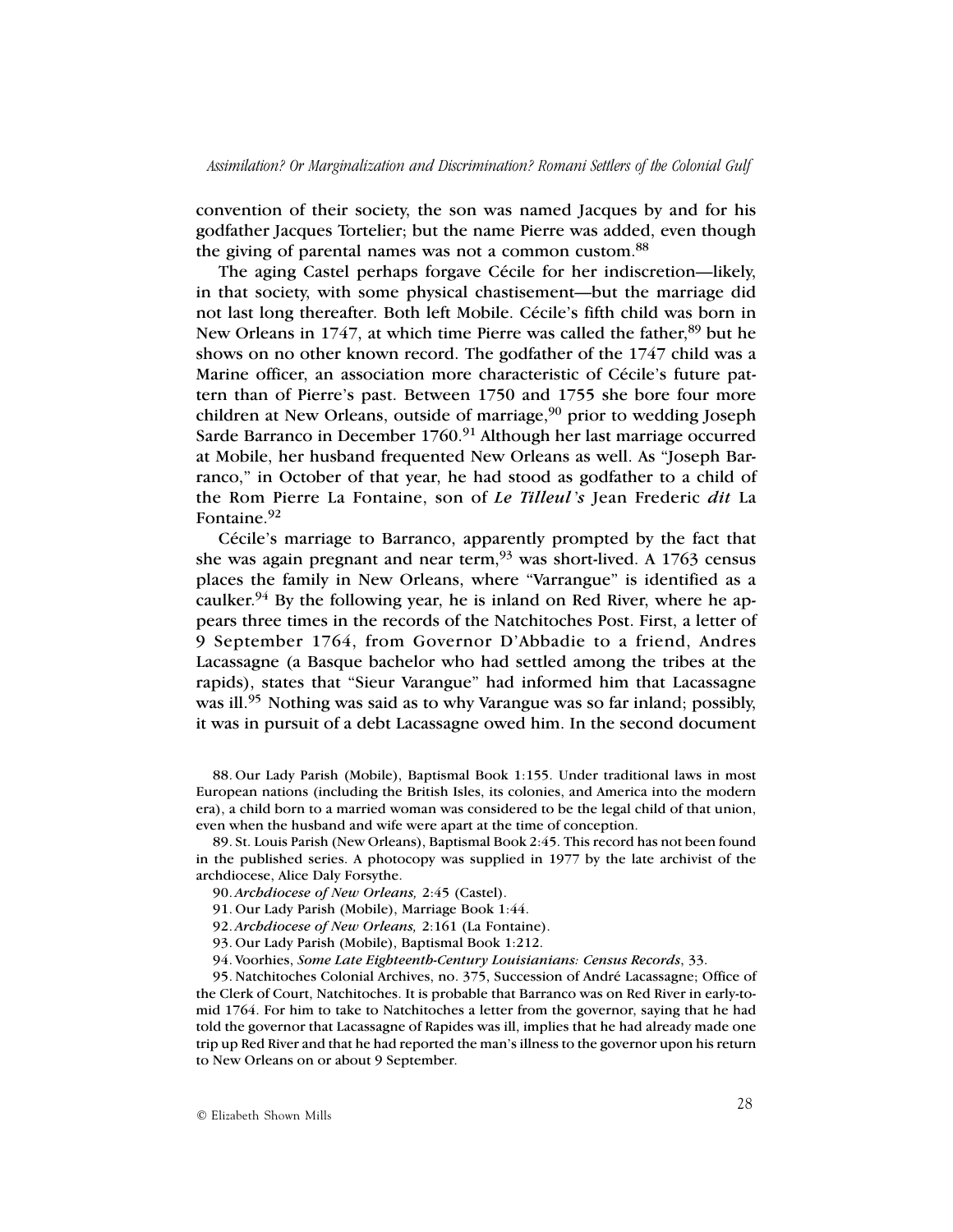found for Barranco at Natchitoches, dated 8 February 1765, he acknowledged receipt of 95 *livres* silver from Lacassagne's succession.<sup>96</sup> Third, on 25 June 1765, while still at Natchitoches, he witnessed and signed a document for Cécile's new son-in-law, Jacques Rachal.<sup>97</sup> Both "J<sup>sph</sup> Barranco" signatures were beautifully executed in a society in which most settlers were not literate. Meanwhile, Cécile bore and presented for baptism yet another child at New Orleans, one for whom no father was named.98

Barranco apparently died at Natchitoches soon thereafter. A French census taken of Natchitoches in January 1766 does not mention the family, but one taken by the new Spanish authorities some three months later cites "Widow Barranco," with one daughter above puberty and one below, no land, three horses, six cows, twelve hogs and sheep, and one gun, living one house from her Rachal son-in-law.99 By fall, Cécile had settled downriver at the rapids, where she claimed (without benefit of an actual title, apparently) three and a half arpents of frontage along the river by whatever depth it could carry. Two and a half superficial arpents of that tract she then donated to the young Robert Dupré,100 son of the sister of her first husband's second wife, Marie Choup.<sup>101</sup> No reason was stated for the donation.

98. *Archdiocese of New Orleans,* 2:45 (Castel). James Michael Hilton, who has worked extensively in Spanish records relating to early Rapides, proposes that "the French settlement of Rapides began during the first two or three years of the 1760s as there were already three families at Rapides by July 1764 (Porie, Laccassagne, and Varangue)." However, Lacassagne's succession indicates that he had no family, and Cécile was still in New Orleans with her children as late as January 1765, when her last child was baptized. Hilton's July 1764 date apparently applies only to "Porie" (Vincent Poirier), that being the date of his land grant. Even so, the May 1766 census of Natchitoches places both Poirier and Widow Varangue in that upriver post, not at the rapids. See Hilton, "A History of the Settlement of Colonial Rapides: 1764–1773," *Central Louisiana Genealogical Society Quarterly* 9 (July 1995): 82–88.

99. January 1766 French Census of Natchitoches, Miscellaneous Collection 3, Cammie G. Henry Research Center, Northwestern State University, Natchitoches. Also, 6 May 1766 Spanish Census of Natchitoches, leg. 2585, Archivo Santo Domingo [hereinafter Santo Domingo Papers], Archivo General de Indias, Seville. For published translations of these censuses, see Elizabeth Shown Mills, *Natchitoches Colonials: Censuses, Military Rolls, and Tax Lists, 1722–1803* (Chicago: Adams Press, 1981), 9–20.

100. Natchitoches Colonial Archives, no. 538.

101. On 1 March 1763, at New Orleans, Dupré had married Marie Jeanne Cavé, the 13 year-old daughter of a baker. In the marriage contract signed three days earlier, the friend who acted for him in lieu of family was Vincent Poirier, the first individual of record to receive a grant at the Rapides. When Dupré sold his 2.5 arpents in 1771, he cited the Widow Varangue as his neighbor on one side and the "saddle-making shop of Sieur Vincent" on the other side. For Marie Jeanne Cavé's baptism and the Dupré-Cavé marriage, see St. Louis

<sup>96.</sup> Ibid., no. 380.

<sup>97.</sup> Ibid., no. 449.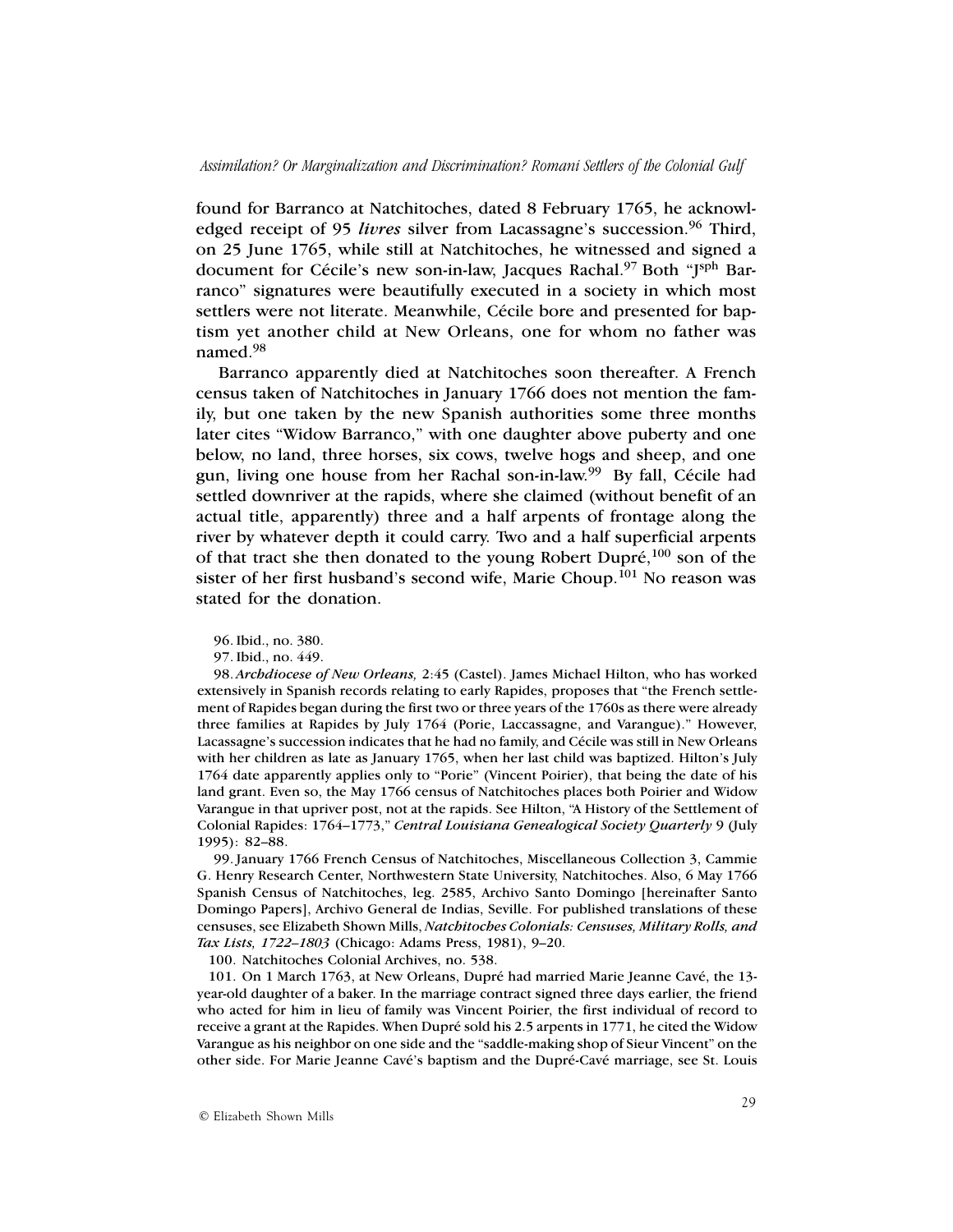Cécile and her family, with the exception of the daughter who had married Rachal, would become permanent settlers on the prairie above *les Rapides*, as the area came to be known. On 26 March 1769, in appreciation of their help in establishing a *vacherie* (a small ranch), she donated a bull each to her daughters "Marie Joseph" (Marie Barbe Josephe "Babé") and Françoise.<sup>102</sup> Censuses credit Cécile with a small but growing herd that by 1779 amounted to two bulls, ten cows, ten calves under three years of age, three stallions, one other horse, one mare, and three  $colts.$ <sup>103</sup>

Socially, the family's position was far less settled. Her daughter Françoise had defied convention and taken an Indian husband, although the marriage was short-lived and it did not prevent her from finding an "American" to wed her thereafter. A second daughter, Marie Jeanne, had married another Rom from New Orleans—Louis La Prairie of the 1773 census, whose parents had come with Cécile's parents to the colony aboard *Le Tilleul.* The young La Praries settled well into domesticity and their offspring would populate much of early Rapides.

Cécile and Babé, however, would continue to irritate authorities with their unconventional behavior; and the local commandant would repeatedly apply the "Gypsy" label to them (though rarely to the La Prairies after that first census). In 1771–72, when Babé ran off with the hunter Antoine Riché for three and a half months, the commandant wrote the governor of the "lewd" behavior of "Mlle. Babet, daughter of La Varangue, the Gypsy woman." Alternately emphasizing that she was the *natural* daughter of La Varangue—i.e., illegitimate—he reported that he was sending both her and her mother to the capital to give an account of their conduct.104 Again in 1775, Commandant Layssard wrote the governor that he had taken an "abandoned" Indian child, a girl of eight, from "La Varangua *Bohemiene,* where she was in a bad enough school and ill-reared, her head covered with sores and lice."<sup>105</sup> Cécile last appears on record in June and August 1787, in a pair of documents that uncharacteristically pose *her* as a complainant—one of several local residents whose live-

Parish (New Orleans), Baptismal Book 2:189 and "Baptisms and Marriages, 1763–66" (aka Baptismal Book 5): 168. For the Dupré sale, see doc. "Rap: 1771, May 16," Opelousas Colonial Records, Louisiana State Archives, Baton Rouge. For Poirier's grant, see "Spanish Patents," p. 1 (6th entry), Surveyor General's Office of Louisiana, Baton Rouge.

<sup>102.</sup> Natchitoches Colonial Archives, no. 565, Widow Barranco to Marie Joseph[e] and Françoise.

<sup>103.</sup> "Livestock Census of Rapides Post, 1779," leg. 192, folio 971, Cuban Papers.

<sup>104.</sup> Layssard to Governor, 29 March 1772, leg. 288-c, folios 145–49, Cuban Papers.

<sup>105.</sup> Layssard to Governor, 2 January 1775, leg. 189-2, Cuban Papers. The discovery of this document was made by Winston De Ville.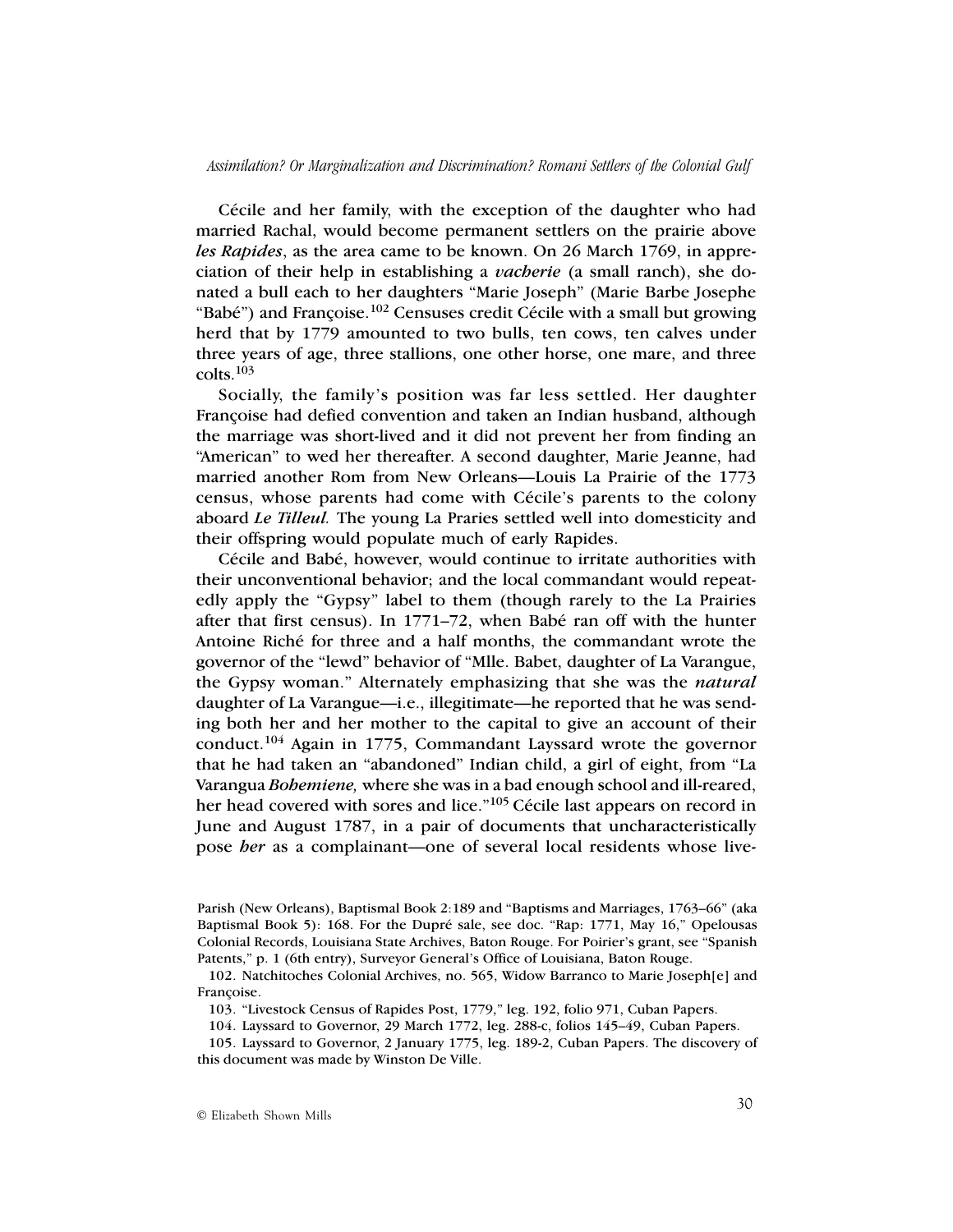stock was being raided by the local Biloxi, Pascagoula, and Chactot ("Chocteaux") tribes. Citing her losses as a horse, a mare, a colt, and four cows, she reported that the horse was killed by an Indian named "Pitoche, the son," and that another horse belonging to her own son had been killed by "a ball in the heart," slaughtered apparently for his mane.<sup>106</sup> Her death is thereby dated between 1 August 1787 and 4 January 1789, when the 1788 census of Rapides was completed by her old nemesis, Commandant Layssard. Her grown daughters are enumerated on that census, but she is not. Babé is cited there as the wife of an Indian. Françoise appears as the wife of a white "American." Jeanne is enumerated with the La Prairie family she had produced. Once again, but for the last known time, the La Prairie family was labeled *bohéme*. 107

Cécile Christophe was the mother of eleven children by, perhaps, six or so different relationships. Of these eleven, only two would carry the "Gypsy" stigma through their lives—one on Red River and one in New Orleans.

## By **Pierre Castel** *dit* **Lionnois**, Cécile bore

- + 9 i. LOUISE3 "LOUISON" CASTEL, born about 1739, probably in the Choctaw nation, where her parents were peltry traders; married about 1755, at New Orleans, the Rom PIERRE DENIS *dit* PANQUINETTE; 108 died at New Orleans, 9 July 1828, "aged about eighty-eight," at 5 o'clock in the morning.109 Through industry and employment by the parish church, the couple shed the "Gypsy" label—even though they continued their associations with others of Rom descent.
- +10 ii. CATHERINE CASTEL, born about 1741 at the "Chickachayay" Grand Village in present Clarke County, Mississippi; married 2 May 1759 at Mobile, the soldier CLAUDE LA FOREST.<sup>110</sup> As "a Créole of Mobile," she was buried at New Orleans on 22 February 1807. (The age given for her at death, seventy-two, was overstated.) $^{111}$ As a widowed proprietor of a house of questionable activity in New Orleans, Catherine was systematically identified as a "Gypsy."

106. 20 June 1787 complaint by inhabitants of Rapides, roll 1, Jack D. L. Holmes Collection (microfilmed documents from the Cuban Papers and the Papeles des Estados), Northwestern State University, Natchitoches.

107. Leg. 206, folio 757, Cuban Papers, for Indian depredations; also leg. 201, ibid., for 1787 Census of Rapides.

108. The date of the Panquinette-Castel marriage is estimated from the sacramental records of their children; see *Archdiocese of New Orleans,* vols. 2–4, particularly.

109. St. Louis Parish (New Orleans), Funeral Book 14:278.

110. Our Lady Parish (Mobile), Marriage Book 1:42. According to this marriage record, she was the "daughter of Pierre Castel and Marguerite Cécile Christophle." The unpurged entry does not include the word *legitimate* for Catherine.

111. *Archdiocese of New Orleans,* 9:115 (Castel).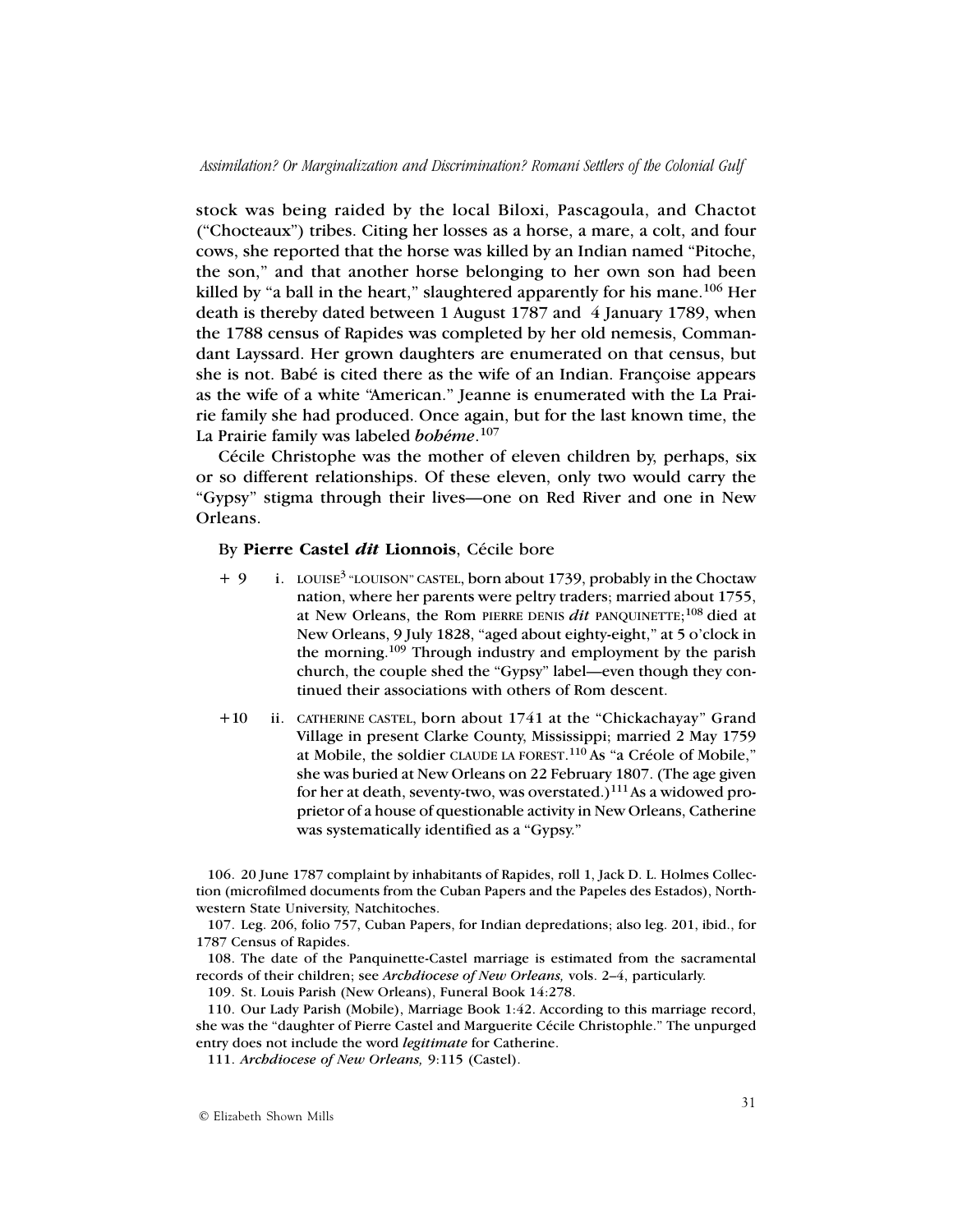- $+11$  iii. MARIE JEANNE CASTEL, born about  $1742-43$ ,  $^{112}$  reportedly at New Orleans; married there on 29 April 1766, the Rom, LOUIS LA PRAIRIE;<sup>113</sup> died after the 1810 census of the Rapides Post.<sup>114</sup> At Rapides, the La Prairies would only once be labeled *bohème* after that first Spanish census. Contrary to the gossip related by Olmsted in the 1850s which asserted that their clan married mulattoes and lived as such their offspring wed white American or French settlers, with an occasional marriage among distant cousins or other French-deported Roma.
- 12 iv. PIERRE JACQUES CASTEL, born about 15 February 1745, the date of his baptism at Mobile, at which time his godparents were the soldier Jacques Tortelier and Marthe Burel, one of the girls shipped out from the Salpetrière aboard *La Baleine* in 1720.115 That baptismal record states the child was born to a legitimate marriage although his mother's activities about the time of his conception leave open the question of his paternity. He does not seem to have lived past childhood.
- +13 v. MARIE URSULLE CASTEL, said to be the daughter of Pierre Castel in her baptismal record of 23 October 1747. Her godparents were Michel Chambly, a militia officer, and Marie Catherine Baudreau of another unconventional family at Pascagoula Bay.116 Marie Ursulle married before or about 25 June 1765, presumably at New Orleans, JACQUES RACHAL, 117 whose mother had also been deported on *La Baleine* in 1720. At Natchitoches, Ursulle never had the "Gypsy" label applied to her, before or after her death on 23 December 1777.118 Nor has it been found applied to her offspring.

## By an **unknown father**, Cécile bore

+14 vi. MARIE FRANÇOISE "FANNY" *dite* CASTEL, born shortly before 16 March 1750, the day she was baptized at New Orleans with Jean Baptiste Le Gros, a tavern keeper, and Marie Françoise Renard, wife of the mason Étienne Reine, as godparents.<sup>119</sup> Le Gros, seventeen years

112. Birth year is calculated from her stated age on the previously cited 1773 Census of Rapides.

113. *Archdiocese of New Orleans,* 2:45 (Castel), 170 (La Prairie).

114. 1810 U.S. Census, Rapides Parish, p. 283.

115. Our Lady Parish (Mobile), Baptismal Book 1:155. For Marthe Burel on *La Baleine*, see Archives Colonies F<sup>5B</sup> 54.

116. St. Louis Parish (New Orleans), Baptismal Book 2:109.

117. The marriage is dated from the May 1766 census, which shows Jacques as a married man living next door to Ursulle's mother, and from the subsequent baptismal records of their children. It is likely that the marriage occurred before the 1765 document in which Ursulle's stepfather witnessed Jacques's collection of his inheritance.

118. Mills, *Natchitoches, 1729–1803,* entry 1190.

119. St. Louis Parish (New Orleans), Baptismal Book 2:180.

© Elizabeth Shown Mills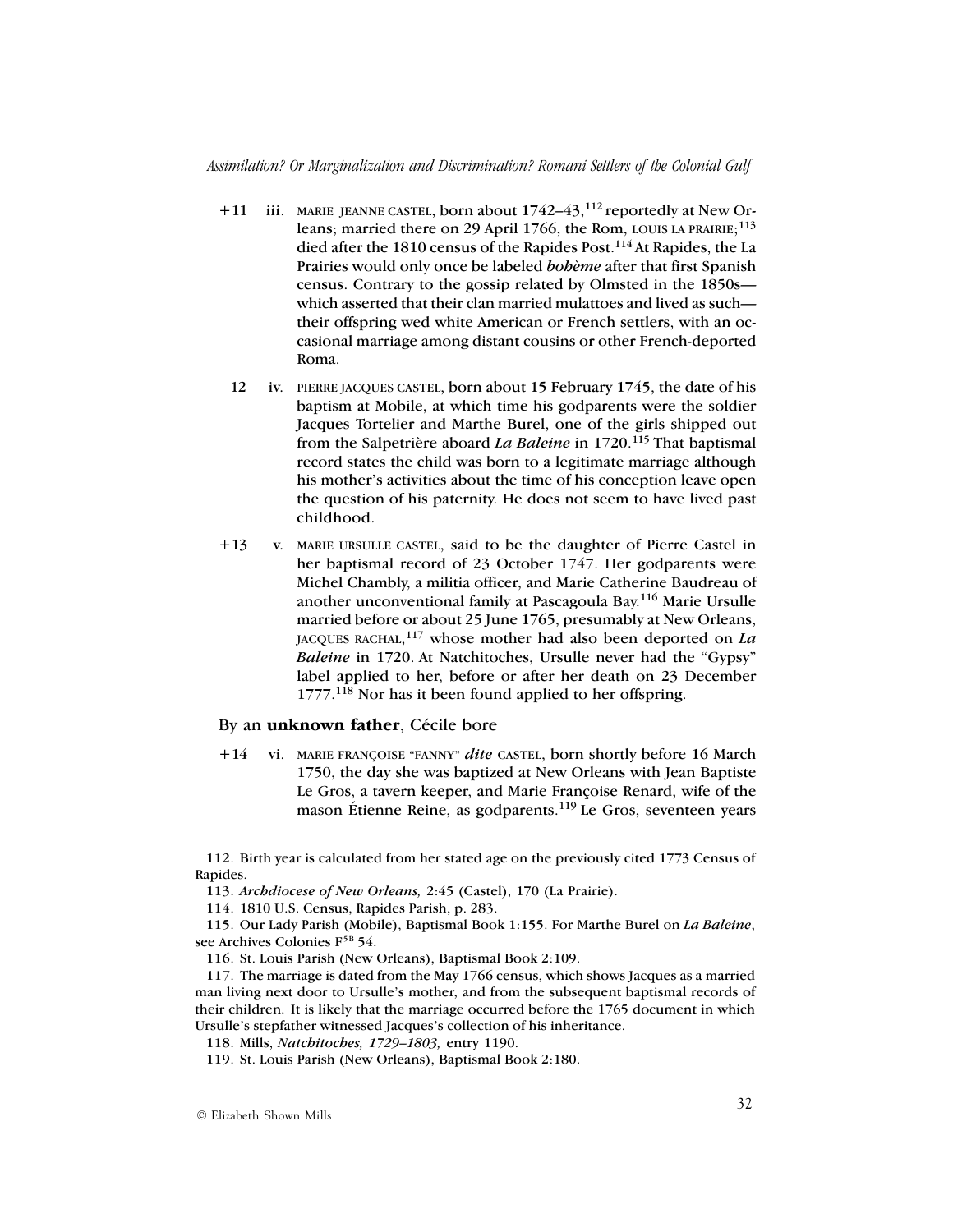earlier, had served as godfather to a child of Cécile's half-sister Jacqueline and her *nègre* husband at Mobile. Françoise would marry twice at Rapides: (1) the Apalache Indian BISSENTE, and (2) ROBERT MCKIM, 10 May 1783.<sup>120</sup> She bore only one offspring who lived to maturity, and that son disappears from records as a young adult. No living descendants are known.

+15 vii. JEAN GREGOIRE *dit* CASTEL, MARCHANT, and VARANGUE, born shortly before 21 July 1752, the day he was baptized (with the epithet *père inconnu—*"father unknown") at New Orleans. His godparents were Jean Gregoire Metzinger, the eight-year-old son of a sergeant-major, and Marie Louise Dorvain, about whom nothing else has been discovered.121 Jean married at Natchitoches on 22 May 1784, the wealthy Marie de l'Incarnation Derbanne, Widow Dupré.<sup>122</sup> He died about January 1828, on lower Cane River near the Rapides-Natchitoches line. His only surviving child was indeed one of color—a slave child whom he manumitted shortly after her birth. She lived to adulthood and bore one child by a local white of some prominence.123 While this branch of the family wobbled cross the color line, its singularity does not support the alleged pattern of interracial marriages asserted by Olmsted's informant.

## By **Bernard Marsant**, a soldier, Cécile bore

+16 viii. MARIE BARBE JOSEPHE "BABÉ" MARSANT *dite* CASTEL, LE GRAND, and VARANGUE, born shortly before 21 June 1755, the day she was baptized at New Orleans as "Marie Joseph, daughter of Bernard Marsant and Cécile Christophe." Her godparents were Jacques Lamÿ, soldier, and Marie Barbe Josephe Dessein.<sup>124</sup> About 1784 Babé married, apparently by Indian or Romani custom, SALMON of the

120. Mills, *Natchitoches, 1729–1803,* entry 1068; McKim–Françoise marriage contract, in Succession of Robert McKim, file "Rap:1803, January 11," Louisiana State Archives.

121. St. Louis Parish (New Orleans), Baptismal Book 2:259.

122. Mills, *Natchitoches, 1729–1803,* entry 1079; Natchitoches Parish Succession Book 6:165–68.

123. This daughter, Perine Varangue, will be subsequently discussed in a bit more detail. 124. St. Louis Parish (New Orleans), Baptismal Book 3:44. By 1759, Lamÿ was a sergeant stationed at English Turn; see "Detachements de la Nouvelle Orléans a Commencer du 9 Janvier, 1759," 2 January 1760, Archives d'Outre-mer,  $D^{2c}$  52, fol. 89-108. Marie Barbe Joseph "Dessein" has not been identified. She may be a daughter of the master cannoneer at Mobile and New Orleans, Pierre Louis Doussin de Grandmaison; although that family continues to appear in the Mobile records through November 1755, they were 1763 neighbors of the Varangues in New Orleans. Equally possible, she may be the female called "the Dusigne woman," who was accused of selling liquor to slaves at New Orleans in 1744, for which she and her unnamed husband paid a fifty-*livre* fine; see Heloise Crozat, translator and abstractor, "Records of the Superior Council of Louisiana," *Louisiana Historical Quarterly* 13 (April 1930): 321.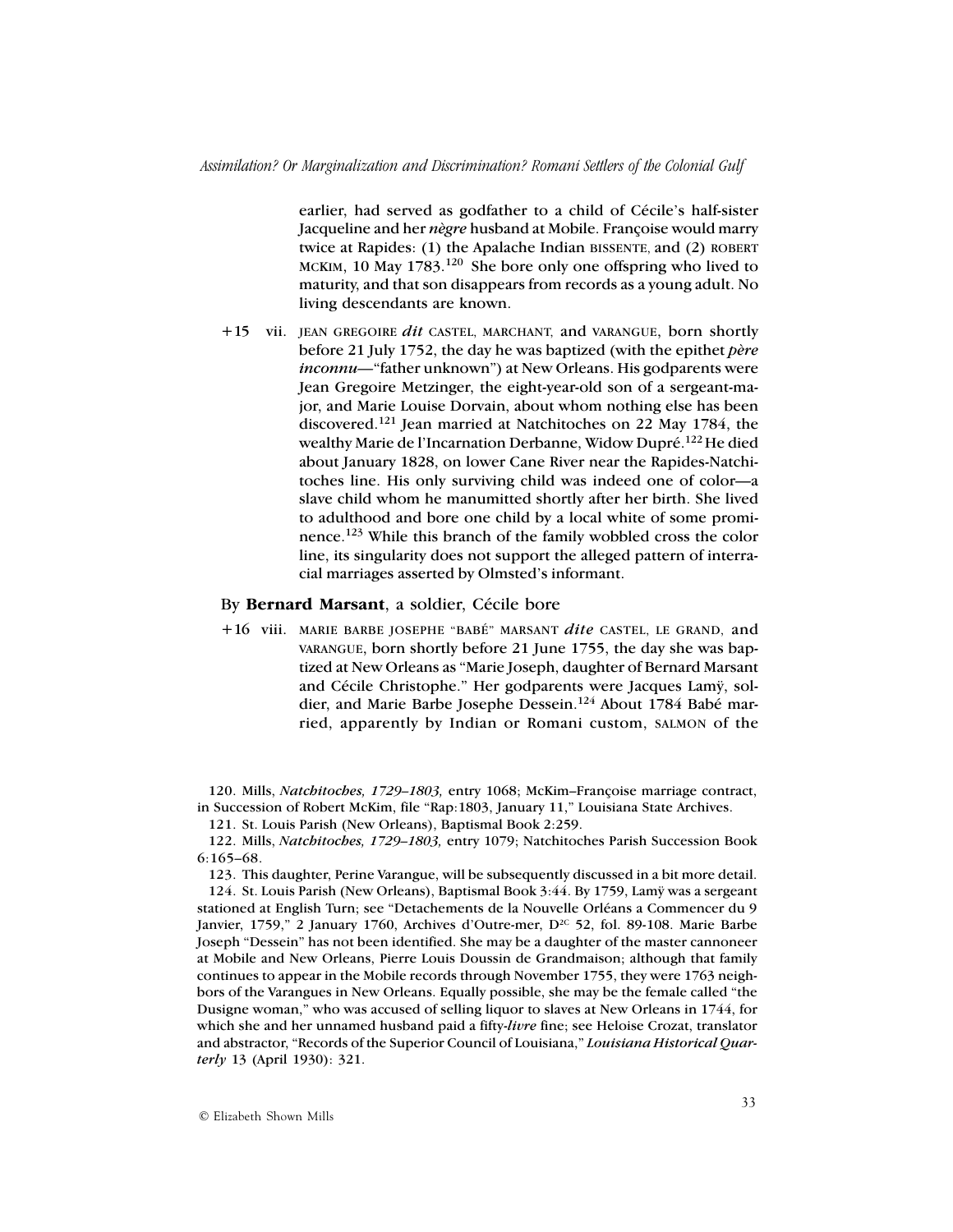APALACHE; she died after 1803–04, according to the earlier quoted testimony of Bret Lacour. Babé's line is the only branch of the Rapides clan that retained the "Gypsy" label or the social stigma of color, although her offspring would eventually shuck both.

#### By an **unknown father**, Cécile bore

17 ix. PIERRE CASTEL, born 11 August 1758 and baptized 13 August 1758 at New Orleans, at which time his godparents were his sister Louise "Louison" Castel and the seaman Pierre Mareste Mitsch ("Melthe"), son of Sergeant Daniel Mitsch, for whom Cécile's sister Elisabeth had earlier served as godmother. The godfather was said to be absent and represented by Cécile's son-in-law, "Pierre Pantinet," husband of Cécile's daughter Louise.<sup>125</sup> This child appears to have died before the 1763 census of New Orleans.

## By **Joseph Sarde Barranco** (*var.* **Varangue**), Cécile bore

18 x. NICOLAS JOSEPH SARDE, born in February 1761 in Mobile and buried "a few days" after birth, on 11 February; his godparents were Nicolas Zeringue, who had witnessed the parental marriage the preceding December, and Zeringue's wife Françoise Le Roy.<sup>126</sup>

## By an **unknown father**, Cécile bore

19 xi. CATHERINE CÉCILE CASTEL, born 27 December 1764 and baptized 10 January 1765 under the surname of Cécile's first husband, rather than the current husband. No father was mentioned. Godparents were Joseph Duverde, Cécile's new brother-in-law, and Anne Marie "Lisbette" Du Bois, wife of the Rom Pierre La Fontaine, for whom Barranco had served as godfather in  $1760$ .<sup>127</sup> Nothing further has been found for this child.

**5**. **Thérèse***3* **Christophe** (Jean Christophe*<sup>1</sup>* and probably Marie Agnes Simon *dite* de L'espine*1*), born about 1725—at New Orleans, according to her marriage record;<sup>128</sup> died after 23 August 1752, the baptismal date of her last known child.129 On 31 July 1742 she married, at Mobile, **Pierre Cajot** (*var.* Cadieu, Cagiot) *dit* **Faulevant,** a soldier in Le Sueur's Company, a native of St. Nicolas Parish in Verdun-sur-Meuse, and the son of Philippe Cajot by his wife Jeanne George. Pierre died after 2 February 1764.130

- 125. St. Louis Parish (New Orleans), Baptismal Book 3:99.
- 126. Our Lady Parish (Mobile), Baptismal Book 1:212.
- 127. *Archdiocese of New Orleans,* 2:45 (Castel).
- 128. Our Lady Parish (Mobile), Marriage Book 1:30.
- 129. Ibid., Baptismal Book 1:183.

<sup>130.</sup> Ibid., Marriage Book 1:30. Pierre crudely signed this record, *Cagoit.* The date of Pierre's last known appearance is from his service as godparent; see ibid., Baptismal Book 1:224, for Mortal.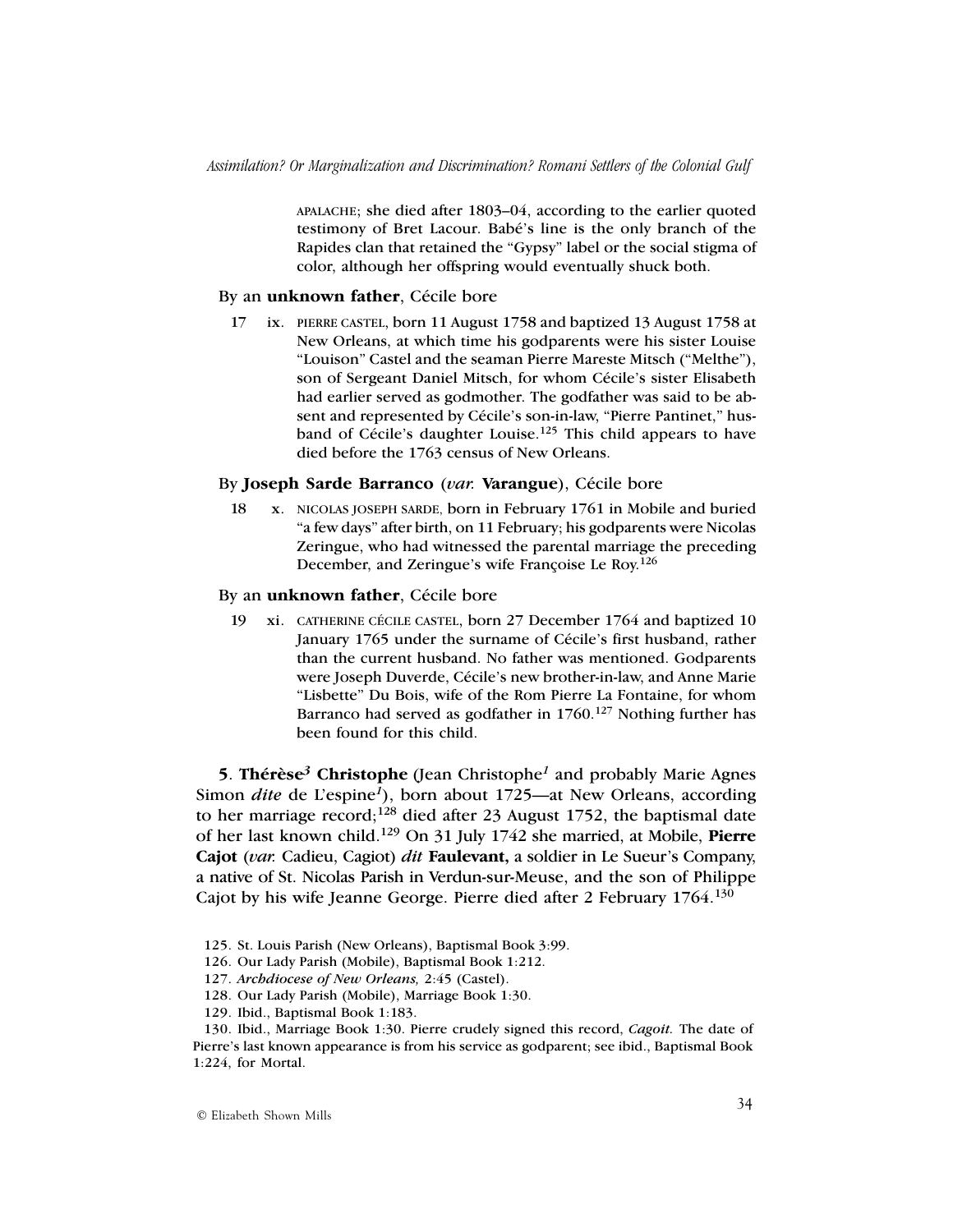The personal data provided for Thérèse in her marriage record does more to muddle than to clarify the Christophes. While the record identifies her father as "Jean Christophe," her mother is said to be "Marie *Langloise.*" The name is written clearly enough and it is not Marie *Agnes,* Marie *Simon,* or Marie *L'espine,* although the cleric might have misrecorded the name.131 The named witnesses did not include her mother, although Marie Agnes died at Mobile the following year. Nor do Thérèse's sisters or their husbands appear. They also are noticeably absent from the exceptionally small number of people who served as godparents to Thérèse's five children.

When associations are probed more deeply, however, links surface to support the conclusion that Thérèse belongs to the family under study. One friend whom she used as godparent was the wife of a man Cécile Christophe used as a godfather (Jacques Tortelier). Thérèse's husband witnessed the marriage of Cécile's daughter Catherine in 1759. Two godparents used by Thérèse witnessed the 1760 marriages of Cécile and her sister Jacqueline—as did Thérèse's new son-in-law, Mortal.132 At New Orleans, offspring of all these would continue to interact and eventually intermarry in later generations. Moreover, a thirty-year search has upturned no other Jean Christophe in the colony who could be Thérèse's father and no woman of the name Marie *Langloise* who cannot be eliminated from further consideration.

The circumstances under which Thérèse met and married Cajot are debatable but suggestive. The wedding apparently took place in Mobile, but Cajot's company was stationed at the outpost Fort Tombecbe within the Choctaw nation.133 That outpost, near Demopolis in present Alabama, lay at the point where the Alabama River forks to create the Tombigbee and Black Warrior Rivers. From Mobile, it was a 150-mile journey inland

131. The surname attributed to her, *Langloise,* translates as "the English woman." While there were French individuals named *Langlois* in Louisiana, no kinship connections have been made to Marie Agnes. The dit *Langlois(e)* was also given, by scribes, as a surname for English people who settled in Lousiana. All things considered, *Langlois* could be a reference to Marie Agnes's paternal or maternal origin.

132. Ibid., Marriage Book 1:42.

133. 1742 list of officers in Louisiana and 1743 list of cadets in Louisiana, LO16 and LO19, Vaudreuil Papers. The sacramental entry does not actually *say* that the wedding took place in Mobile. However, it does say that banns were announced on three consecutive Sundays. Using the marriage and baptismal registers in tandem, one finds the priest in Mobile as late as 17 July; the next baptism is 31 August (both entries at Baptismal Book 1:286). Considering that the journey upriver to Fort Tombecbe would have taken several days of that 14-day interim, there was simply not enough time for both the trip and banns on three consecutive Sundays. One also has to consider that the marriage entry was actually signed by the witnesses, and it is highly improbable that the priest would have risked taking the parish register with him for an inland trip by pirogue or bateau.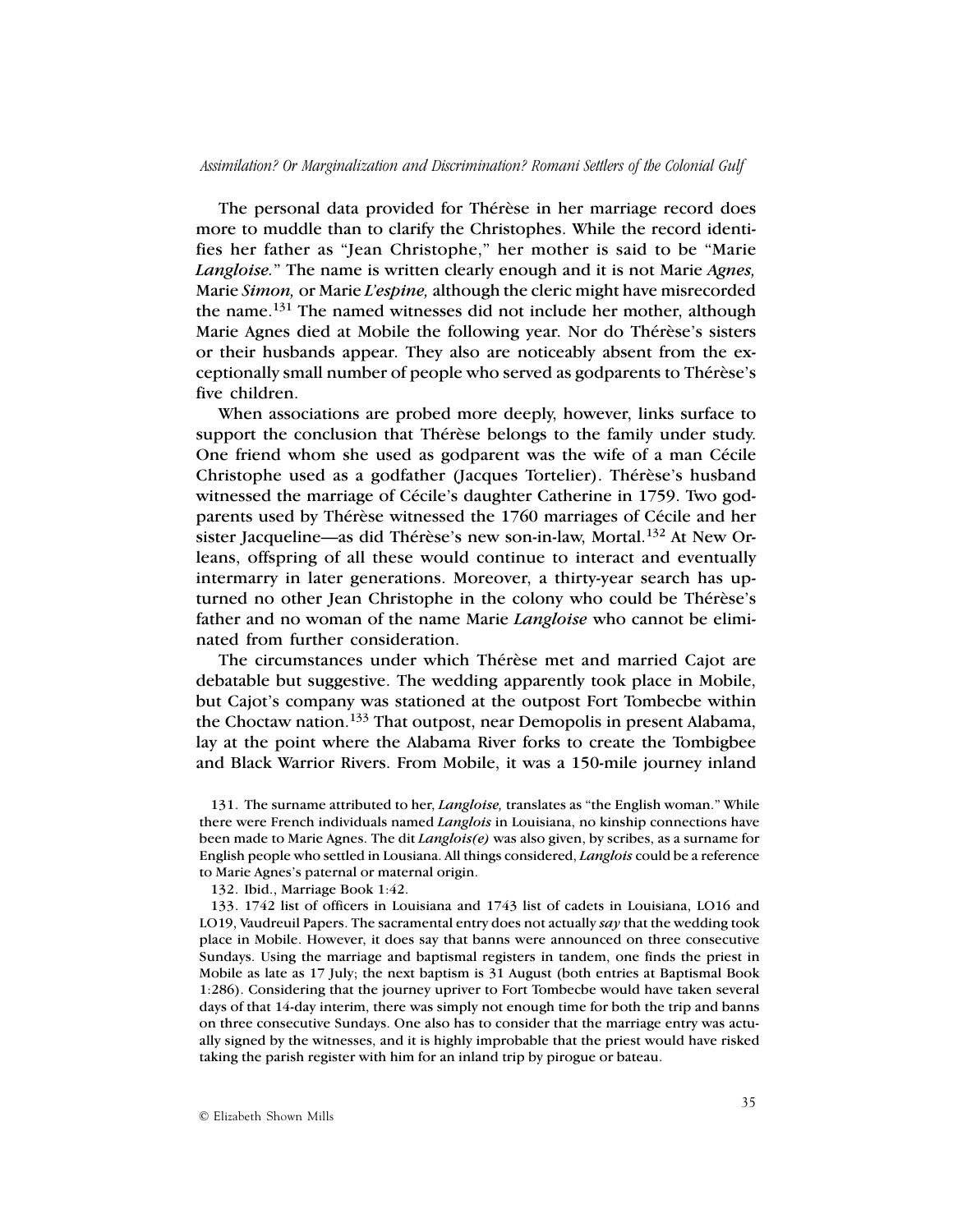by boat. However, the Indian trading path that led westward from the post passed through the Grand Village of Tchikachaé on the Chickasawhay, the locus of the Castels' Indian trade. Circumstances also suggest that Thérèse and Cajot had known each other for some time prior to the marriage, given that Thérèse was at least six months pregnant. Neither that situation nor the distance the couple traveled for a nuptial blessing prompted the priest to expedite the marriage. All three customary banns were announced on consecutive Sundays before he heard their exchange of vows. In all probability, as a common penance, he also required them to remain apart during those three weeks before the wedding.

In 1745 Cajot's company was transferred eastward to Fort Toulouse, near the present site of Montgomery, Alabama. The company roll of that year identifies him as a *fusilier* (rifleman).<sup>134</sup> In 1748, his captain was reassigned to Mobile; and the Cajots apparently went with him, given that a child was baptized at Mobile two days after his birth in 1748 and another was buried at Mobile on the same day of his death in 1749. Pierre was discharged on 1 November  $1751$ ,  $^{135}$  and he and the children stayed in that settlement until after its transfer to the English.136 However, Thérèse drops from the records after the August 1752 baptism of her last known child. At that time the Cajots were called *bourgeois* of Mobile,<sup>137</sup> indicating that Cajot had retired from the military. The "Gypsy" label has not been found attached to them or their offspring.

Thérèse Christophe bore at least five children to Pierre Cajot dit Faulevant, only one of whom left known issue:

+20 i. LOUISE THÉRÈSE*<sup>3</sup>* CAJOT, baptized 1 November 1742. Her godfather, Jean Girard, was a former Fort Toulouse soldier who then operated a small transport boat for the government (and may have been pressed into service as godfather during the time he carried the

134. 1745 troop list, LO259, Vaudreuil Papers. For other, unsubstantiated assertions see Johnnie Andrews Jr., *Fort Tombecbe Colonials: A Compendium of the Colonial Families of the Tombigbee River Valley, 1735–1825* (Prichard, Alabama: Bienville Historical Society, 1987), 11; and Andrews, *Fort Toulouse Colonials: A Compendium of the Colonial Families of Central Alabama, 1717–1823* (Prichard: Bienville Historical Society, 1987), 5, 14– 15.

135. Conrad, *First Families,* 2:169. Conrad, whose work draws records from the Archives Colonies at the Archives d'Outre Mer, did not identify specific sources for the individual items on his composite list.

136. Cajot swore allegiance to the British in 1764, after French Louisiana (east of the Mississippi) was transferred to England in the settlement of the French and Indian War; see Albert Tate Jr., "The French in Mobile, British West Florida, 1763–1780," *New Orleans Genesis* 22 (July 1983), 265–66. Parish records continue until 1771, but Cajor has not been found past that 1764 oath-taking.

137. Our Lady Parish (Mobile), Baptismal Book 1:183.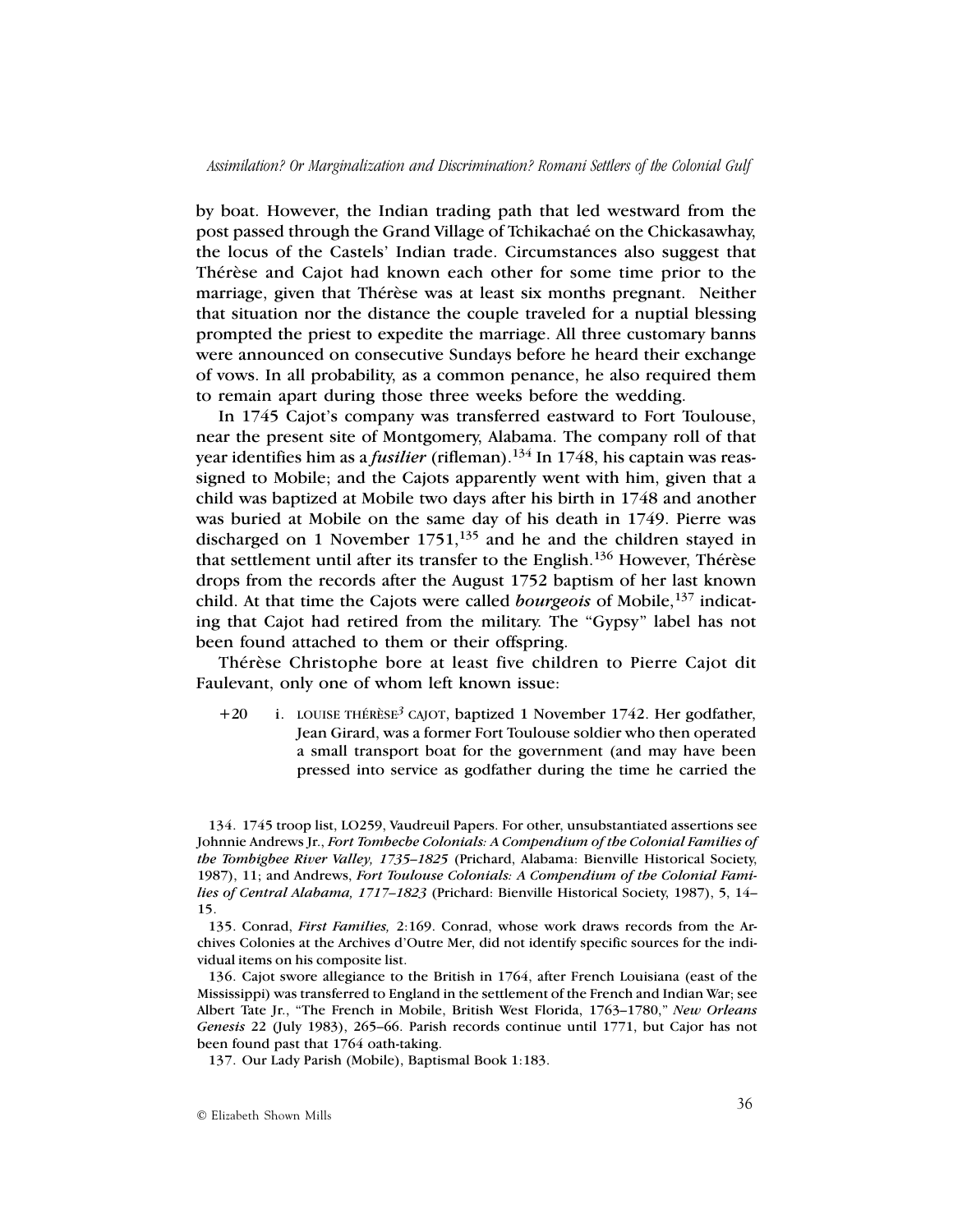couple and their child downriver to the church). Her godmother was Louise Tellier, the eight-year-old daughter of the Mobile settler and master turner, Pierre Tellier.<sup>138</sup>

Louise Thérèse married before 21 December 1759, the soldier JEAN CLAUDE MORTAL *dit* CHALAN. 139 In that same year, on 16 October, Mortal purchased the house and lot of Louise's late godfather, Girard. By 1762, the Mortals owned a slave *negresse* named Catherine; and in October 1763 Jean Claude appeared briefly in New Orleans, purchasing an eight-year-old *mulâtre* slave named Augustin from another former soldier, Charles Codet, for 4,000 *livres* cash.140 After the transfer of Eastern Louisiana to the British and the release of the French military, the Mortals stayed on in Mobile. When their daughter Marguerite was baptized in February 1764, Mortal was called a "habitant" (settler) at Mobile. After British officials arrived, Jean Claude and Louise's father were two of the 112 men who took the British oath of allegiance in mid- $1764$ .<sup>141</sup> No record of Jean Claude's death has been found. However one of the rare surviving land records for colonial Mobile reports that the house and lot of "Mme. Mortal" was sold at auction in  $1767$ .<sup>142</sup> On 12 November 1768, the last of Louise's children was presented for baptism in New Orleans on the day of its birth. Louise was named as mother. The father's name was omitted, but the child was baptized under Mortal's *dit,* rather than Mortal's surname*.* 143 No known record calls them *bohèmes.*

138. Ibid., Baptismal Book 1:143. For Girard's military service at Fort Toulouse, see his 1732 marriage record, ibid., Marriage Book 1:7. For his February 1742 occupation, see his daughter's baptismal record at Baptismal Book 1:283. For Louise Tellier, see Baptismal Book 1:216.

139. Our Lady Parish (Mobile), Baptismal Book 1:206, for Marie Mortal.

140. For an abstract of the purchase of the house and lot, see Works Progress Administration [WPA], "Transcripts of Mobile Land Records, 1715–1812" (MS, n.d., Mobile Public Library), 3–4. For the slave purchase of Augustin, see Doc. 8486, Superior Council Records, Louisiana State Museum, New Orleans. The massive Louisiana slave database by Gwendolyn Midlo Hall, comp., available online as "Afro-Louisiana History and Genealogy, 1718–1820 (Slave)" (www.ancestry.com), states that Catherine was purchased on 21 September 176*3* from Guillaume Guerin *dit* St. Aubin together with another slave named Louis, age 25. However, Catherine is identified as Mortal's slave on 15 February 176*2*, when she served as godmother to a Chastang slave; see Our Lady Parish (Mobile), Baptismal Book 1:217. Hall's database apparently does not include for Mortal the 1763 purchase of Augustin. Two separate records appear to have been collapsed here into one database entry.

141. The list seems to carry no actual date. It was forwarded by the British commander to the Secretary of War on 2 October 1764. For the full (translated) list, see Tate, "The French in Mobile, British West Florida, 1763–1780," 265–66.

142. WPA, "Transcripts of Mobile Land Records, 1715–1812," 6–7.

143. *Archdiocese of New Orleans,* 2:48 (Chalant).

© Elizabeth Shown Mills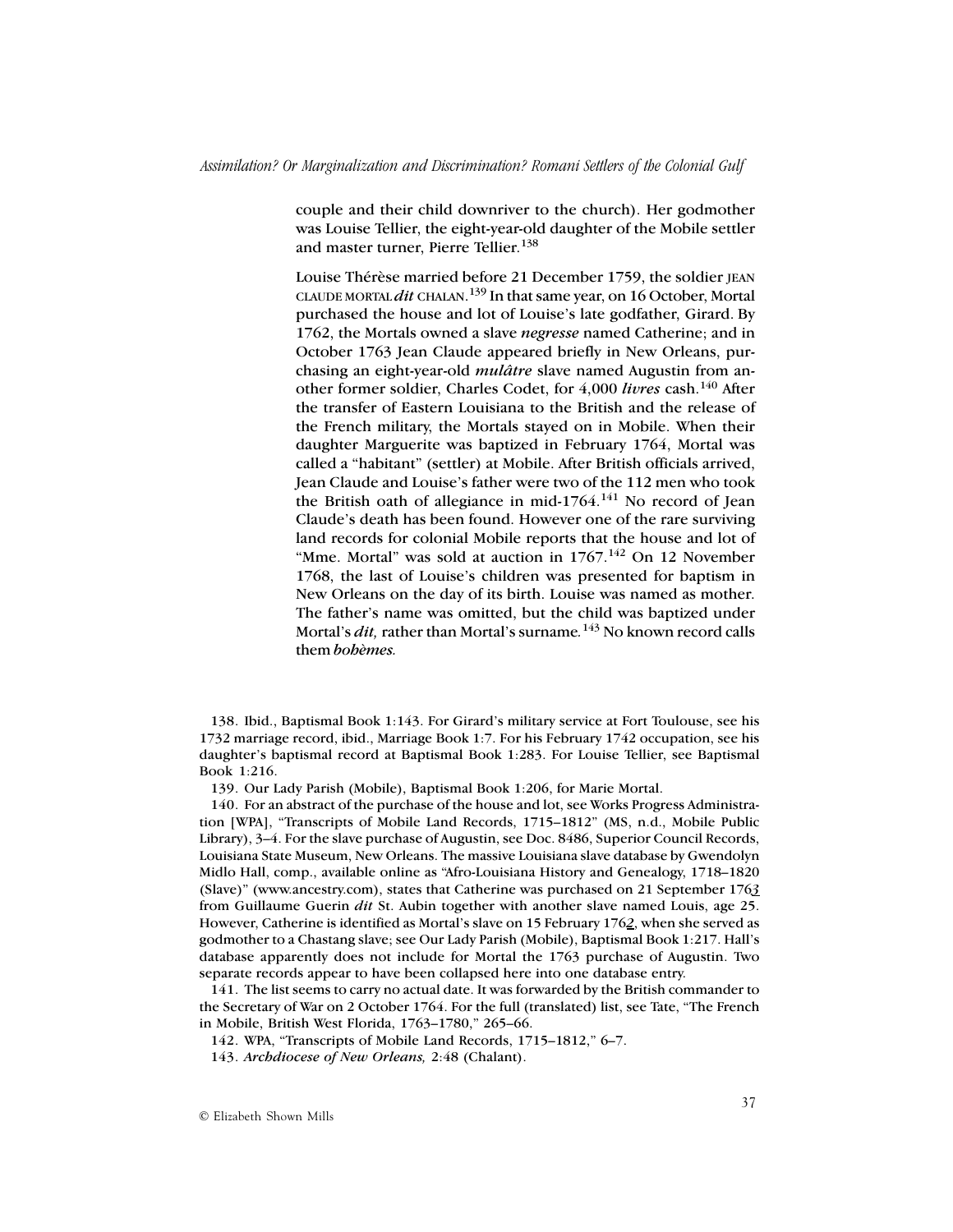Louise died after the 1791 census of New Orleans on which she (as "Luisa Chalan") is identified as an innkeeper on Orleans Street. She has not been found in the New Orleans burial records or on the 1795 census of the city (on which many names are illegible).  $144$ Her offspring are outlined below, to document both the continued Romani connections and the Chalan *dit*:

a. MARIE5 CATHERINE (MANUELA?) MORTAL*<sup>4</sup> dite* CHALAN (*var.* SALON), born 21 December 1759 and baptized 1 January 1760 at Mobile, her godparents being the aide-major Jean Baptiste Aubert and Marie Bernoudy, wife of Ensign Antoine Pichon, whose father had once commanded the Alabama post.<sup>145</sup> On 24 April 1783, "Marie Mortal" bore a child at New Orleans who is identified in the published abstract of his baptismal record as "Juan Baptista Luis, son of BERNARDO LUIS." Godparents were "Juan Baptista Mortal" (Marie's brother) and "Francisca La Foret" (Marie's cousin). Other children through 1789 were baptized as children of "LUIS BERNARD and Maria Mortal." (The inverted name used by the 1789-and-later diocesan *abstracts* matches the manner in which "Luis Bernard" identified himself in making a freedomto-marry affidavit for his wife's brother in 1786.) Past that point, all newly baptized children—and even the earlier ones when they were subsequently married or buried—are identified as children of "Luis Bernard and Maria *Chalan*." Similarly, Marie is identified as *Chalan* rather than Mortal in the baptismal records of her grandchildren. No marriage record has been found for Marie and Louis; they left issue through at least one daughter, Marie Françoise, who married Jean Baptiste Catoire in 1803. This Louis Bernard appears to stem from the Louis Jacques Bernard of *Le Tilleul* who, like Jean Christophe, was a surgeon in the troops. Known records do not label any of the family *bohème,* although records apply that label to some of the couple's associates.<sup>146</sup>

144. 1791 Census of New Orleans, certified 6 November 1791 by Carlos de Morant. This paper uses an undated English-language copy apparently created shortly after the December 1803 transfer of Louisiana to the U.S.; doc. 431828, p. 2, New Orleans Public Library. The original Spanish-language copy is owned by the library but the document has never been filmed; because of its fragile condition, it can only be "viewed" onsite, with no photocopies made for study. Chuck Aprill and Jane Aprill, CG, are thanked for their assistance in obtaining the English-language copy. For the 1795 French-language census (which bears no day or month), see leg. 211-A, Cuban Papers.

145. Our Lady Parish (Mobile), Baptismal Book 1:206 for Marie Mortal.

146. For Louis Bernard's appearance in the 1786 marriage contract, see Notarial Acts of Estevan de Quinones, 4:333, Notarial Archives, New Orleans. For the diocesan abstracts relating to his children, see *Archdiocese of New Orleans,* 3:196 (Luis); 4:27 (Bernard); 5:30 (Bernard); 6: (Bernan); 7:25 (Bernard), 54 (Catoire), 181 (Ladner, for J. B. Chalan); and 8:192 (La Fontaine). Marie's name appears as *Catherine* ("Catarina") in the record of her daughter's marriage to Catoire, and it appears as "Maria Juana Bautista Chalan" in the officially published baptismal record of Juan Bautista Catoire in 1803, where she is named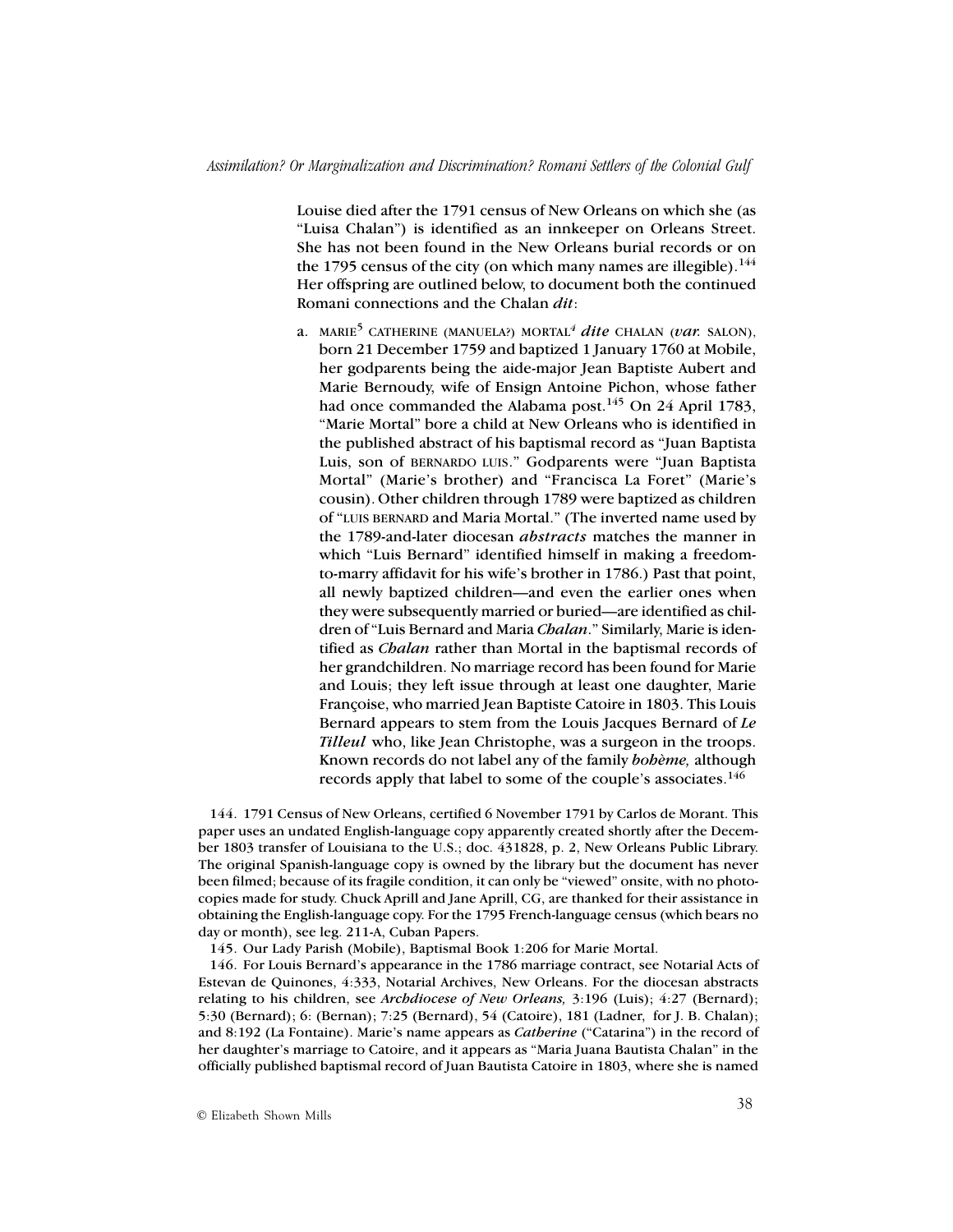b. JEAN BAPTISTE "BIBI" MORTAL *dit* CHALAN (*var.* SALON), born about 1762, at Mobile. On 27 April 1786 he executed a marriage contract with the Rom CATHERINE LA FONTAINE, daughter of Pierre Frederic *dit* La Fontaine and his wife Anne Marie Du Bois. The young couple apparently had no assets to divide at the time of the contract. The kinsmen who made affidavits as to their freedom to marry were Bibi's brothers-in-law: Louis Bernard, who gave his age as 47, and Thomas Fargue, 37, who signed as "De fargue." Pierre "Lafontaine" and "Madame Widow Mortal" gave permission for their children to marry.<sup>147</sup>

The Mortal–La Fontaine vows were exchanged in St. Louis Church a week later, on 7 May 1786. Catherine, who had been born at Pensacola and baptized the following month (16 April 1768) at Mobile, $148$  was the cousin of Anne Marie La Fontaine who married Jean Baptiste's first cousin, Pierre Louis Panquinette. As "Catharina Lafonten, spouse of Bibi Salon," she was buried 26 October 1788. Bibi apparently did not remarry. The 1795 census identifies him as a fisherman, living alone in rented rooms, in Block 16 of the Third Quarter.<sup>149</sup>

Bibi appears once more on record 2 May 1801 when he and his cousin Charles Panquinette witnessed the marriage of Jean Baptiste Ladner and Françoise Carcoux of Bay St. Louis and the legitimation of that couple's seven children. The spouses were both descendants of the *Tilleul* Rom, La Garenne. As cousins, whose intermarriage would have been frowned upon by the church under conventional circumstances, Ladner and Carcoux had done what many such couples did in that society—set up housekeeping in their home community (with the implication of community approval), then presented a stable family unit for legitimation when a priest eventually visited their community.<sup>150</sup>

as grandmother and godmother. The published abstract of the burial of her son Santiago in 1793 mangles her name as "Maniela or Manicla"; see *Archdiocese of New Orleans,* 5:30 (Bernard).

147. Notarial Acts of Estevan de Quinones, 4:333, Notarial Archives, New Orleans.

148. *Archdiocese of New Orleans,* 4:175 (LaFontaine), 220 (Mortal). The officially published abstract of the Mortal–La Fontaine marriage presents the groom's mother as "Luisa Fanlevan" (an obvious misreading of Faulevan). See also Our Lady Parish (Mobile), Baptismal Book 1:234, for Catherine Fontaine's baptism. Both the marriage contract and the sacramental marriage record identify the bride as a native of Pensacola.

149. *Archdiocese of New Orleans,* 4:175 (LaFonten); 1795 Census of New Orleans, Third Quarter, household 174.

150. Alice Daly Forsyth, *Louisiana Marriages: A Collection of Marriage Records from the St. Louis Cathedral in New Orleans during the Spanish Regime and the Early American Period, 1784–1806* (New Orleans: Polyanthos, 1977), 89. This volume by Forsyth, who was then archivist of the archdiocese, is especially valuable because it includes many personal details omitted from the official series now being published.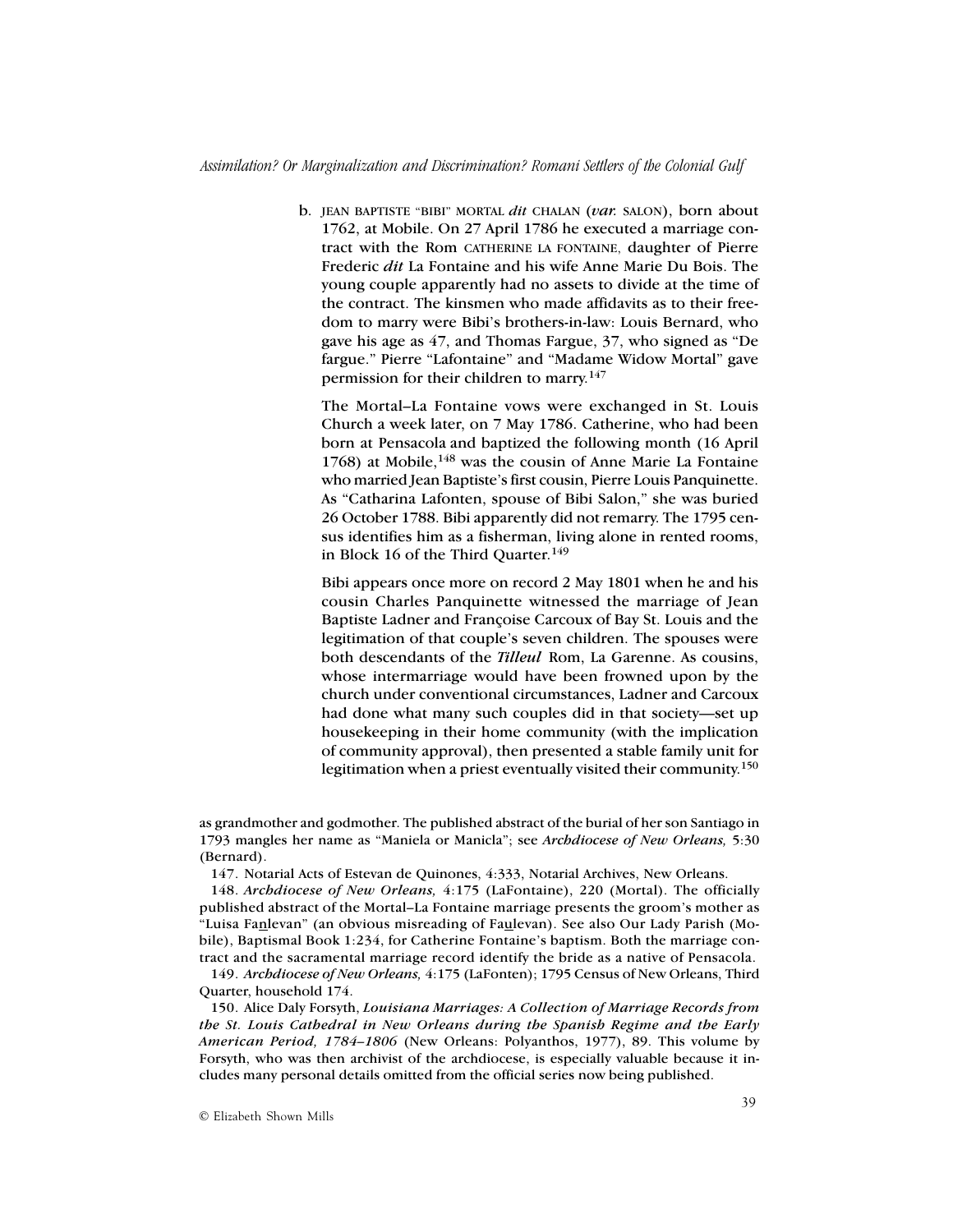- c. MARGUERITE AUGUSTINE MORTAL, born at Mobile and baptized on 2 February 1764, by which time her father had retired from the military and was called a "habitant." Godparents were the child's grandfather Pierre Cajot and Christine Requiem, whose mother was another of the girls sent from the Salpêtrière to the colony aboard *La Baleine* in 1720.151 As "Margarita Agustina Mort*e*l, native of Mobile, daughter of Juan Mort*e*l and Luisa *Arcaijut*" she married on 19 December 1777 at New Orleans, a grenadier from Barcelona, JOSEPH LA VOZ (*var.* LA BEAU). 152 Joseph apparently died before the 1791 census, on which "Marguerite Lavox" is cited on Orleans Street, living one house from her mother. On 8 March 1800, as "daughter of Juan Claudio Mortal and Luisa *Caseaux,*" she married the widower ESTEBAN LA FRANCE.<sup>153</sup> As "Marguarita" Augustina Mortall, daughter of Juan *Bautista* Mortall and Maria Luisa *Pedro Fontlevant*, and spouse of Estevan LaFrance," she was buried on 25 December 1809 at the age of 46.<sup>154</sup> Marguerite is not called a *bohémienne* in any known record.
- d. MARIE LOUISE ELISABETH ROSALIE MORTAL *dite* CHALAN, born on the evening of 13–14 May 1766 at Mobile and baptized as "Louise Elisabeth" on the fourteenth; her godparents were Pierre Deux Fays *dit* Bourrie of Mobile and Henriette de St. Agnet (Mme. Lieutenant Herceaux de Livoy), daughter of the Créole noblewoman Laurence le Blanc, by the Chevalier de Cloches de St.

151. Our Lady Parish (Mobile), Baptismal Book 1:224. Christine's parents, Charles Requiem and Antoinette "Euly" were married at Biloxi in 1721; *Archdiocese of New Orleans*, 1:219 (Requiem). See also "Thoinette Huly," *La Baleine* roll, AC F5B 54.

152. *Archdiocese of New Orleans,* 3:185 (La Voz), 220 (Mortel). Forsyth, *Louisiana Marriages: A Collection of Marriage Records from the St. Louis Cathedral in New Orleans*, 80, renders Joseph's name as *La Beau* in its translated abstract of Marguerite's remarriage to La France. Italics are added in the text above for emphasis.

153. "1791 Census of New Orleans," 7; and *Archdiocese of New Orleans*, 7:182 (LaFrance), 233 (Mortall). Marguerite's second husband was a quadroon (one-quarter African), although that label was never applied to him in any records seen to date, thanks to the prominence of his family ties. As previously shown, Marguerite's great-aunt Marie Jacqueline had been a spouse in the first known black-white marriage in the colony. The only other such marriages until late in the colonial era were those of Marguerite's motherin-law, Christine Chauvin *dite* de Lery, who had been born in slavery but was manumitted and then married successively an Irishman and two Frenchmen. The abstracts of her marriages in *Archdiocese of New Orleans* omit color labels*;* see 1:76 (Denis), 145 (La France), and 2:66 (Dargene). More details appear in an earlier abstract published as "Index to Marriages," *New Orleans Genesis* 1 (June 1962): 268. For proof that Christine bore Étienne ("Esteban") La France, whose baptismal record and first marriage record are not in the published *Archdiocese of New Orleans* series but may be in the unpublished, inaccessible, registers for slave and free people of color, see Étienne's 1770 marriage contract to his first wife, Jeanne Fenouilleau, doc. 10684, Black Boxes (pp. 96870–96872), Louisiana State Museum.

154. *Archdiocese of New Orleans,* 9:266.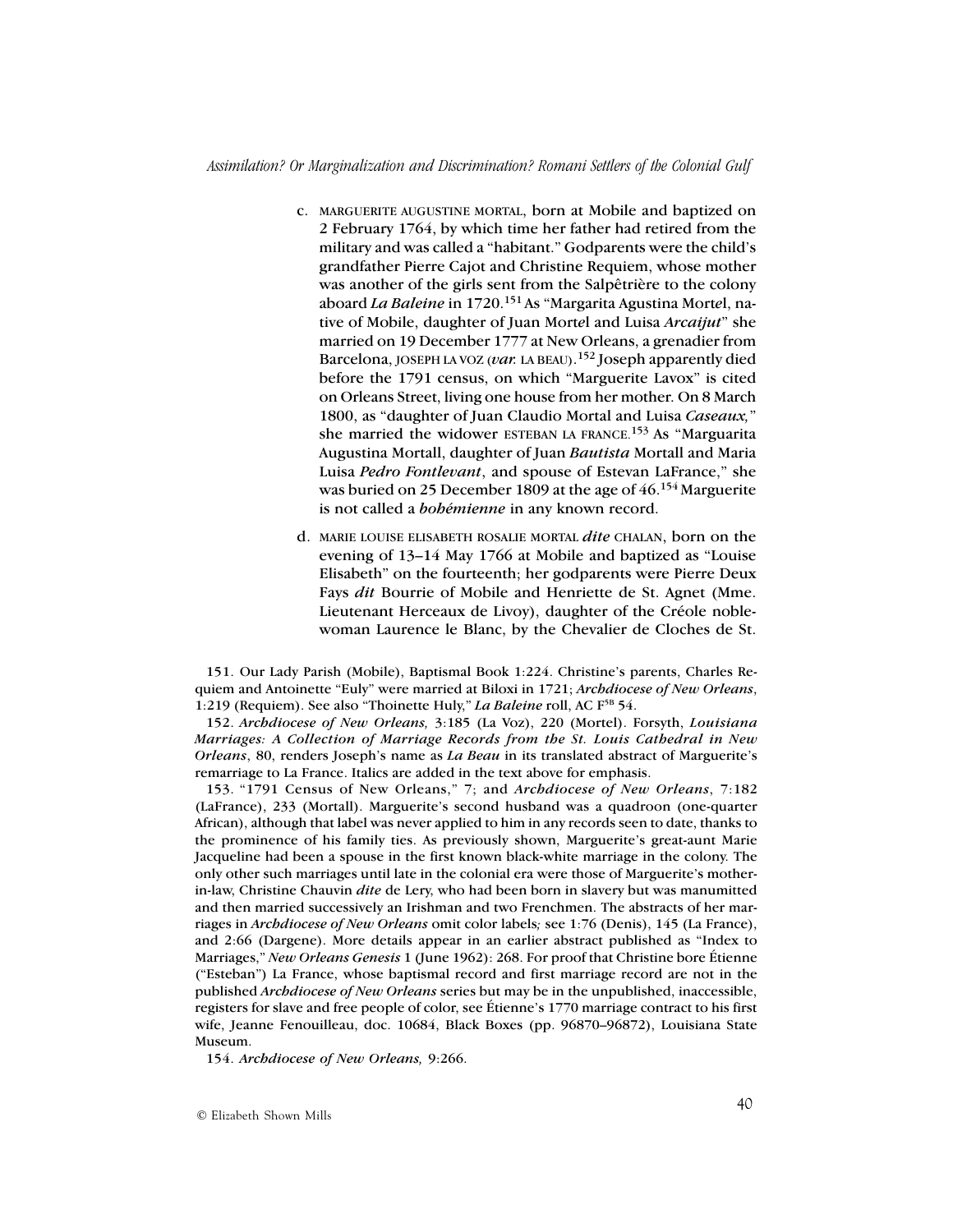Aignet.155 Under the name "Maria Ysabel Rosalia Mortal," she married THOMAS FARGUES [FA*N*GUES?] on 20 September 1781, with the Rom Valentin La Fontaine ("Lafontin") as witness.156 As "Luisa Chalan" and wife of Fargue [Fangue?], she bore children between 1782 and 1787—children who were buried under the same names and parental identities in 1792 and 1795. She is identified as "Luisa Chalan, wife of Thomas Fa*n*gue" in the published version of her burial record dated 22 December 1795.<sup>157</sup> Fargue [Fangue?] himself was buried on 29 August 1797, age 40.158 This couple, who also shed the *bohème* label, left descendants.

- e. LAURENT CHALAN(T), born 12 November 1768, son of Marie Louise "Cazot," was baptized 12 November 1768 with godparents being the merchant Jacques Lamothe and Marie Anne Couturie, the teenaged daughter of the surgeon-major of the Swiss troops.<sup>159</sup> The record does not name a father. Nothing further has been found on Laurent.
- 21 ii. FRANÇOIS CAJOT, baptized 28 November 1744, at which time his godfather was the same Jean Girard who had served two years earlier for his sister. The godmother was Marie Claire Le Clert ("Le Claire"), whose late husband, Sgt. La Place *dit* Montford, had witnessed the Cajot's 1742 marriage.<sup>160</sup> François died and was buried at Mobile on 21 April 1749.161

155. Our Lady Parish (Mobile), Baptismal Book 1:229. These registers have little to say about the identity of the godmother, Henriette. The above is pieced together from Vidrine, *Love's Legacy,* 331, 337; Alice Daly Forsyth and Ghislaine Pleasanton, *Louisiana Marriage Contracts ... 1725–1758* (New Orleans: Polyanthos, 1980), 69 (De Cloches–Le Blanc) and 129 (de Montaut–Le Blanc); and Laura Porteous, "Index [Abstracts] to the Spanish Judicial Records," serialized in *Louisiana Historical Quarterly* (ca. 1920s–1940s), vols. 5:592; 10:263, 13:314; and 19:768. Henriette also illustrates the many ways in which all these families are knitted into relationships that span generations. At the time Henriette was conceived, about 1737, her mother was widow of the man who fathered the multiracial Christine Chauvin of n. 153.

- 156. *Archdiocese of New Orleans,* 3:124 (Fargues), 219–20 (Mortal).
- 157. Ibid., 5:72 (Chalan), 156 (Fangue, Fargue).
- 158. Ibid. 6:116 (Fang).

159. Ibid., 2:48 (Chalon). For Lamothe's identity, see the 1770 census of New Orleans in Voorhies, *Some Late Eighteenth-Century Louisianians,* 397. For Marie Anne Couturie, see *Archdiocese of New Orleans,* 2:62 (Couturier). The next generation of Lamothes would join the Christophe Clan at Rapides before the 1799 census of that post. See Winston De Ville, ed., *Rapides Post, 1799* (Baltimore: Genealogical Publishing Co., 1968), 3, citing Archives Colonies  $G<sup>1</sup> 464$ , transcript in the Library of Congress. On Red River, their offspring would marry; see Glenwith H. McHenry, *The Louisiana Link: Paul, Castel, Iles, LaPrairie, Smith* (Pineville, La.: Privately printed, 1995), 31.

160. Our Lady Parish (Mobile), Baptismal Book 1:153; for the godmother's identity, see her remarriage of July 1744 to Jacques Tortellier, Marriage Book 1:31.

161. Ibid., Burial Book 1:51.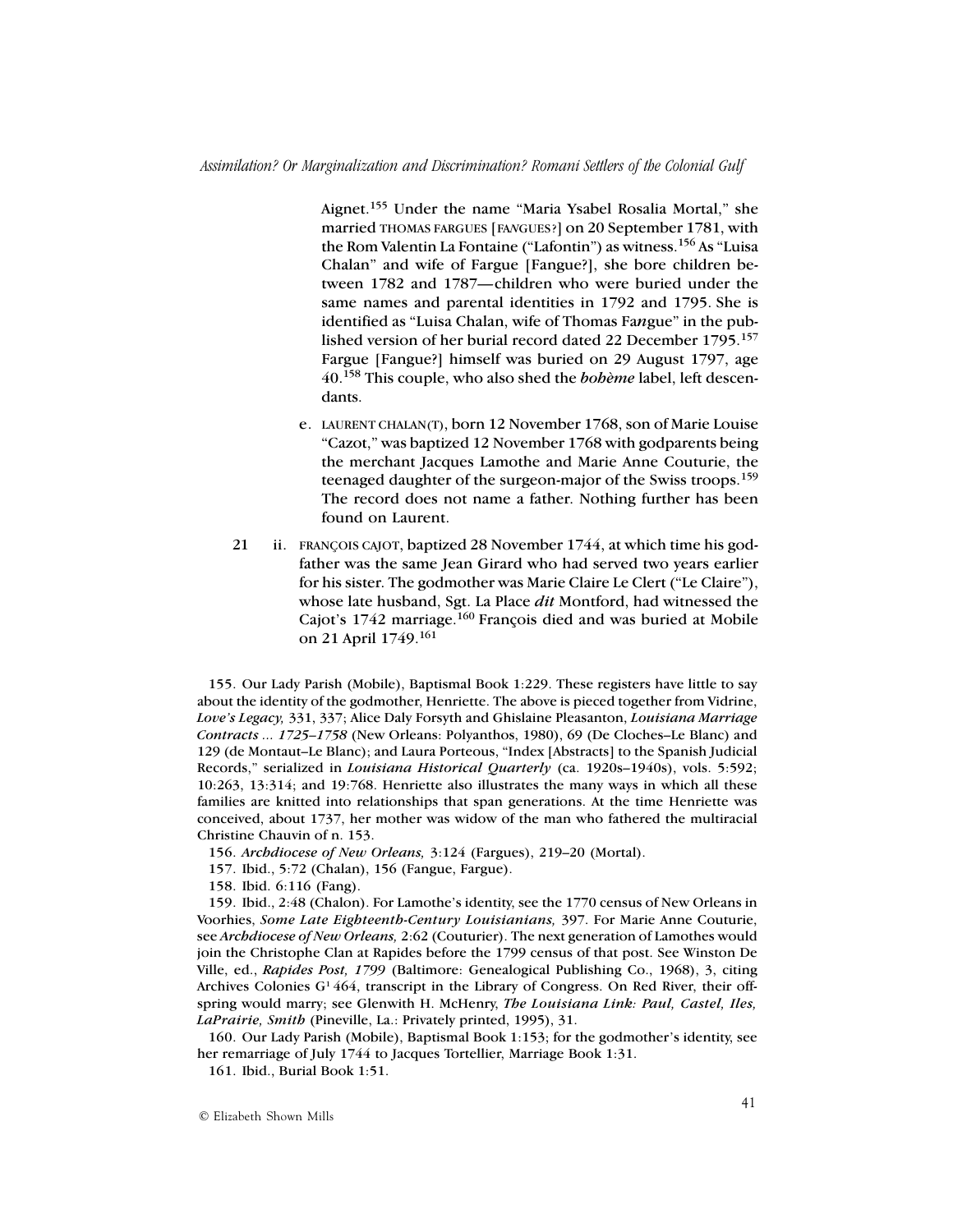22 iii. PIERRE CAJOT *dit* FAULEVANT, born 18 April 1748 and baptized 20 April, at which time his godparents were the soldier Claude Husson *dit* Peau Couleur (a nickname that literally translates as "colored skin") and Françoise (Le) Roy, wife of Nicolas Zeringue.162 The Zeringues, twelve years later, would also witness the marriage of Pierre's aunt Cécile to Barranco and serve as godparents to the Barranco child.<sup>163</sup>

> As an adult, Pierre may have turned to tribal trade. He disappears from records until the age of thirty-eight when he surfaced at Natchitoches on 5 September 1786, requesting an expedited marriage to MARIANNE CÉCILE *dite* BONTEMPS.164 Young Marianne was deeply rooted in Arkansas. Both her father (Pierre Cécille *dit* Bontemps) and her stepfather (François Baudoin) had been traders among the Osage. After the Spanish government severely curtailed that trade, the Baudoins had settled on Red River near present Cotile, just above the lands of the Christophe Clan and the Apalache tribe. The 1787 census places the newlywed Cajots, together with Marianne's Baudoin children, on the southernmost farm of the Natchitoches post. Sharing their habitation was the family of José Torres Sr., including the two Torres teens who would soon marry Mme. Babé's son Baptiste Vallery and daughter Susanne Salmon.165 In the last record found for the Cajots, 2 July 1803, they sold half of their farm to Baptiste De Rouen *dit* Agent, a French newcomer who had married another Torres daughter.<sup>166</sup> The Cajot–De Rouens and their homestead were also caught up in the land wars that followed the American takeover.<sup>167</sup>

23 iv. FRANÇOIS CAJOT, born 17 January 1750 and baptized the next day, with godparents being Marie Anne Hierle and François Hierle, a former witness to the Cajot-Christophe marriage who, like Cajot, was a *fuselier* in Le Sueur's Company.168 François has not been found on record thereafter. Despite the birth of a same-name brother two years later, one cannot assume that this François of 1750 was dead by 1752. In their society, siblings often bore the same given names, because they typically were named by and for their godparents.

162. Ibid., Baptismal Book 1:171. *Zeringue* is variously rendered in these records as *Sering* and *Ceringue.*

- 163. Ibid., Marriage Book 1:44 and Baptismal Book 1:212.
- 164. Mills, *Natchitoches, 1729–1803,* entry 1478.
- 165. 1787 Census of Natchitoches, leg. 201, Cuban Papers.
- 166. Natchitoches Post, Archive Conveyance Records, doc. 3061.

167. Widow De Rouen in 1810 filed charges against an Italian immigrant who had settled among them saying that "with foarce of armes," he and others had "maliciously and willfully batter[ed] and pulled down level with the ground" the house in which she lived with her children and aged mother [Widow Torres], leaving all of them homeless. See Natchitoches Parish, Parish Court Suits, roll 7 (1810, Marie Gertrude vs. Pierre Michel [Zorichi]); and *American State Papers: Public Lands,* 3:199 for "Maria Gertrude Du Roy" [De Rouen].

168. Our Lady Parish (Mobile), Baptismal Book 1:176.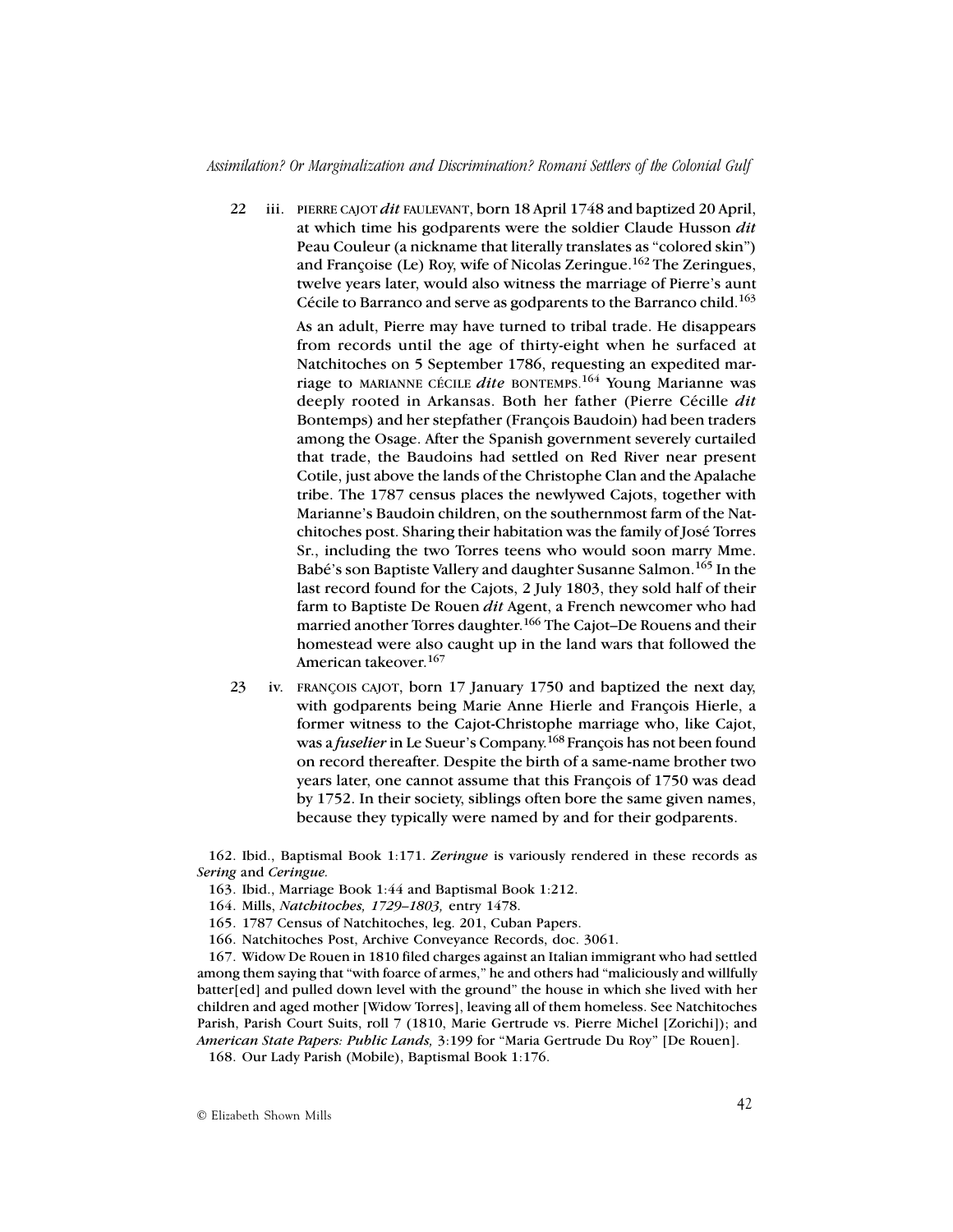*Assimilation? Or Marginalization and Discrimination? Romani Settlers of the Colonial Gulf*

24 v. JEAN FRANÇOIS CAJOT, born 1752 and baptized 23 August 1752, at which time his godparents were François Collin (who would later witness the marriage of the child's aunt Jacqueline), and Louise Angélique Requiem, whose mother had been sent from the Salpêtrière aboard *La Baleine*. 169 Jean François was buried at Mobile 7 March 1764 at the stated age of "about twelve years."<sup>170</sup>

**9. Louise***3* **"Louison" Castel** (Marguerite Cécile Christophe*2,* Marie Agnes Simon *dite* de L'espine*<sup>1</sup>*and Jean Christophe*<sup>1</sup>*) was born about 1739, probably in the Choctaw nation where her parents traded pelts. About 1755, likely at New Orleans where her mother was then living, she married **Pierre Denis [La Gandelle?]** *dit* **Panquinette** (*var.* **Panguinet,** Pantinet, etc.), who is said to have been born about 1719 at Biloxi. He was buried at New Orleans, as sexton of the parish, on 4 May 1793, after dying "the preceding night, aged 74." 171 Louise died in New Orleans at five a.m. on the morning of 9 July 1828, at the stated age of ninety-eight, and was buried the following day. $172$ 

Louise's husband shared her Romani roots. Like others, he is often identified with no surname in his earliest records. Thereafter, even when the name "Panquinette" or its phonetic equivalents appear, it is frequently labeled a *dit.* No known record states an identity for his parents. However, the surname is highly uncommon; only one person carries that name in colonial records from the preceding generation: the "Widow Pantinet, *boëmienne*" lived with one child on Royal Street in New Orleans at the time of the 1732 census. A second (undated) list of that era, titled "Those persons who own land in the city of New Orleans," identifies her as a homeowner. As "La Paline" [La Patine—that is, the woman called Patine], that document assigns her the same neighbors as "Widow Pantinet" of the population return.<sup>173</sup>

169. Ibid, 1:183. For Mlle. Requiem's mother, see Thoinette Euly, roll of the *La Baleine,* Archives Colonies,  $F^{5B}$  54.

170. Our Lady Parish (Mobile), Burial Book 1:79.

171. St. Louis Parish (New Orleans), Funeral Book 4:21, for "Pedro Dionisio Panquinet." Norma Rose of Longview, Texas, a descendant of the La Prairie line, shared a photocopy of this record and that of Louise Castel's burial, below—copies she received from the archdiocese before the records were closed.

172. St. Louis Parish (New Orleans), Funeral Book 14:278, for Louise Castel, native of Mobile, widow of Pierre Denis Panquinette. Louise's nickname is from ibid., Baptismal Book 2:45, where she served as godmother to her brother Pierre Castel.

173. At least two copies exist for the 1732 census. One, provided to the present writer by Robert De Berardinis, is in Archives Colonies G<sup>1</sup> 464. Conrad, *First Families*, 2:68–75, attributes his transcription to Archives Colonies  $C^{13C}$  2:270–75, along with the "1732?" list of landowners. The G<sup>1</sup> 464 document differs significantly from Conrad's  $C^{13}$ <sup>C</sup> transcription. The Widow Pantinette does not appear on the 1721 or 1727 censuses of New Orleans; a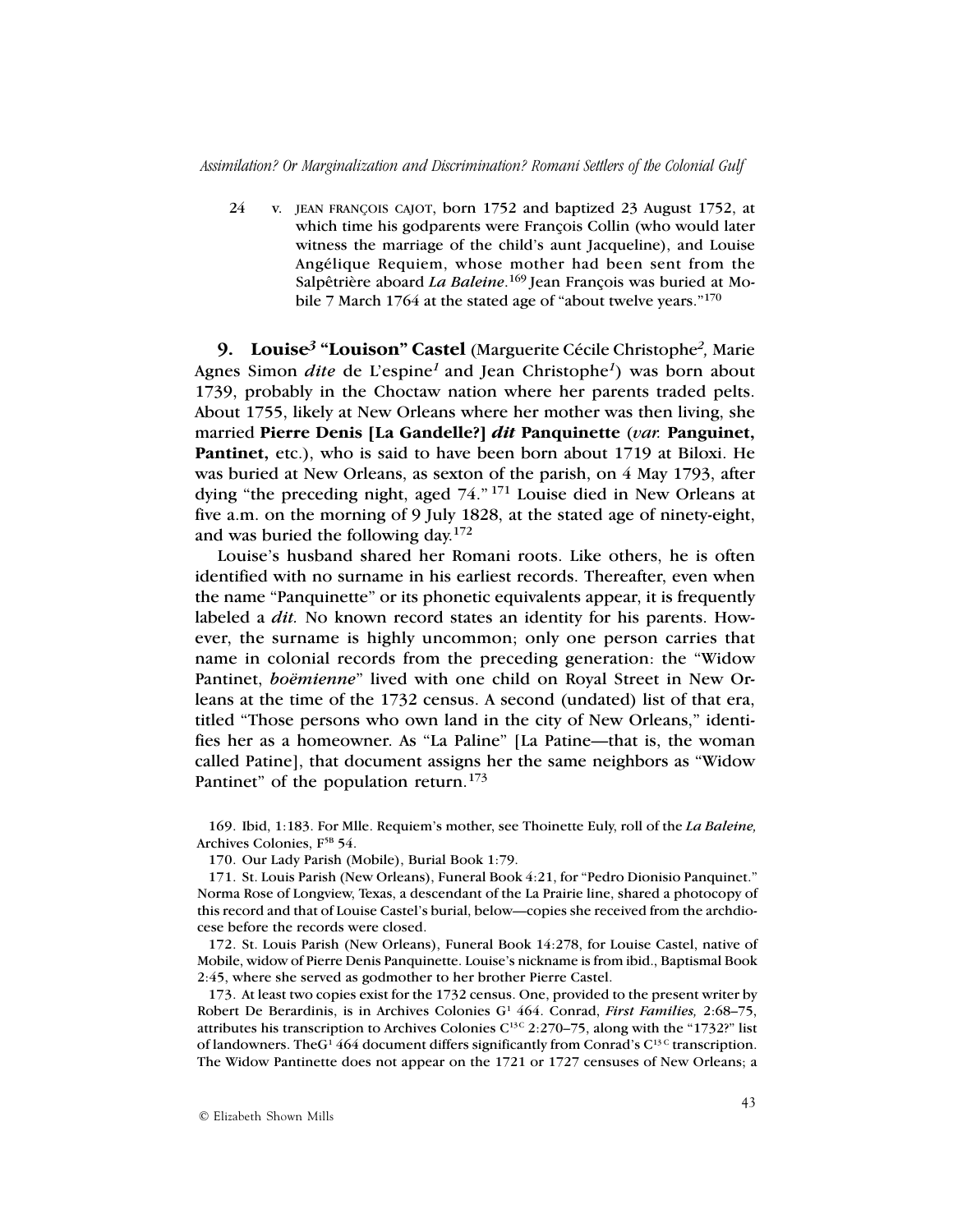Several extant records for the early colony indirectly suggest that the Widow Pantinette and her one child of 1732 were indeed Pierre Denis *dit* Panquinette and his mother:

- At his earliest appearance on record (1745), Pierre's name is rendered as "Pierre Denis" with no surname accorded him. In that record, he and one "Marie Jeanne" (again no surname) acted as godparents to a child of the Rom soldier-drummer and future in-law, Jean Frederic *dit* La Fontaine."174
- The only references to a male Pantinette prior to Pierre Denis's marriage to Louison Castel relate to a soldier of the 1745–50 era. He first appears as "*Louis* Panquinette" on a colony-wide troop list, where he is identified as the drummer for Benoist's company at New Orleans; he was discharged from the troops in 1750 under that same forename, Louis.175 No military or militia service has been found for a "Pierre *Denis*" or any other man surnamed Panquinette or one of its phonetic variants.
- These threads of evidence are brought together in a 1760 record in which Pierre Denis *dit* Panquinette's sister-in-law Jeanne Castel (Mme. La Prairie) served with "*Pierre Louis* Panquinette" (*var.* "*Louis*

residence at Biloxi in that interim might explain the attribution of a Biloxi nativity to Pierre Denis *dit* Panquinette, whose attributed birth year antedates their arrival in the colony.

 On the 1727 enumeration, part of the widow's 1732 Royal Street neighborhood is duplicated for Clairmont Street. Clairmont would be renamed St. Philipe Street by 1732, and the family home of Panquinette's brother-in-law La Prairie was said to be on St. Philipe in 1745. (See the La Prairie and La Fontaine discussions later in this paper.) Backing up to the St. Philipe/Clairmont lots were those on St. Ursulle Street where the Gypsy community is enumerated in the 1760s and 1770s.

174. For Pierre Denis's godparental role, see ibid., 1:145 (La Fontaine). After being deported on *Le Tilleul* in 1720, Jean Frederic *dit* La Fontaine "of Moulins in Bourbonnois" married Marie Isbette La Valle at New Orleans, with Nicolas "Fisau" as witness. Fisseau and his Rom wife of the La Garenne Clan, would also serve as godparents to the La Fontaine children; and those offspring married other descendants of *Le Tilleul* deportees. In 1745, at which time La Fontaine was the drummer of De Gauvry's company (LO259, Vaudreuil Papers, Huntington Library), he was arrested amid a group of soldiers charged with mutiny in New Orleans's so-called "Bad Bread Revolt." He escaped the death sentence levied on the ringleader (LHQ 14:263). Of all the Romani families, the La Fontaines were most frequently, across the generations, saddled with the label *bohème*. For a start at sorting out this Frederic *dit* La Fontaine family from contemporary Frederics, see *Archdiocese of New Orleans*, 1:109–10 (Frideric), 145 (La Fontaine); 2:129 (Friderick), 161–62 (La Fontaine); 3:80 (De la Fontain), 172–73 (La Fontaine); and 4:175 (Lafontaine, Lafonten).

175. 1745 Troop List, LO259, Vaudreuil Papers, renders the name as "Louis Panquinette *dit* Panquinette." See also "General Roll of Louisiana Troops, 1720–1770," Conrad, *First Families,* 2:220, for Louis "Pintinette."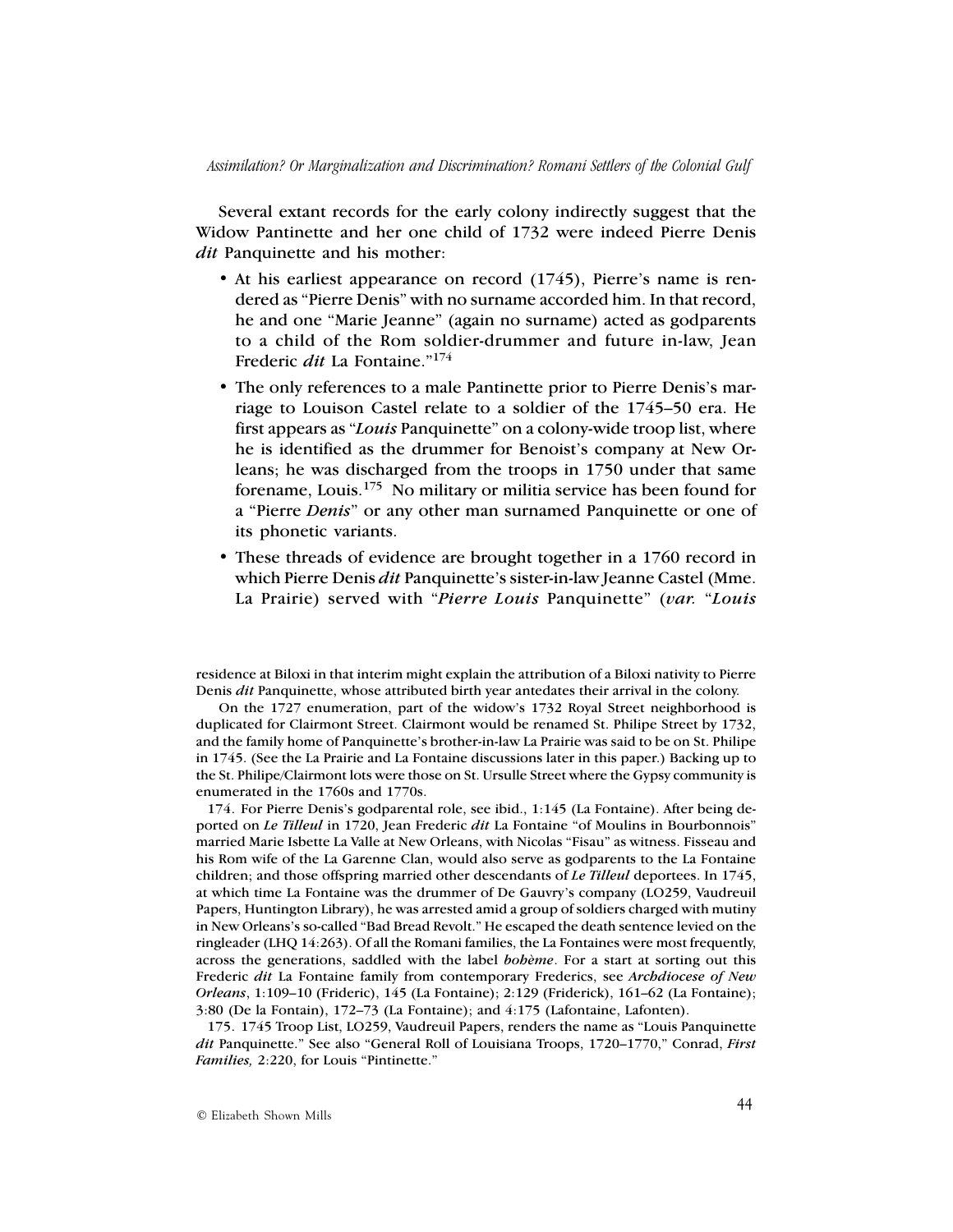Panquinette *fils*") as godparents to a grandchild of the *Tilleul* Roma couple, La Garenne.176

• When Pierre *Denis* Panquinette presented his own first child for baptism in 1756, the godfather was "Nicolas *Jean Louis,* the infant's paternal uncle."177

That identification of a paternal uncle seems to provide the link needed to place "Widow Pantinet, *boëmienne*" with one child in 1732 on the *Le Tilleul* roll. Clustered with Marie Agnes Simon, among the twelve married *bohéminnes* deported in May 1720 (see Fig. 1) was "*Marie Jeanne* Lestat, wife of *Jean Louis,* native of Beble in Cologne, of the age of 24 years." She was at that time the mother of one child, a two-year-old called "*Pierre* La Gandelle."178 Identifying the Pierre of 1720, son of Marie Jeanne (Mme. Jean Louis)*,* as Pierre Denis, whose child had a paternal uncle named Nicolas *Jean Louis* could also provide a resolution to another identity issue—that of the otherwise unplaced "Marie Jeanne" who served with Pierre Denis as a godmother to a La Fontaine child in 1745.

By 1763, Pierre Denis *dit* "Pantinet" was a dance instructor living in Martin's District of New Orleans. Three houses away lived the tailor Nicolas Jean Maturin Bouton. Not coincidentally, Bouton—who had served as godfather to a Panquinette child the year before—was the husband of Marianne Du Rocher, whose first husband had been a Rom named Jean Baptiste Evrard *dit Jean Louis*. 179 The 1766 enumeration of New Orleans

176. The identity of this Panquinette godfather is also muddled by conflicting published records and the diocesan policy of not allowing a reexamination of the original register. *Archdiocese of New Orleans,* 2:121 (Fayard-Fisseau), renders the name as Louis Panquinette, *fils* (i.e., the son). However, Brother Jerome Lepré, a descendant of the La Garenne–Fisseau– Fayard family who has the reputation of being a careful researcher, has published his own account of the baptism in which he renders the godfather's name as *Louis* Pierre Panquinette. See Jerome Lepré, "Fayard Family," *New Orleans Genesis* 22 (July 1983): 337.

177. *Archdiocese of New Orleans,* 2:220 (Pantinet).

178. Some interpretations of the evidence might challenge this identification. If Pierre, son of Marie Jeanne, was also the son of Marie Jeanne's husband Jean Louis, then one would expect the child's surname to be *Louis* or *Jean Louis.* It is possible that Pierre "La Gandelle" was born to Marie Jeanne prior to her marriage to Jean Louis—or equally possible that "La Gandelle" was a *dit* of the *Jean Louis* family. As a *dit* for young Pierre, the name could represent "the little one from the Gand." At least one other Rom on *Le Tilleul* was from the Gand, a commune in old Franche-Comte.

179. For the 1763 census, see Voorhies, *Some Late-Eighteenth-Century Louisianians,* 37 (Pantinet). Jean Baptiste Evrard (*var.* Evera) *dit* Jean Louis, *bohème,* appears on the list of settlers killed in the Natchez Massacre*;* see Archives Colonies C13A 12:57–58 *verso.* His widow (Marianne Du Rocher, later wife of Bouton) and their Casberg offspring appear throughout the present study. As late as 23 November 1780, when Genéviève Viger, Widow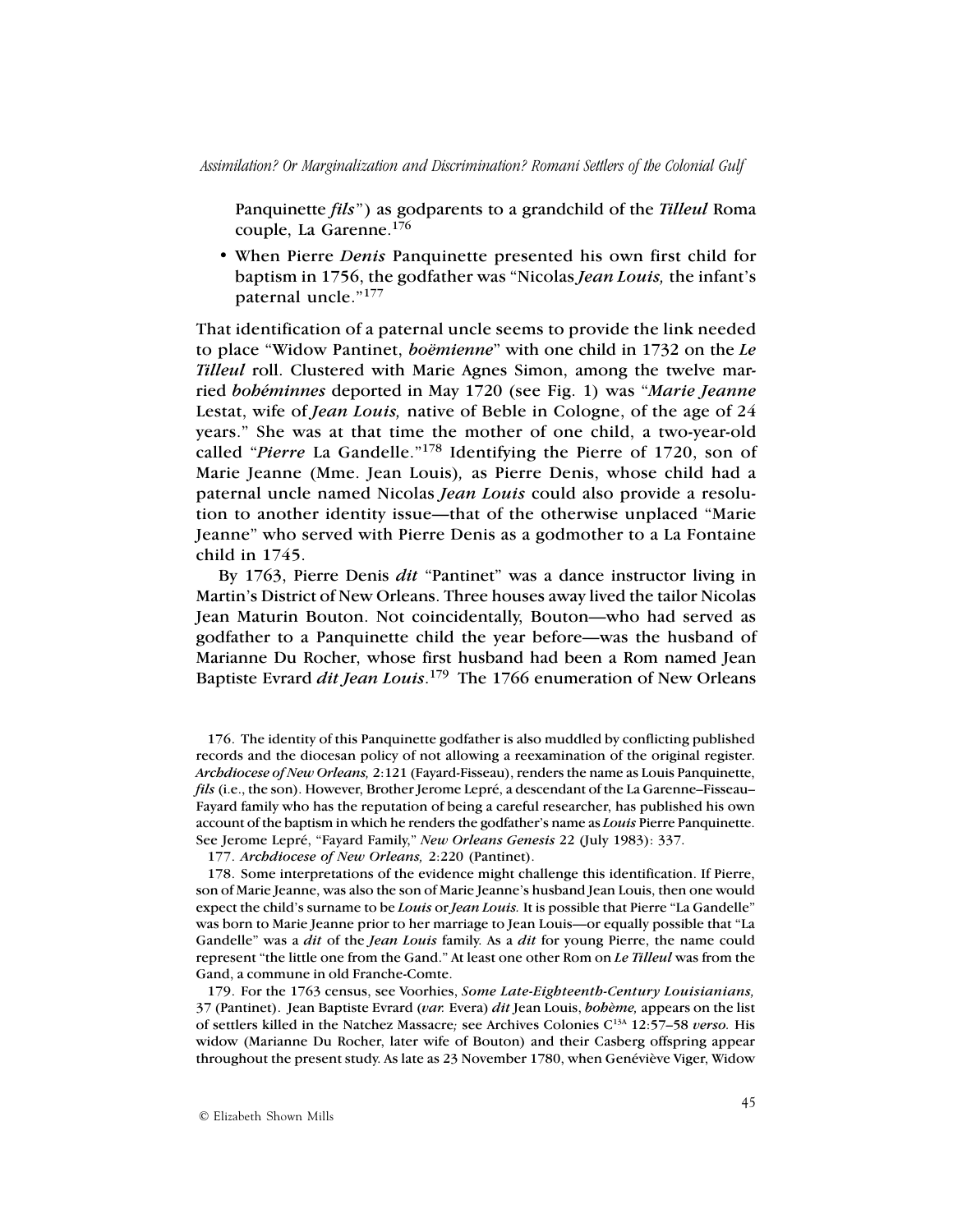places "Panguinette" in the city's First District (Milhet's Company), two doors from his brother-in-law Claude La Forest, husband of Catherine Castel. Contemporary church records for occasions on which Pierre and Louise acted as godparents for other Romani children reveal that neither could read or write.<sup>180</sup>

In 1770, as "Pierre Denis *dit* Pantinette or Panquinette," he bought a half-lot on Bourbon Street, described as 30 feet wide by 100 feet deep, paying the equivalent of 725 livres in Mexican *piasters.* That site would remain the family home through the 1790s. His next purchase of adjacent property in 1779 embroiled Pierre in financially disastrous litigation. A Frenchman who had defected to the English at Mobile in 1769 returned in 1783 to find that the house and half-lot he had bought from one Hery *dit* Duplanty shortly before his defection was now in the possession of "Pierre Denis *called* Pantinette." Duplanty's executor countered that the defector, Estoupan, had paid only 120 livres on a 300*-*livre mortgage at the time he defected and that Duplanty had judicial permission to seize and resell the lot to "Pierre Denis" (no last name accorded him).<sup>181</sup>

The court disagreed. Observing that Duplanty had not notified Estoupan prior to seizing the property, it ruled that Estoupan's absence did not extinguish his rights. Pierre was required to pay Estoupan rent from the date of his 1779 purchase, while Duplanty's executor was to reimburse Pierre for the 300 livres he had paid Duplanty for the prop-

One other "Jean Louis" has been found in the colony, with no discernable connection. This man served as a *patron* (boatman) for the colony at the time of the 1732 census that places him on Royal Street also. At that time, he had no wife and no children of his own but made a home for three orphans. In 1735, as the parish cantor at New Orleans, he died a philanthropist, leaving his estate to fund ornaments for the church, clothing for orphans, support for the poor, and an infirmary for the sick. See will of Jean Louis, doc.  $A35^{B5}$ , 16 November 1735, Superior Council Records, Louisiana State Museum.

180. For example, see the baptism of Jean "Fachard" (Fayard) *dit* La Lancette and his wife Françoise Fisseau of the Mississippi La Garenne Clan, 20 July 1760, recorded St. Louis Parish (New Orleans), Baptismal Book 4:35. For the 1766 census, see Voorhies, *Some Late-Eighteenth-Century Louisianians,* 138 (Panguirette).

181. Porteous, "Index [Abstracts] to the Spanish Judicial Records," *LHQ* 6 (April 1923): 318. Here, Pierre's name is rendered "Pierre Denis," "Pierre Denis *dit* Panquinet," and "Pierre Denis *dit* Pantinette." The location of the property is stated in the case Estoupan vs. Pierre Denis, translated by Porteous at *LHQ* 22 (July 1939): 606–11. The 1779 neighbor, when Pantinette bought the property, was Jean Baptiste "Saussier"—a Bouton in-law in multiple ways. See nn. 41–42 for a discussion of the Saussier/Saucier family.

Labbe, sold the house she had occupied on St. Ursulle Street, her neighbor was said to be "Juan Luis, *el gitano*"; see Porteous, "Index [Abstracts] to the Spanish Judicial Archives," *LHQ* 15 (January 1932), 169. This Jean Louis still lived there on St. Ursulle Street at the time of the 1791 census (p. 12), which identifies him as "Juan Luis Casbergue."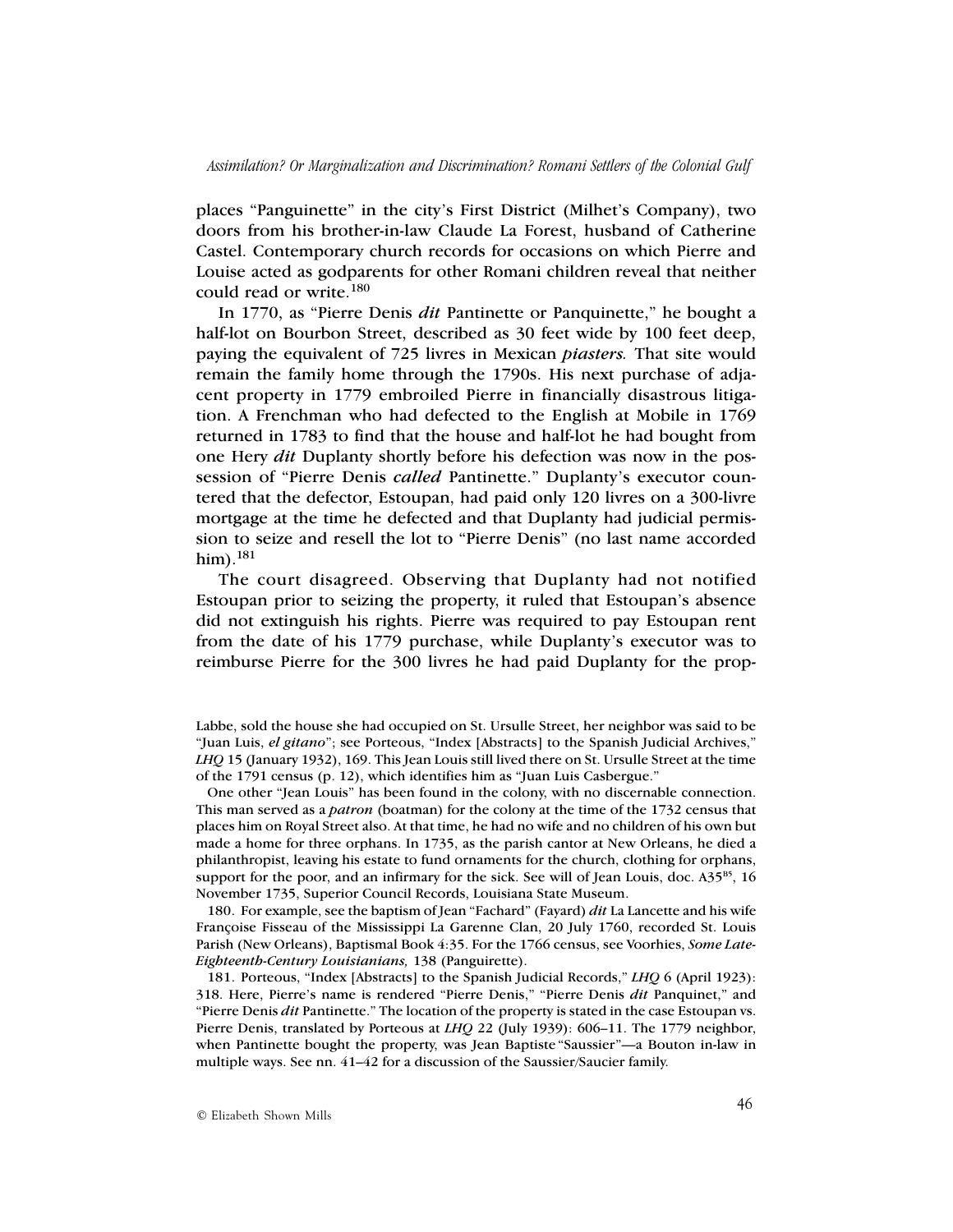erty. This adjacent lot perhaps had been purchased for service as a shoemaker's shop, considering that the 1791 census of Bourbon Street attributes that occupation to both Pierre and his eldest son. However, the house was occupied in that year by Pantinette's daughter and son-inlaw, the tailor Jacques Martinez.<sup>182</sup>

In the Spanish regime, the family's social stature rose somewhat, as Pierre became a fixture in St. Louis Parish. Church records call him the parish beadle (1773–76) and *sacristan* or sexton (at his death in 1793). In the last decade of his life he witnessed a number of marriages—apparently in a functionary position, considering that in some cases he acted for those in the noble class. Although Pierre left Louise a home, she was not an idle widow. The 1795 census of Block 6 of the Third Quarter enumerates the dwelling of "Widow Panquinet, dressmaker," with nine white inhabitants, next door to the tailor "Mr. Martine" (her son-in-law) and his family of five whites and four slaves. Pierre's post as sacristan was assumed by his bachelor son, Charles. It does not appear, however, that other offspring shared their closeness to the church. When, at the close of the century, bishops arrived in the colony to conduct confirmations, only two of the many Panquinette progeny sought that sacrament for themselves or their children.<sup>183</sup>

The ten known children of Louise Castel and Pierre Denis *dit* Panquinette were as follows:

25 i. MARIE LOUISE*<sup>4</sup>* PANQUINETTE, born 24 September 1756 and baptized 28 September 1756 at which time her godparents were "Nicolas Jean Louis, the infant's paternal uncle," and Catherine Castel, her maternal aunt. On 12 January 1778, she married JACQUES RENÉ FER-RET-FERRAND, by whom her first child was born 17 July 1778, with her mother, Louise Castel, as godmother. The "Gypsy" label has not been found applied to this couple. Louise may be "La Viuda [Widow] Ferard" cited on a *circa* 1804 English copy of the 1791 census as a resident of Royal Street, in a household with three females in Age Group 2 (that is, females in their fertile years), and one young male slave.<sup>184</sup>

## 182. 1791 Census of New Orleans, p. 18.

183. *Archdiocese of New Orleans,* 3:231 (Panquinet), 3:55 (Charrayse), 4:78 (de Glaves), 85 (de la Veuvre), 97 (DeVil-Casberg), 101 (Doriocourt), 119 (Fabret), 125 (Ferrer), 203 (Martinez); also 5:36 (Bister), 203 (Helliot), and 294 (Panquinet). See also Alice Daly Forsyth, *Libro Primero de Confirmaciones de Esta parroquia de Sn. Luis de la Nueva Orleans* (New Orleans: Genealogical Research Society of New Orleans, 1967), 90, for Dionisio Atanasi Tirado ("Firado"), Luisa "Firado" and Joaquin Agapito [Martine]; Luisa Castel ("Castet") and her Cuban son-in-law, Juan Tirado, served as the sponsors for these three children.

184. *Archdiocese of New Orleans,* 2:220 (Pantinet), 3:127–28 (Ferand and Ferret-Ferand), 231–32 (Panquinet). 1791 Census of New Orleans, p. 17.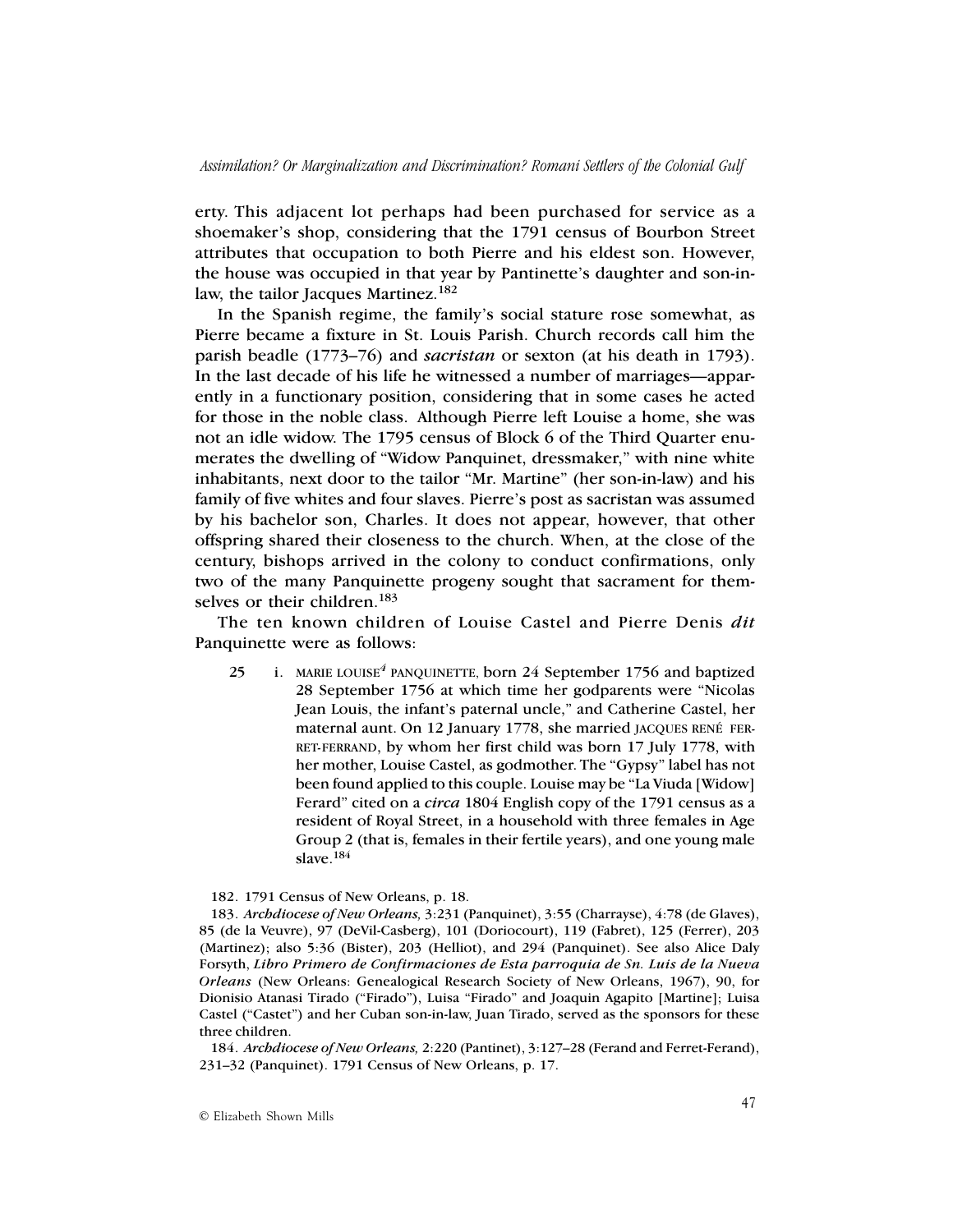## *Assimilation? Or Marginalization and Discrimination? Romani Settlers of the Colonial Gulf*

- 26 ii. MARIE ANNE PANQUINETTE, born and baptized 25 April 1758 at New Orleans; godparents were the soldier Joseph Bailly (published as "Bailliff")185 and Marianne De Rocher (*var.* Deroche, Du Rocher), Bailly's mother-in-law who had first married the Rom Jean Baptiste Evrard (*var.* Evera) *dit* Jean Louis and subsequently married Nicolas Maturin Bouton. Some of the godmother's offspring would join the Christophe Clan on Red River before 1792.<sup>186</sup> Nothing further has been found for this child.
- 27 iii. PIERRE LOUIS PANQUINETTE, born 9 May 1760, privately baptized shortly after birth, when death seemed imminent, and formally baptized on 12 May 1760, at which time his godparents were Chevalier Louis de Billaud, a Swiss officer, and the 16-year-old Jeanne Constance Grondel, daughter of the officer Goujon de Grondel.<sup>187</sup> In 1786, Pierre Louis married ANNE MARIE LA FONTAINE, daughter of Pierre La Fontaine *dit* Cadet, the younger of two Gypsy brothers of the same name, whose father had been deported with the Christophes on *Le Tilleul.*188 A shoemaker like his father, Pierre Panquinette lived down Bourbon Street from the parental home at the time of the 1791 census. He was buried at New Orleans on 5 February 1795, having died on "8 or 9 January (*sic*)" at the age of 32.189
- 28 iv. JEAN PIERRE PANQUINETTE, born 5 November 1762 and baptized two days later, with his godparents being Nicolas Maturin Bouton and Bouton's wife, Marie Anne De Rocher, who had also served as godmother to Jean Pierre's sister Marie Anne four years before. Jean died on 11 November, just a week after his baptism.<sup>190</sup>

185. *Archdiocese of New Orleans,* 2:231–32 (Panquinet). Although nothing is known about Joseph Bailly's origins, *Bailly*, *Baillie,* etc., is a Rom surname that prevails throughout Europe and the British Isles and is discussed by several of the Rom studies cited early in this paper.

186. Ibid.*,* 2:220 (Pantinet). Marguerite Casberg, daughter of Marianne Du Rocher by a prior husband, married Michel De Ville. A De Ville daughter, Marguerite, married Jean Baptiste Jannot *dit* Bellegarde, whose grandmother was the Mme. François Saussier (Sautier) with whom "Marie, *bohemienne*" lived in 1732 (see the discussion under Marie Agnes Simon, no. 1). The De Villes and the Bellegardes joined the Christophe Clan on Red River between 1788 and 1792. To outline the De Ville family, consult *Archdiocese of New Orleans*, 1:32 (Bouton), 99 (Evera), 138–39 (Katzeberg), 192 (Monpierre), and 234 (Sancie); 2:44 (Casberg), 154 (Janot); 3:36 (Bouton), 99 (De Vil); and 4:22 (Bellegarde), 53 (Castevergye). Also see St. Paul Parish (Avoyelles), Baptismal Book 1:6 and 201 (Belgarde) and 86, 185 (De Ville).

187. *Archdiocese of New Orleans,* 2:220 (Pantinet). For Constance Grondel's identity, see her 1744 baptism, Our Lady Parish (Mobile), Baptismal Book 1:312.

188. *Archdiocese of New Orleans,* 4:236–37 (Panquinet). The bride's stated surname, "Cadet La Fontaine," indicates that she came from a younger (i.e., *cadet)* branch of the family.

189. Ibid.*,* 5:294. The *sic* appears in the published version of the record. 190. Ibid., 2:220.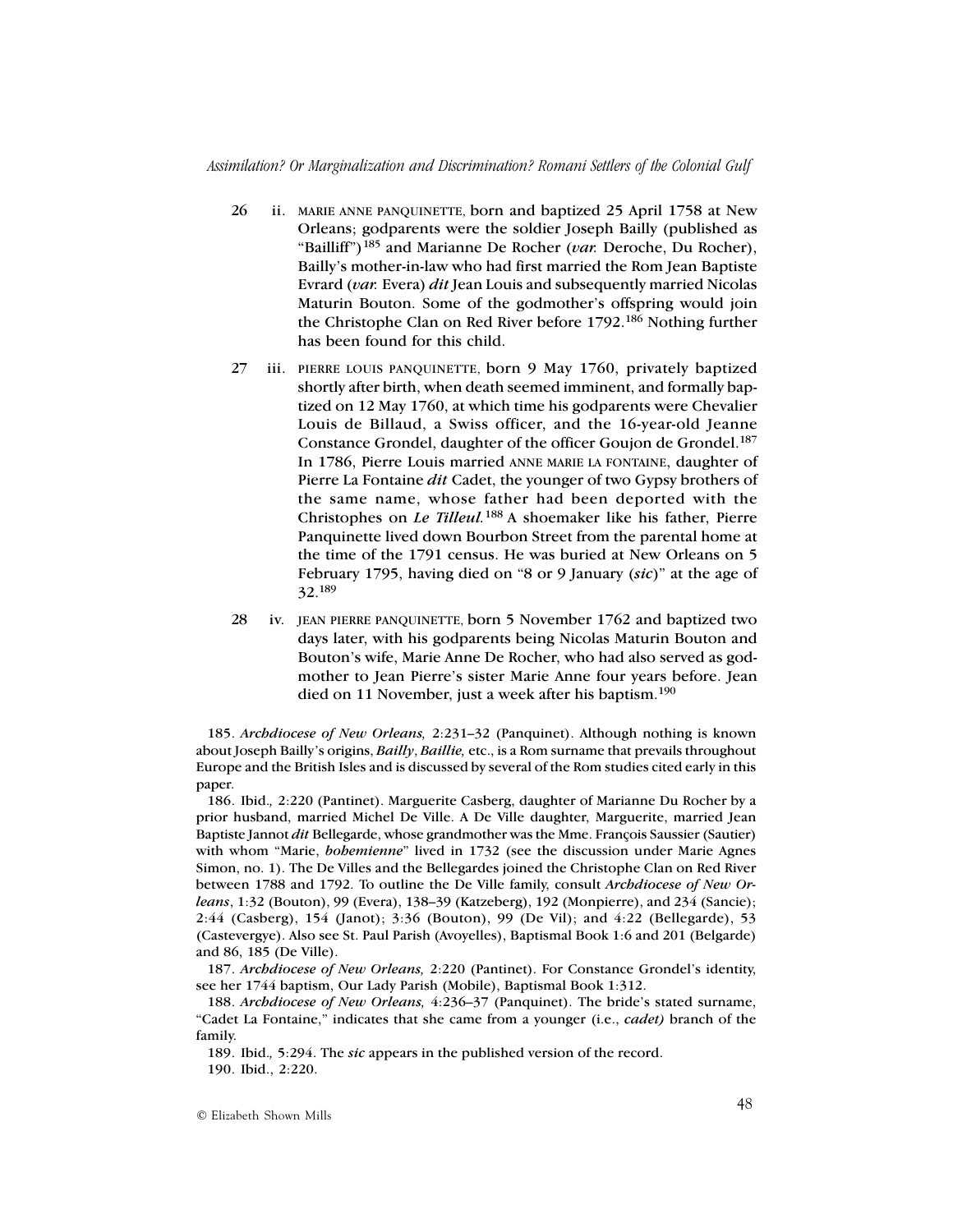## *Assimilation? Or Marginalization and Discrimination? Romani Settlers of the Colonial Gulf*

29 v. FRANÇOISE ROSALIE PANQUINETTE, born 25 October 1763 and baptized 29 October 1763, at which time her godparents were the ship captain Francisco Xavier de Acosta and Marie Joseph Gauvain, about whom nothing more is known.<sup>191</sup> At twelve (on 13 December 1775), she served as godmother to a child of the Rom Marguerite Casberg and her husband Michel De Ville, who had already joined the Rapides clan.192 On 5 September 1785, Rosalie married SANTIAGO MARTINEZ (originally, JACOB MARTINE), said then to be a native of "Perne in Germany." Their official witness was Jean Baptiste Saussie of the family discussed at notes 41–42. Rosalie's first child, a daughter, was buried as a "Panquinet" in February 1786, five months after the marriage.<sup>193</sup>

> The 1791 census places the family next door to Rosalie's parents on Bourbon Street and identifies "Santiago Martinez" as a tailor. The 1795 chimney tax list of New Orleans again places "Mr. Martine" next door to his mother-in-law "Mme. Widow Panquinet" at nos. 75 and 76 of Block 6 in the Third Quarter.<sup>194</sup> Martine also served with the Louisiana Infantry for 9 years and 4 months and with the New Orleans militia for 15 years and 8 months. He was elevated to corporal first-class on 1 May 1787, militia sergeant second-class on 1 May 1791, and militia sergeant first-class on 1 June 1796. His service sheet credits him with participation in Gàlvez's American Revolutionary campaigns of Baton Rouge (1779), Mobile (1780), and Pensacola (1781). Personally, he was said to have "accredited valor; average application & capacity [and] good conduct."<sup>195</sup>

> Notarial records also reveal that, as "Santiago Martinez," he bought a newly imported female slave off the ship *Amable Victoria* in 1792, but sold her two months later, making only 5 piasters off his 245 piaster investment. As "Jacques Martinez" he made another turn-

191. Ibid. For De Acosta's occupation, see ibid., 2:47 (Cazellar).

192. Ibid., 3:99 (De Vil). The Casberg–De Ville couple appear on the 1773 census next to Widow Varangue; they had, however, shed their "Gypsy" label. Unlike the widow and the La Prairies, the De Villes were not called *bohèmes* in known records of Rapides*.* This couple are the forebears of the well-known Louisiana genealogist Winston De Ville, FASG.

193. *Archdiocese of New Orleans*, 3:202–03 (Martin, Marten, Martinez). See also the two prior discussions of the family's Saussier connections. For the burial of the first Martinez-Panquinette daughter, see Ibid., 4:236 (Panquinet). Regarding Jacob Martine's varied forenames, Spanish scribes of this society routinely translated French, German, and English names into their Spanish equivalents.

194. 1791 Census of New Orleans, p. 18. Winston De Ville, *The 1795 Chimney-Tax of New Orleans: A Guide to the Census of Proprietors and Residents of the Vieux Carré* (Ville Platte, La.: Smith Publications, 1994), 20.

195. For translated abstracts of Spanish colonial service records, see Jack D. L. Holmes, *Honor and Fidelity: The Louisiana Infantry Regiment and the Louisiana Militia Companies, 1766–1821* (Birmingham: Louisiana Collection Series, 1975), 206.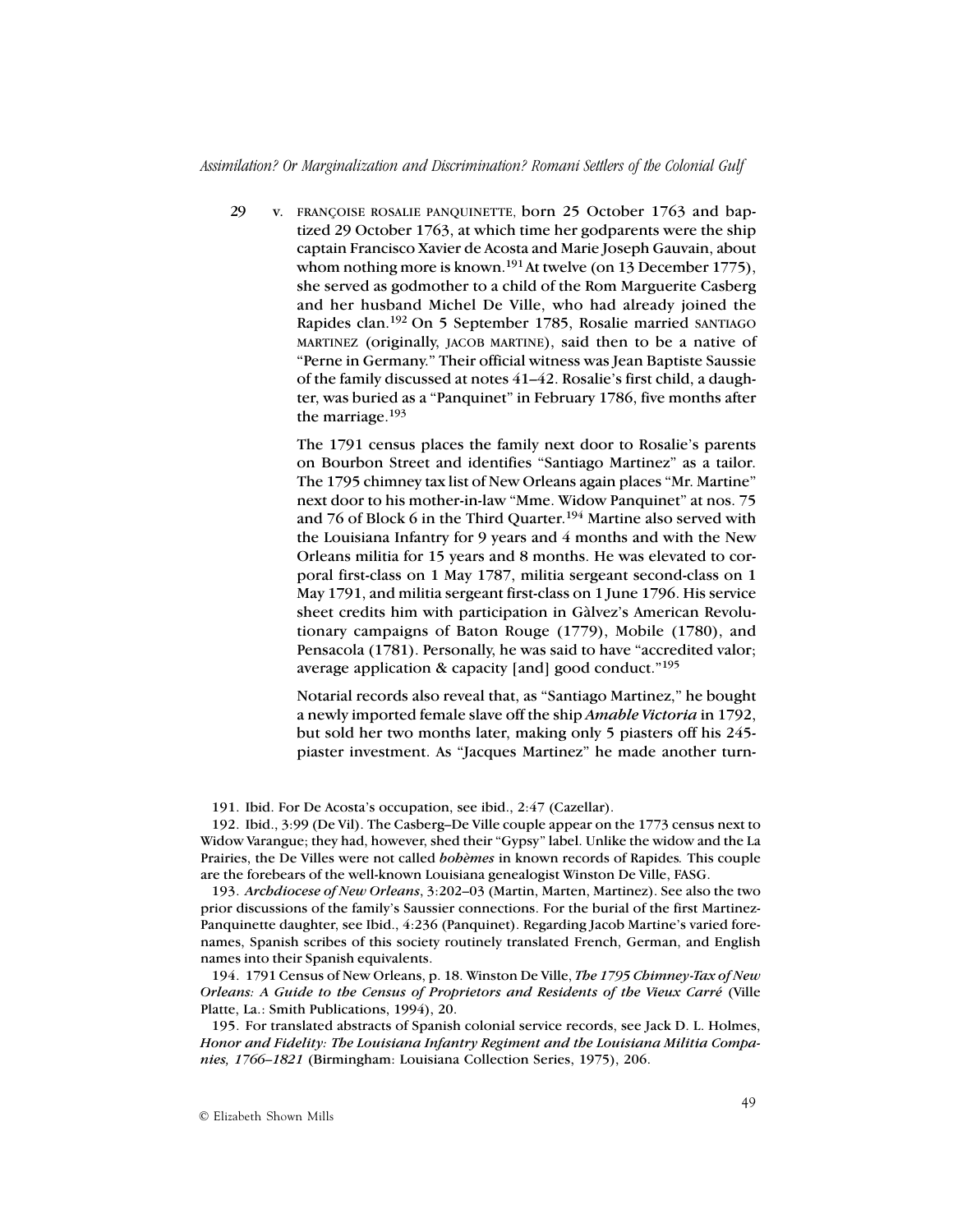around purchase in May and June 1809, acquiring an enslaved male for his kinsman Nicolas De Ville of Rapides; and on 18 January 1812 he sold together a black mother and her daughter, whose purchase by him has not been discovered. At his burial on 8 December 1812, he was called a native of Prague in Bohemia and a resident of New Orleans, aged sixty. Rosalie survived him.196 Neither *bohème* nor *gitano* has been found attached to either of their names.

- 30 vi. JEAN PIERRE PANQUINETTE, born 29 August 1766 and baptized 31 August, with his godparents being Pierre Moustie (*var.* Mostique) of Malta and Marguerite Martinlam [*sic*].197 On 15 March 1794, he witnessed the marriage of Pierre Jusan, son of the former *alcade* (mayor) of Mobile.198 On 18 August 1784, he married CATHERINE ST. CYR (*var.* St. Sire), daughter of Joseph St. Cyr *dit* Rouilliard and Thérèse Assaye, of the German Coast.199 On 16 July 1803, he and his brother Charles served as witnesses when two third– and fourthgeneration offspring of the *Tilleul* Rom La Garenne sought a dispensation to marry at Bay St. Louis.200 Jean Pierre died on 7 October 1827, at the age of about sixty-four, and was buried in New Orleans the following day; his wife "Catherine St. Cyr," survived him.<sup>201</sup> They, too, assimilated into the mainstream.
- 31 vii. ANASTASIE PANQUINETTE, born 9 January 1769 and baptized 21 January 1769 at which time her godparents were Joseph Chalon (a merchant who has not been connected to the Jean Claude Mortal *dit* Chalan *aka* Salon who married Anastasie's cousin Louise Cajot) and Magdeleine Brasilier, widow of Duplanty who sold the Panquinettes their troubled lot on Bourbon Street.<sup>202</sup> On 9 September 1790, as "Anastasia *Denis*" (note the use of her father's given

196. Notarial Acts of Pedro Pedesclaux, 1792, docs. 451 and 551; 1812, docs. 26; notarial acts of Narcisco Broutin, 1809, docs. 225 and 264; cited in the Hall database, "Afro-Louisiana History and Genealogy, 1718–1820 (Slave)." For his burial, see *Archdiocese of New Orleans*, 10:301 (Martinez).

197. Ibid., 2:220 (Pantinet); also 2:212 for Pierre Mostique, a close friend of the Frederic *dit* La Fontaine and Frederic *dit* Listine family. The orthography of the published "Martinlam" name is suspect.

198. Ibid., 5:216 (Jusan).

199. Ibid., 4:236 (Panquinet), 277 (St. Sire). Catherine is named in the settlement of her father's succession, St. John the Baptist Parish, 19 March 1775, as is her mother, who had by then remarried to Jean Baptiste Curot *dit* La Tulipe. See St. John the Baptist Parish, Colonial Acts, 1775: no. 10, Edgard, Louisiana.

200. Shirley Chaisson Bourquard, *Marriage Dispensations in the Diocese of Louisiana and the Floridas, 1786–1803* (New Orleans: Polyanthos, 1980), 61–62.

201. *Archdiocese of New Orleans,* 17:296 (Panquinette).

202. For Joseph Chalon's occupation, see ibid., 2:48 (Chalon). For Magdeleine Brasilier, see ibid., 7:38 (Brazillier).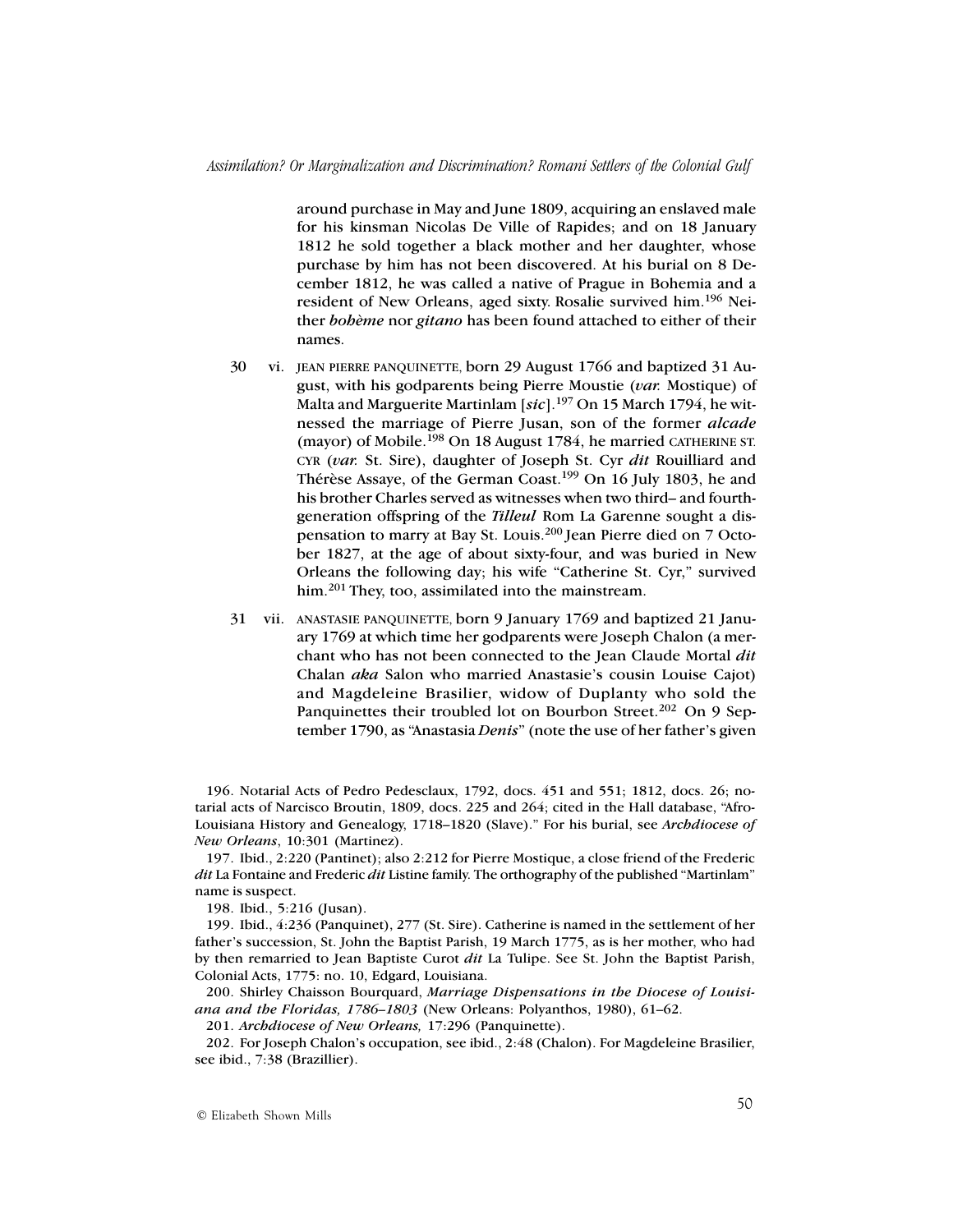name as her surname) she married SILVAIN ("Silverio") GOSSON, born 17 October 1766 to Corporal Antoine Gosson and wife Françoise Gorderain. The next year's census of homeowners places the tailor "Silberio Gason" and family on Front Street.<sup>203</sup> The 1800 militia roll of New Orleans identifies "Silbano Gozon" as a corporal first-class.<sup>204</sup> He was buried at New Orleans on 10 March 1812, aged 46.<sup>205</sup> Anastasie apparently was still alive on 8 June 1829 when her daughter Anastasie, daughter of "deceased Silvain Gosson and Anastasie Panquinet," married Pierre Duroche.<sup>206</sup> If this line was ever treated as Roma, the evidence remains to be found.

32 vi. JEAN CHARLES PANQUINETTE, born 15 June 1771 and baptized 17 June 1771, with his godparents being his sister Marie Louise and Jean Louis Maturin Casberg, whose mother (Marianne Evrard/Evera *dite* Jean Louis) and wife (Angela La Fontaine) were both Roma.207 In 1792, Jean Charles witnessed two marriages: first, that of Corporal Marcos Aquilera from Andalucia to the Canary Islander, Francisca Pereira; and second, that of José Gracia of Cadiz, a soldier in the dragoons, to Maria Richard, the Canadian-born widow of Louis Menard.<sup>208</sup> At the death of Charles's father in May 1793, Charles obtained his father's post as sacristan of the parish; and on the 1800 roll of New Orleans militia he is cited as sergeant, second-class.<sup>209</sup> On 2 May 1801, he and his cousin J. B. Mortal *dit* Chalan, witnessed the marriage of Jean Baptiste Ladner of Bay St. Louis, the greatgreat-grandson of the *Tilleul* Roma, Anne Marie Poupée and Barthelemy La Garenne*.* 210 At Jean Charles's death on the night of 25–26 October 1815, he was said to be a bachelor, aged  $44.<sup>211</sup>$  He was perhaps the father of Marie and Elisabeth (or Marie Elisabeth) Pantinette, *créole(s) de couleur,* who began bearing children in New Orleans in 1810.<sup>212</sup> Although Charles repeatedly appears in the

203. *Archdiocese of New Orleans* carries the marriage at 4:236 (Panquinet) and 4:138 (Gosson). Forsyth, *Louisiana Marriages*, 33, renders Gosson's given name as *Jayme* (the Spanish equivalent of Jacques) rather than Silvain. See also 1791 Census of New Orleans, p. 13.

204. Holmes, *Honor and Fidelity*, 243.

205. *Archdiocese of New Orleans*, 10:208 (Gosson).

206. Ibid., 18:181 (Gosson). Subsequent records are not accessible because the published series has progressed only to 1831 (vol. 19) and the original records are not open for genealogical research.

207. Ibid., 2:220 (Pantinet); also 1:139 (Katzeberg) and 3:49 (Casberg).

208. Ibid., 5:7 (Aquilera), 192–93 (Gracia), 301 (Pereira), and 327 (Richard).

209. For his post as sacristan, see *Archdiocese of New Orleans*, 5:82 (Cofi). For his militia service, see Holmes, *Honor and Fidelity*, 252.

210. *Archdiocese of New Orleans,* 7:181

211. Ibid., 11:331 (Panquinet).

212. For relevant entries from the registers for "slaves and free people of color," see ibid., 10:338 (Panquinet, Pantinet), 11:27 (Beltran), 331 (Panquinete, Panquinette).

© Elizabeth Shown Mills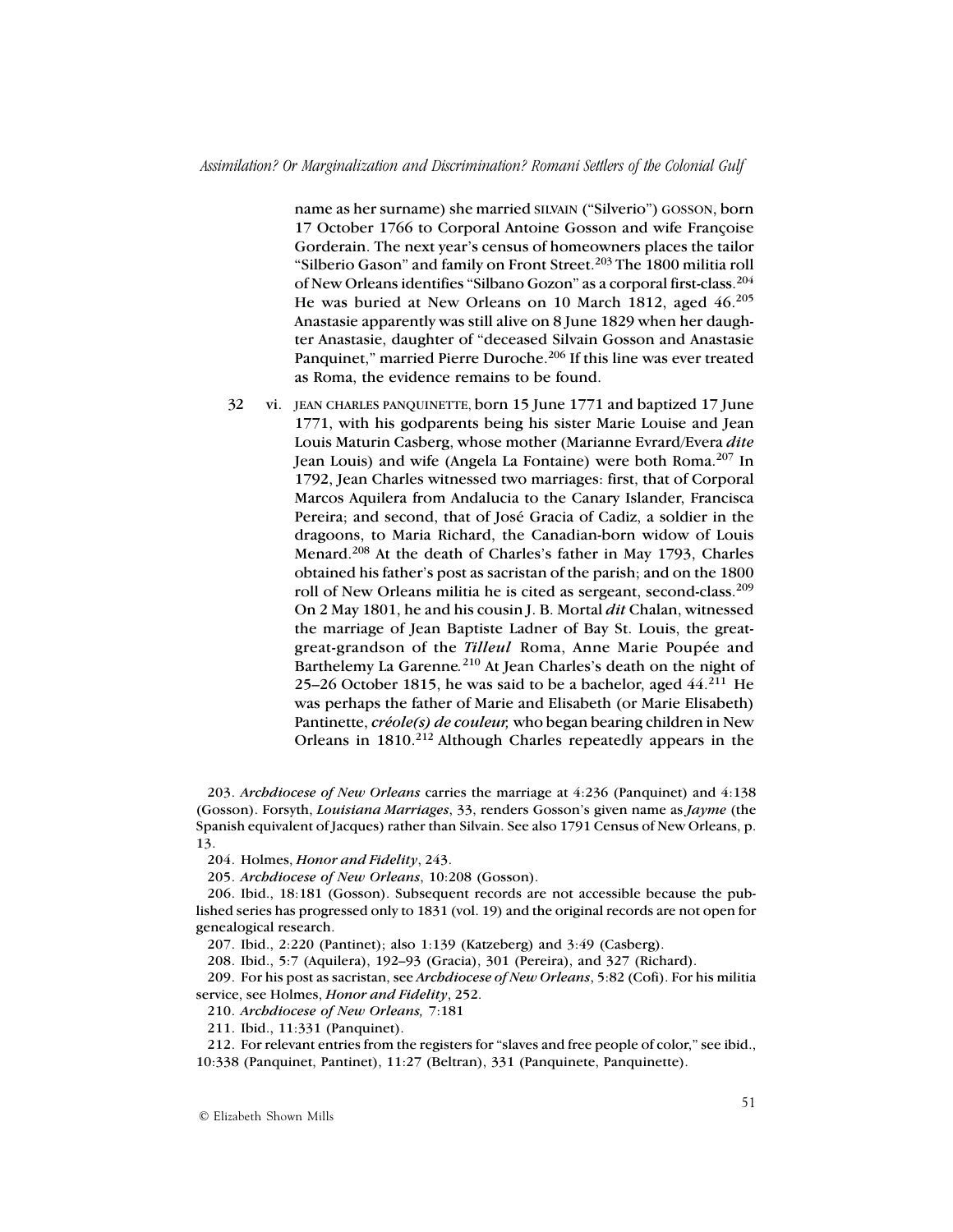records of both New Orleans and Mississippi Coast Roma, that label has not been found attached to him personally.

- 33 viii. MARIE CLAIRE PANQUINETTE, born 5 November 1773 and baptized 7 November, with her godparents being Marie Thérèse Dupree and Pierre De Flandres (offspring of the old sergeant Daniel Mitsch, who had godparental interactions with Marie Agnes Simon's three daughters in the 1730s–50s).<sup>213</sup> Nothing further has been found for Marie Claire.
- 34 ix. CHARLOTTE SOPHIE PANQUINETTE, born 5 April 1776 and baptized 27 May 1776, with her sister Françoise Rosalie as godmother and her sister Marie Louise's future husband, René Ferrand ("Feraud"), as godfather.214 On 8 November 1795, she married JUAN PEDRO TIRADO ("Tirao") of Sancti Spiritus, Cuba.215 She bore her last known child in 1823 and has not been tracked past her service as godmother to a granddaughter on 7 April 1825.216 No *bohème* or *gitano* reference has been found for the Tirados.
- 35 x. HENRI PANQUINETTE, whose baptismal record has not been found. He had two wives. On 19 August 1802, "Enrrique Panquinet, son of Pedro Denis and Luisa Castell, native and resident of this city," married MARÍA MANUELA BASQUES, daughter of José Basques and wife María Hernandez, at which time his witnesses were the Rom violinist Jean Louis "Casberg" (who had just married the daughter of Henry's cousin Marguerite La Forest), his brother-in-law Santiago Martinez, his brother Jean Pierre (for whom no surname is used in the record), and the bride's father.<sup>217</sup> Manuela died on 16 May 1804 at about the age of twenty-three.<sup>218</sup> No subsequent marriage record has been found for Henri. However, on 1 April 1806 there was baptized a child born 20 March 1806 to "Henrrique Panquinet and MARGARITA BERNARD." The child's grandparents were said to be (paternally) Pedro Denis Panquinet and Luisa Castel; and (maternally) Louis Bernard and Maria [Mortal *dite*] Chalan. Henrique and Margarita have not been tracked past the 1810 birth and burial of another daughter.<sup>219</sup> The apparent absence of a marriage record
- 213. Ibid., 3:232 (Panguinet). For Pierre De Flandres, see ibid., 2:72 (Deflandre).
- 214. Ibid., 3:231–32 (Panquinet).
- 215. Ibid., 5:294 (Panquinet), 366 (Tirao).
- 216. Ibid., 15:369 (Tirado), 16:381 (Tirado).

217. Ibid., 7:245 (Panquinet), 17 (Basquez), 53 (Casberg). For Casberg's occupation, see 1791 Census of New Orleans, p. 12.

218. Ibid., 8:18 (Basquez).

219. Ibid., 8:251 (Panquinet); 10:338 (Panquinet). One line of descent from this couple is the focus of a widely publicized genealogical memoir released by a major publisher in 2007: Bliss Broyard's *One Drop: My Father's Hidden Life—A Story of Race and Family Secrets* (New York: Little Brown & Co.), especially 172–73. Henrique and Margarita's daugh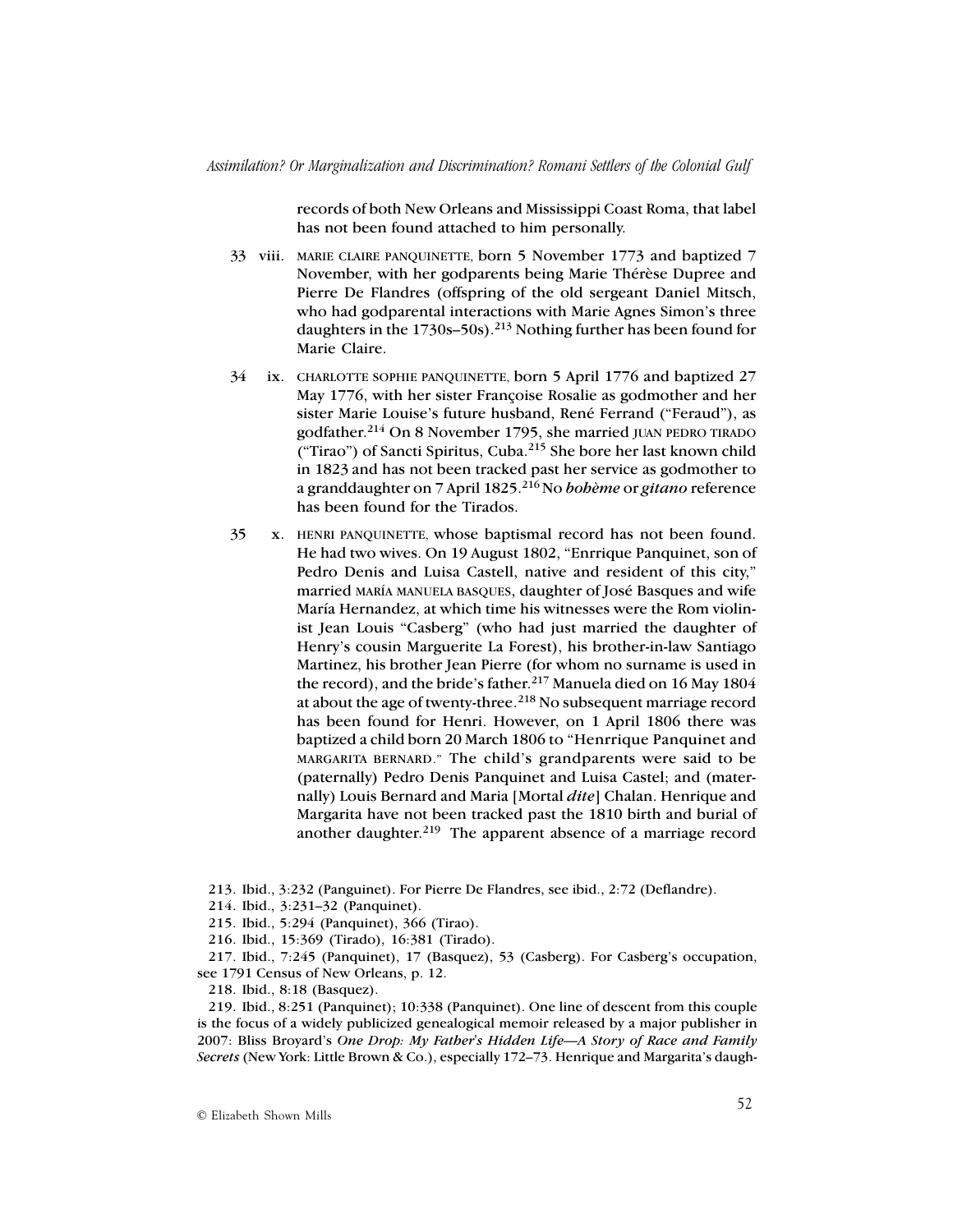for them is likely due to the fact that Henri's grandmother, Cécile Christophe, was sister to Margarita's great-grandmother, Thérèse Christophe. Dispensations for marriage between first-cousins once removed were not easy to obtain in their society.220 Neither Henri nor Margarita are labeled "Gypsy" in any record found to date.

**10. Catherine***3* **Castel** (Marguerite Cécile Christophe*2,* Marie Agnes Simon *dite* de L'espine<sup>1</sup> and Jean Christophe<sup>1</sup>) was born about 1741 at "Chickachayay," 221 the "Grand Village" of the Yowani Choctaw on the Chickasawhay River in present Clarke County, Mississippi, while her parents were employed as pelt traders with the tribe. She was buried at New Orleans on 22 February 1807.222 On 2 May 1759 at Mobile, she married **Claude La Forest**, a native of Chalons-sur-Saône in the province of Burgundy, son of Charles La Forest and Jeanne Marie Roy.223 Claude appears to have died after March 1768, when the last La Forest child was conceived.

At the time of their marriage, Claude was a soldier in the company of Captain Louis de Bonille. Within three years he would be promoted to sergeant. However, the subsequent transfer of Mobile to English control resulted in a general discharge of French forces on 15 September 1763.224 At that point, the La Forests followed Catherine's sister Cécile to New Orleans, rather than live under the English. As "Claudio La Forest," her husband appears as the family head on the first Spanish census of the city in 1766, residing in the heart of the French Quarter in a neighborhood that, by today's expectations, was surprisingly mixed—ethnically, socially, and economically. Catherine's sister and brother-in-law, the dance instructor Panquinette, were two houses away; the royal secretary, three; and

ter Marie bore a son to the French Créole Gilbert Broyard. That son, Henry Antoine (as did his father, in unions prior and subsequent to Marie) lived in concubinage with a free woman of color. Henry's great-grandson, Anatole Broyard, crossed back over the color line and enjoyed two decades of considerable literary prominence as, first, the *New York Times* daily book critic and, then, the editor of the *New York Times Book Rcview.*

220. Enlightening perspectives on this subject can be gleaned from the dispensation requests for the diocese published in Bourquard's previously cited *Marriage Dispensations in the Diocese of Louisiana and the Floridas, 1786–1803.*

- 221. Our Lady Parish (Mobile), Marriage Book 1:42.
- 222. *Archdiocese of New Orleans,* 9:64 (Castel).
- 223. Our Lady Parish (Mobile), Marriage Book 1:42.

224. Conrad, *First Families of Louisiana,* 2:205, carries Claude La Forest on the roll of those discharged. Conrad cites "Folio 8," but does not identify the document, file, register, or archive in which he found the record; as previously noted, most of his material for his two-volume publication comes from the Archives Colonies. Conrad includes no rank for La Forest, but the couple's Mobile marriage and the baptismal record of the first two children state Claude's rank at each point in time.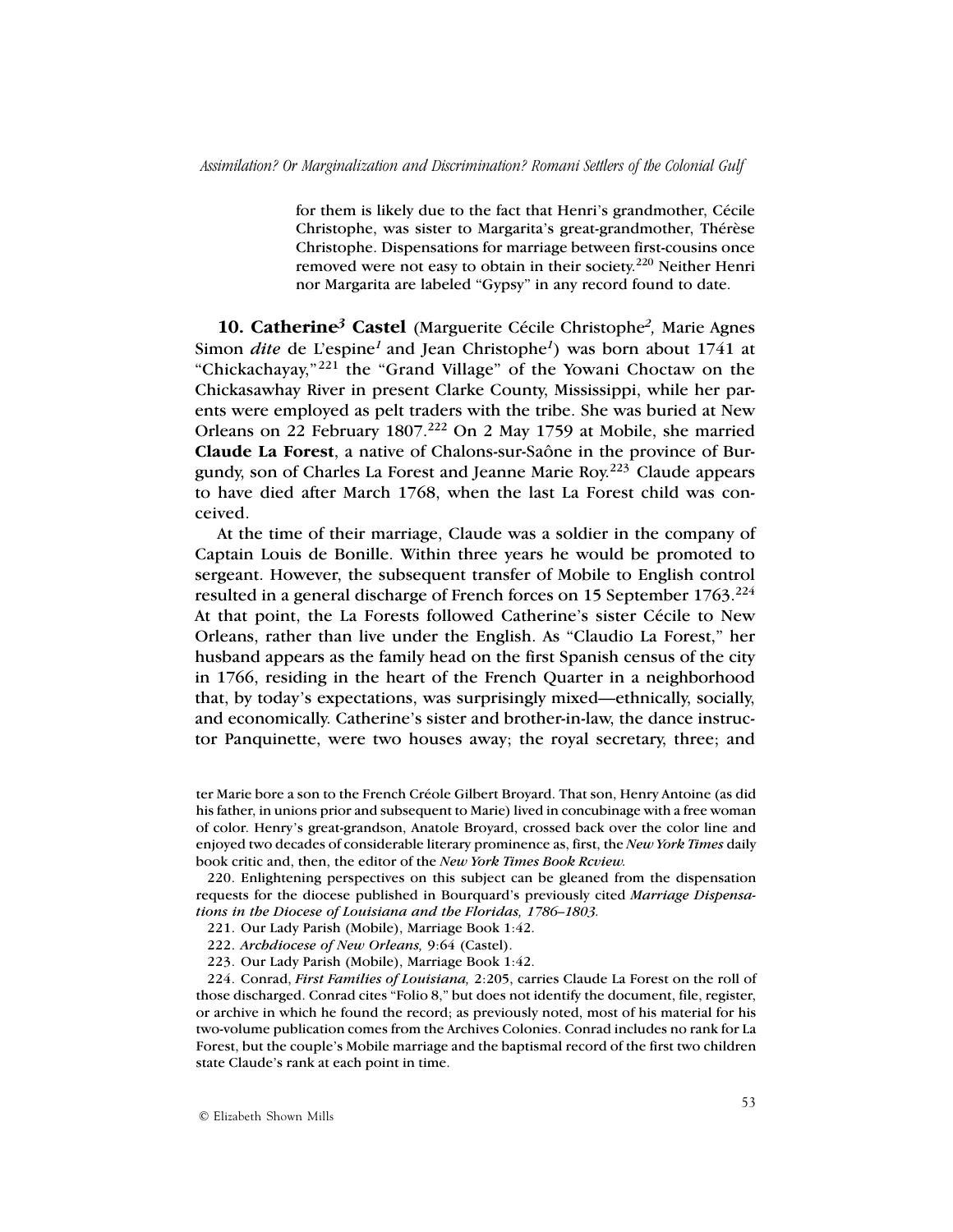Marianne, free *mulâtresse,* lived next door*.* Other close neighbors included the Gypsy "La Fontene Dormien" [La Fontene, Boëmien?] who is identified on the 1763 census as a chambermaid, three captains with their families, and the royal attorney, Doucet.<sup>225</sup>

After La Forest's death, Catherine appears to have been a well-known fixture in New Orleans, routinely associated in the public mind with the Romani underclass. Even slaves spoke of her in that context. In March 1777, for example, the *negro* Cesario, a slave of the wealthy Antonio Maxent, was arrested and charged with robbing the house of the Widow Courtebleau. Amid his interrogation, when he was asked what part of the city he lived in, he replied that "he lives, eats, and works in his master's house, but sometimes leaves to go to a room that Mda. Montreuil's *negra* Margarita occupies in the house of 'M[adama] La Forest, *la gitana,'* to sleep with her [Margarita]." When asked whether Margarita knew that the Widow Courtebleau had been robbed, his response repeated the label he had used for Margarita's landlady: "Mda. La Forest, the Gypsy [*la gitana*] had told her about it."226

Margarita, who was also arrested and questioned the same day, elaborated a bit on her relationship to both Cesario and Mme. La Forest. Asked whether she knew Cesario, she responded, "Yes, she knows him very well because he is her husband." As to whether he "slept" with her the preceding Wednesday night, she "forgot because he had the habit of not coming regularly; he sleeps anywhere and she did not know if he spent that night at his master's house or not." As for her own circumstances, she paid four pesos a month to hire herself from Mme. Montreuil, and three pesos a month to Mme. La Forest for her room. When Cesario had the money, he paid the rent for her. When he did not, then she or her mother had to pay it. For food, she "ate as best she could," and for clothes she "worked out by day." Margarita also spoke of her landlady in the same terms Cesario had used. When asked if she knew of the robbery, her response was, "Yes, Mme. La Forest, the Gypsy, had told her."227

Testimony also reveals other nocturnal activity at Catherine's house. When questioned about the slave Francisco who had been charged with Cesario, Margarita called him a "rogue of bad conduct." When asked how

<sup>225.</sup> Voorhies, *Some Late Eighteenth-Century Louisianians,* 138–39; for the 1763 enumeration of Mlle. La Fontaine, see ibid., 35.

<sup>226.</sup> Rex vs. Cesario, Francisco, et al., labeled "Año de 1777 ... Criminales: Quiere sigue de oficio contra los Negros Cezario, Fran<sup>co</sup> Christoval, Noel, y la Negra Margarita," folder 3671, doc. no. 1777-03-13-01, Judicial Records of the Spanish Cabildo, Louisiana State Museum, New Orleans; 58 unnumbered pages.

<sup>227.</sup> Ibid.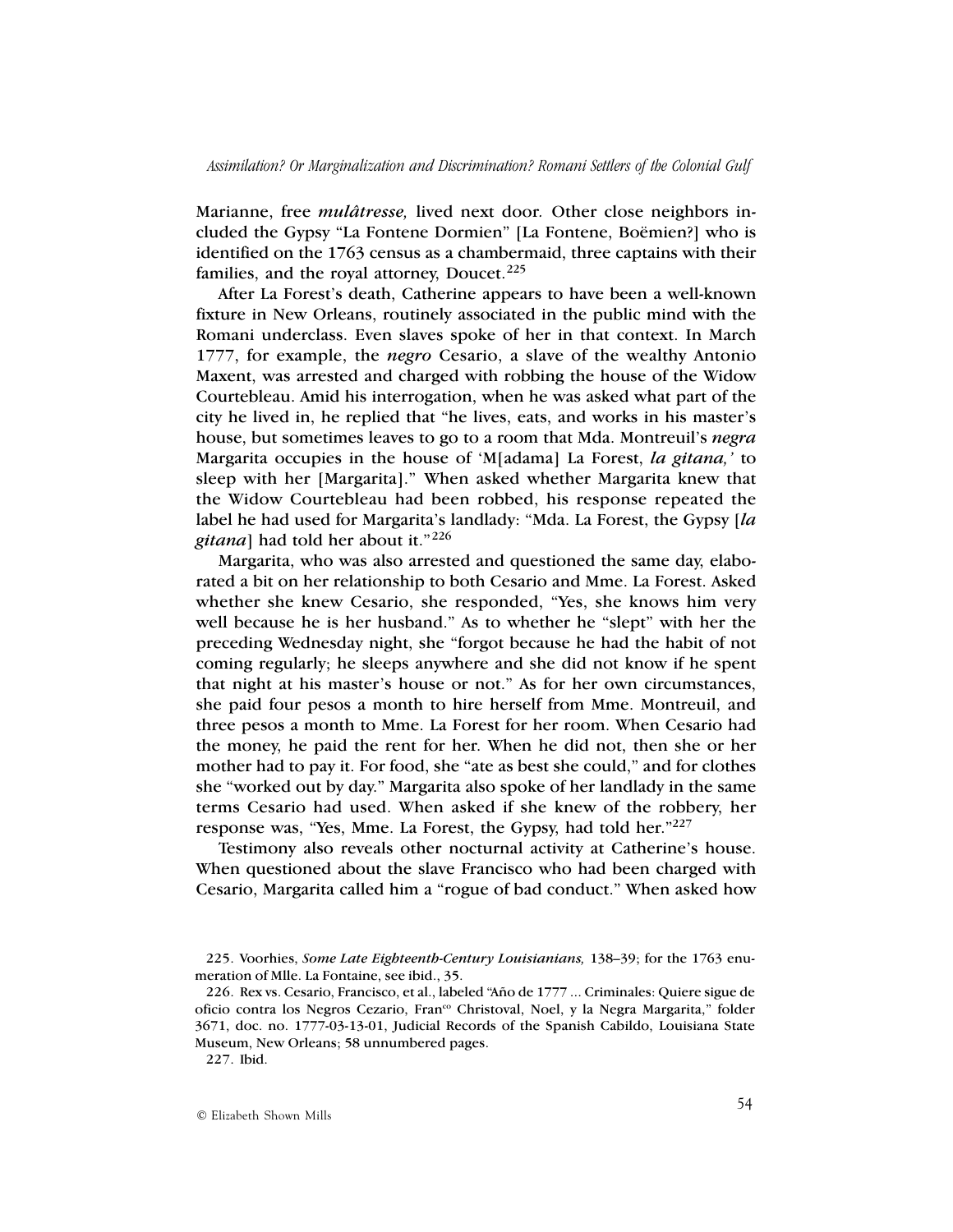long it had been since Francisco "slept at her house" (the document did not say "in her room"), she responded that "she did not know if it was last Monday or the one before that [but] when she awoke in the morning, she saw him and asked Cesario who he was and he told her Francisco." A third defendant, Christoval, slave of the Saulet children, spoke in the same vein: "When he came to the city, he met Mr. Baure's Francisco [who] took him to Margarita's house, to whom he complained because he found people in her house." He "then went out of the house, leaving Francisco inside and—upon the suggestion of Margarita, he closed the door and locked it." A fourth defendant, Mme. Brazillier's Noël, testified the following day that he had gone to the house of Cesario and Margarita" (i.e., Catherine's house) about ten o'clock at night, saw someone come in with a bundle, and "before they went to bed, he *heard* them break a little box that contained money. (The word *heard* rather than *saw* implies that he was in a different room within the La Forest home.) Francisco, he reported, left when the box was opened; he then *heard* Cesario and Margarita counting the money from the box, but "*heard* nothing else they said because he fell asleep."<sup>228</sup>

Eventually, Cesario and Margarita confessed to the robbery, after the latter's sister Roseta swore Margarita had given her part of the proceeds. Roseta was then charged with receiving stolen goods—an act the council considered inexcusable because, as a domestic and a Créole, she was expected to know better. Besides, the council ruled, she must have known that her sister could not honestly earn enough money to pay for her hire and rent, much less food, clothing, candles, firewood, soap, and other necessities. The case ended in September when Cesario, Francisco, Margarita, and Roseta were sentenced to be driven through the streets on a "beast of burden," while receiving 200 lashes each, as a lesson to the public. Notably, no one expressed concern or surprise over the extent to which slaves from various parts of the city and beyond came and went nocturnally at the house of "Mme. La Forest, the Gypsy."<sup>229</sup>

Throughout this period, Catherine appears to have resided in the same small part of the Vieux Carré, although she would later relocate. The 1778 census places "Widow La Foret" on the left side of St. Ursulle Street, just off Bourbon, at which time several of her neighbors matched those of 1766. (That residence also suggests that she and Claude may have been among the group of unnamed *Bohèmes* attributed to St. Ursulle Street by the 1770 census.) The 1778 census also credits Catherine with

<sup>228.</sup> Ibid., emphasis added. Mme. Brazillier, owner of Noël, was the Widow Hery *dit* Duplanty who served as godmother to Catherine's niece Anastasie Panquinette.

<sup>229.</sup> Rex vs. Cesario, Francisco, et al.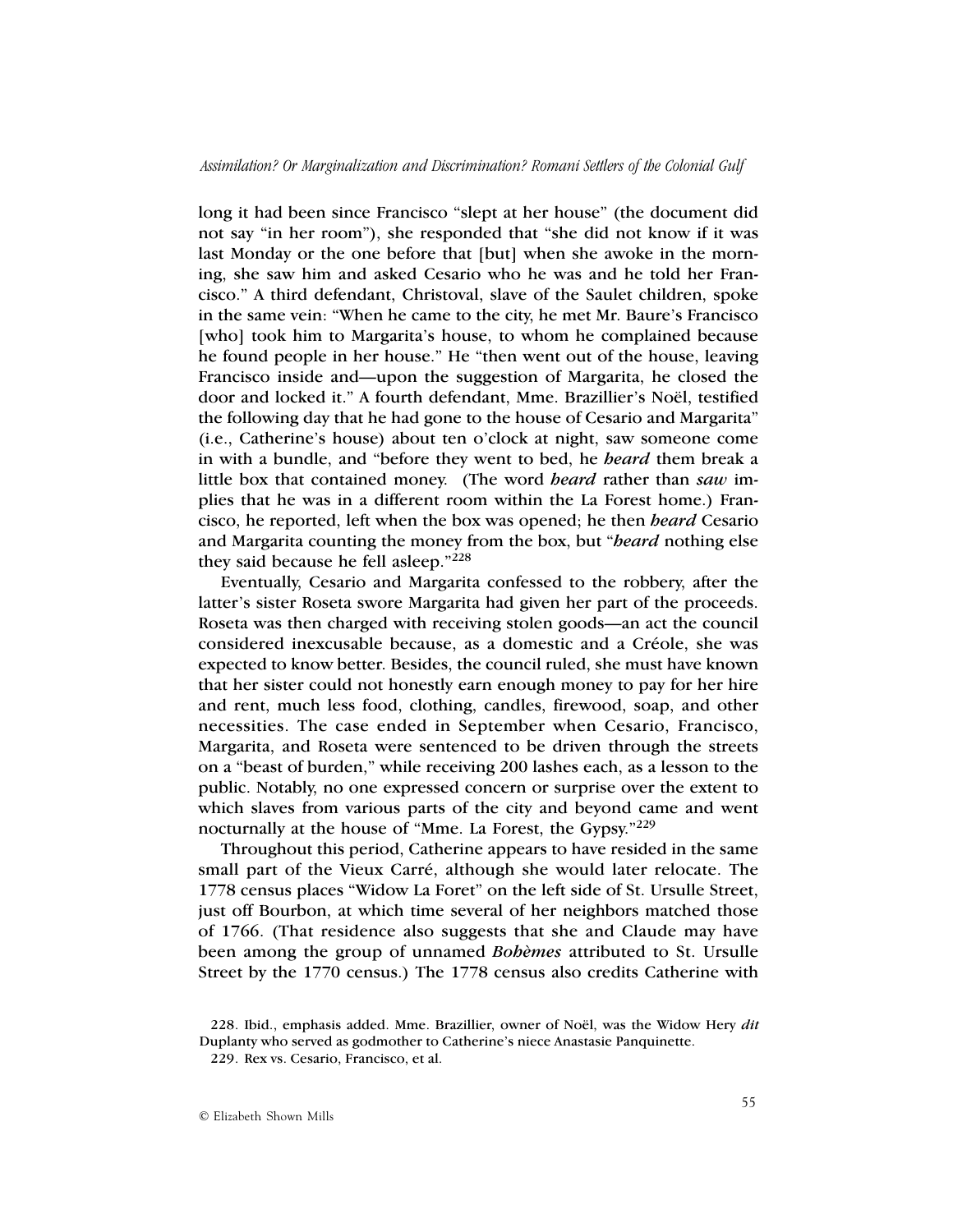only four of her five children: two males and two daughters.<sup>230</sup> The 1791 census places her on the "Woods side" of Front Street, as a head of household with no occupation and one male resident who, like Catherine, was said to be in the oldest of three age brackets. The legible portions of the 1795 enumeration do not include Catherine's residence, but "Widow La Foret" is said to be the owner of a house rented to the washerwoman Marie Louise in Block 16 of the Third Quarter.<sup>231</sup>

After that point, except for one of Catherine's daughters, the La Forests elude detection in New Orleans. Catherine's sons were of age to have served with the Louisiana militia during the Gálvez Campaigns of the American Revolution, but they have not been found in those records. Neither male nor female offspring appear in the confirmation records of the Gulf Coast for three decades after the new bishop assigned to New Orleans began administering the sacrament in 1795. One son has been tracked upriver to Rapides. If the other son remained in New Orleans, he may have adopted a *dit* that has not been discovered.

The known children of Catherine Castel and Claude La Forest were

- $36$  i. LOUIS<sup>4</sup> LA FOREST, born on the evening of 24–25 February 1760 at Mobile and baptized the following day. Godparents were his father's captain, Louis de Bonille, and Louise Dutisné, wife of the Swiss officer Goujon de Grondel (whose daughter would, two months later, serve as godmother to Louis La Forest's Panquinette cousin in New Orleans).<sup>232</sup> Louis has not been found thereafter. Either he or Jean Baptiste, below (but apparently not both), lived at least until the census of 1778.
- 37 ii. JEAN BAPTISTE LA FOREST, born on the evening of 17–18 February 1762, at Mobile; baptized the next day with godparents being Sergeant Jean Morel and Thérèse Mitsch ("Micht"),233 daughter of the Swiss-born sergeant Daniel Mitsch, with whom this family frequently interacted in godparental roles. (See discussion at Marie Elisabeth Christophe, no. 3.) Nothing further has been found for Jean Baptiste.
- 38 iii. PAUL LA FOREST, born 26 April 1764 at New Orleans; baptized 29 April with godparents being Paul Dubourg (about whom nothing more is known) and Marie Elisabeth Vanderveken (the 11-year-old daughter of the German master tailor, Gaspar Vanderveken).<sup>234</sup> Before 1792, Paul left New Orleans for the upcountry settlement of Rapides,

<sup>230.</sup> Albert J. Robichaux Jr., *Louisiana Census and Militia Lists, 1770–1789* (Rayne, La.: Hébert Publications, 1973), 66. For the 1770 census entry covering St. Ursule Street, see both Robichaux, 15, and Voorhies, *Some Late Eighteenth-Century Louisianians,* 396.

<sup>231.</sup> 1791 Census of New Orleans, p. 22.

<sup>232.</sup> Our Lady Parish (Mobile), Baptismal Book 1:207.

<sup>233.</sup> Ibid., Baptismal Book 1:217.

<sup>234.</sup> *Archdiocese of New Orleans,* 2:162 (Lafores), 271 ("Vanderveke[r]").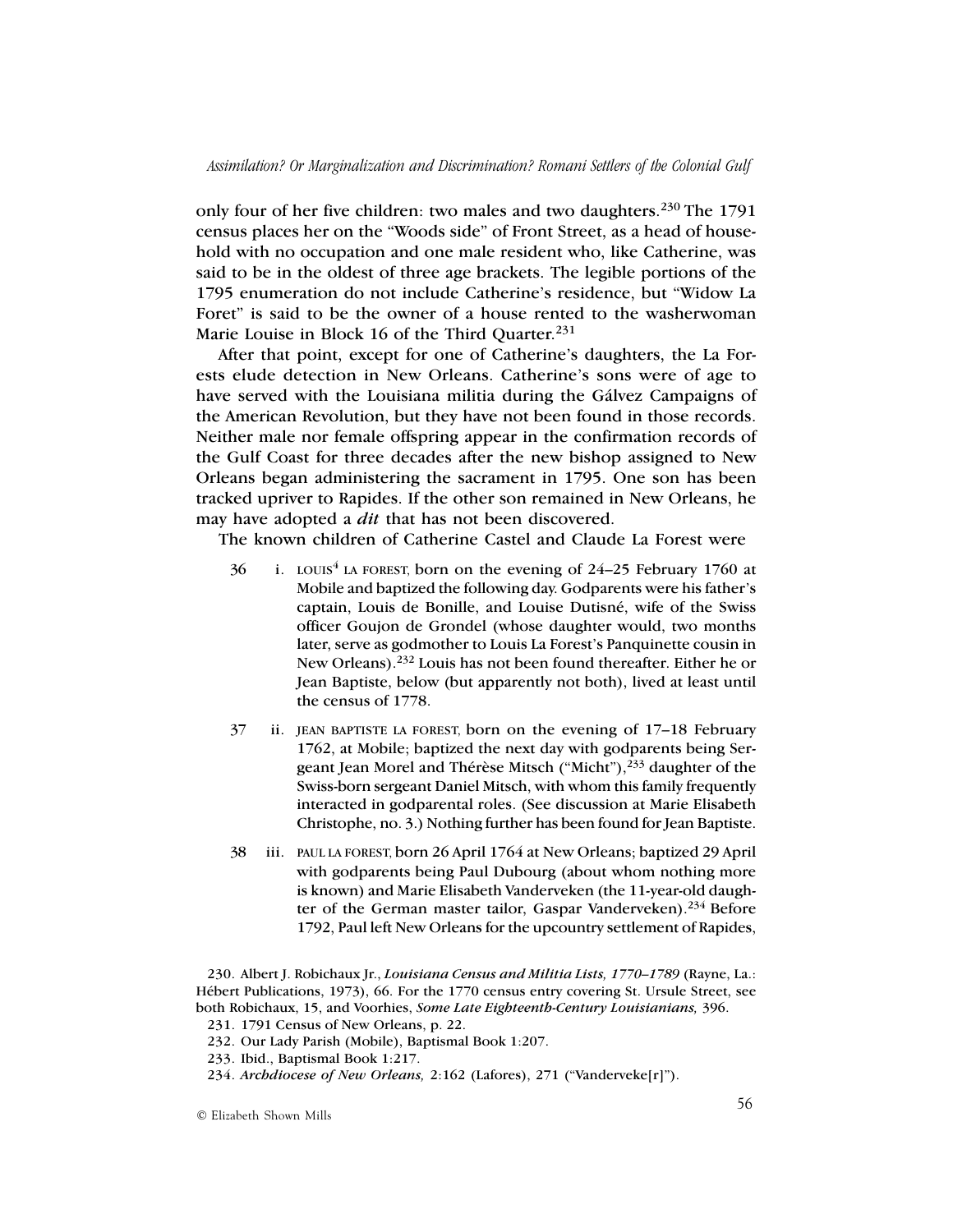where his La Prairie–Castel cousins had settled. He first appears there, as a seeming newlywed, on the 14 January 1792 population and land censuses, which cite him as a white male militiaman in Age Group 2 (of age to bear arms), and his wife Marie (also Age Group 2, meaning—for females—those of fertile years). The census assigns them no children and one tract of land on the right ascending bank of Bayou Rapides.<sup>235</sup> Paul's name is carried on the June 1795 roster of "proposed" militia companies for Rapides, and he is enumerated (as "Paul Laforay") on the 1799 census, in the same community as his cousins.<sup>236</sup> The first U.S. census of Louisiana, taken in 1810, credits his household with six children and one slave.237 No marriage record has been found for him. Baptismal records for his children identify his wife as MARIE COUILLARD *dite* VIDERQUIN. Marie's parents, Gracien Nicolas Couillard *dit* Viderquin and Marie Louise Courtesie, formerly of Pointe Coupée, appear next door to Paul and his wife on the 1792 censuses. The association between their two families was longstanding. Gracien Viderquin Sr. had served with Louis Panquinette in Benoist's company of Marines nearly a half-century before.<sup>238</sup> No Rapides record has been found that applies the "Gypsy" label to Paul La Forest or his children.

39 iv. FRANÇOISE LA FOREST, born 8 July 1766 at New Orleans and baptized on the 10th; godparents were Françoise Roussel and Jean Baptiste Wiltz, whose German father had married a convict's daughter but nonetheless enjoyed considerable respectability at both Mobile and New Orleans.<sup>239</sup> At age five, Françoise served as godmother to Jean Baptiste, the "natural" son of Marianne Fayard of Biloxi (great-grand-

235. 1792 population census of Rapides, leg. 205, Cuban Papers; 1792 land census of Rapides, leg. 206, folios 699, 707–11, ibid.

236. 1795 Statement of the Proposed Company of Infantry at Rapides, Valentine Layssard's company, leg. 211, folios 799–800, Cuban Papers. See also De Ville, *Rapides Post, 1799*, 3. 237. 1810 U.S. census, Rapides Parish, Louisiana, p. 283.

238. St. Paul the Apostle Parish (Mansura), Bapt. Book 1:9, 225; 2:35, records the baptisms of three of their children but mangles the Couillard identity, calling Mme. La Forest's parents Graciano Cullar (*var.* Graciano Viderguin) and Maria Luisa Cortez (*var.* Marie Theotiste Cruz). The 1792 censuses render the family's surname *Couillard;* see leg. 205 (population) and leg. 206, folios 699, 707–11 (land), Cuban Papers. For the Viderquin-Courtesie marriage, as well as young Marie's birth in 1777, see *Diocese of Baton Rouge: Catholic Church Records* (Baton Rouge: The Diocese, 1980), 2:718. This Baton Rouge diocesan series follows the same style as the New Orleans series, although the diocesan archives has a more open policy for verifying discrepancies. See also LO259, Vaudreuil Papers, for the 1745 troop list that places Viderquin and Panquinette in the same company.

239. *Archdiocese of New Orleans*, 162 (Lafores). Lorentz Conrad Wiltz, a Swiss soldier and woodworker originating in Saxony, married Marie Anne Colon at Mobile in 1735; see Our Lady Parish, Marriage Book 1:11 and 12. Marie Anne's mother, the Widow Colon *dite* Violette appears in the previously cited convict section of the 1721 census with Jean Christophe and wife.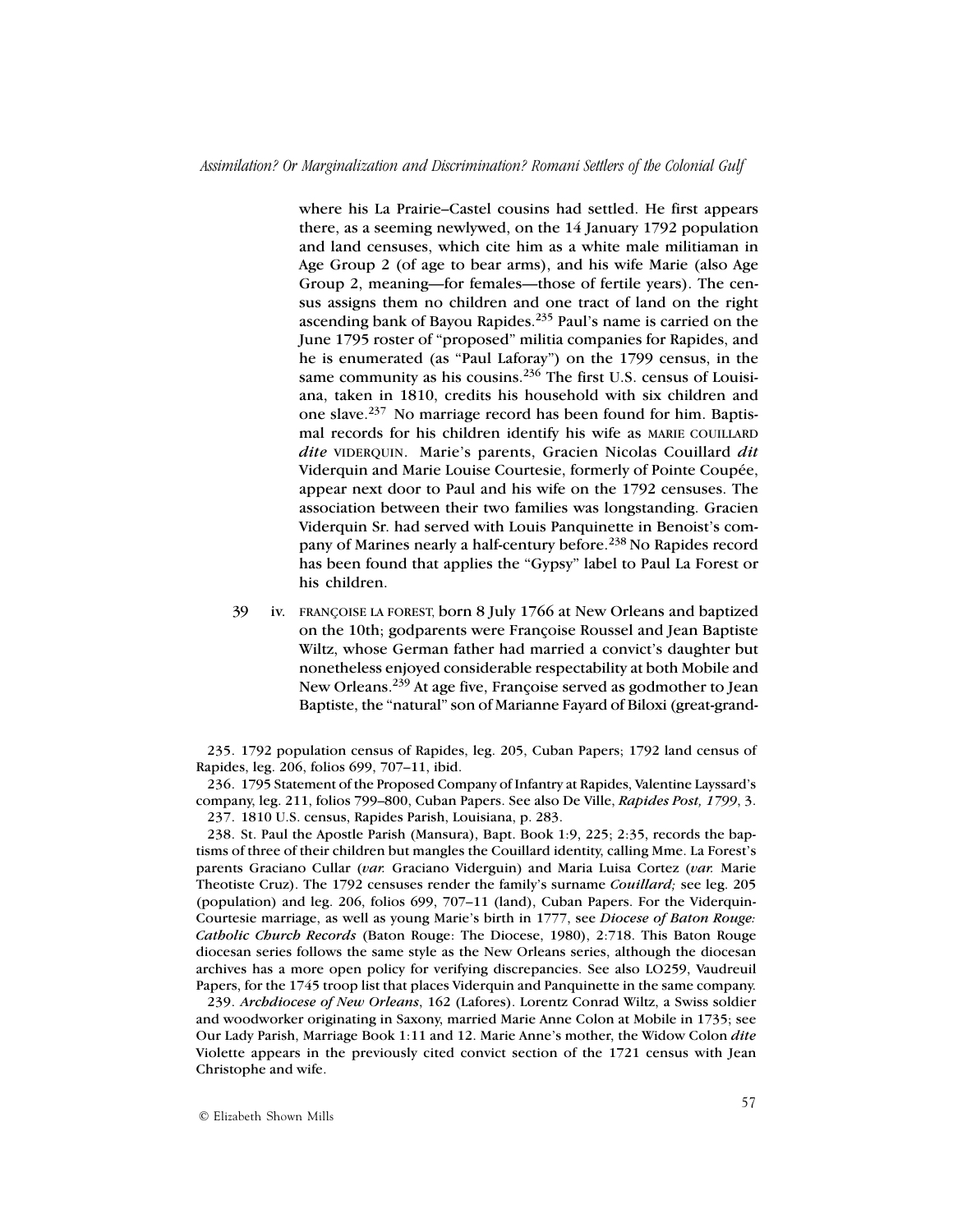daughter of the *Tilleul* Rom La Garanne).<sup>240</sup> On 15 April 1785, Françoise herself bore a son Juan Ignacio by TOMÁS GARCIA, "first corporal of the infantry regiment of Louisiana, native of Cadiz." No record of a marriage has been found for the couple in the officially published abstracts of *selected* church records. Eighteen years later (1803) a daughter María del Carmen is credited to the same couple.241 Nothing further is known for Tomás. The scarcity of the name La Forest in New Orleans suggests that Françoise might have been the "Francisca La Foret" whose daughter Maria Juanna was baptized in 1804 (father unidentified) and entered into the register for slaves and free people of color.<sup>242</sup> If so, it is debatable whether the child's consignment to the "colored' register was due to the color of Françoise or that of her child's father. The 1803 and 1804 births were thirteen months apart—close but appropriate if the 1803 infant died soon after birth.

40 v. MARGUERITE LA FOREST, born 25 December 1768 and baptized 7 January 1769; her godparents were Joseph Roth, an immigrant from Lorraine whose associates were of the merchant class, and Marguerite Godinet.<sup>243</sup> On 30 April 1786, she married JOSEPH PLAZERES, a native of La Palma in the Canary Islands and son of Antonio Plazeres by his wife "Maria De Vega?" [*sic*]. Witnesses to their marriage were Vicente Llorca and "Josef Martinez," both of whom served the same role the next week for Marguerite's cousin Jean Baptiste Mortal. The Plazeres marriage was shortlived. Joseph died on 11 February 1791 and Margarita appears on the census of that year as "Widow Placeres," a young woman with no occupation, living with her two small girls on Bourbon Street.<sup>244</sup> Those daughters left issue. Significant to this study, her daughter Maria del Carmen Plazeres married 31 July 1802 Juan Luis Casberg, whose mother was the Rom Angelique Frederic *dite* La Fontaine, another *Le Tilleul* descendant.<sup>245</sup>

**11. Marie Jeanne***3* **Castel** (Marguerite Cécile Christophe*2,* Marie Agnes de Simon *dite* L'espine*1* and Jean Christophe*1*) was born about 1742–43, at New Orleans (according to her marriage record); she died after the

240. *Archdiocese of New Orleans,* 2:121. Service as a godmother at such a young age was not typical, but neither was it rare.

242. Ibid., 8:192 (La Foret). Nothing further has been found for this "Francisca La Foret," the 1804 mother.

243. Ibid., 2:162 (Lafores), 245 (Roth).

244. *Archdiocese of New Orleans,* 5:312; and 1721 Census of New Orleans, p. 18.

245. Ibid., 4:221 (Lafore), 251 (Placeres & Plazeres); 7:53 (Casberg), 260 (Plazeres).

<sup>241.</sup> Ibid.*,* 4:139 (Garcia); 7:145 (Garcia). To locate stray references such as this, one must *read* page by page the nineteen volumes of published abstracts. Entries are arranged alphabetically by the principal party, and no master index exists. It is possible that some buried references, creatively spelled, have been missed.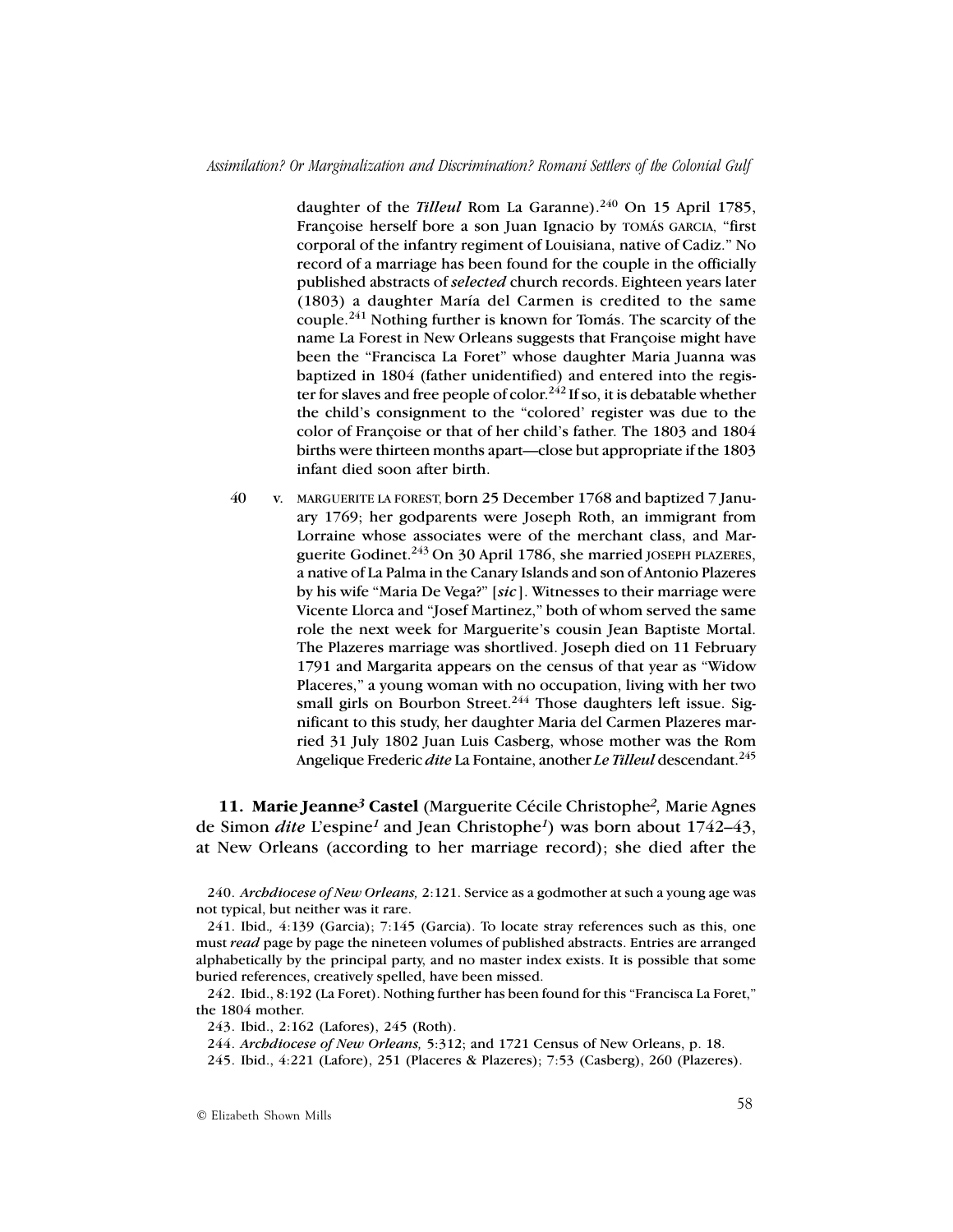1810 census of Rapides.<sup>246</sup> Jeanne married at New Orleans on 29 April 1766, **Louis La Prairie,** born about 1732–33,247 a native of New Orleans said to be son of the deceased "Louis La Prairie and Jeanne Talon" (more likely Jean Philippe La Prairie and Marie Jeanne Pierre Page *dite* Talon).248 Louis died after the 1799 census of Rapides. Marie Jeanne survived at least until 5 July 1815, the date on which she served as godmother to a slave of her son, Michel. $249$ 

As with so many records relating to these Romani families, La Prairie's parental and birth data suggest his roots, but they have to be traced circuitously. No La Prairie baptismal records appear in the officially published abstracts from New Orleans or the fairly complete original registers at Mobile. Registers from the Biloxi, Natchez, and Yazoo settlements have been destroyed. Even so, Louis's family can be identified with reasonable confidence. On 19 October 1745, one "Marie Jeanne" (no last name accorded to her) petitioned the Superior Council for permission to sell a lot on St. Philippe Street, 20' wide by 60' depth, left by her deceased husband *Jean Philippe* La Prairie. The petition names two minor heirs, *Louis* and Marie.<sup>250</sup> Jean Philippe, himself, is easily enough identified. As shown in Fig. 1, he was deported at the age of 28, on *Le Tilleul* in 1720, with the other Roma under study. His Rom wife is identified on the manuscript copy of the roll as "Marie Jeanne Pierre Page," age twenty.<sup>251</sup>

248. *Archdiocese of New Orleans,* 2:45 (Castel), 170 (Laprairie), gives the paternal name as "Louis." However, "Louis" and "Jean" are often misread one for the other by those working in records of this period. Talon is a surname found several times among the Romani wives; and one Catherine Le Page *dite* Talon has already been presented herein as a 1733 godmother to a child of Marie Jacqueline Pierret (no. 2) at Mobile. However, the only *Jeanne* Talon who has been found in the colony was the child born and baptized 5 January 1719 at Mobile to Robert Talon, the first French male born on the Gulf; see Our Lady Parish (Mobile), Baptismal Book 1:60. This Jeanne has not been accounted for by death or marriage. She would have been only twelve in 1732—ostensibly, "too young" to have borne a child that year. However, twelve was the legal age of marriage, it was a common age in this decade when women were scarce, and at least one birth to a mother short of twelve has been documented for the colony. For the latter, see Elizabeth Shown Mills, "Genealogical Patterns for Study of Eighteenth-Century Louisiana," *Louisiana Genealogical Register* 31 (March 1984): 2–15, especially p. 2.

249. De Ville, *Rapides Post, 1799*, 4; Elizabeth Shown Mills, *Natchitoches, 1800–1826: Translated Abstracts of Register Number Five of the Catholic Church Parish of St. François des Natchitoches in Louisiana* (New Orleans: Polyanthos, 1980), entry 2382.

250. Doc. 26864, Superior Council Records, Louisiana State Museum, New Orleans.

251. Clustered with Marie Jeanne Pierre Page (Mme. La Prairie), no. 125 in the "Forced people, *Bohèmes*" section of the *Tilleul* roll, are two other women of the same uncommon surname: Marie Jeanne *dit* Pierre Page, native of Gand, wife of Gaspard Ferlin, age twenty-

<sup>246.</sup> 1810 U.S. Census, Rapides Parish, p. 283.

<sup>247.</sup> The 1773 Ccnsus of Rapides gives his age as 40 but appears to round off the ages of the adult heads of families; he is listed as 40, his wife as 30, his mother-in-law as 50; see leg. 189-a, Cuban Papers.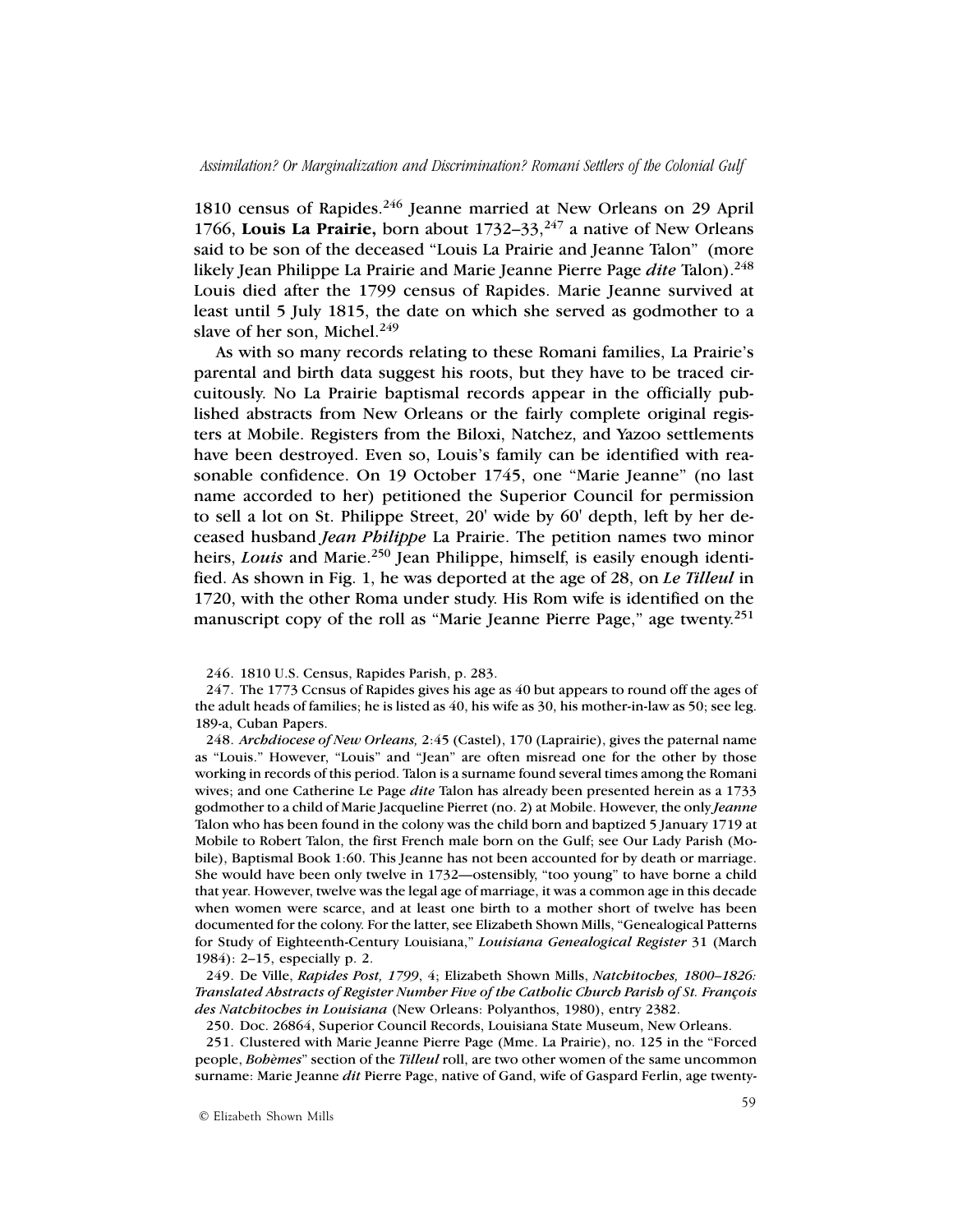In 1722, Jean Philippe witnessed the marriage of Marie La Garenne (also of Fig. 1) to the former convict Nicolas Fisseau, at which time Jean Philippe was said to be the bride's uncle.<sup>252</sup> The 1732 census of New Orleans places "La Prairie, Gypsy" on St. Philippe Street and credits his household with a wife, one child, and an orphan*.* 253

No trace has been found, however, of a "Louis La Prairie" and "Jeanne Talon" as named as in the published version of the La Prairie–Castel marriage record. Collectively, the evidence suggests that the Louis La Prairie who married Jeanne Castel was the Louis La Prairie named as a son of deceased Jean Philippe in 1745. If so, then the marriage record errs in identifying the first name of young Louis's father—a common occurrence in that source. In the case of his mother, if the marriage record does not err, then it reveals another *dite* not yet known for her.

As an adult male, Louis would have been liable for military service, at least in the militia if not the troops. His name ("La Prairy") appears somewhat ambiguously on an annual list of military assignments, amid fourteen "inhabitants" dispatched to the Arkansas Post on 20 February 1759 and "paid in bread up to and including the 20th of February 1759." No wives and family are mentioned. Not surprisingly, three other known Roma were dispatched with him: "La fontaine *L'aine"* (Pierre La Fontaine, the elder), Nicolas Bouton, and "Berhugue *fils"* [Casbergue, the son].254

The La Prairie–Castel marriage celebration in 1766 was likely a spirited one, considering how strongly their culture was represented. In addition to the bride and groom, both of whom are called "Gypsy" in their early records, the official witnesses included the Rom dance-master Pierre Panquinette, the Rom Pierre La Fontaine (son of Jean François of Le Tilleul), and the Rom tavernkeeper, Louis Bernard.<sup>255</sup> Missing were

252. *Archdiocese of New Orleans,* 1:110 (Fiso).

253. Louis Philippe La Prairie's son of that year appears to be the short-lived Frederique La Prairie baptized at New Orleans in 1731; see Thelma Coignard James, "Baptismal Register, St. Louis Basilica, 1731–1733: Volume 1," *New Orleans Genesis* 5 (June 1966), 216. This record has not been found under any conceivable spelling in the official series of selected abstracts published by the archdiocese.

254. "Détachements de la Nouvelle Orléans a Commencer du 9 Janvier, 1759," folio 94.

255. Louis Bernard may be *dit* Pantinette; if not, he is still an integral part of the kin network. In 1760, "Louis Bernard" served as godfather to a child of Françoise Fisseau (granddaughter of La Garenne of *Le Tilleul*)*.* In 1761, an otherwise unidentified "Louis Pantinet *fils* [Jr.]*"* served with Mme. La Prairie as godparents to another child of Françoise Fisseau. In 1765, "Louis Bernard" and Mme. Pierre Pantinette served as godparents to a child of the Rom Jeanne La Fontaine (Louis Bernard's neighbor on the 1766 census). In 1767 Bernard fathered a child by Angélique La Fontaine, apparently the same Angélique who later married Jean Louis Casberg. From 1783 onward, this Louis Bernard or a younger

four (no. 106); and Marie Jeanne Pierre Page, a single woman, described as *"liegoise de nation"* [native of Liege?] age twenty, no. 135.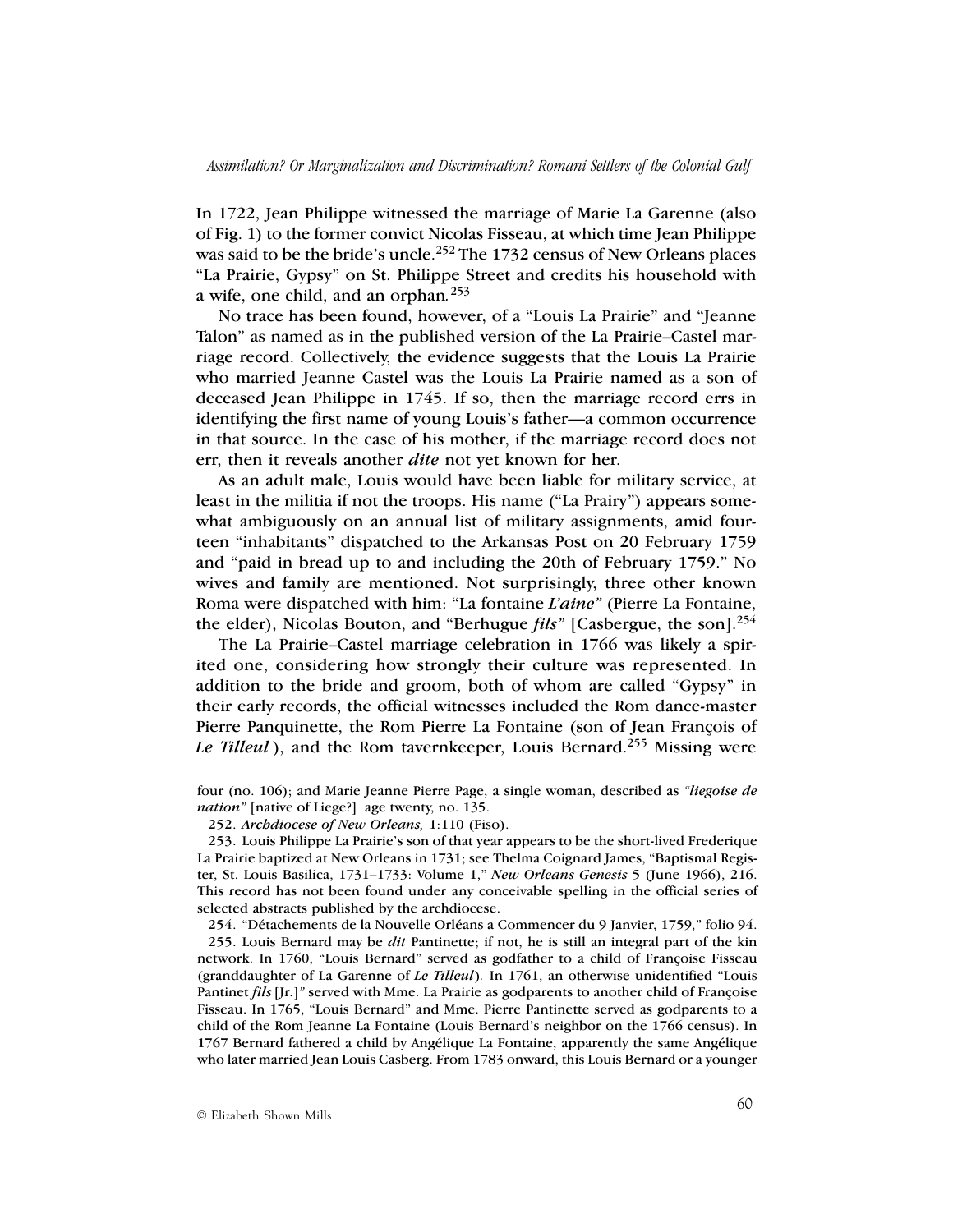the bride's mother and three sisters who, just one week later, were enumerated on the 1 May 1766 census of upriver Natchitoches.<sup>256</sup>

 By October, the La Prairies had left New Orleans to join the rest of the family on Red River and would earn a niche in history as one of the first half-dozen families of Rapides Parish. They and their first four children appear on the 1773 census as *"bohèmes,"* listed consecutively with Marie Jeanne's mother Cécile and siblings. Thereafter, that label would be applied to the La Prairies in only one known record. The 1779 livestock census of Rapides credits the couple with two bulls, five cows, ten calves (one to three years of age), two mares, and two horses (one to three years).257 At the time the first militia roll was compiled for the post (1788), Louis was past mandatory age for service.

The 1792 land and population censuses of Rapides reveal that the Red River clan had been augmented by kin and associates from New Orleans. Louis Sr. is cited as the owner of a surveyed tract on the left ascending bank of Bayou Rapides, one farm from the first tract settled in the region, that of Vincent Poirié. Past Poirié and the Layssard sons of the old commandant, lay the farm of the newcomer Baptiste Bellegarde, who had recently married a daughter of Michel De Ville and the Rom Marguerite Casberg. Across the bayou on the right descending bank, Louis La Prairie Jr. held a surveyed tract next door to that of De Ville. Above them was Paul La Forest, son of Catherine Castel, and his Couillard in-laws. Below them was Celestin Vincent, the half-Indian son of Françoise Castel by her Apalache husband Bissente; Adam Huffman, the Virginian who had married Louise La Prairie; and Jacques Cidre, the French and German Créole son-in-law of Bellegarde. The growing clan, however, was no longer an isolate community on Bayou Rapides. A number of Anglo newcomers— Browns, Frasiers, Kirklands, Martins, McGlothlins ("Meglaen"), Nelsons, and Nugents—had settled farms in and among them, as did the French-Indian Huets who had migrated inland from Pascagoula.<sup>258</sup>

namesake settled into a long-term relationship with Marie Mortal *dit* Chalon, niece of Mme. Pantinette and Mme. La Prairie*. See Archdiocese of New* Orleans, 2:18 (Bernard), 121 (Fayard-Fisseau), 162 (LaFontaine); 3:196 (Luis); 5:30 (Bernard); 6:22 (Bernan); 7:26 (Bernard); 8: 192 (LaFontaine); and 9:206 (LaFontaine, for grandparental data). One other official witness to the La Prairie–Castel marriage was Joseph LePire (Le Pierre? Lapine?), who remains unidentified.

256. 6 May 1766 census of Natchitoches, leg. 2585, Santo Domingo Papers.

257. 1779 livestock census of Rapides Post, leg. 192, folio 971, Cuban Papers.

258. "List of the Habitations and Arpents of Land in the District of the Rapid," 1792, leg. 206, folios 705–6, ibid. The census, as might be expected, uses various spellings of the names of these individuals. The grandparental data that appears in turn-of-the-century baptismal records in St. Paul Parish (Mansura) are also indispensable for reconstructing these families. See, too, the 1792 land census of Rapides, leg. 206, folios 699, 707–11, Cuban Papers.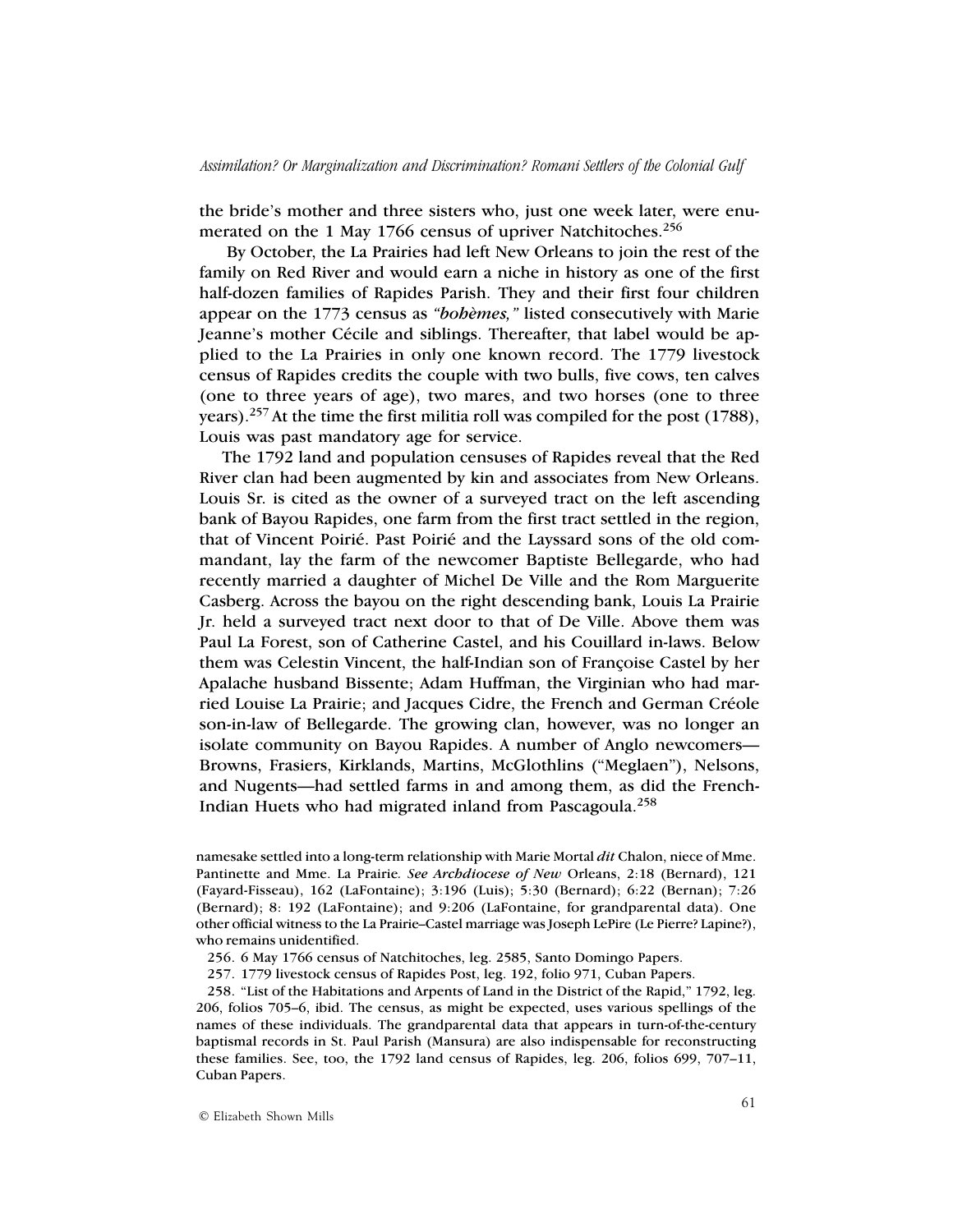The 1799 census of the post reports much the same community. Tallied also for the La Prairie household were three males 25–49, three females 25–49, no slaves, four horses, fifteen head of cattle, and one farm.<sup>259</sup> Louis appears to have been dead by the time of the Louisiana Purchase (1803) and the 1806 appointment of the U.S. Land Commissioner for Louisiana. No land claim or confirmation is found in his name. His son Michael claimed ownership of 269 acres "by settlement and occupation," as well as 677 acres (800 arpents) by an incomplete Spanish title that was likely the land surveyed for his father as a step in the colonial patent process.260 As "Madame La Prairie," Marie Jeanne is listed among householders on the first U.S. census of Louisiana taken in 1810. The size and composition of her household at that time suggests that a married child, with family, shared her home. $261$ 

Marie Jeanne Castel bore eight known children to her husband Louis La Prairie. None are labelled "Gypsy" in any record found for them past the 1787 census. Nor did they bring into their community any *nègre* or *mulâtre* spouses, as nineteenth-century Anglo detrators alleged. Their spouses in descending generations were, in fact, frequently of Anglo-American or Celtic-American origin.<sup>262</sup>

41 i. CÉCILE*<sup>4</sup>* LA PRAIRIE, born about 1766, enumerated on the 1773 census as aged seven. She married (1) about 1782, WILLIAM "BILLY" O'NEAL, who died between the censuses of 1787 and 1792. As his widow, on 19 March 1793, she married (2) JEAN BAPTISTE JANNOT (*var.* Janeaux, Janote, Jeannot), a native of Montreal who had come to Red River after spending several years at the Ouachita Post in Northeast Louisiana.263 The fact that the official witnesses to Cécile's second marriage were all residents of the Natchitoches outpost, some forty miles upriver, suggests that the couple journeyed to Natchitoches and remained at the post until all three banns had been

## 259. De Ville, *Rapides Post, 1799*, 4.

260. *American State Papers: Documents Legislative and Executive of the Congress of the United States, Public Land Series,* 8 vols. (Washington: Gales and Seaton, 1834–61), 2:822, 830.

261. 1810 U.S. Census, Rapides Parish, Louisiana, p. 283. The census is semi-alphabetized by first letter of surname, making it impossible to identify neighbors with any precision.

262. For later generations of La Prairie descendants, see McHenry, *The Louisiana Link*.

263. St. François Parish (Natchitoches), Baptismal Book 4; see translated abstract in Mills, *Natchitoches, 1729–1803*, entry 3396; in this record of the second marriage, the prior husband's name appears to be "Belloeuil," rather than "Billy O'Neal." For Jannot at Ouachita, where he was tallied as a 31-year-old "habitant" on the 2 January 1790 census and later that year joined sixteen other residents in contributing timber to rebuild the fort, see E. Russ Williams Jr., *Ouachita Valley in the Era of Transition, 1804–1820* (Monroe: Monroe–Ouachita Valley Bicentennial Commission, 1982), 57 (1790 census extract); and Williams, *The Military Tradition of Fort Miro and the Poste d'Ouachita in Colonial Louisiana, 1783–1804* (Monroe: M-OVBC, 1982), 28.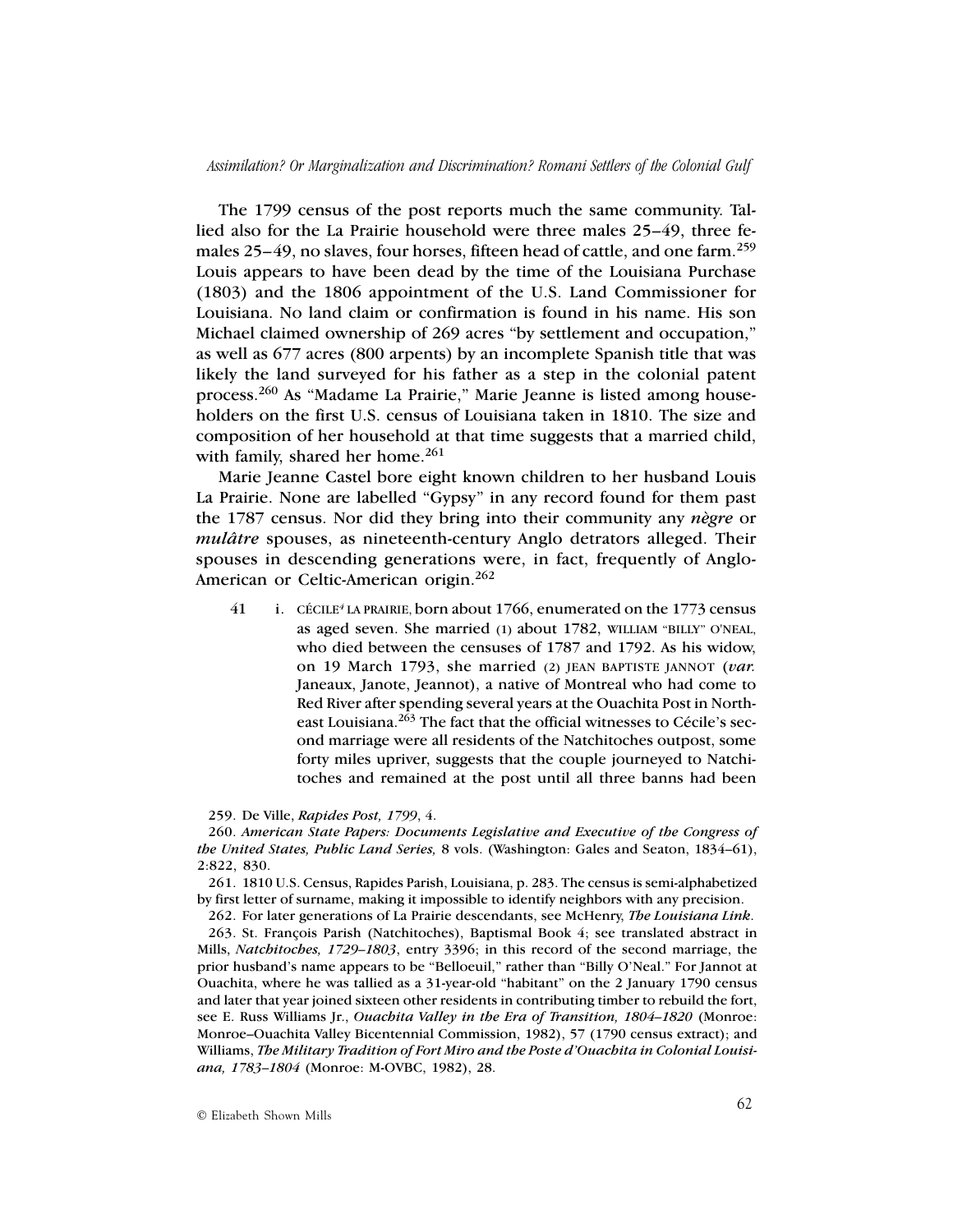announced. At her first known birthing, Cécile bore twins, the second set identified for the family (the earlier being the Vallery boys borne by her aunt Babé in 1776).<sup>264</sup> The 1799 census of the post places the Jannot household as the last farm "North of Red River" in the area later known as Cotile or Boyce. There, she and Jean are tallied in the 25–49 age bracket, with six children, no slaves, no horses, fifteen head of cattle, and one farm.<sup>265</sup> Jannot apparently died before 1802, when Cécile bore a "natural" daughter to the Anglo settler (3) JOEL THOMPSON.<sup>266</sup> The circumstances of the child's birth were not uncommon in Rapides at that time, because that post still had no priest or parish and civil marriage was not yet an option in Louisiana.

42 ii. LOUISE LA PRAIRIE, born about 1768, enumerated on the 1773 census as five. She married on 14 January 1782, while several of the La Prairies were visiting New Orleans. Her husband, ADAM HUFFMAN "of Virginia in America," had been born after 1749 as the son of Adam Huffman and wife Barbara "Mayre."<sup>267</sup> The couple settled with Louise's family at Rapides where Adam appears amid twelve "Americans" on the 1788 and 1794 militia rolls, as well as the June 1795 list of proposed militia companies for Rapides.<sup>268</sup>

> Unlike most members of this family, the German-American Adam was a slaveholder. The 1792 census credits him with two *negro* males; in 1795, he bought another slave from William Rafferty at Avoyelles, the next settlement down-river.<sup>269</sup> The 1799 census of Rapides lists him twice. First, in the La Prairie family cluster, he is credited with thirteen slaves aged 25–49 (as well as nine whites, twelve horses, thirty cattle, and two farms). Then, in the new Cotile settlement "North of Red River" that was mostly occupied by Anglo-Americans, he is enumerated consecutively with his wife's brothers-in-law Jacob Paul and Jean Jannot. His household of eight is credited there with the same three slaves, fifteen horses, and fifty head of cattle, but only one farm.<sup>270</sup> The first American census of

264. St. Paul the Apostle Parish (Mansura, La.), Baptismal Book 1:15, Chancery Archives, Alexandria, Louisiana. De Ville, *Rapides Post, 1799*, 7.

265. De Ville, *Rapides Post, 1799*, 7.

266. St. Paul the Apostle Parish (Mansura, La.), Baptismal Book 2:41.

267. *Archdiocese of New Orleans,* 3:180 (Laprerie), 225 (Ofmanie). Two of the bride's younger siblings were also baptized at New Orleans on that day. For Adam's age, see the 1799 census of the Rapides post.

268. 1788 militia roll of Rapides, leg. 215B, folio 379, Cuban Papers; 1794 militia roll of Rapides, leg. 211, folio 1793; 1795 roll of proposed militia, leg. 211, folios 799–800, Cuban Papers.

269. 14 January 1792 population census of Rapides, leg. 205, Cuban Papers. "Guillaume Rafetey" to Adam "Offman," doc. 1795:205, Avoyelles Notarial Records, Louisiana State Archives, Baton Rouge.

270. De Ville, *Rapides Post, 1799*, 4, 7.

© Elizabeth Shown Mills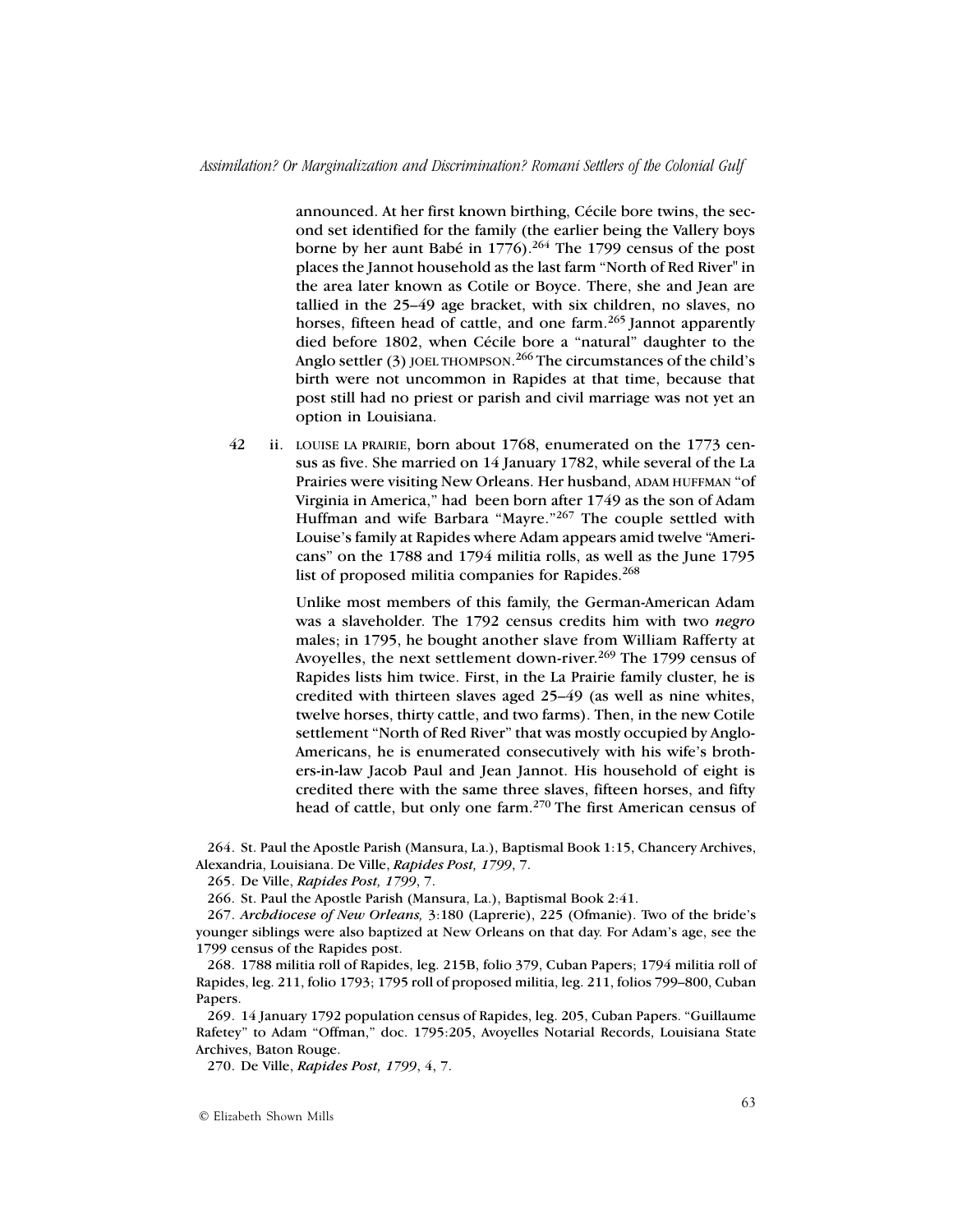Louisiana, 1810, credits Adam Huffman Sr. and his wife, both over forty-five, with twelve slaves. Seven children were still at home that year; two sons were married and living elsewhere.<sup>271</sup> Their offspring would intermarry with Anglo-Celtic families such as Richey and O'Connor, one ostensibly Spanish family (Cruz, a spelling that could have been a Spanish priest's transliteration of the associated French family *Couterie* or the English family *Crooks*, who also settled in their neighborhood), and their La Prairie cousins. $272$ 

- 43 iii. LOUIS LA PRAIRIE, born about 1770, enumerated on the 1773 census as three years old, and included on the April 1788 militia roll of Rapides. Either Louis or his father Louis served as godfather to a child of Marianne La Prairie and James Paul on 23 March 1801.<sup>273</sup> Louis Jr. does not appear as a head of household on the 1799 or 1810 censuses.
- 44 iv. MARIANNE "NANETTE" LA PRAIRIE, born about 1772, enumerated on the 1773 census as age one year. She married 17 July 1792, JACOB PAUL JR. (var. James Paul, Juan Pablo), son of Jacob Paul and wife Rachel O'Brien (*var.* Oberlin) of North Carolina. Like her sister Cécile, Nanette traveled with her affianced to the Natchitoches Post to be married and then waited for all three banns to be announced. They appear to have brought their own kinsmen (Adam Huffman and Louis De Ville) upriver with them to serve as witnesses with the church officials, Ignace Maiou and François Rambin. Jacob made his profession of faith and accepted Catholicism on that same day.<sup>274</sup> Baptismal records for their children also suggest that the couple had already set up housekeeping at least a year or so prior to the marriage—a common circumstance on the frontier where families were far removed from a church.

The family appears on the 1799 census of Rapides in the "North of Red River" district (Cotile), living in a cluster with the other La Prairie sons-in-law, Adam Hoffman and Jean Jannot. There, the Pauls (aged 25–49) are tallied with three children, no slaves, two horses, five head cattle, but no land.275 Jacob apparently died before 1806, given the 10 September 1806 baptism of a child born to "Marie Nanette La Prairie" by her second husband BAPTISTE RABALAIS, a French Créole settler from the older post of Point Coupée

<sup>271.</sup> 1810 U.S. Census, Rapides Parish, Louisiana, p. 281.

<sup>272.</sup> See the various baptisms in Mills, *Natchitoches, 1800–1826,* and St. Paul the Apostle Parish (Mansura), Baptismal Books 1 and 2.

<sup>273.</sup> St. Paul the Apostle Parish (Mansura, La.), Baptismal Book 1:323.

<sup>274.</sup> Mills, *Natchitoches, 1729–1803,* entries 3387, 3455. For the baptism of their first child, see St. Paul the Apostle Parish (Mansura), Baptismal Book 1:2. For John Paul's parents, see ibid., 1:131–32, 323, as well as the couple's marriage record.

<sup>275.</sup> De Ville, *Rapides Post, 1799,* 7.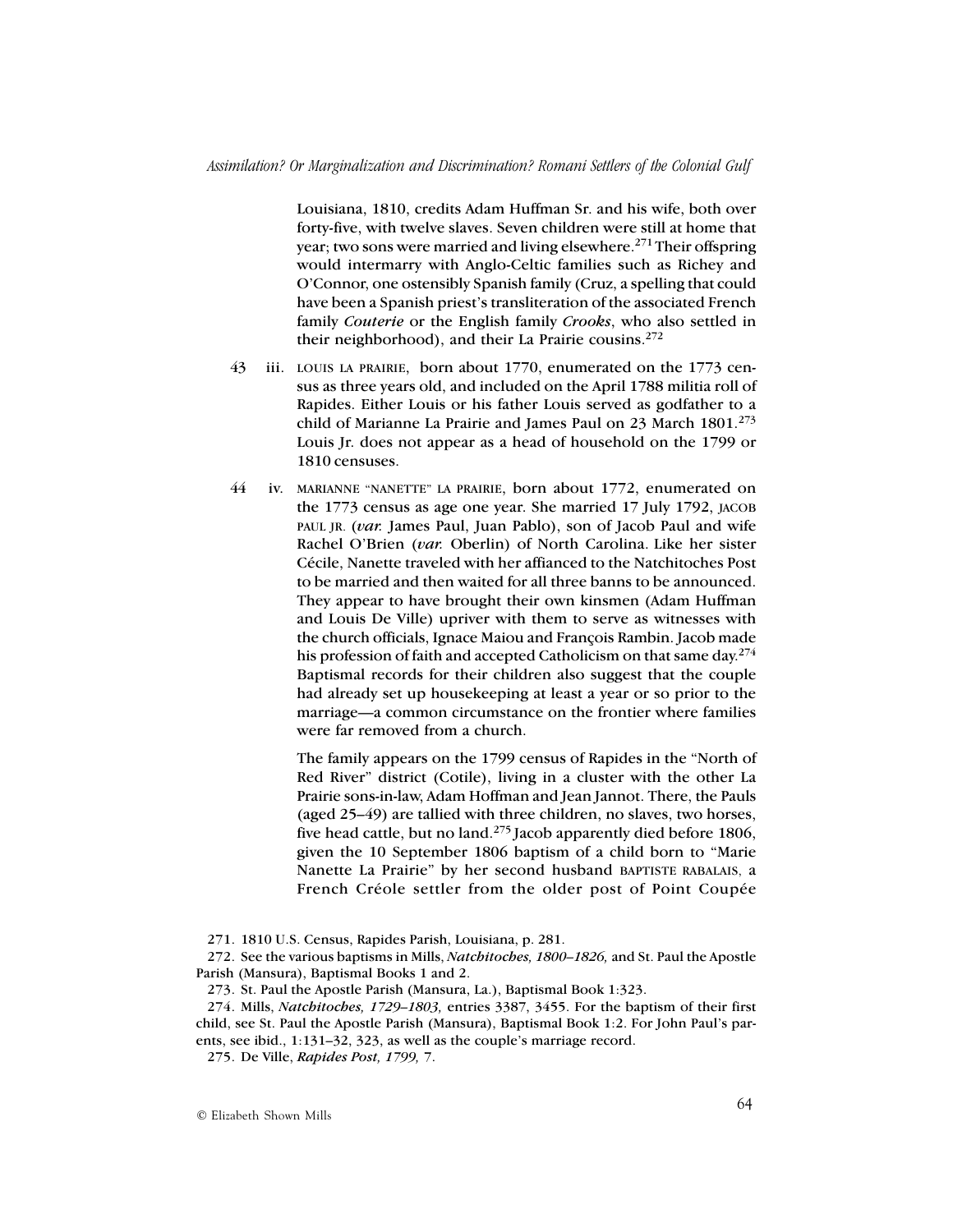downriver.276 Nanette has not been tracked past December 1806, when her son Louis and her sister Louise's daughter—both already three years old—were baptized by an Opelousas priest five days before Christmas.<sup>277</sup>

- 45 v. MICHEL LA PRAIRIE, born about 1774, appears on the April 1788 militia roll of Rapides, together with his brother Louis. His age at that time, fourteen, was below the typical muster age. However, military liability at fourteen is documented elsewhere in the colony where few males were available to serve.<sup>278</sup> The entire roll consists of only forty-one males, including twelve Americans. Michel married before 1802, MADELEINE FOGEL, "Widow Rogers," a daughter of Louis Fogel and Marie Landry "of Canada." Michel died after 5 July 1815, when he presented a slave to a passing priest for baptism. He and Madeleine left issue.<sup>279</sup>
- 46 vi. MARIE JEANNE LA PRAIRIE, born about 1776–77. Nothing is known of her except that she appears as a daughter in Age Group 2 (a female of fertile years) on the 1792 census of the Rapides post.
- 47 viii. MANUEL LA PRAIRIE, born about 1776–77, appears on the 1794 militia roll with his brother Michel and on the June 1795 roster of "proposed" militia companies for Rapides.<sup>280</sup> He has not been found past that point.
- 48 vii. MARIE ROSALIE "ROSIE" LA PRAIRIE, born 28 February 1779, baptized as "Rosalia Lapreri" on 13 January 1782 at New Orleans; godparents were her cousin Rosalie Panquinette and Ramon Gallard, a longtime neighbor of the Panquinettes.<sup>281</sup> On 27 November 1809, the Opelousas priest baptized a child of one year, identifying him as the son of JOSEPH POIRET and "Rosie" La Prairie.<sup>282</sup>
- 49 viii. MARIE MARGUERITE LA PRAIRIE, born 19 December 1780, baptized as "Margarita Lapreri," 13 January 1782 on a family trip to New Orleans; godparents were the Roma Louis La Fontaine ("Laconten")

276. St. Paul Parish (Mansura), Baptismal Book 1:286.

277. Donald J. Hébert, ed., *Southwest Louisiana Records,* vol. 1, *1756–1810* (Eunice, La.: Hébert Publications, 1976), 288 (Hoffman), 445 (Paul).

278. See, for example, the proposed militia roll titled "Roster of the Habitants of Atakapas from 14 to the age of 50," leg. 189-A, Cuban Papers, published in Winston De Ville, *Mississippi Valley Mélange*, vol. 2 (Ville Platte, La.: Privately printed, 1996), 39–44.

279. For the baptism of their first child in 1802, see St. Paul the Apostle Parish (Mansura), Baptismal Book 1:397; see also Book 2:12, 28. For Michel's last known appearance, see Mills, *Natchitoches, 1800–1826,* entry 2832.

280. Leg. 211, folios 799–800, Cuban Papers.

281. St. Louis Parish (New Orleans), Baptismal Book 9:226. Ramon Gallard was the father of Adelaide Gallard, f.w.c., who was a neighbor of Catherine Castel, Widow La Forest, on the "Woods side" of Front Street in 1791.

282. Hébert, *Southwest Louisiana Records,* vol. 1, *1756–1810*, 149.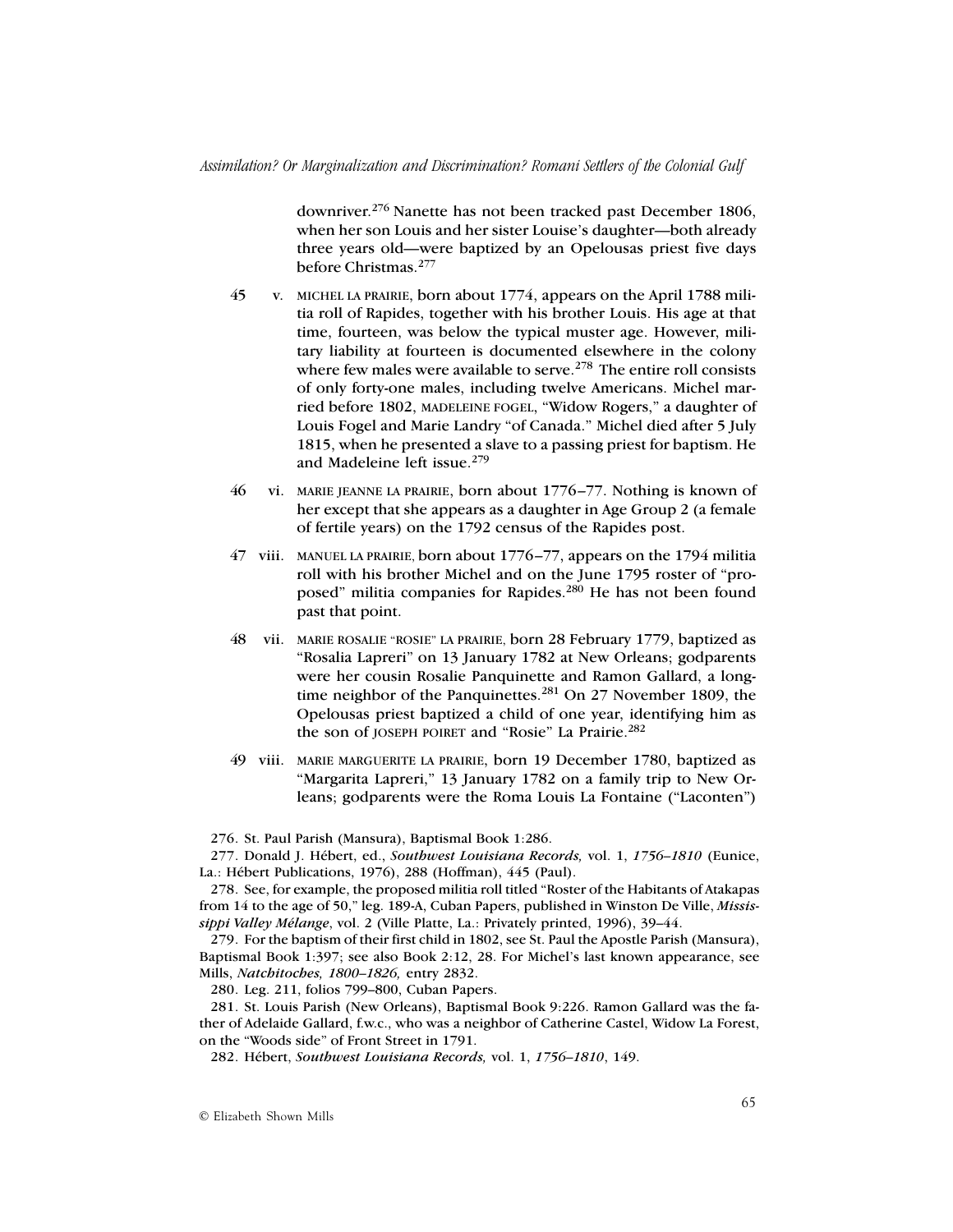and Marguerite Casberg ("Casteverg"), wife of De Ville.283 By 9 November 1805, Marie Marguerite became the wife of Joseph Crooks, who is earlier found on the 1792 census of the post as a son of "Jn. and Margueritte Crouck."284 The 1810 census of the Rapides Post enumerates "Joseph Crooks" as a male past 45 with a wife  $26-45$ , five children and no slaves.<sup>285</sup>

**12. Marie Ursulle***3* **Castel** (Marguerite Cécile Christophe*2,* Marie Agnes Simon *dite* de L'espine*<sup>1</sup>*and Jean Christophe*<sup>1</sup>*) was born before 23 October 1747, the date of her baptism at New Orleans; died 23 December 1777 at Côte Joyeuse, the Cane River community that sprawled some two to ten miles below the village of Natchitoches.<sup>286</sup> Ursulle married, probably about mid-1765, **Jacques Rachal**, a Créole born 4 December 1735 at the Natchitoches Post of a French soldier-drummer (Corporal Pierre Rachal *dit* St. Denis from the Île d'Óleron) and a Parisian mother, Marianne Benoist, whose father had been a porter for the royal palace at the time Marianne was shipped to the colony with other *femmes de force* aboard *La Baleine* in 1720.287

283. St. Louis Parish (New Orleans), Baptismal Book 9:226.

284. Hébert, *Southwest Louisiana Records,* 1:454, records the baptism of their first known child, Joseph Jr., on 9 November 1805. See also 1792 population census of Rapides, leg. 205, Cuban Papers. Records of the subsequent baptisms of three of their children by a passing priest from Natchitoches state that the couple were living as man and wife "by contract"—i.e., a civil agreement rather than a church marriage.

285. 1810 U.S. Census, Rapides Parish, p. 228.

286. Mills, *Natchitoches, 1729–1803,* entry 1190.

287. Marianne Benoist's sentence, to be "expelled from the Retinue of the Court and the Council of His Majesty" for a period of five years was unique among *femmes de force* in several ways*:*

• Most contemporary females charged with crime were simply consigned to the Salpêtrière by a *lettre de cachet.* Those who were actually tried were judged by Parlement. However, Marianne and a female companion, Françoise Renault, were judged by the Prévôte de l'Hôtel du Roy, which had jurisdiction exclusively and without appeal for offenses committed in the royal houses of the king.

• Those who were convicted of an alleged crime and branded with a *fleur de lis* were permanently exiled*.* Marianne's papers indicate that she was convicted but they record no branding, and a marginal note curiously states that it would not be "fair" to sentence her to the colony for more than five years.

• The final record of her trial states that it was held in the presence of the king. That statement would appear to be a formality, given that the king was only six years old; France was then under the regency of Louis XIV's brother, the Duc d'Orleans.

• Marianne's "crime" was also unusual among the *femmes de force.* She was first said to be a "famous blasphemer"; as an afterthought there was added "and moreover, *prostituée*" the latter being thecommon charge for the girls deported in this year. More specific details of the charges have not yet been uncovered. See "Personnes renfermées en la maison de force de la Salpétrière, bonnes pour les isles," 27 June 1719, Archives de la Bastille, doc. 12692; and "Extrait des Reg<sup>res</sup> du greffe de la prevosté de l'hotel du Roy et grande prevosté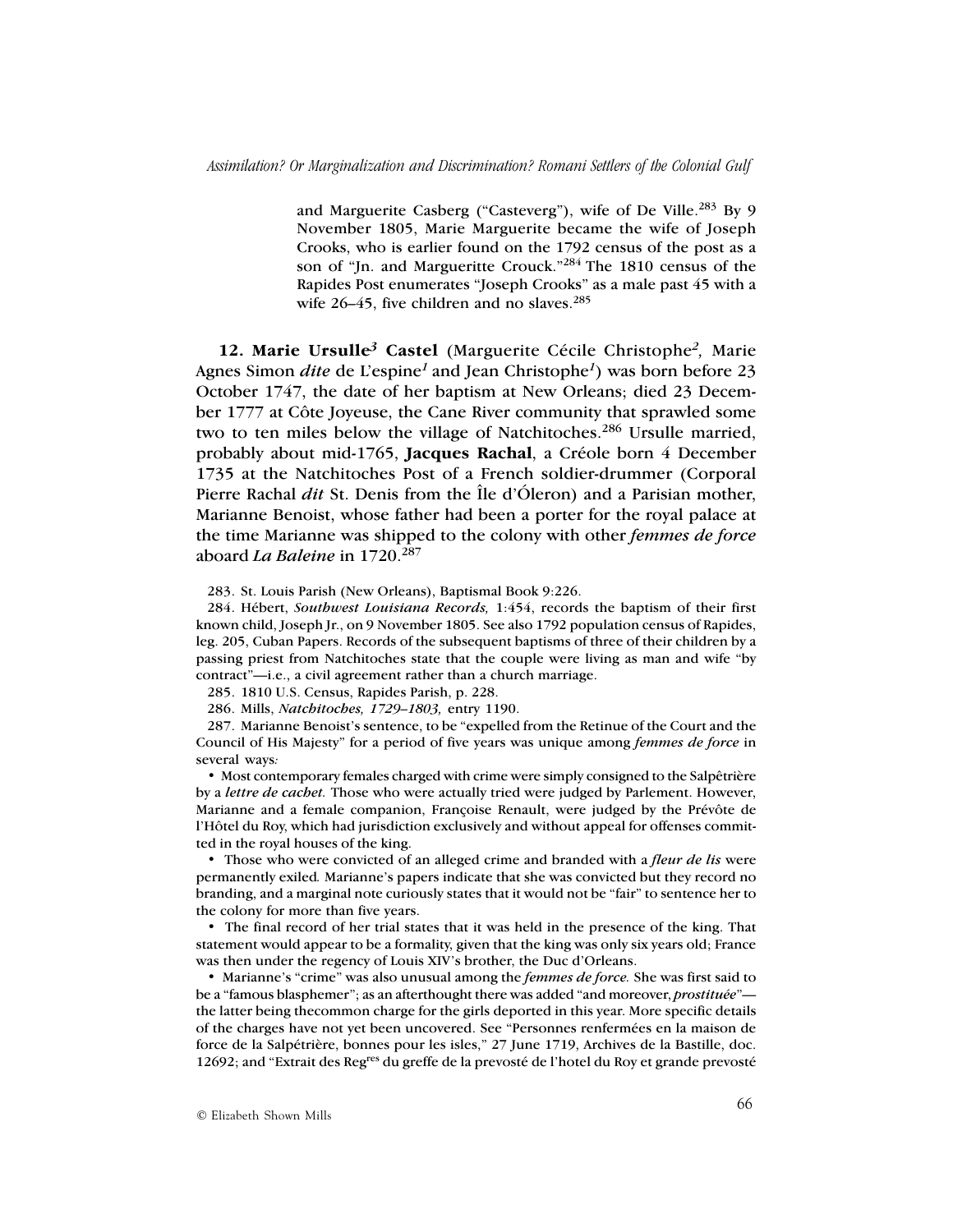Less is known about Marie Ursulle, personally, than for any other daughter of Cécile, although more is known about her lifestyle. On 25 June 1765, her thirty-year-old husband acknowledged having finally received from his guardian (Dominique Monteche, retired officer of the militia) his small inheritance of eighty-eight *livres,* nine *sols,* genuine silver. Witnessing Jacques's receipt was Joseph Barranco, Ursulle's step-father.<sup>288</sup> Four months later, Jacques entered into an agreement with a prominent local planter, Pierre Derbanne (himself the offspring of a French official by a Chitimacha Indian, and the son-in-law of another pair of *Le Tilleul* Gypsies, Marie Anne Albert and Louis Le Clerc *dit* Belle Humeur of Fig. 1), agreeing to make a crop on Derbanne's land "near the Indian village of the post." Derbanne was to provide seven *nègres* for labor—three adult males named Daouain, Pacales,<sup>289</sup> and Julien; a boy named Baptiste; two older girls named Thérèse and Marie, and a little girl named Marianne all of whom would be put to raising corn, beans, potatoes, pumpkins, and tobacco. Two thirds of the crop they all produced would go to Derbanne; Jacques would be allowed to keep one third.

The dwelling Derbanne provided for Jacques (and Ursulle) was described as "a little cabin of round wood [logs], 20' long by 16' wide, on the elevation opposite" (i.e., across the river from) Derbanne's own farm. Jacques and the *nègres* were to perform repairs on the house while they were not farming. Moreover, Jacques was to provide "fuel wood for his provisions"; fencing for the yard, garden, and crops; and wood, bark, and iron necessary to repair the house. In exchange, Derbanne was to subsequently provide Jacques with bark, iron, and labor from the *nègres* to build Jacques's own house at the post when their partnership ended.<sup>290</sup>

Presumably Jacques fulfilled the terms of the contract; there is no cancellation, no suit, and no complaint to indicate otherwise. The 1 January 1766 census of the Natchitoches Post places him at a considerable distance from his landlord—but deceptively so. Jacques' residence, adjacent to his own brother Barthelemy, lay just across the river from that of

288. Natchitoches Colonial Archives, doc. 449.

de France," doc. 10659 (1719), Archives de la Bastille, Bibliothèque de l'Arsénal, Archives Nationales, Paris. (Mme. Barbara Allemand of Paris is thanked for uncovering the second document.) Marianne did not return to France after her five-year exile was served. For Jacques's birth and baptism, see Mills, *Natchitoches, 1729–1803,* entry 32.

<sup>289.</sup> The house that Pacales (Yves *dit* Pacalé) later built for himself as an aged freedman still stands at Natchitoches and has been preserved as a historic attraction. For background see Elizabeth Shown Mills and Gary B. Mills, *Tales of Old Natchitoches* (Natchitoches: Association for the Preservation of Historic Natchitoches, 1978), 41 (sketch)–44.

<sup>290.</sup> Natchitoches Colonial Archives, doc. 437 as per translation supplied by the late Irma Sompayrac Willard, who made the translation in the 1950s when the record was in much better condition.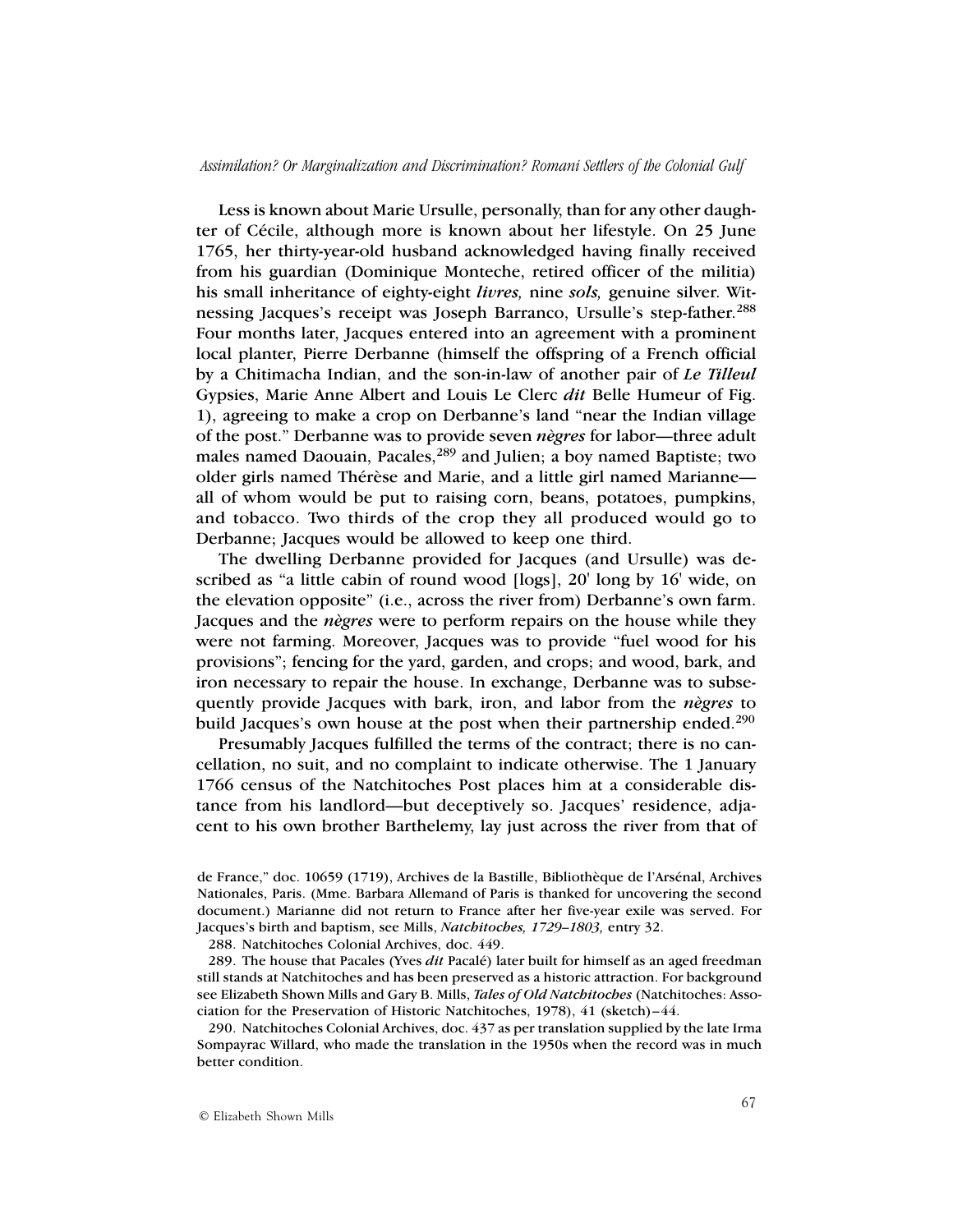Derbanne. (The census taker simply polled one side of the river to its limits before coming up the other side, thus arbitrarily separating crossstream neighbors.) That enumeration also credits Jacques with 700 pounds of tobacco "in twists" and 20 barrels of corn still on the cob.<sup>291</sup> By 6 May, Ursulle's mother and sisters had joined them. Jacques is still said to be landless, still adjacent to Barthelemy, and credited this time with one horse, two head of cattle, five hogs or sheep, and a gun.<sup>292</sup> The 1772 militia roll of the post describes Jacques as 5' 2" (French measure being slightly less than English measure) and states that he had served in the militia for nine years.<sup>293</sup> With that militia, he would have been called up for service in the first of the Gálvez Campaigns of the American Revolution, leaving several motherless children behind. However, when the troops left for the second Gálvez campaign (Mobile) in mid-February 1780, Jacques was allowed to stay home.

Ursulle had died two days before Christmas 1777 and had been buried in the parish churchyard. Jacques was then in no haste to open a succession (probate) in settlement of her half of their estate. Unless he planned to remarry, there was no need. Likely, it was the recall of the troops that prompted him to officially notify civil authorities in February 1780 that his three surviving minors had lost their mother. The troops had just left the post when the post notary drew a sheaf of papers and his quill pen, then began to record the old commandant's dictation: "I have just been notified of the death of Ursulle Castel, wife of Jacques Rachal, and have gone to [his] habitation in the country about two leagues [four to five miles] from the post, to make the inventory of the goods held in community between the couple, for the purpose of settling the rights of their minor children." Jacques was physically present for the inventory along with three prominent neighbors and "Sieur Jean Varangue, maternal uncle of the minors." Two officials and one retired officer signed the document. Jacques and two of the witnesses made their marks. Neither a signature nor a mark appears for "Sieur Jean Varangue." Instead, one finds "X mark of Jean Castel." The implication that Varangue and Castel were one and the same is borne out by numerous other documents.<sup>294</sup>

The farm and household goods inventoried for Jacques and Ursulle were sparse, but typical of the yeoman class on that frontier:

<sup>291.</sup> January 1766 census, Miscellaneous Collection 3, Cammie G. Henry Research Center.

<sup>292.</sup> May 1766 census of Natchitoches, leg. 2585, Santo Domingo Papers.

<sup>293.</sup> Natchitoches Colonial Archives, doc. 741.

<sup>294.</sup> Ibid., doc. 1379. This discrepancy between the signature and the text's stated identity of the maternal uncle provided the breakthrough that placed Ursulle Castel, wife of Jacques Rachal, into the Christophe clan.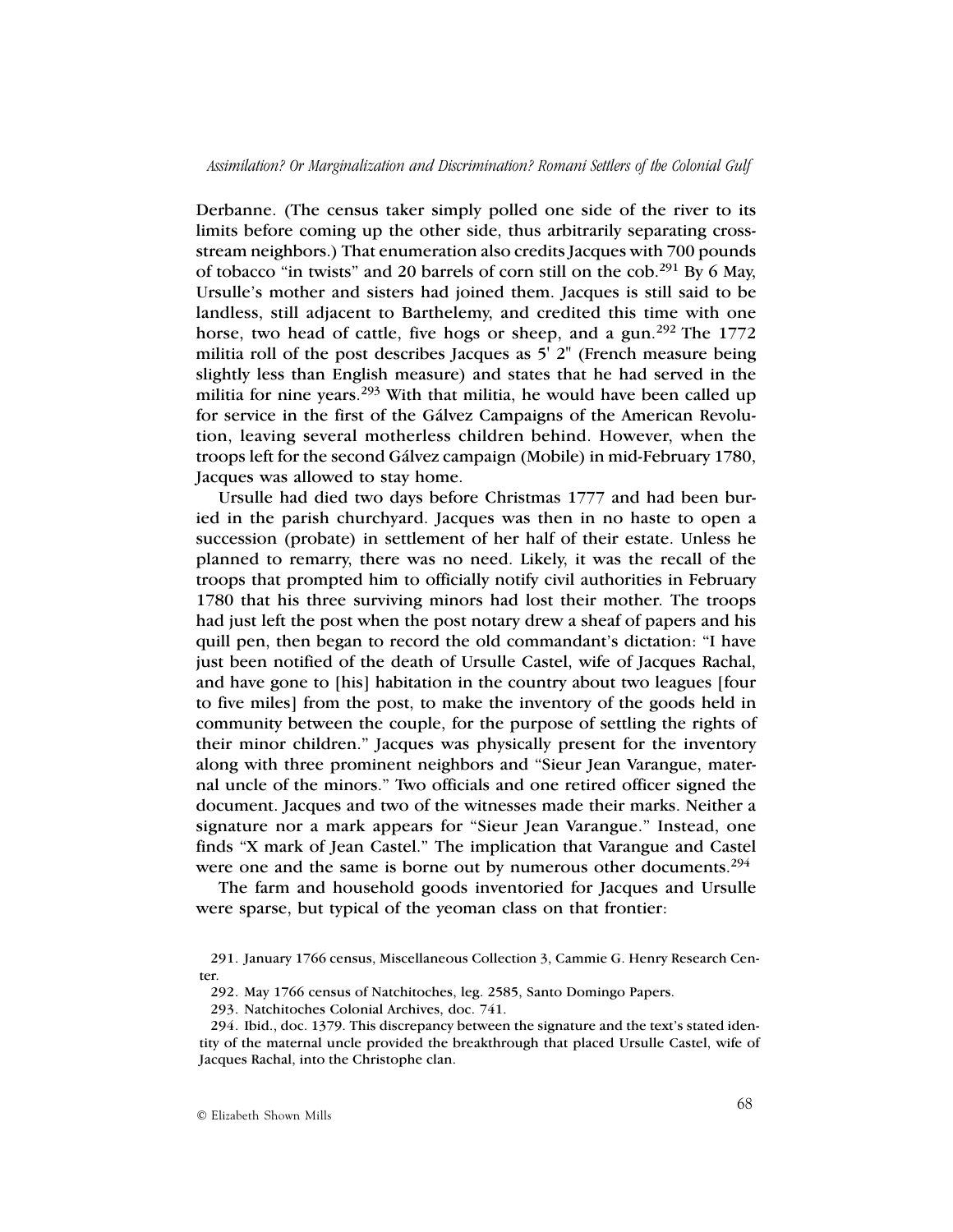| an old wooden bed with a small bed of feathers, one old cover        |                        |
|----------------------------------------------------------------------|------------------------|
| 1 old beef hide robe, estimated with 1 old sheet                     | $\ldots$ 10p.          |
| 4 iron boilers, more good than bad                                   | 5p.                    |
| 2 jars, 1 pot, 1 plate [and 2 other illegible items]                 | 4p.                    |
| 3 good settings [of tableware] and 2 bad, 5 old pewter               |                        |
| dishes and 3 [illegible]                                             | 2p.                    |
| 4 cords of tobacco and 8 hangers                                     |                        |
| 6 different baskets of canes                                         | $\ldots$ 10p.          |
| 2 old pickaxes, 1 old hatchet, 1 old [illegible]                     |                        |
| 2 old chests and 1 [illegible] valued with 1 old table and           |                        |
| 3 bad chairs                                                         | 3p.                    |
| 16 chickens, 2 cocks                                                 | 22p.                   |
| 5 horned animals, both large and small                               | $\ldots$ 200p.         |
| 1 horse                                                              | 80p.                   |
| 1 tract of land with about 2 arpents of river frontage [by about 40] |                        |
| of depth and a house of posts in the ground covered with piling,     |                        |
| the said land being bounded on one side by the Sr. Joseph Dupré      |                        |
| and on the other by the Sieur Charles Lemoine                        | $\ldots \ldots 800$ p. |
|                                                                      |                        |

The said Jacques Rachal declares that he owes to different people at the post the sum of ..........46p.

Signatures: [Capt. Jean Louis] Borme; [Lt.] Remy Poissot; [Notary J. B.] Roujot X marks: Jacques Rachal, Sieur [J.B.] Brevel, Louis Buart, Jean Castel

The family did not fare well after Ursulle's death in 1777. Fever hit the river that September. Their neighbor Baptiste Dupré, brother of Joseph above (and brother of Robert to whom Ursulle's mother had given part of her Rapides farm in 1766), died on 31 August. Jacques's toddler Dominique was buried on 9 September. On the 21st, the community buried the Duprés' German mother, Anne Marie Poissot (whose husband had helped to inventory Ursulle's estate and whose sister, five decades before and 500 miles away, had been the second wife of Ursulle's father).<sup>295</sup>

Jacques, himself, appears on no known record thereafter. When, on 17 August 1787, officials at the post took an every-name census of its occupants, Jacques was not included. On the farm next door—once the property of Joseph Dupré but now in the hands of Ursulle's brother Jean who had married Dupré's widow—the sixteen-year-old "Marie Rachal, orphan" is cited last in the Varangue-Dupré household. Across the river, "Étienne Rachal, orphan" appears in the household of his probable god-

<sup>295.</sup> Mills, *Natchitoches, 1729–1803,* entries 1279–1281. Neither the burial entries nor subsequent succession records for Dupré and Poissot state the specific kind of fever. Typically in August–October it was malaria or yellow fever.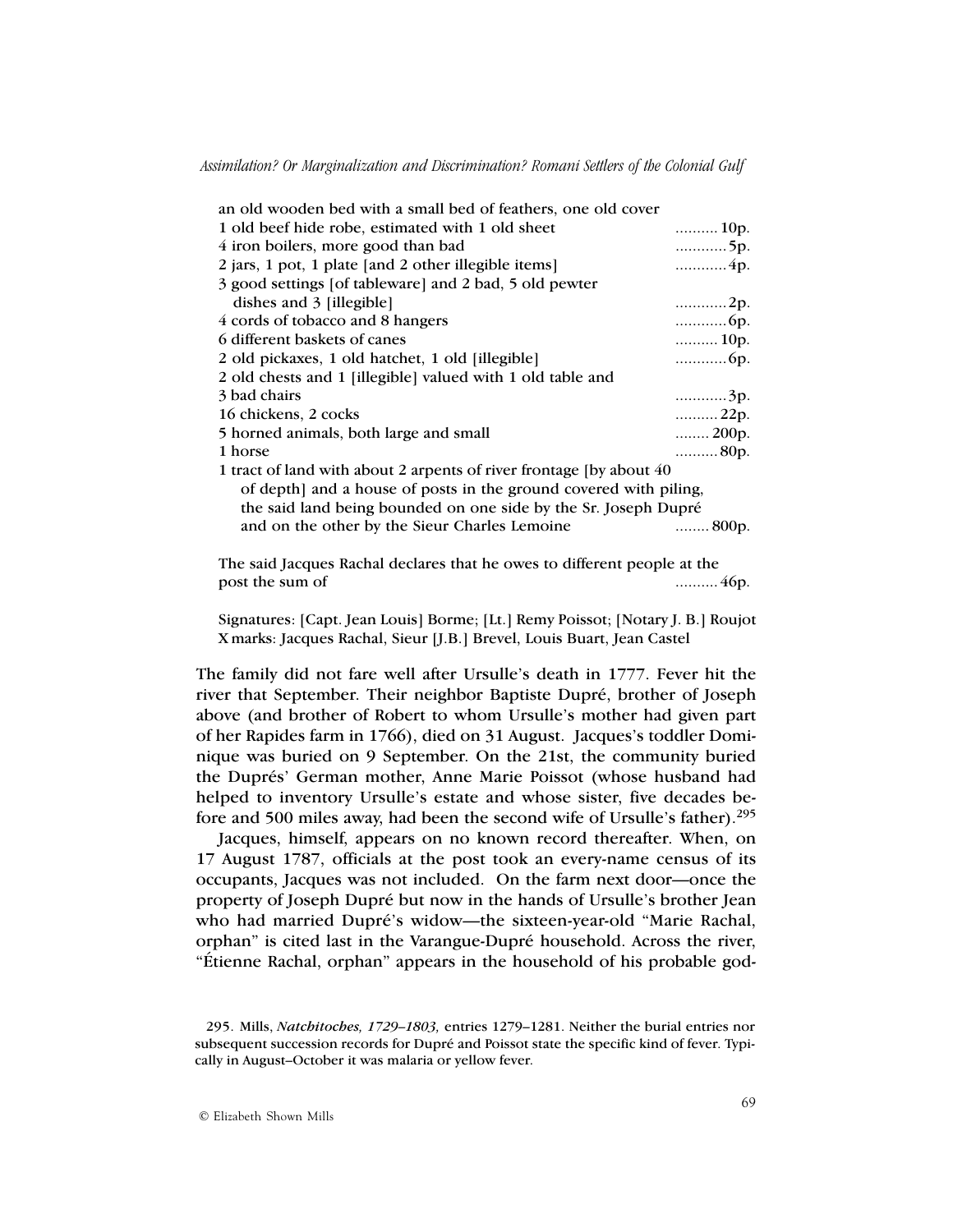father, Étienne Verger, who had married the Widow Dupré's daughter.<sup>296</sup> Apparently, Jacques died on his farm during a season when weather conditions prevented travel into the post for burial.

Marie Ursulle Castel bore five known children by her husband Jacques Rachal:

- 50 i. THÉRÈSE*<sup>4</sup>* RACHAL, born 10 January 1766, baptized 11 January, at which time godparents were Pierre Derbanne, her father's farming partner, and Thérèse La Malathie, whose sister had married Jacques's brother Barthelemy, next door.297 The baptismal record carries a marginal addition, "the infant died." That death would have occurred after the 27 January 1766 census on which a female child of her age is tallied.
- 51 ii. JACQUES REMY RACHAL, born 1 February 1768 and baptized the following April. His godparents were the old lieutenant Remy Poissot and Marie Françoise Bourdon, wife of the father's guardian, the retired lieutenant Dominique Monteche.<sup>298</sup> Young Jacques Remy died before his mother's succession was opened in March 1780. Burial records of the parish contain no entry for him.
- 52 iii. MARIE JACOB RACHAL, born about 1770, married 2 April 1788 at Natchitoches, the Canadian newcomer ANDRÉ BOTIEN *dit* ST. ANDRÉ. 299 André's succession was opened on 12 November 1828 and Marie's on 2 February 1842, both at Natchitoches. Exact death dates are not given in either case. The St. Andrés had moved from the Natchitoches Post down to lower Cane River and farmed near the present community of Marco just above the Rapides Parish line—just above their La Prairie cousins of Cotile. At the time of André's death, his property was valued at \$18,677.91. Marie's would be appraised at  $$13,145.84$  both significant sums for their era.<sup>300</sup> As with many contemporary families along Red River, this farm family's shift from tobacco to cotton, after Eli Whitney's invention of the cotton gin, made them wealthy by the standards of their place and time. No

296. Leg. 201, Cuban Papers. For a published translation of the full census, see Mills, *Natchitoches Colonials*, 45–62, particularly 51, 55.

297. Mills, *Natchitoches, 1729–1803,* entries 855; the La Malathie–Rachal relationships are easily charted through the records in this same volume.

298. Ibid., 928.

299. Ibid., 1589. Marie was said to be ten when her mother's succession was opened on 1 March 1780. She was said to be sixteen at the time of the 17 August 1787 census.

300. Natchitoches Parish succession files, no. 128, André St. André, and 459, Marie Jacob Rachal, wife of St. André. The couple was likely buried in the Rachal Cemetery near present Marco, but no markers were extant for them in 1970, when the present writer first canvassed that graveyard. Engraved iron crosses were the standard in their society, but the cows that grazed the cemetery frequently uprooted the crosses. A few iron markers were found on that 1970 visit, tossed into the woods, but not theirs.

© Elizabeth Shown Mills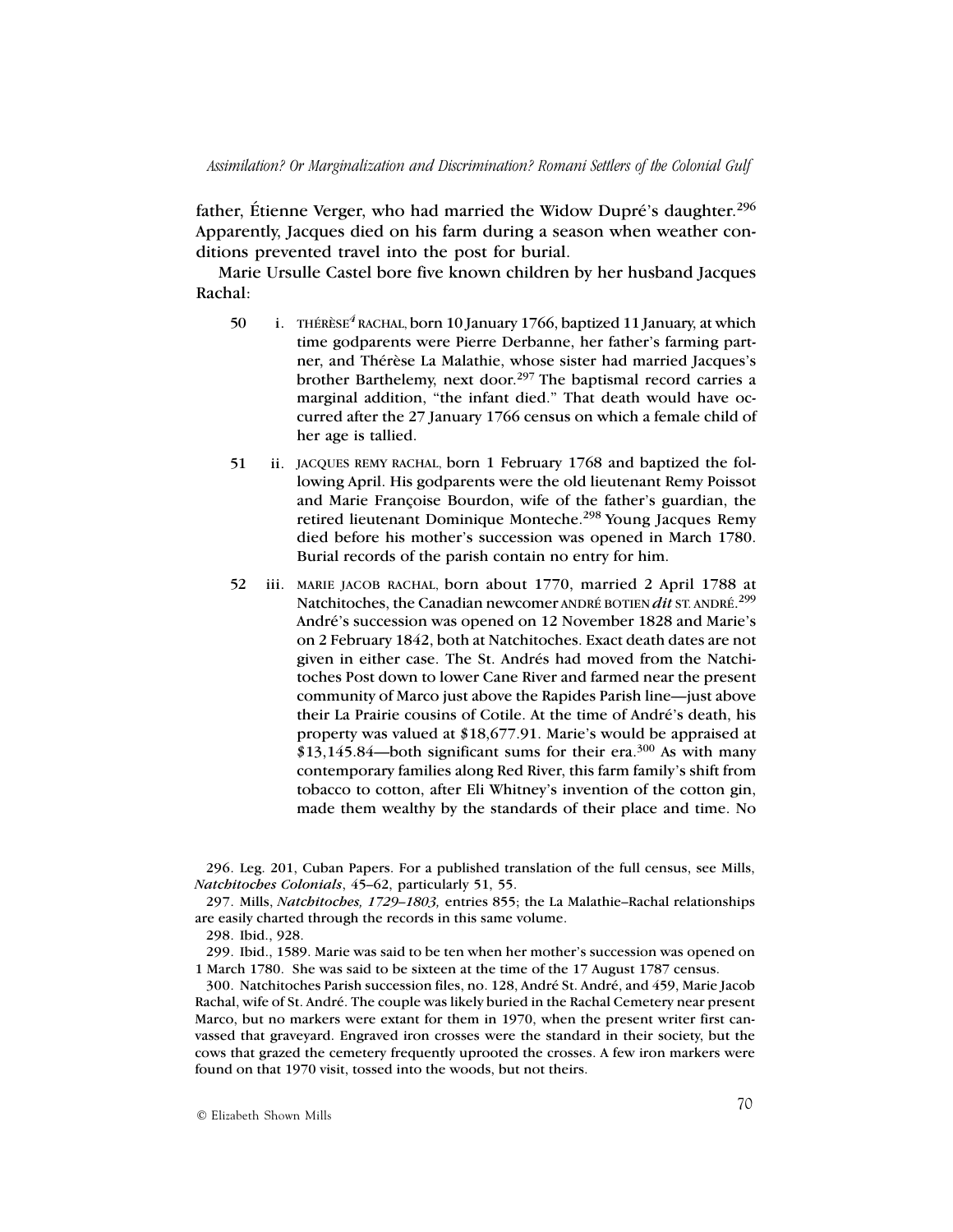*Assimilation? Or Marginalization and Discrimination? Romani Settlers of the Colonial Gulf*

known records apply the "Gypsy" label to Mme. St. André or her numerous offspring.<sup>301</sup>

- 53 iv. ÉTIENNE RACHAL, born about 1775–77; married about 1812–13 apparently, LISE RAMON (the record is partially illegible), by whom he had one son baptized as legitimate.<sup>302</sup> By an earlier relationship with the free woman of color Dorothée Monet, Étienne fathered several other children. Most of their offspring married into the Anglo and Spanish families who settled the piney woods between Red River and Texas. There, they were considered white.<sup>303</sup> No known record applies to them the label "Gypsy."
- 54 v. DOMINIQUE RACHAL, born 18 July 1777 and baptized the following 21 September, at which time his godparents were the old militia lieutenant Dominique Monteche and Marie Jeanne Le Vasseur, wife of the neighboring planter, Jean Lambre. Young Dominque was buried at Natchitoches on 9 September 1781.<sup>304</sup>

**13. Marie Françoise***3* **"Fanny"** *dite* **Castel** (Marguerite Cécile Christophe*2,* Marie Agnes Simon *dite* L'espine*1* and Jean Christophe*1*) was born shortly before her baptism on 16 March  $1750^{305}$  She married (1) apparently by Indian or Rom custom and probably before 1772, **Bissinte,**

301. Given that this line represents the only mitachondrial DNA line identified to date for this Gypsy clan, the following may be of value for genetic research. Marie Jacob's daughter Lise St. André married a second cousin Louis Solastie Rachal and died young from tuberculosis, leaving a daughter Marie Florentine who married the French immigrant Charles Claude Bertrand. Florentine also developed tuberculosis and Bertrand took her back to his birthplace where his family had been physicians for generations; they did not cure her and she was buried at Couches-les-Mines, Saône-et-Loire, in 1855. Bertrand returned to Cane River with his son and two daughters, where the son married and fathered 13 children, but tuberculosis wiped out all his offspring even before he died. One daughter of Florentine and Charles Claude, Henriette Bertrand, wed Joseph Charleville and bore a daughter Minerva Charleville, who married Hugh Eugene Mills. One living daughter of the Mills marriage has a living daughter who would carry the mitachondrial DNA of this Roma line. A son of Minerva and Hugh, Harold Garland Mills, married his fourth cousin, Hazel Cecilia Rachal (a descendant of Jacques's brother Louis) and produced Gary Bernard Mills, the late husband of the present writer. Whether this line's proclivity toward tuberculosis (which ended about 1900) originated with Ursulle or in the St. André side of the family has not been determined.

302. Étienne was said to be four in his mother's succession record and ten in the 1787 census. For details from the partially destroyed record of his legitimate child's baptism, see Mills, *Natchitoches, 1800–1826,* entry 483. In this era, Natchitoches was frequently without a priest and the record book that was randomly kept was heavily damaged in the fire that destroyed the church in 1823.

303. Gary B. Mills, "Monet-Rachal: Backtracking a Cross-Racial Heritage in the Eighteenth and Nineteenth Centuries," *The American Genealogist* 65 (July 1990): 129–42.

304. Mills, *Natchitoches, 1729–1803,* entries 1721, 1270.

305. St. Louis Parish (New Orleans), Baptismal Book 2:180.

© Elizabeth Shown Mills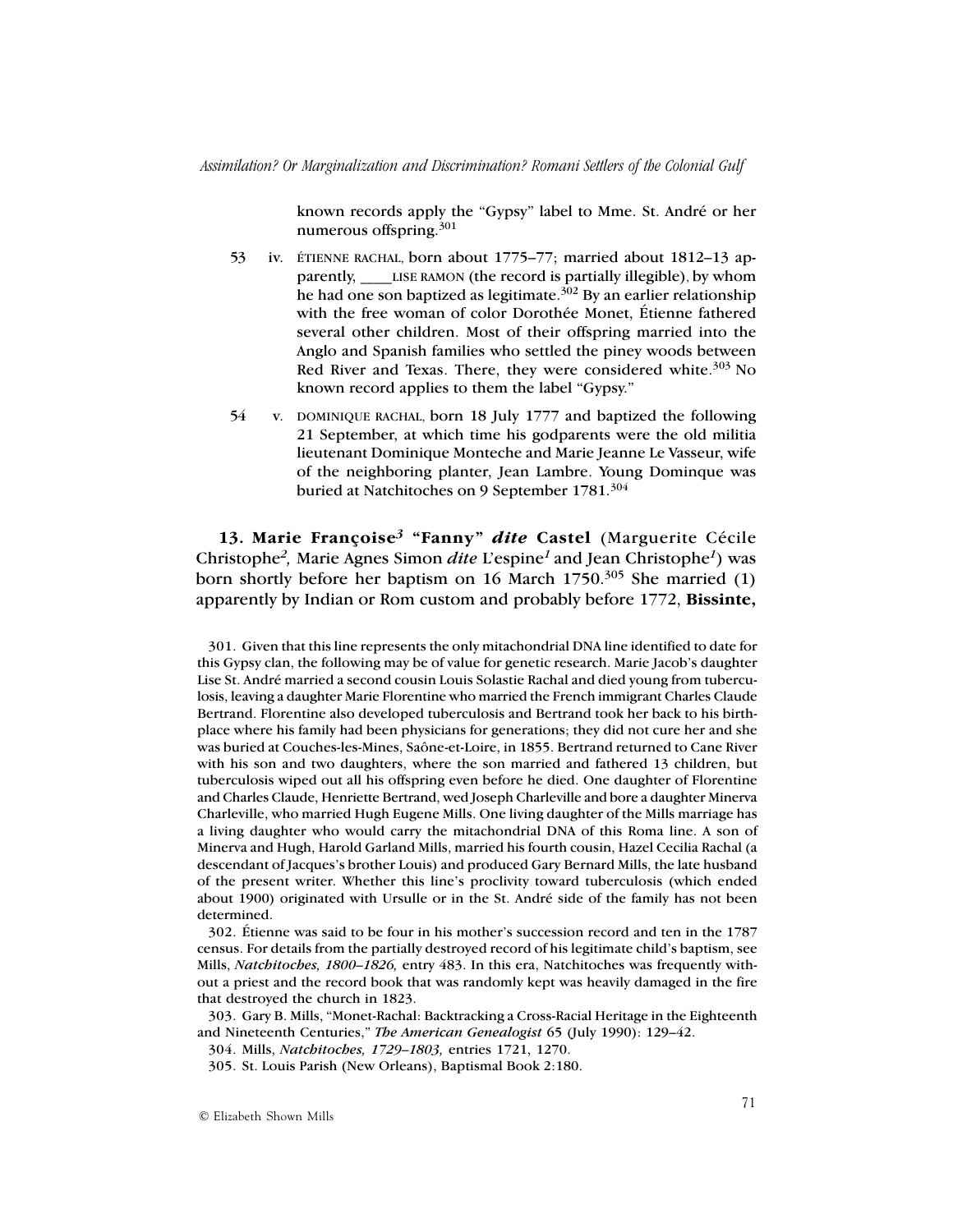**Apalache Indian**; and (2) 10 May 1783 at Natchitoches, **Robert McKim** (*var.* Mechim) of "Baltimore, province of Pennsylvania," son of William McKim and "Marie Dever" (Deves, Davis?). Robert died before October 1802. Françoise survived him and apparently died after 1815.<sup>306</sup>

While Françoise used *Castel* as her surname on one occasion, her baptismal record identifies her as a "natural" child of "Cécile Christophe, widow of Jean [*sic*] Castel." No subsequent record hints at the identity of her father. She was only sixteen when, about April 1766, she became pregnant with her first child. The father has not been identified and a reconstruction of the circumstances is complicated by the fact that she and her mother removed from New Orleans to Natchitoches about the time of the conception. Godparents to the child were the half-siblings Pierre Poissot and Elisabeth Dupré, whose mother's sister had been the wife of Pierre Castel before he married Françoise's mother.<sup>307</sup> The fact that Françoise's mother, three months earlier, had donated two-thirds of her Rapides land to the brother of the child's two godparents (Robert Dupré) might suggest a gift to a prospective son-in-law. However, young Dupré was already married.308

Françoise was still single in March 1769 when her mother donated to her a one-year-old bull in exchange for her "help in the establishment of a *vacherie* at Rapides."309 She is not enumerated with her mother and siblings on the 1773 census of the fledgling Rapides Post. The next year's census of the Apalache tribe explains her absence from the maternal household. The sixth of the twenty households in that Apalache village was that of Bissinte, his wife Françoise, a boy Celestin, and a girl Catherine. No ages are given.<sup>310</sup> The livestock census of 1779 cites "Widow Bissainte" living between her mother and the Apalache village; it credits her with four bulls, ten cows, eighteen calves (1–3 years), two stallions, four horses, eight mares, and sixteen geldings (1–3 years). Her herd was, in fact, the largest at the post—greater even than that of the commandant—although it still fell short of that attributed to Denis, the Apalache chief. $311$ 

309. Natchitoches Colonial Archives, doc. 565.

<sup>306.</sup> Succession of Robert McKim, file "Rap:1803, January 11," Louisiana State Archives; 1810 U.S. Census of Rapides, p. 276 (underscored number), for "Madame Bobb."As "Famy [Fanny] Makim," Françoise served with another Bayou Cotile resident, the notary Pierre David Cailleau La Fontaine, as a godparent to an O'Connor grandchild of her sister Jeanne La Prairie on 7 May 1815; see Mills, *Natchitoches, 1800–1826,* entry 553.

<sup>307.</sup> Mills, *Natchitoches, 1729–1803,* entry 1068, for 1767 baptism of Marie Françoise. 308. Natchitoches Colonial Archives, doc. 538. For Dupré's contract of marriage, 28 February 1763, see Alice Daly Forsyth, *Louisiana Marriage Contracts,* vol. 2 (New Orleans: Polyanthos, 1989), 59. One witness to the contract was Vincent Poirier, who settled with Dupré and Cécile at Rapides.

<sup>310.</sup> Leg. 189, folio 1108, Cuban Papers.

<sup>311.</sup> Leg. 192, ibid.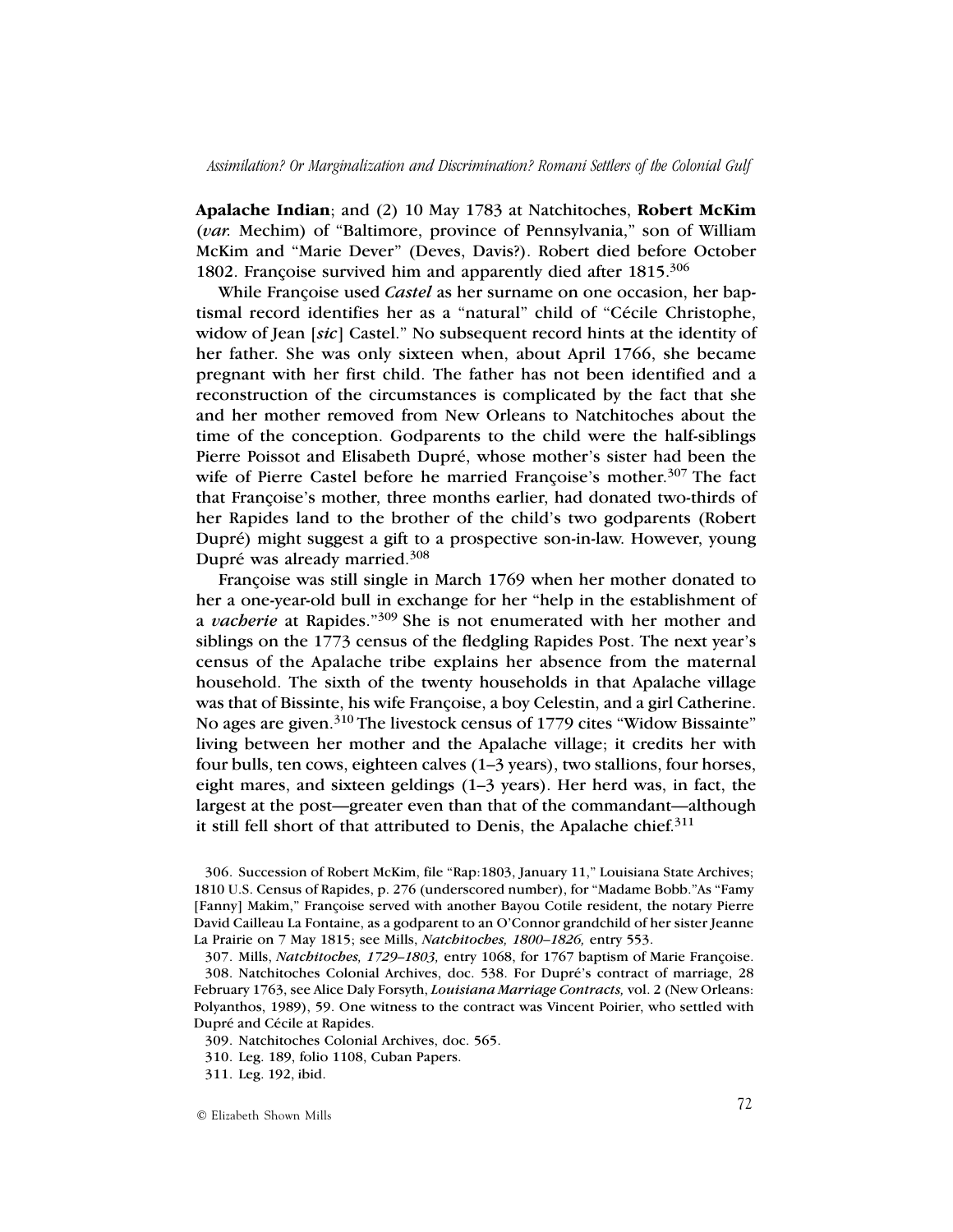In the wake of the American Revolution, when the new state governments began charging for land and Anglo-Americans learned that it was being given freely in Spanish Louisiana, Rapides saw a surge in population. Given Françoise's relative prosperity, it is not surprising that one of those newcomers soon courted her. On 13 February 1783, three months before their church wedding, she signed a marriage contract with Robert McKim. An inventory of her property taken at the time of the contract attests the rudimentary accommodations of the first settlers of that wilderness:312

| 2 copper boilers, one holding 10 pots and the other 4 | $\ldots$ 9.0 p.  |
|-------------------------------------------------------|------------------|
| 1 old coverlet of skin [fur? leather?]                |                  |
| 1 feather bed [i.e., a mattress, but no bedstead]     | $\ldots$ 8.0 p.  |
| 8 mother cows and their young                         |                  |
| 5 large bulls                                         |                  |
| 4 mares and their young                               |                  |
| 3 large fillies                                       | $\ldots$ 15.0 p. |
| 1 stallion                                            | $\ldots$ 10.0 p. |
| 2 geldings                                            |                  |
|                                                       |                  |

By the terms of their contract, McKim promised to raise her one surviving child, Celestin, in the event of her death, in exchange for half of her inventoried property; the rest was to be held in Celestin's name. They also agreed that future accumulations by either of them would belong to that spouse alone but that if McKim died without children, his property would fall to Françoise.<sup>313</sup>

The union produced no known offspring. In fact, the couple appears to have parted company before McKim's death. The 1789 census of Rapides, the last that includes McKim, credits him with two thousand *carrotes* (bundles or twists) of tobacco, twenty barrels of corn, one residence, and one "stepson ... Indian male." It also places the family next to one Jim McKim ("Guim Meckim"), an apparent brother with a wife and a son Robert, but no land.<sup>314</sup> The 1792 census of the post, however, cites "Françoise" and "Celestin, her son"—no surname for either—with no other residents in their household.<sup>315</sup> Françoise appears as the head of a household on the 1799 census of the post as "Madame Bob McKim," aged

314. Leg. 201, folio 854-B, Cuban Papers.

<sup>312.</sup> Inventory of the goods of Françoise, widow Bissente, filed in Robert McKim Succession.

<sup>313.</sup> McKim-Françoise marriage contract, Robert McKim Succession. In this document, the commandant identifies Françoise's former husband redundantly as *Vincente* Bissente. In Spanish, the "B" and "V" sounds are interchangeable.

<sup>315.</sup> Ibid.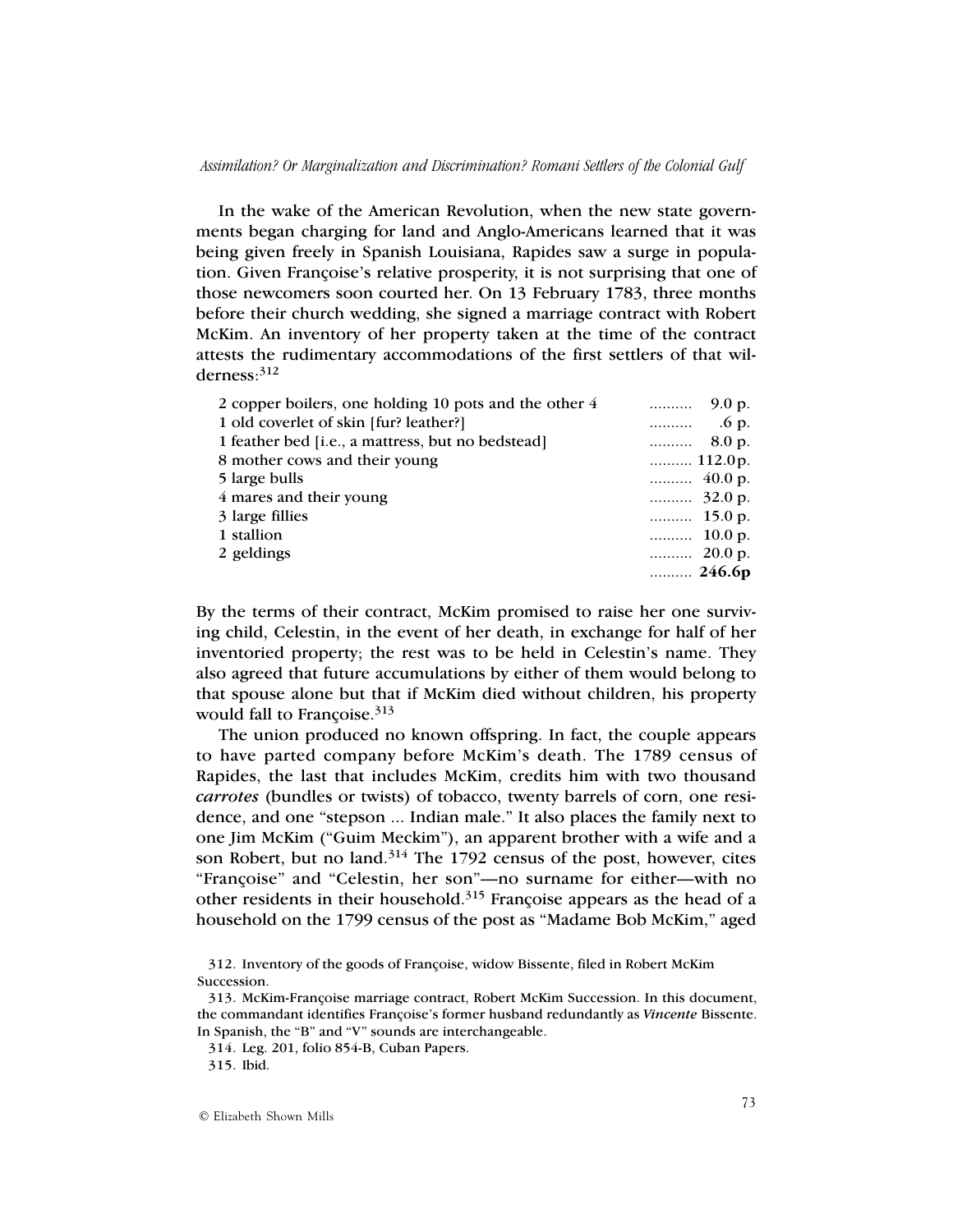25–49, sharing her home with six others—including a male in that same broad age bracket (apparently her son, Celestin).<sup>316</sup> Subsequent documents suggest that McKim had moved on to another relationship. After the Purchase of 1803, when Louisiana landholders were required to submit to the U.S. Land Office proofs of ownership for their lands, one Andrew Weaver created a file of paperwork showing that a Robert McKim and "Madame Morris" occupied a piece of land on Prairie Mamou in the Opelousas District in 1801, that neither lived on the property in the late 1802–early 1803 period, and that Weaver had purchased the property from Madame Morris.<sup>317</sup>

That McKim-Morris chronology coincides with the opening of Robert McKim's succession in October 1802, when kinsmen appeared to claim his estate. One William (*var.* James) Brown of Bayou Chicot in the Opelousas District laid claim to a share on the basis that McKim was *carnal tio* (blood uncle) to Brown's wife Celeste Chover.<sup>318</sup> Commandant Layssard, who had been at the post from its founding in the 1760s, produced the 1783 "McKim-Françoise [no surname]" marriage contract to squelch Brown's inheritance claim. The goods that Françoise then inherited from McKim suggests that the family home and most of their livestock were already hers, and that McKim may have been a carpenter:  $319$ 

| 2 broken horses    | 1 gouge                    |
|--------------------|----------------------------|
| 1 broken mare      | 1 drawing knife            |
| 1 2-year-old beef  | 1 round knife              |
| Cash \$7.50        | 2 crows                    |
| 1 shot gun         | 1 rasp & lathing hammer    |
| 1 hoe              | 2 brands                   |
| 1 falling ax       | 2 gimblets                 |
| 1 hand ax          | 1 iron wedge               |
| 2 plaines [planes] | 1 jointer                  |
| 1 hand saw         | 1 parcel of cypress staves |
| 1 frow             | 2 blankets                 |
| 1 grind stone      | 1 coat                     |

316. De Ville, *Rapides Post, 1799*, 3.

319. "Inventory of the effects belonging to Robert McKim, Deceast," 7 November 1802, McKim Succession. The document label carries an unexplained notation, "Madame Bobe," suggesting that she may have been known in the community by the diminutive of her husband's name—i.e., "Madame Bob." This echoes the 1810 U.S. census listing of one "Mme. Bobb"; see Rapides Parish, p. 276.

<sup>317.</sup> For a published summary of those land records, see *American State Papers: Public Lands,* 3:117–18.

<sup>318.</sup> Petition of Guillermo Brom [*sic*], 26 October 1802, McKim Succession. Although the petition begins by identifying him as "Guillermo" (Spanish for William), he signed badly—as *James Brown*.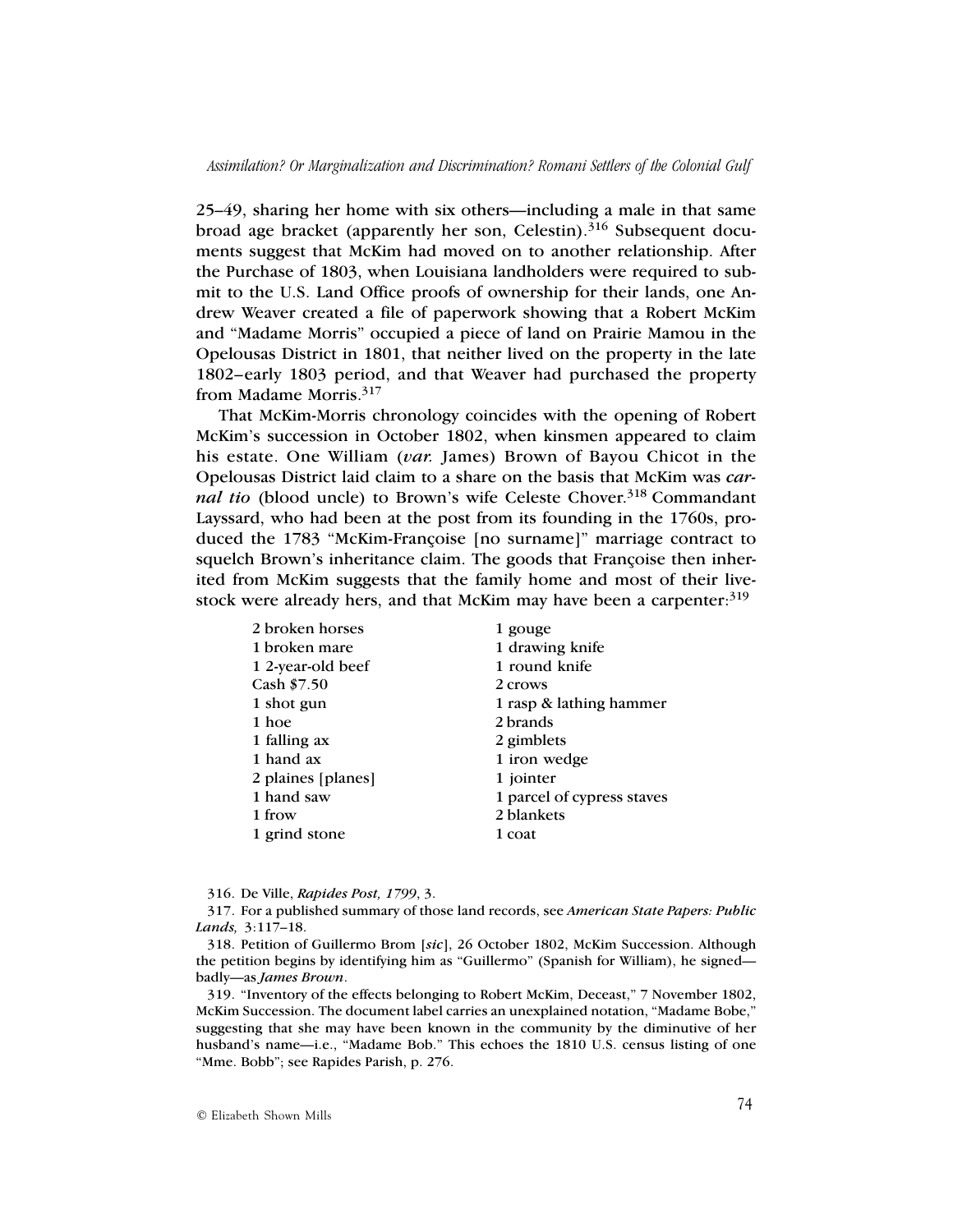2 horse bells 2 bear skins 2 steel traps 1 case of razor & shaving box 2 clivesses & link

1 cooper's adze 1 Spanish saddle & bridle

1 trowel 1 pair cooper's Counpasses

- 1 small saw 2 carottes of tobacco
- 1 note on James McLaughlin for \$65
- 1 note on Patrick Clark for \$20.

Marie Françoise *dite* Castel was the mother of three known children, only one of whom lived to adulthood:

## By **unknown father**:

55 i. MARIE FRANÇOISE<sup>4</sup> dite CASTEL, born 18 January 1767, baptized 30 January 1767, with her godparents being Pierre Poissot and his halfsister, Elisabeth Dupré.<sup>320</sup> Marie died before the 1773–74 censuses of the Rapides Post and Apalache village.

# By **Bissente, Apalache Indian**:

56 ii. CELESTIN BISSENTE *aka* VINCENT, born about 1772. He is enumerated as a child, "Celestin," on the 1774 census of the Apalache village  $321$ and is listed last (as "Celestin Bissente") on the 1788 militia roll of the Rapides post.<sup>322</sup> Curiously, while the Natchitoches priest periodically journeyed to Rapides to baptize children born into the Apalache tribe, no baptismal record has been found for Celestin or his younger sister Catherine. (It is also possible that they were baptized by a travelling priest from another post and the entry was recorded among Indian and slave records not yet published or open for study.) The 1789 census of the post cites "Celestin Bissente" as an "Indian male" and a militiaman. $323$  He appears with his mother on the 1792 census of Rapides, as a militiaman, and (under "Celestin Vincent") his farm is placed between Louis La Prairie and La Prairie's son-in-law Huffman on the 1792 census of tracts already surveyed.

> Celestin does not appear on the  $1794$  militia roll<sup>324</sup> and has not been found thereafter. He is likely the adult male in his mother's household on the 1799 census, where the composition of the household suggests that he had a wife and family.<sup>325</sup> He does not appear

- 320. Mills, *Natchitoches, 1729–1803,* no. 1068.
- 321. 1774 census of Indian tribes, leg. 189, folio 1108, Cuban Papers.
- 322. 1788 militia roll of Rapides, leg. 211, folio 793, ibid.
- 323. 1788 census of Rapides, leg. 201, ibid.
- 324. 1792 population census of Rapides, leg. 205; 1792 land census of Rapides, leg. 206, folios 699, 707–11; and 1794 militia roll of Rapides, leg. 215B, folio 379, ibid.
	- 325. De Ville, *Rapides Post, 1799,* 3.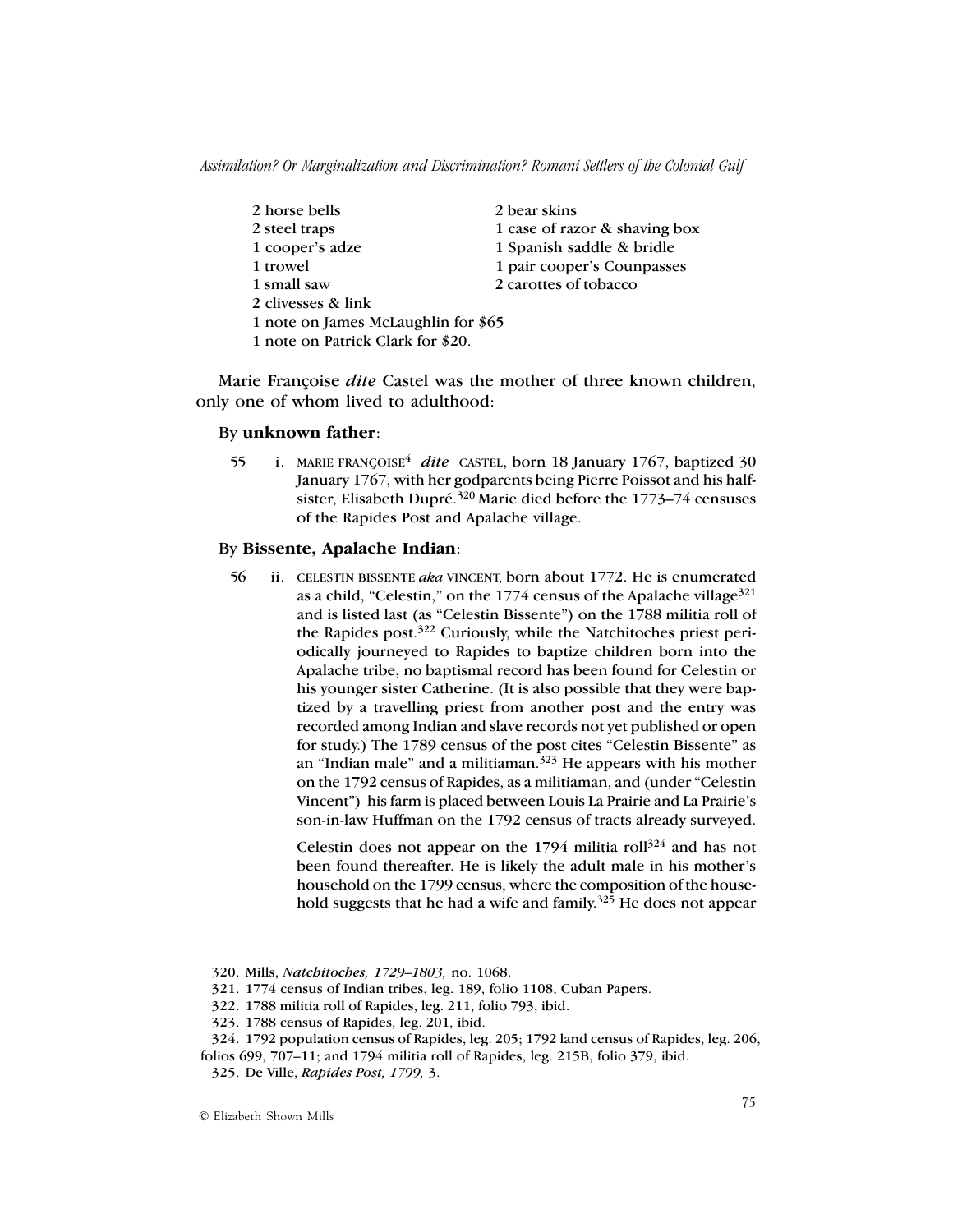on the first federal census of Rapides, taken in 1810, and he appears not to have filed a claim with the U.S. land office for the land that was surveyed for him before 1792. Offspring within the Apalache community are probable but not known. A female named Tonton (*var.* Touton) Celestin appears in baptismal records of tribal members in 1815, together with Celestin's cousin, Susanne Salmon (Babé's Apalache daughter), and Susanne's husband José María Torres.326

57 i. CATHERINE BISSENTE, born before the census of 1774; died before her mother's marriage contract in 1783.

**14. Jean Gregoire***<sup>3</sup> dit* **Castel, Marchant,** and **Varangue** (Marguerite Cécile Christophe*2,* Marie Agnes Simon *dite* de L'espine*1* and Jean Christophe*1*) was baptized at New Orleans on 21 July 1752.327 He married at Natchitoches, about 22 May 1784, **Marie de l'Incarnation Derbanne**, widow of the prosperous planter, Joseph Dupré.<sup>328</sup> Marie died at Natchitoches about 1808; Jean, about January 1828.<sup>329</sup>

 Jean's father has not been identified. At his baptism, he was called "Gregoire [no surname], *natural* son of Cécille [no surname], widow Castel." His father goes unnamed. The godfather for whom he was named was the eight-year-old Jean Gregoire Henry Metzinger, son of the sergeant-major of the Swiss troops at New Orleans. His godmother was Marie Louise Dorvain, about whom nothing else has been found. Both godparents made their marks. The 1773 census of the Rapides Post places him in the household of "Widow Varangue," and names him only as "Jean, her natural son, 21." In that same year Jean witnessed an inventory of the goods of the Rapides commandant, at which time he printed his name in block letters, "JEAN CASTEL."<sup>330</sup>

As an adult, Jean first used the surnames Castel and Marchant, but settled early upon Varangue. His color apparently was an issue at least once in his life. White males of his age were obliged to do militia duty, and the previously mentioned documents from the Rapides post shows his half-Indian nephew serving in the militia there. However, the first militia roll on which Jean appears, that of Natchitoches in 1780, reveals

<sup>326.</sup> Mills, *Natchitoches, 1729–1826,* entries 661–71, 1804–05. See also the reference to Celestin in the subsequent discussion of Jacques Vallery's (no. 63) possible New Orleans residence in 1840.

<sup>327.</sup> St. Louis Parish (New Orleans), Baptismal Book 2:259.

<sup>328.</sup> Mills, *Natchitoches, 1729–1803,* no. 1079.

<sup>329.</sup> Natchitoches Colonial Archives, doc. 3625, Succession of Marie Derbanne; Natchitoches Parish, Succession Book 6:165–68, Jean Varangue.

<sup>330.</sup> Natchitoches Colonial Archives, doc. 869.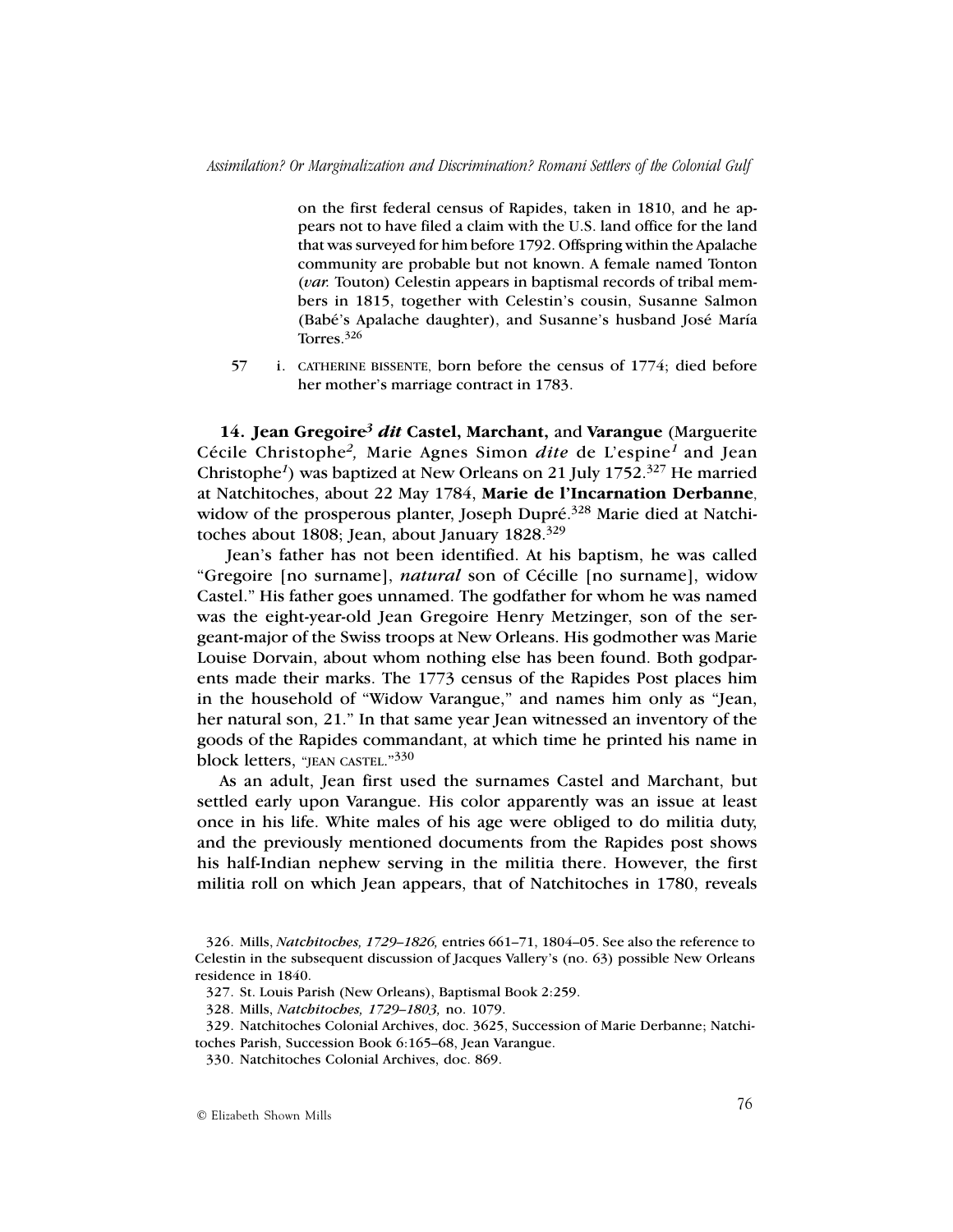that he was not mustered into either of the two companies. Instead, as "Jean Varangue," he heads an appended list of six "free men of color" who served as couriers.<sup>331</sup> That document represents the only known instance in which Jean, his mother, or his siblings had "color" attached to them in records created during their lifetimes. The 1782 and 1787 militia lists accord him full status as a cavalryman. $332$ 

Natchitoches, not Rapides, was clearly Jean's home base. When his sister Babé was charged with prostitution by the Natchitoches priest in 1778, he filed her defense for her.<sup>333</sup> When a succession was opened at Natchitoches for his late sister Ursulle in 1780, he attended the taking of an inventory.<sup>334</sup> On 18 March 1784, he petitioned the Natchitoches commandant for help collecting 40 *piastres* due him for having "caulked entirely the bateau" of the deceased Gaspart Bayarre, $335$  referring to a trade likely taught him by his stepfather Barranco, who was cited as a caulker on the 1763 census of New Orleans.

Jean's fortunes and lifestyle radically changed in that year 1784, when (as "Jean *Marchand,*" a phonetic spelling of the name of his sister Babé's father) he married the Widow Joseph Dupré. Although the widow was fifteen years his senior and already the mother of thirteen children, the circumstances of their marriage earned her the distinction of being the oldest pregnant bride in the colonial history of Natchitoches.336 Marie's late husband had died two years earlier, leaving her seventeen slaves and three tracts of land that spread across thirty arpents of river frontage well under cultivation. Her children would, in the year of her remarriage, inherit another 1,102 *piasters* from their paternal grandmother.<sup>337</sup> Predictably, the widow's children were not happy over her remarriage. Her

- 332. Ibid, leg. 195 (1782 list) and leg. 13 (1787 list).
- 333. Natchitoches Colonial Archives, doc. 1308, Rex vs. Babet Varange et al.
- 334. Ibid., doc. 1379.
- 335. Folder 649, Melrose Collection.

336. Marie de l'Incarnation Derbanne was born in 1737, making her 47 at the time she married Jean. For the reported results of a study of marriages, childbearing, and bridal pregnancies, made after reconstituting all families who inhabited colonial Natchitoches, see Elizabeth Shown Mills, "Family and Social Patterns of the Colonial Louisiana Frontier: A Quantitative Analysis, 1714–1803" (Thesis, University of Alabama, 1981), particularly chapters 3 and 4, pp. 92–205. Marie was the niece of the previously discussed Pierre Derbanne. Her paternal grandparents were Canadian and Chitimacha; her maternal grandparents were a Spanish officer and his Spanish wife from the adjacent and rival post of Los Adaÿes.

337. Natchitoches Colonial Archives, doc. 2780, succession of Joseph Dupré, and doc. 1820, succession of Anne Marie Philippe (Widow Jacques Dupré, then Mme. Remy Poissot). Jean Varangue, representing his wife who was ill, collected that inheritance for her Dupré minors.

<sup>331.</sup> Leg. 193-A, Cuban Papers.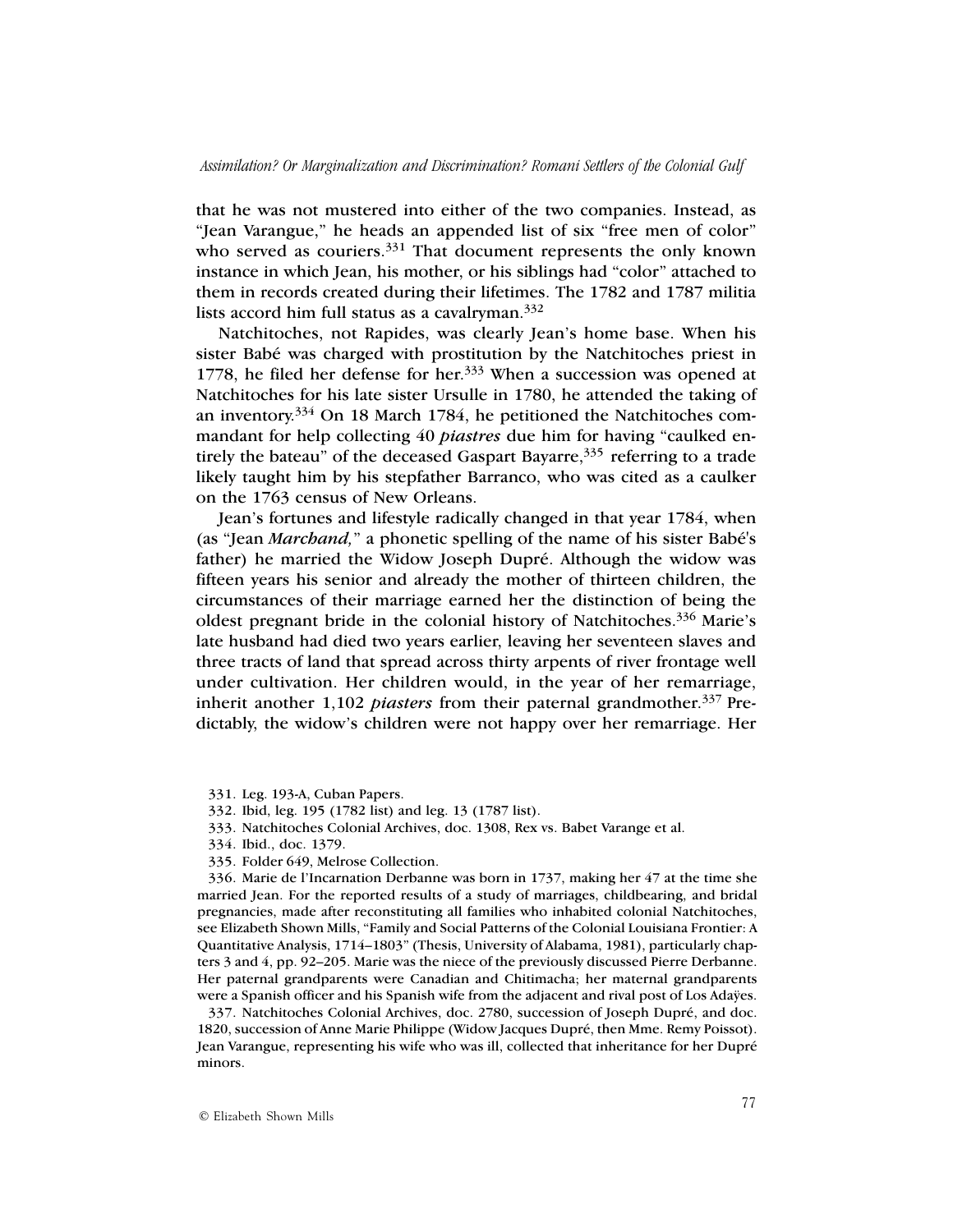oldest son and daughter, with their spouses, promptly filed suit against their mother, saying that two years had passed since their father's death, that she had made no settlement of his estate, and that she had "been remarried for some days now." No widow, they pointed out, could remain tutor (financial guardian) of her children after she took a new husband. Because he would have legal control over her and her funds, he might appropriate for his own use the goods that belonged to the children of the first union. The commandant agreed and forced a division, one that still left the widow with considerable goods to her name.  $338$ 

Jean's marriage was no more successful than those of Cécile, Babé, and Françoise. The child that prompted the marriage was buried three months after that April wedding. Two years later, despite Marie's age, she produced another son to replace him, but that child has not been found past the August 1787 census. Meanwhile, when a Spanish transient stole goods from the commandant in 1785 and took them to the cabin of two Varangue-Dupré slaves, Marie was called to testify, with Jean duly present as the law required when a wife was questioned.<sup>339</sup> The 1790 church tax roll shows that Jean supplied eight of his wife's slaves to provide labor for the parish, together with 9 *reales* of Spanish silver. Through 1794, he paid their assessments on time, but a 1795 list shows him delinquent in the payment of 4 *piasters* and 4 *escalins*. 340 The 1795 census of slaveholders credits him with no slaves of his own; Marie's holdings had dwindled to eight (of all ages). In a community in which slaveholders claimed from one to fifty bondsmen, with three being the median, Marie's diminished tally that year still placed her in the top 20 percentile, economically.<sup>341</sup> In the meanwhile, Jean had also begun to sell off Marie's land—two of her three parcels, in October 1793.<sup>342</sup>

The couple soon separated. Jean applied to the Spanish government for a grant of his own and received a concesion of fifteen arpents on both sides of the river, by the usual depth of forty or so. His chosen tract was bounded above by Antoine Rachal (nephew of his sister's husband Jacques Rachal) and below by the lands of Jacob St. André (brother of Jacques's

<sup>338.</sup> Natchitoches Colonial Archives, doc. 1819.

<sup>339.</sup> Ibid., doc. 1788, Rex vs. La Costa (1785).

<sup>340.</sup> 1790 church tax roll of Natchitoches, Box 1, Natchitoches Parish Records, 1734– 1916, Louisiana and Lower Mississippi Valley Collection, Special Collections, Hill Memorial Library, Louisiana State University, Baton Rouge. August 1795 delinquent tax roll, folder 716, Melrose Collection. For other tax rolls on which Varangue appears paying assessments on his wife's and stepchildren's property, see folder 703, Melrose Collection (1793 list), and the 1794 public works roster of Natchitoches, in Natchitoches Parish Records Collection, LSU. All are translated and published in Mills, *Natchitoches Colonials.*

<sup>341.</sup> 1795 census of slaveholders, leg. 201, Cuban Papers.

<sup>342.</sup> Natchitoches Colonial Archives, docs. 2476 and 2477.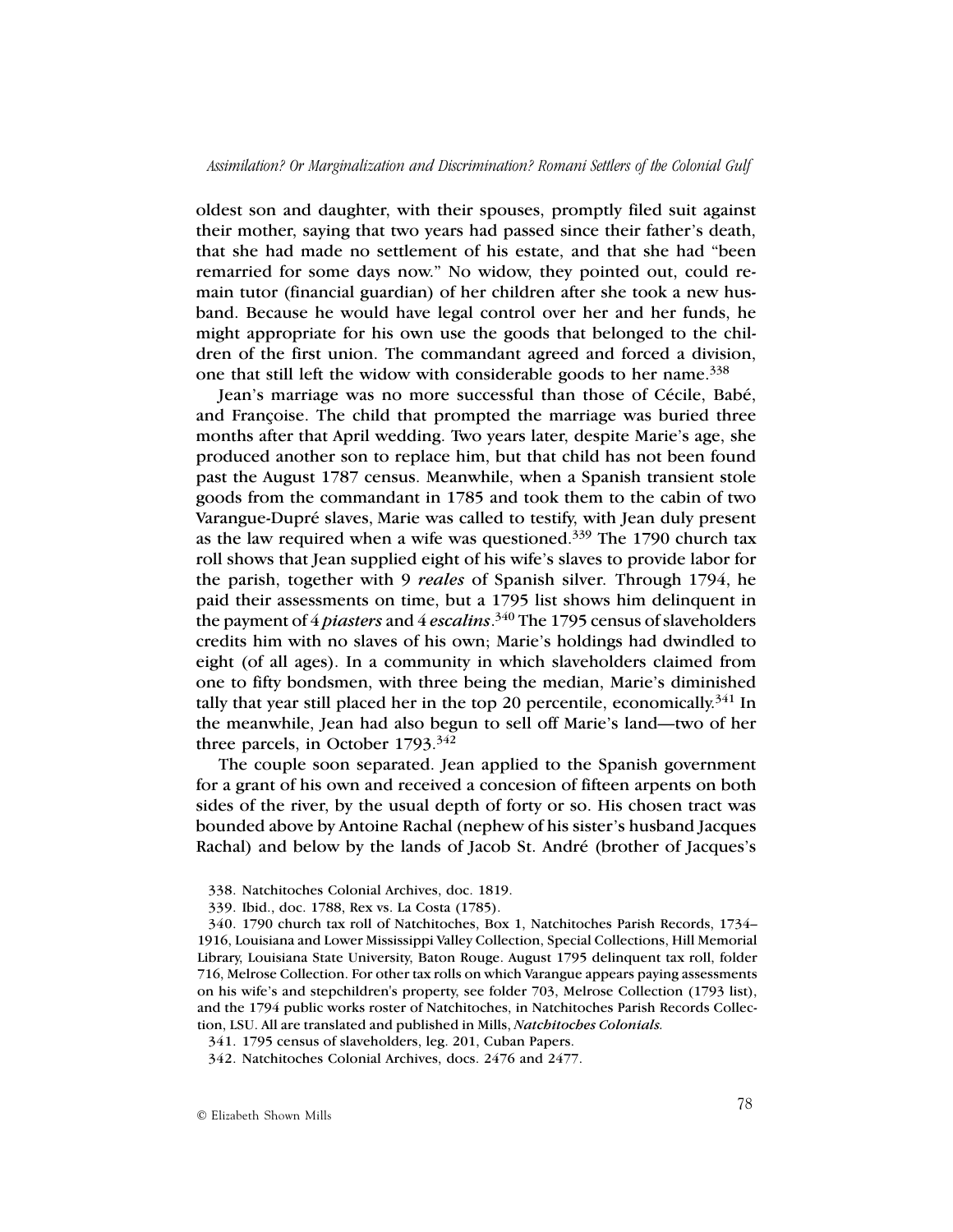son-in-law). That location places Jean on lower Cane River, near present Marco. Even before his American title was cleared, however, Jean sold the still-raw tract to his wife's son-in-law, Louis Lambre.<sup>343</sup> On 24 November 1804, Jean and Marie were still separated when "Marie Derbanne, wife of Jean Varangue, absent" went into the post to report the drowning of a slave child belonging to her son Pierre Dupré.<sup>344</sup> On 23 September 1805, with Jean again absent, she sold a tract of land eight leagues (about twenty miles) below the post, containing eight *arpents* on each side of the river (to the usual depth of forty or so). For two years, the sale remained in limbo until Jean went to a notary to ratify the sale in his capacity as her husband. At that time, the notary identified Jean as "a resident of this county, actually living at the place called Les Ecores."345 Jean had returned to his roots. *Les Ecores,* the bluff region later known as Monette's Bluff and Monette's Ferry, lay along the parish line at Bayou Cotile, just above the old Indian villages of Rapides and not far below his land concession at Marco. Marie's succession was opened at Natchitoches in 1808. Jean was not named the administrator; rather, that task went to a neighbor, Auguste Langlois.346

One cause of the separation—or perhaps a result of it—might be found in the manumission of a family slave. On 10 May 1804, Jean appeared with his wife's former sister-in-law before a local notary to buy the freedom of the infant Marie Louise Perine, in a document that explicitly states the infant was the daughter of "Monsieur Jean Varangue."<sup>347</sup> In the decade that followed, he owned one other slave whose acquisition is not on record. Possibly it represented his marital portion of Marie's estate. On 15 October 1815, the freedwoman Isabelle Marianne, called *mulâtresse* mortgaged her land to the Cane River entrepreneur Alexis Cloutier, to cover 800 *piastres* "owed to Monsieur Jean Varangue on the purchase of her *mulâtre* son named Etienne."348

343. Ibid., doc. 3679.

344. Ibid., doc. 2872.

345. Ibid., doc. 3307 and 3463. For other transactions executed by Marie, see doc. 2940 (*c.*1800), sale of slave to her son Athanase Dupré; doc. 2979 (*c.*1801), sale of slave to Yves Pacalé, free man of color; doc. 3078 (1804), sale of the *mulâtre* child Dorsino, aged 8, to Remy Lambre.

346. Ibid., docs. 3625 (a succession inventory, now missing) and 3645 (administrator's bond, missing). Monette's Bluff carries the name of the land's patentee, the freed slave Dorothée Monet(te), who was at the time bearing children to Jacques and Ursulle (Castel) Rachal's son Étienne.

347. Ibid., doc. 3127.

348. Ibid., docs. 4519, 4521. (Doc. 4521 is misfiled and mislabeled. Docs. 4520–4532 are scattered amid the 4540s. Doc. 4521, Isabel's manumission of Etienne, is numbered 4522 on its back, but is indexed as 4521. The next document in the series—unrelated to this set of transactions—is also numbered 4522 and is indexed as such.)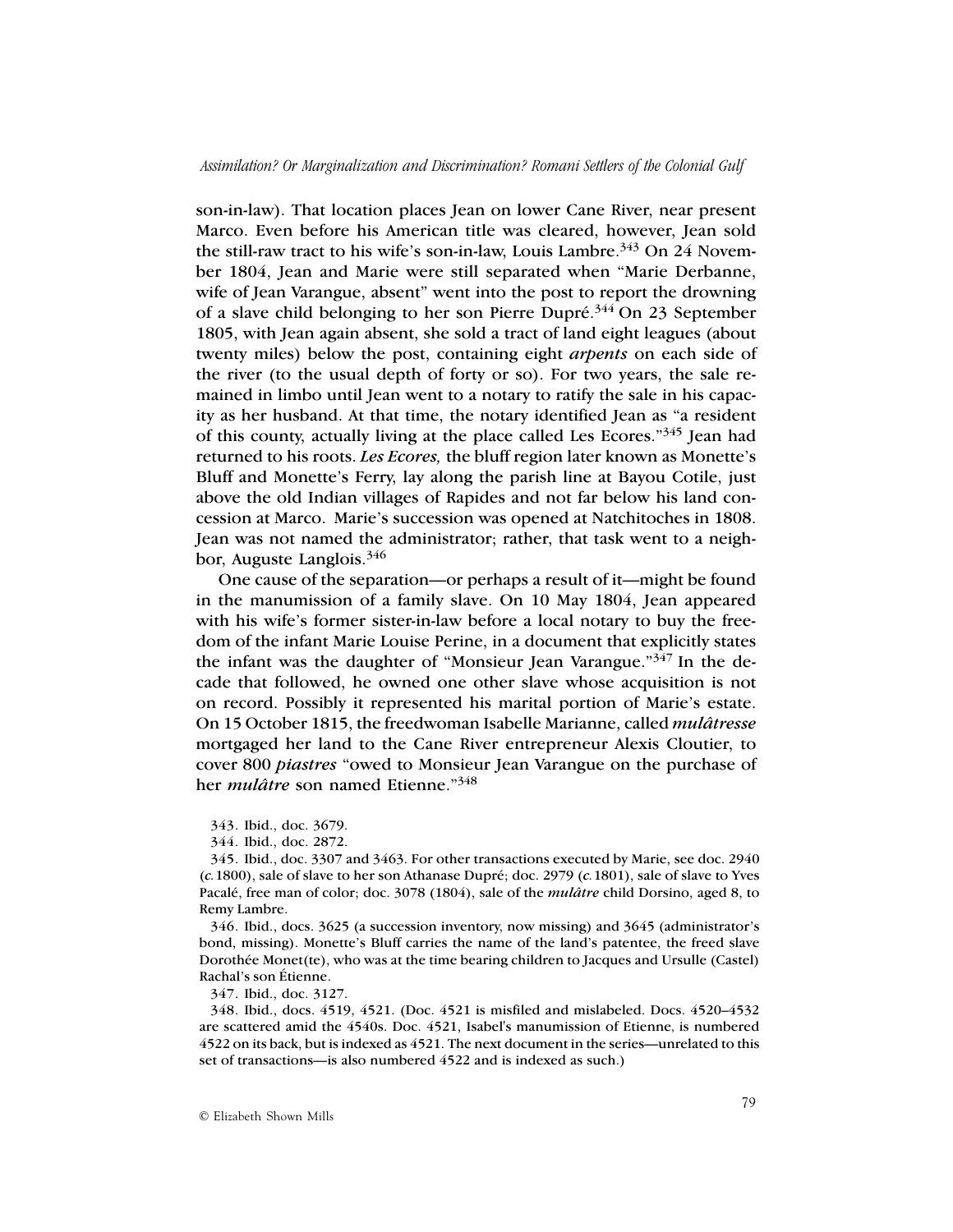The only other record found for Jean after Marie's death puts him back into the presence of the Indians. About 1813, he was called to testify in the land claim of the wealthy Joseph Gillard of Rapides. In that deposition Jean reported that he had been present and acted as interpreter when, in 1798, the Pascagoula Indians sold (to Gillard's wife's first husband) tribal land between Bayou Descotés and Bayou de la Borne (also called Bayou des Apalaches). The tribe had later returned and resettled on the land, Jean reported, but Gillard had run them off.349 Subsequent litigation before the Louisiana Supreme Court ruled that the purchase of the Pascagoula land was legitimate; and those records verify Jean's role as interpreter, although they place the sale at 1795 rather than the 1798 of his recollection. For reasons not stated, Jean's own testimony about the event was excluded by the appellate court. $350$ 

Jean's death was reported to the Cane River notary on 29 January 1828 by his sister Babé's grandson, Marcel Vallery. His meager estate consisted of "one simple gun" and thirteen animals that brought \$117.75 at the succession sale. No heirs were named.<sup>351</sup>

Jean Gregoire *dit* Castel, Marchand, and Varangue fathered three known children.

## By **Marie de l'Incarnation Derbanne (Widow Dupré)**:

- 58 i. [UNNAMED]*<sup>4</sup>* MARCHAND, buried 25 July 1784, as son of "Jean Marchand and Maria Darban."<sup>352</sup>
- 59 ii. JEAN BAPTISTE CASTEL, born 12 March 1786 and baptized 26 April 1786 as "Jean Baptiste, son of Jean Castel [Casteille? Christille?] and Maria Darban." Godparents were their neighbor Augustin Buard and the infant's half-sister, Marie Louise Dupré.<sup>353</sup> The child has not been found past his appearance, age one year, on the 1787 census.

349. *American State Papers: Public Lands,* 3:245–46. Gillard was then married to the widowed mother of Bret Lacour who testified in 1851 as to his knowledge of the area and its settlers; see note 13. Gillard's own first wife, coincidentally, was a Sarde from New Orleans. However, her father, Nicolas Sarde of Bordeaux, has not been connected to the Cadiz-born Spaniard, Joseph Sarde Barranco, who married Cécile Christophe. As far as known evidence shows, it appears to be mere coincidence that the two Sarde lines ended as neighbors on Red River. For Gillard and Sarde, see *Archdiocese of New Orleans,* 3:141 (Gillard); and Alice Daly Forsyth, *Louisiana Marriage Contracts,* vol. 2, *Abstracts from Records of the Superior Council of Louisiana, 1728–1769* (New Orleans: Genealogical Research Society of New Orleans, 1989), 140.

<sup>350.</sup> *Maes* v. *Gillard's Heirs et al.,* 7 Martin (N.S.) 314 (1828).

<sup>351.</sup> Natchitoches Parish, Succession Book 6:165–68.

<sup>352.</sup> Mills, *Natchitoches, 1729–1803,* no. 1308.

<sup>353.</sup> Ibid., no. 1908.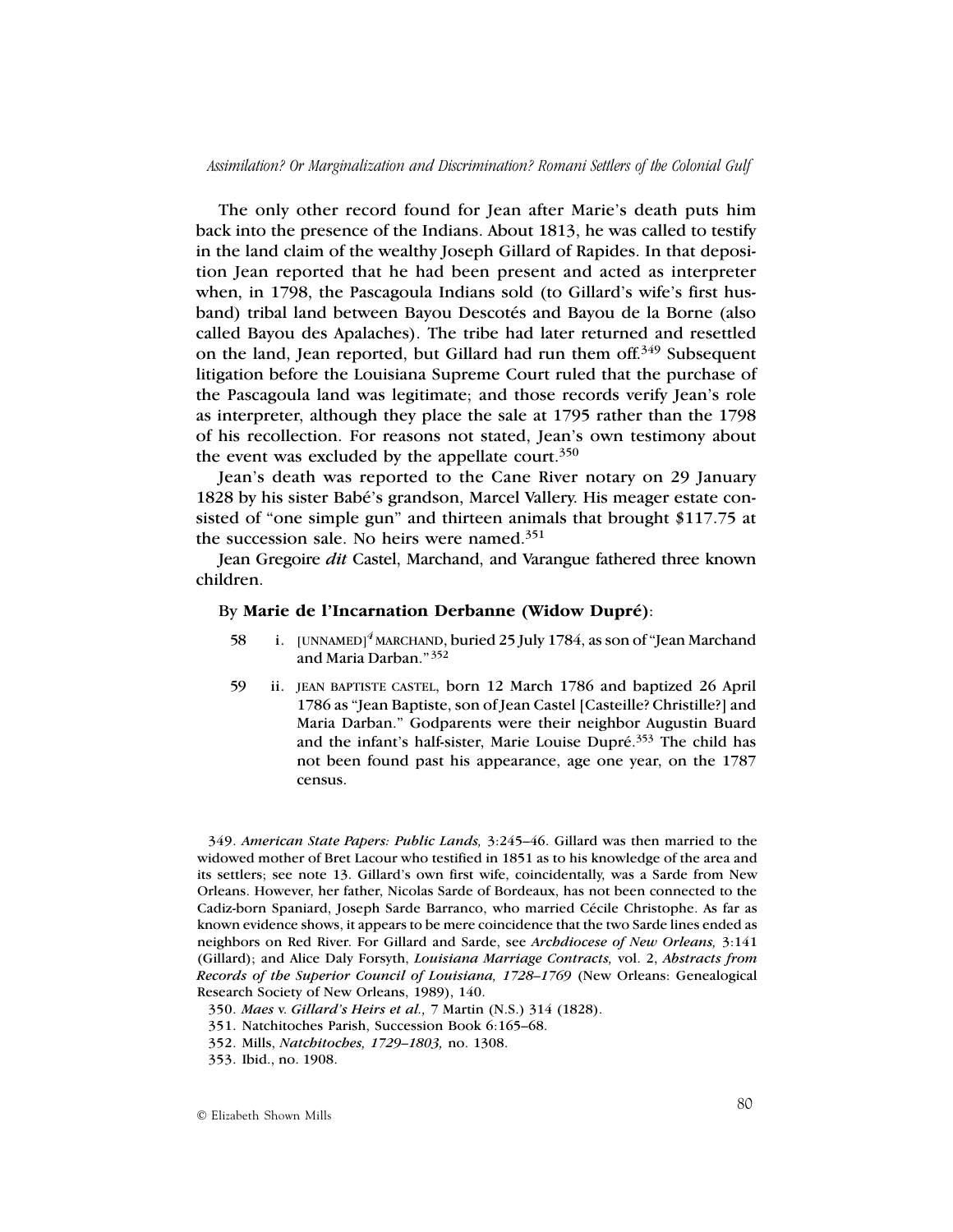By **Celeste,** *négresse* slave of Widow Marie Louise Monette:

60 iii. MARIE LOUISE PERINE VARANGUE, born early 1804. Even before her baptism on 18 November of that year, Jean went to the child's mistress, paid \$200 for the child, and declared her free.<sup>354</sup> In 1825, as "Perine Varan," she presented for baptism a son named "P. Azenor Landreau."355 Her child appears to have been considered white at baptism. Neither have been found past that date.

**15. Marie Barbe Josephe***3* **"Babé" Marsant** *dite* **Castel, La Grand,** and **Varangue** (Marguerite Cécile Christophe2, Marie Agnes Simon *dite* L'espine1 and Jean Christophe*<sup>1</sup>*), was baptized at New Orleans on 21 June 1755.356 She married about 1784,357 possibly by Indian or Rom custom, **Salmon, Apalache Indian,** who last appears on record with her as a godparent to other Apalache Indians on 11 June 1793.<sup>358</sup> Babé is said to have died after 1803–04, at the Apalache site above the rapids on Red River, Rapides Parish.359

Babé is the only one of her mother's natural children for whom a father is named. According to her baptismal record, he was Bernard Marsant. Nothing is known about him except that he was soldier in the company of Monberault, who was paid his bread ration in Illinois on 31 January 1759, was at Cat Island (an outpost off the Mississippi Coast) on 14 June and 8 August 1759, was discharged from service on 1 March 1765, and was granted a half-pay pension of 6 *livres* on 24 June 1765*.* <sup>360</sup> As an adult, Babé never used his name, although her older brother Jean used it as his surname when he married the Widow Dupré. The records Babé created sometimes called her by the *dit* of her stepfather Varangue or

358. Ibid., entries 2145–45, 2149–50.

359. Testimony of Bret Lacour, 13 May 1851, Private Land Claim 4459 (Heirs of Vallery). The last actual record found for Babé is the 1800 church census of Cotile, "6 leagues distant [above] the rapids," where only 6 families resided (Babé, Dubois, Lattie[r], Huett, Dison, and Wells). Babé had 5 arpents under cultivation and her household was credited with 2 women, 2 boys, 2 girls, 0 mulattoes, and 0 Negroes. See *Records of the Diocese of Louisiana and the Floridas* (Notre Dame, Ind.: University of Notre-Dame microfilm publication, n.d.), reel 9, frame 36.

360. For Bernard in 1759, see "Detachements de la Nouvelle Orléans a Commencer du 9 Janvier, 1759," ff. 99 and 102 *bis.* For the 1765 discharge, see "General Roll of Louisiana Troops, 1720–1770," Conrad, *First Families of Louisiana,* 2:214, 216.

<sup>354.</sup> Natchitoches Post, Archive Conveyance Records, doc. 3127, Widow Monet to Jean Varangue. For the child's baptism, see Mills, *Natchitoches, 1800–1826,* entry 1930.

<sup>355.</sup> St. François Parish (Natchitoches), Register 6, entry 1825:181.

<sup>356.</sup> St. Louis Parish (New Orleans), Baptismal Book 3:44, act 462.

<sup>357.</sup> Mills, *Natchitoches, 1729–1803,* entry 1892, baptism of Suzanne, daughter of "Solomon and Maria Barbara" (no last names).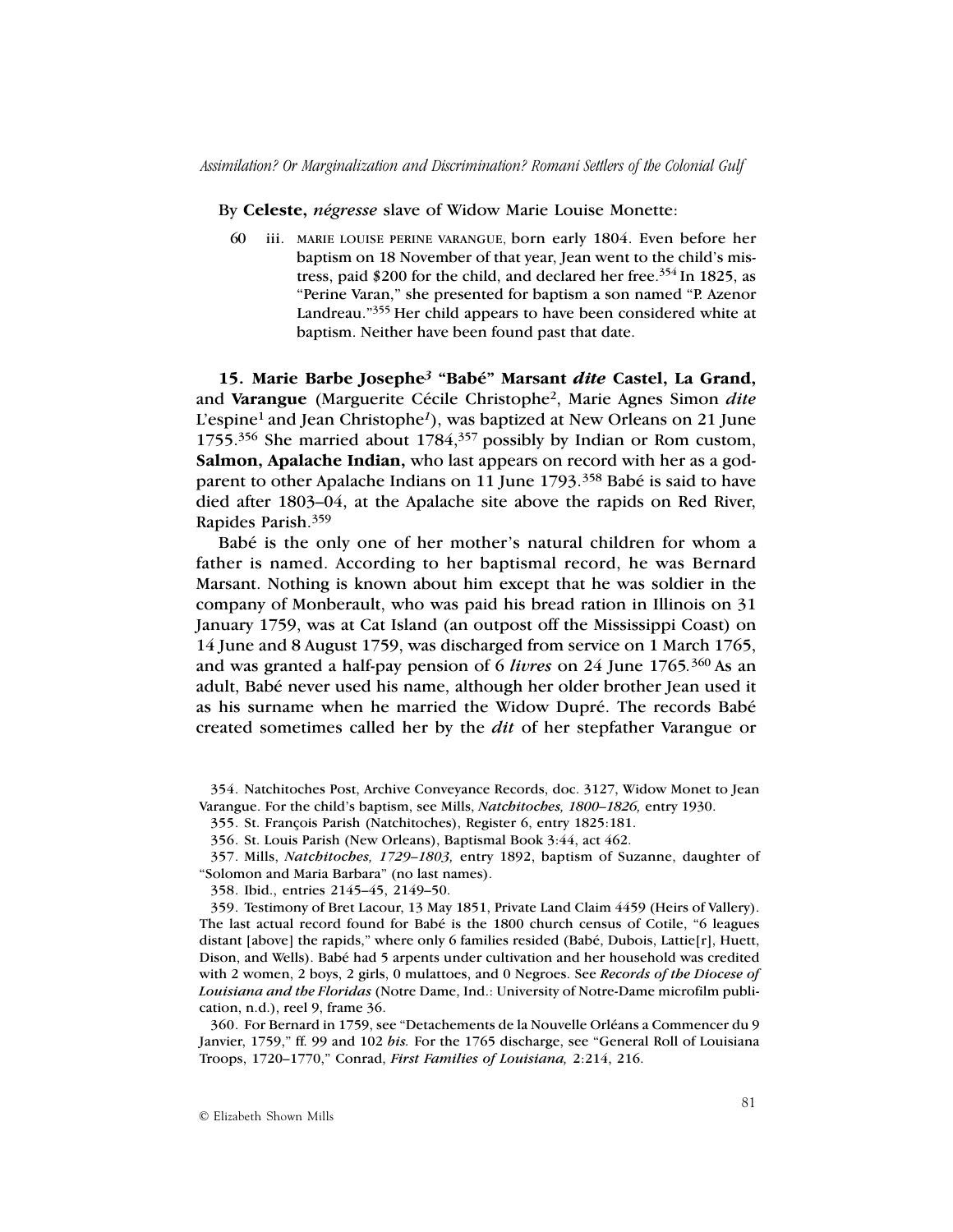the surname of her mother's first husband, Castel—although she would come to be widely known as simply Madame Babé. The *dite* La Grande was attributed to her in her fifties, just once, by her son; its literal translation suggests that, as she aged, she was of impressive girth. $361$ 

As a young woman, Babé distinguished herself as the only free woman along Red River to be legally charged with prostitution—in her case, not once but twice. In the first instance, after failing to corral the teenaged girl, Commandant Layssard of Rapides bluntly declared to the governor that she was "a prostitute to Indians, Whites and passers-by."362 His efforts to squelch her "scandalous commerce" with the bachelor Antoine Riché of Natchitoches, an employee of the Melmies vacherie at Rapides, prompted the couple to elope into the woods for a three-month hunting trip, after which Layssard sent both Babé and her mother to New Orleans for "correction." Babé returned pregnant, and the timing of the child who was enumerated with her on the 1773 census suggests the conception occurred at New Orleans.

After a relatively quiet five years, Babé bore twins, then left with them for Natchitoches in the summer of 1778, to work as a wet nurse for the family of the prosperous frontier merchant, Joseph Armand. Their families had long known each other—Mme. Armand's father, the New Orleans tavernkeeper Le Gros *dit* La Tendresse, had served as godfather to both Babé's sister Françoise at New Orleans and a child of Babé's Aunt Jacqueline at Mobile. However, the Armands did not supply a home for Babé. Therein lay the root of the girl's new problem.

The man with whom Babé lodged at Natchitoches mounted a spirited offense against the crusading priest who branded Babé anew with the charge of prostitution.363 Jean Jacques David, a bachelor shopkeeper and tobacco manufacturer, declared that in all the while she had "rented a room" from him, he had never found anything in her conduct to warrant the "frenzied censure" of the priest. Invoking his "parental regard" for Babé and his love for God, as well as her "extreme poverty" and his friendship with her employer, he called the aspersions against her "false, odious, and at the same time absurd."

363. Natchitoches Colonial Archives, doc. 1308, Rex vs. Babet Varange et al.

<sup>361.</sup> Mills, *Natchitoches, 1729–1803,* entries 90–91.

<sup>362.</sup> Leg. 188-c, Cuban Papers. James Michel Hilton is thanked for providing this document. Layssard's offspring also consorted with the Indians, albeit his *male* offspring rather than female. Needless to say, male dalliances were socially and legally tolerated, while comparable behavior by females was vehemently censured. For Layssard dalliances, as an example, see the baptism of a "natural" child born to Nanette, Indian, and André Maraffret Layssard in Mills, *Natchitoches, 1800–1826,* entry 657.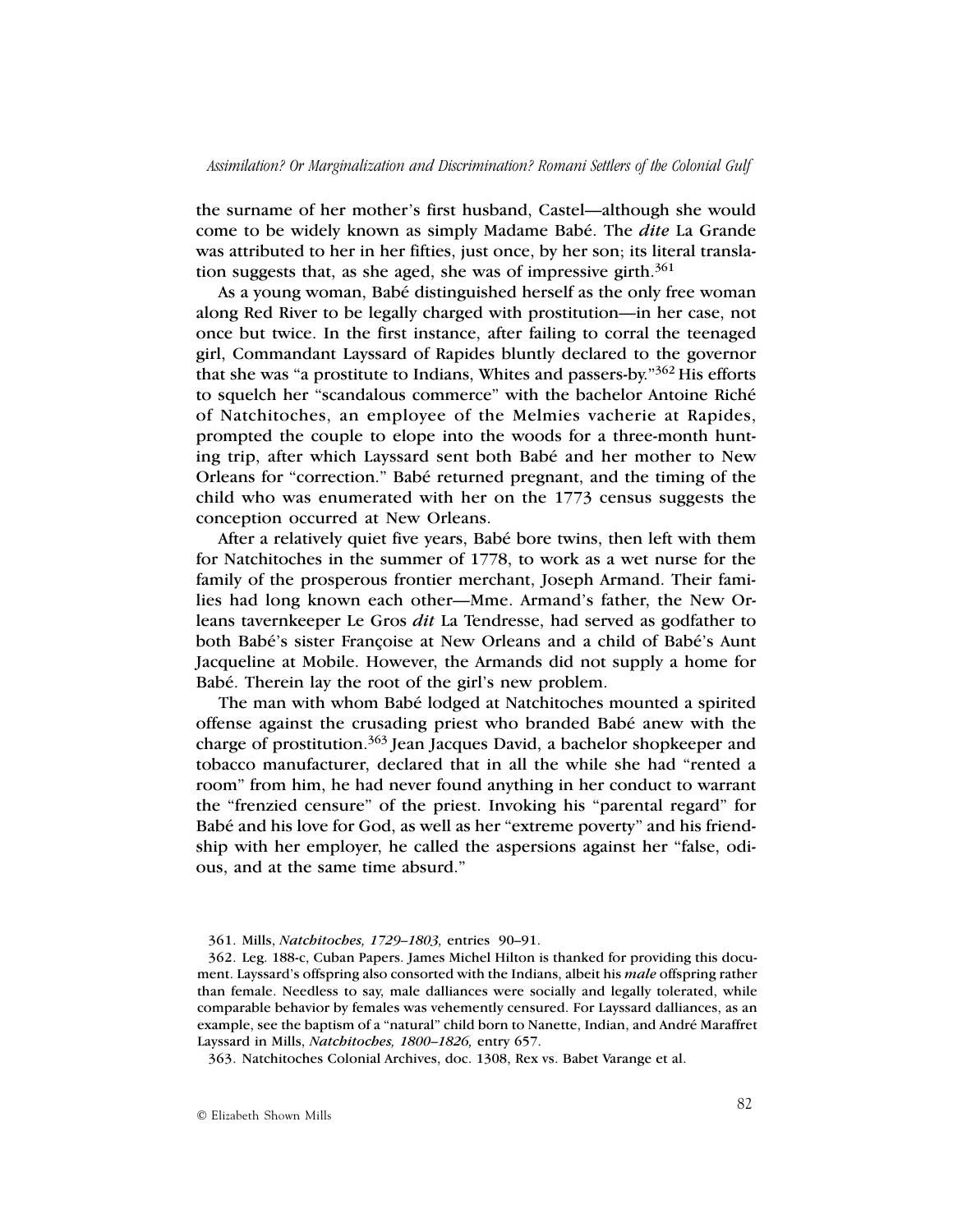Babé's brother Jean began her defense in a somewhat more-subdued vein. "If La Varangue had failed at her state of girlhood," he swore, "it was not from a delight in libertinage or the rewards coming from prostitution, which she has never practiced." Calling for a tribunal to see if his sister merited that charge, he added that "her conduct, after her unfortunate weakness [a concession to the undeniable fact that she was an unmarried, nursing mother], has been regular, the same as the people near whom she has lived and now lives." Asserting that "public prostitution creates scandalous notoriety" and that "the unfortunate conduct" of his sister had never been public, he joined David in branding Quintanilla's charges as "unchristian" and referred obliquely to a "wild, vindictive, and unjust visit" the priest had made while Babé was working as a wet nurse for the Armands. The priest had found her in bed with nothing more than a fever. Extant records at the post do not reflect the specific outcome of the case, but Babé has not been found thereafter in the records of that post.

Possibly, as with a number of other criminal charges in that jurisdiction, Babé's case was sent to New Orleans for resolution. While the Spanish priest was clearly a firebrand, his accusations usually had substance. His difficulty was that both his vocabulary and his intolerances differed from those of his flock. In the one other case in which he charged a woman (that one a slave) with being a "public prostitute," the woman lived in concubinage with a white bachelor by whom she bore ten multiracial children.364 Quintanilla apparently defined *public* prostitution as female participation in an unsanctioned relationship that was "public knowledge," not as one in which a woman made herself "available to the public" for pay.365

Those who knew Babé in her last years would later report that "Madame Babé often told [them] that one of the Indian men was her husband and the father of her children." Paternity can be documented for one child only. When her daughter Susanne was born in 1785, the infant was baptized as "daughter of Solomon and Maria Barbara."366 The 1788 census of the Rapides post enumerates "Salmon, Indian resident" with "Babet, his wife," and her twins Baptiste and Jacques.<sup>367</sup> Both of the boys are tallied as "Indian males." Whether Salmon was their father is debat-

<sup>364.</sup> That interracial relationship is also the core of the present writer's historical novel, *Isle of Canes* (Provo, Utah: Ancestry, 2004).

<sup>365.</sup> For Luis de Quintanilla's concerted efforts to reform the post of Natchitoches, see Mills, "Quintanilla's Crusade," 277–302.

<sup>366.</sup> Mills, *Natchitoches, 1729–1803,* entry 1892.

<sup>367.</sup> 1788 census of Rapides, leg. 201, Cuban Papers.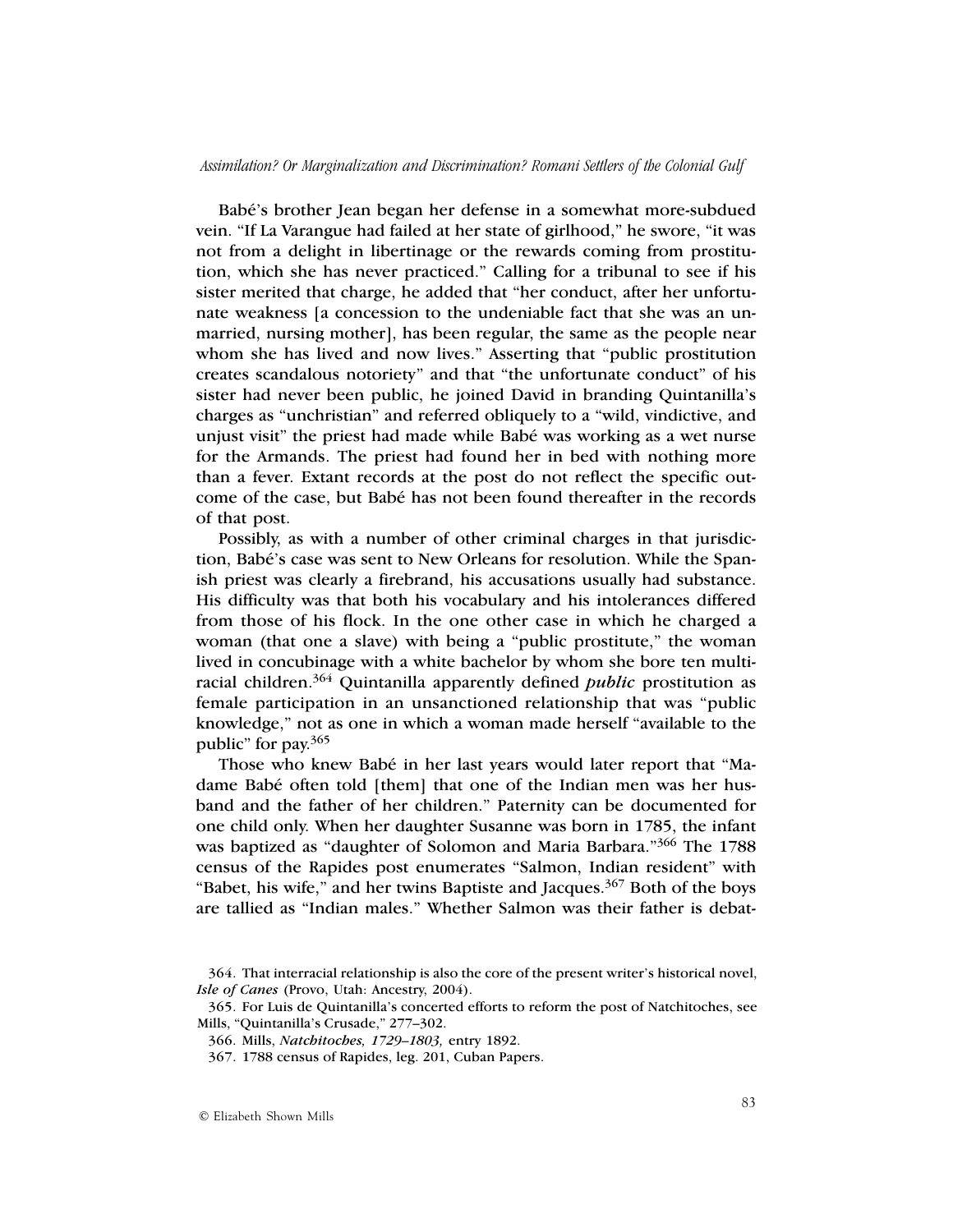able. At baptism, the infants were named Jacques *Vallery* and Jean Baptiste *Vallery.*368 Vallery would be their surname throughout their lives, with only two exceptions: the 1794 militia roll compiled by Capt. Layssard listed them as Jacques Babé and Jean Baptiste Babé;<sup>369</sup> and the 1810 U.S. census by the Anglo newcomer, R. Claiborne, renders Jean Baptiste's name as "Bte Babby."370 Vallery would be the name carried down by all male offspring. When Babé's first grandchildren were baptized in 1804, Louisiana's church policy required the naming of grandparents as well as parents. In both entries, the children's father, Baptiste Vallery, identified his mother as "Marie Barbe *La Grand*" and declared his own father's identity as unknown.371 Only Susanne, whose baptismal record identifies her as Salmon's daughter, would use *Salmon* as a surname. One final piece of evidence also bears on the parentage of Babé's twin sons. As discussed subsequently in this paper, Baptiste's adversaries in later land cases made much of the dark color of his half-sister Susanne Salmon, his wife María Torres, and his brother-in-law José María Torres who had married Susanne—but they did not do so for Baptiste Vallery. The impression left is that Baptiste's color was essentially their own.

Marie Barbe Josephe Marsant *dite* Castel, La Grand, and Varangue bore only four known children.

## By an **unknown father**:

- 61 i. MARIE<sup>4</sup>, aged one month when the 1773 census was taken of the Rapides post; she does not appear to have lived long enough for a priest to visit their outpost and perform a baptism.<sup>372</sup>
- 62 ii. JEAN BAPTISTE VALLERY, a twin, born 17 January 1777, apparently at Natchitoches, where he was baptized 19 January, as godchild of Jean Baptiste Derbanne (first cousin of Marie who married Jean Varangue) and Derbanne's free spirited fiancée, Marie Felicité Dupain (a young woman of prominence whom Derbanne left at the altar a few months later, upon learning that she was pregnant by a son of the Armands).373 On 12 January 1801 Baptiste married at

368. Mills, *Natchitoches, 1729–1803,* entries 1704–05. Salmon is enumerated on a contemporary census as a single man in the Apalache tribe; see Census of the Apalaches, Rapides, August 1774, leg. 189, folio 1108, Cuban Papers.

- 369. 1794 militia roll of Rapides, leg. 215-b, folio 379, Cuban Papers
- 370. 1810 U.S. Census, Rapides Parish, p. 276.

373. Mills, *Natchitoches, 1729–1803,* entries 1704–1705 (Castel), 1738 and 1754 (Armand), 1037 (Derbanne-Dupain), 1044 (Armand-Dupain). It was likely Marie Felicité Dupain whose infant Babé was nursing while she lodged with David. Marie Felicité's child was born in February 1778 and was baptized a "natural" child fathered by Jean Baptiste Armand. She married Armand in June 1778, soon after Babé began her employment for the

<sup>371.</sup> Mills, *Natchitoches, 1800–1826,* entries 89–90.

<sup>372.</sup> 1773 census of Rapides, leg. 189-1, Cuban Papers.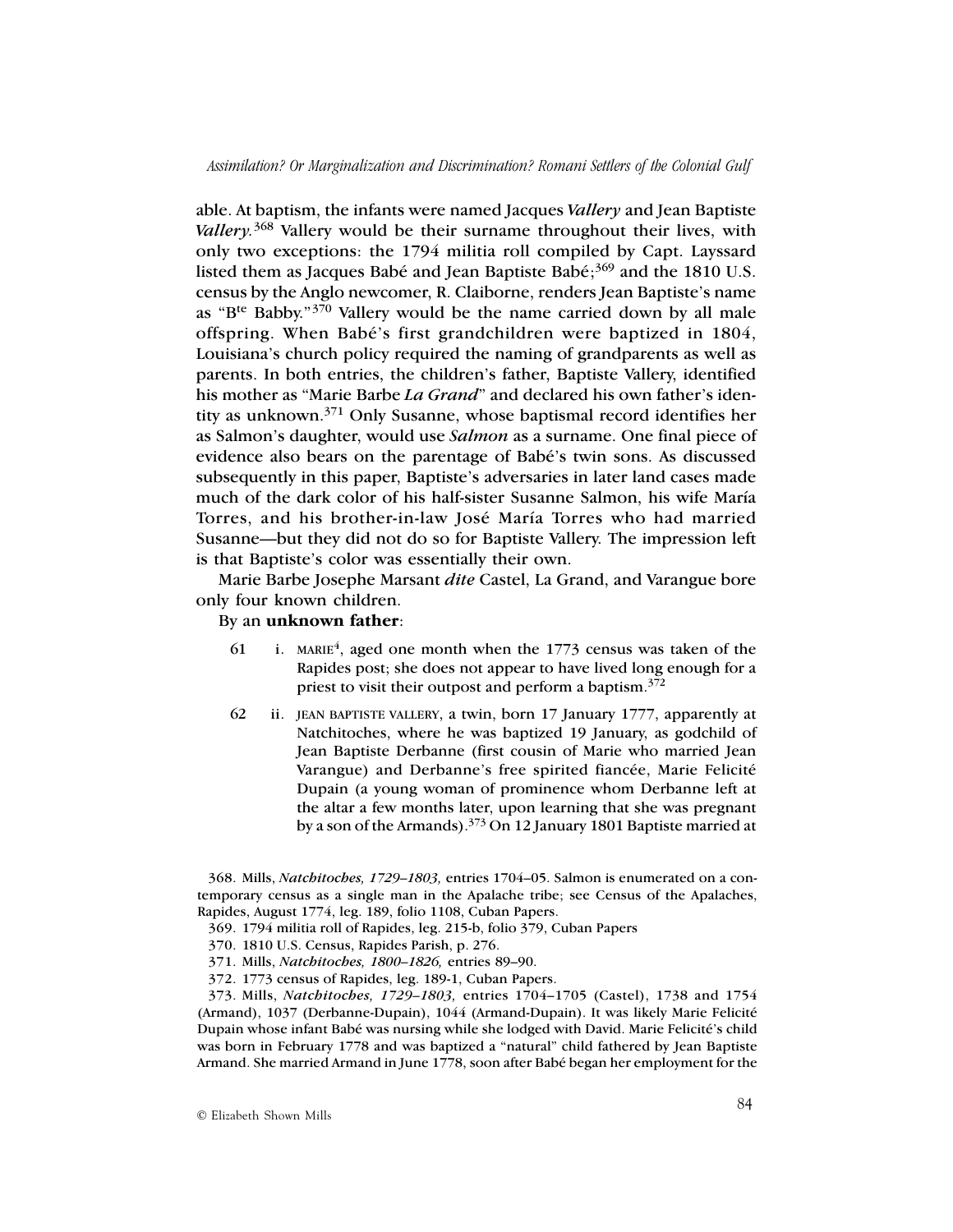Cotile, in Rapides Parish, the Indio-Spanish MARIE DE L'ASCENSIÓN TORRES,  $374$  whose family had settled a farm adjacent to the tribe in the 1770s. As an adult, Baptiste stayed attached to the Apalache tribe. He died there, apparently in mid-to-late 1813.<sup>375</sup> Acquaintances would later testify that he and his mother lived in separate houses on their farm, adjacent to the Torres, who owned the farm abutting the tribal lands.

Baptiste Vallery's decision to stay rooted in the place where he grew up would heavily cost him and his offspring, as subsequently discussed. A faithful Catholic in spite of the fact that their remote area had no priest, Baptiste presented his children for baptism whenever a priest passed on the river; and his family served frequently as godparents to the Christianized Apalache.376 His offspring remained in the area along the Rapides-Natchitoches parish line, intermarrying with the old French families as well as Spanish and "Anglo" American newcomers.377 Baptiste's son François, aged forty-five in 1850, carried forward at least one trait of his cultural heritage; his occupation is given on the census of that year as *fiddler.*<sup>378</sup>

63 iii. JACQUES VALLERY, a twin, born 17 January 1777 and baptized 19 January with Joseph Dupré and Marie Anne "Deroy" (likely Mme. José Torres) as his godparents.379 At twenty-one, Jacques left the tribal environment and settled a few miles upriver in Natchitoches Parish (Township 6, Range 5). He is last on record in September 1813 and July 1814, when he sold his farm in two parcels. The first tract, "640 acres or 750 arpents," went to the surveyor Joseph Irvin for \$450.

Armands; and on 10 February 1779 Felicité bore another child to Armand. If she were nursing her own child, a second delivery within twelve months would have been unlikely. 374. Ibid., entry 3447.

375. On 14 December 1813, one Louis Procelle testified for María before the U.S. Land Office examiners, stating that María "Taurus" (née Vallery) was a widow; *American State Papers: Public Lands,* 3:201. On 3 July 1815, the couple's last two children were baptized with problematic birth dates reported for them: 1 January 181*3* and 22 May 181*3* [1814?]; see Mills, *Natchitoches, 1800–1826,* entries 598–99.

376. For appearances of Baptiste Vallery, José Torres, and their wives and children as godparents to Indians, white neighbors, and the child of a slave that the widow owned, see Mills, *Natchitoches, 1800–1826,* entries 598–99, 634, 652, 656, 660, 669, 2081, 2477, and 2892.

377. An immensely valuable genealogical chart of Torres-Vallery descendants appears in the succession of José María Torres that was reopened in the late 1890s to settle an old land claim; see Natchitoches Parish Successions (original packets), no. 2347, "Joseph Taurus."

378. 1850 U.S. cesus, Natchitoches Parish, population schedule, p. 62, dwelling and family 1125 (Francois "Valere"). The identity of François's immediate neighbors on that census suggests that his locus may have been the multiracial community reported to Olmsted in the 1850s; they included Jacques Vercher (French) on one side and, on the other, Manuel Metoyer, Sévère Monet, and Louis Balthazar, all three of whom belonged to Cane River's famed *Créole of color* community and no connection to the Romani clan.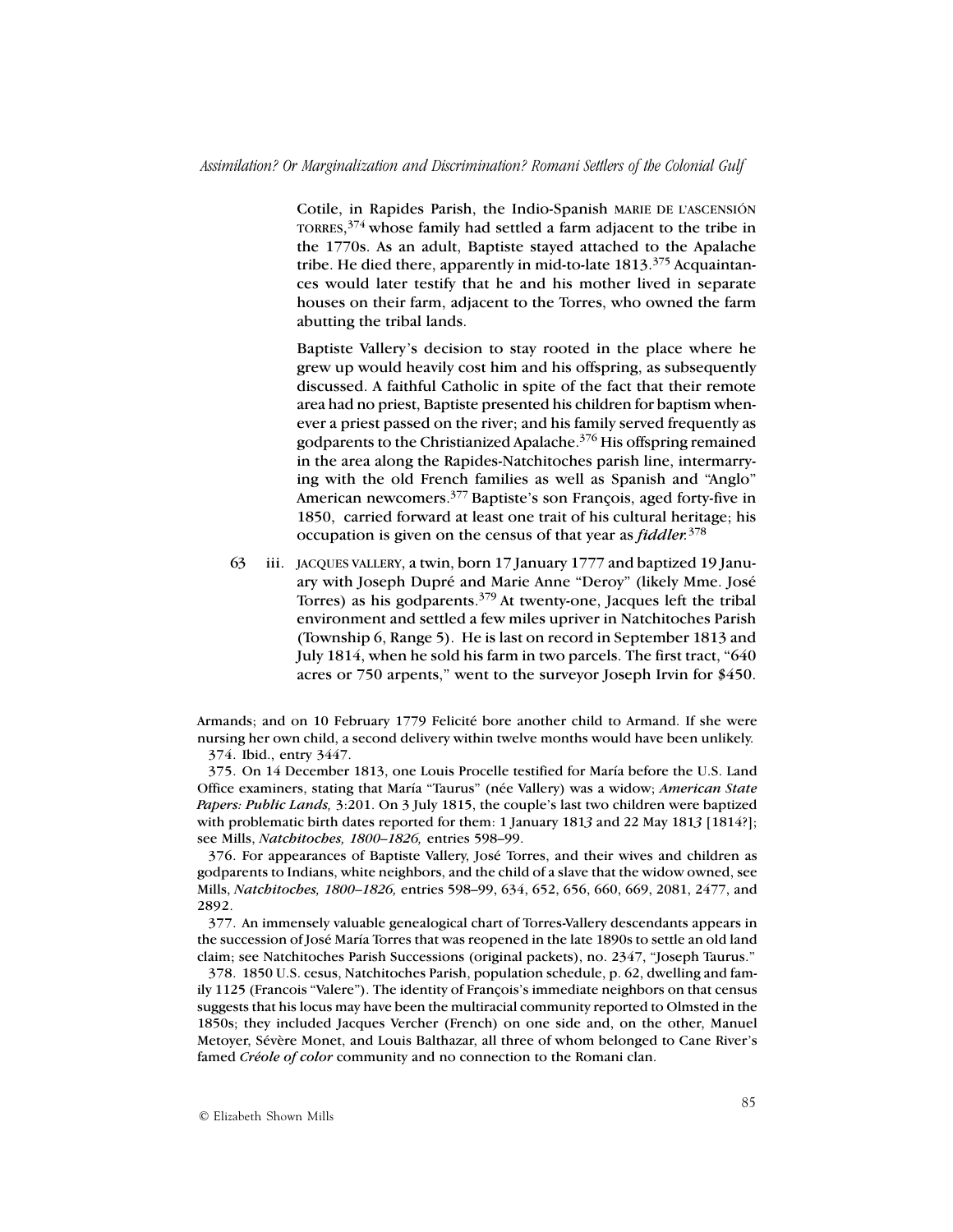The identity of its purchaser attests that the land was prime acreage; Irvin, like most U.S. surveyors, was a speculator who used his post to identify the best tracts that could be bought at bargain prices. Jacques also sold another five arpents on each bank of Red River, by whatever depth it carried, to the Cane River notary, Jean Pierre Marie Du Bois.<sup>380</sup>

Jacques, like his half-Indian cousin Celestin Vincent, disappears from Red River's records. The 1840 census of New Orleans presents a possibility for their fate. In the third municipality, amid multiple families of the surname Jean Louis, Bernard, Cadot, Cordier, Ferrand, Mazange, Tirado, Wiltz, and other kin and associates of Jacques's mother and grandmother, appear two adjacent households: Jacques Valery and V<sup>ve</sup> [Widow] Celestin. Both families are tallied as free people of color by the French Créole census taker. The heads of both families are fifty-five or older, as Jacques and Celestin (or Celestin's widow) would have been in that year.<sup>381</sup>

### By **Salmon, Apalache Indian**, Babé had one known child:

64 iv. SUSANNE "SUSETTE" SALMON, born in February 1785 and baptized 3 January 1786.<sup>382</sup> About 1800, she married José María Torres,<sup>383</sup> the man introduced as "Joseph Maritaurus" by the witness accounts that began this paper. Her death apparently occurred before 1835, judging from the various testimony presented in the Vallery-Torres land cases discussed below. Four generations of her offspring are identified in the succession of her father-in-law, José Torres, which was reopened in the late 1890s to settle an outstanding land float.<sup>384</sup> Most married Anglo-American migrants to the region. None are known to have married free people of color.

#### 379. Mills, *Natchitoches, 1729–1803*, entry 1705.

380. Natchitoches Parish, Deed Book 3: 129–30, 288. *American State Papers: Public Lands,* 3:198. Shortly prior to this (on 27 October 1812), Jacques served with Marie Angelle Baudouin (Baudoin) as godparent to a child of Manuel Derbanne and wife Marguerite Denis of Natchitoches, when a priest from Mansura passed through the Cotile area; see St. Paul Parish (Mansura), Baptismal Book 2:98.

381. 1840 U.S. Census, Orleans Parish, New Orleans, District 3, folio 184; see also several pages before and after for the neighborhood. Their entire neighborhood seems to be missing on the 1830 census, and no Jacques Vallery seems to have been enumerated anywhere in the state in 1850.

382. Mills, *Natchitoches, 1729–1803,* entry 1892.

383. All of her children were identified by the Natchitoches priest as legitimate when they were baptized. The 1800–02 period in which the union occurred is one for which a major gap exists in the sacramental registers at Natchitoches. Marriages for all the Torres siblings appear before and after the gap, attesting the Torres family's commitment to "regular" unions sanctioned by the church.

384. Natchitoches Parish Successions (original packets), "Joseph Taurus," no. 2347. Very little is known yet about this man who was Susanne's father-in-law. The earliest records for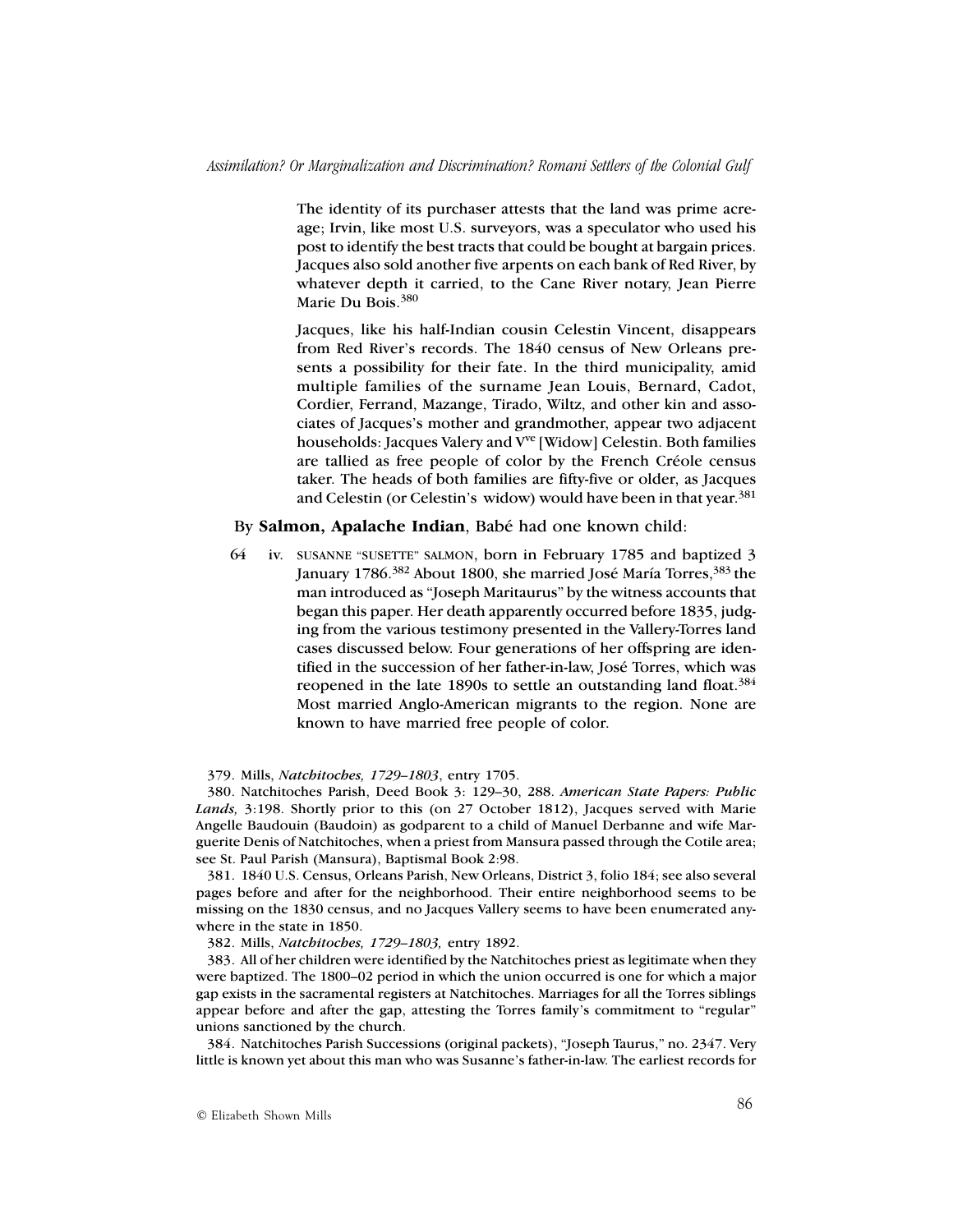Litigation on the rich prairie land settled by Cécile, Babé, and their Vallery-Torres offspring would continue for generations.<sup>385</sup>Anglo-American representatives of those who claimed to have purchased their tracts in 1803 did not rest their case on the legality of the purchase so much as on a denigration of the family's rights and social status. Painting adversaries as "a pack of knaves," as the opposition did, is a time-honored legal tactic for all classes of people; but the overriding themes of the opposition in these cases were *color* and *morés.*

Witnesses were regularly questioned about ethnicity in their testimony, but the emphasis of the Anglo newcomers was markedly different from that of the old French witnesses. Four consecutive depositions on 4 January 1854 clearly make that point. Austin Burgess, an overseer for the Anglo judge who controlled the Vallery-Torres land in the 1820s, asserted, "Mauritaurus [José María Torres] was very dark and like an Indian and told deponent that his parents were Mexican. ... Mrs. Vallery [Torres's sister] also was dark and resembled a Mexican very much ... Mauritaurus [said] his wife [Susanne Salmon, Vallery's sister] was an Apalachi Indian woman." James Bryant, who claimed to know the family in the 1820s, added, "Maritau [*sic*] looked like a Mexican, but spoke English." However, neither of them used a similar description for Baptiste Vallery. Given their efforts to denigrate the Vallery-Torres claims on the basis of race,

385. As a beginning point for this protracted litigation, see "Claim Papers, Section 60, T5N R3W, Louisiana Meridian," State of Louisiana, Division of State Lands, Baton Rouge; and the previously cited Private Land Claim files 1907 (Joseph Gillard), 4438 (Joseph Taurus), 4458 (J. B. Vallery and Joseph Maritauras), 4459 (Reps. of the Heirs of John B. Vallery), and 4460 (Mary Vallery and Joseph Maritauras); RG 49, National Archives. Beyond that, several legal suits pursued in Louisiana's superior courts address the issue, particularly *Martin* v. *Johnson,* 5 Martin (O.S.), 655 (1818); *Maes* v. *Gillard's Heirs,* 7 Martin (N.S.) 314 (1828); and *Mathews* v. *Compton,* 3 La. 128 (1828).

him connect him to the St. Denis family. For example, the settlement of the succession of Louis de St. Denis *fils* in the 1780s includes the sum of 113 livres, 18 sols "payable to the one called Joseph Torres," engaged by the [St. Denis] heirs to tend their cattle. See undated document no. 573, Melrose Collection, NSU. In Doc. 575, Melrose Collection, dated 30 March 1780, the natal family of St. Denis (Louis DeBlanc, Mde. Marie de St. Denis, and Mlle. Felicité de Mézières, filed an affidavit saying that they had hired "the one named José de Tores, Espagniol," on 15 August 1778 at the rate of six *escalins* per day. A Spanish-language note in this file, apparently written and signed by Torres himself, renders his name as *Juan* Joseph *de* Torres. If this is indeed written in his own hand, then his literacy is notable for a colonial Spaniard of his occupational class. Torres was likely the unnamed "Spaniard" hired by Cane River's legendary freed slave Marie Thérèse Coincoin in the 1795–1806 period to tend her *vacherie* on Old River; see affidavit of Pierre Coinquoin for Marie Thérèsa, file "OPEL:May 1794," Opelousas Notarial Records, Louisiana State Archives.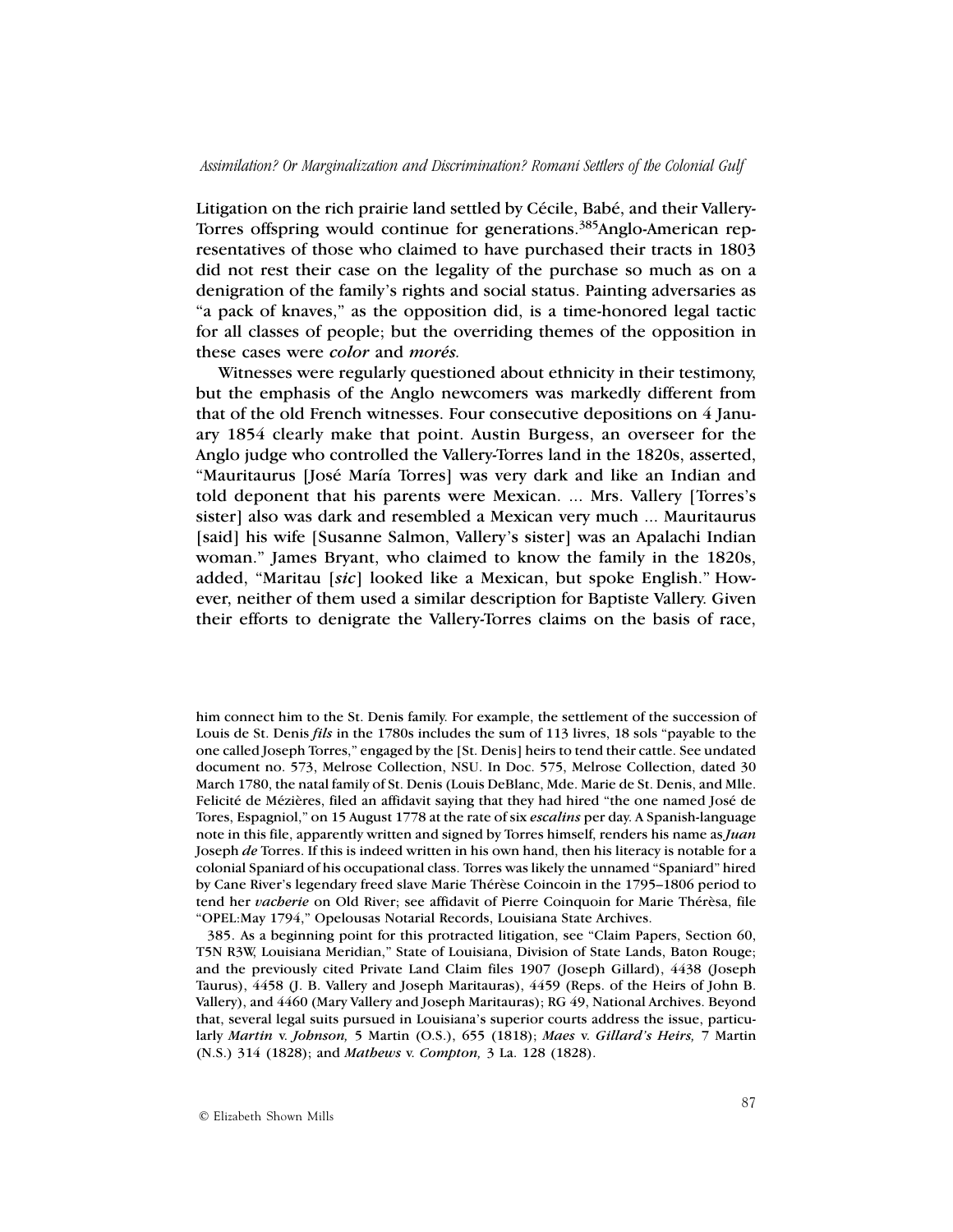their skirting the issue of Baptiste's coloring suggests that Baptiste was as light-skinned as his detractors.<sup>386</sup>

By contrast, the two prominent French witnesses called to testify that day, Bret Lacour and Auguste Baillio, saw only one ethnic issue worth noting: "Madame Babé was what is called an Egyptian."<sup>387</sup> The primary spokesman for the Anglo-American claimants, attorney J. Kingsbury Elgee of Alexandria, hammered the racial issue over and again, repeatedly characterizing Babé's offspring as "Indians who were likely to vacate the land" and "half-breed Mexicans and Indians" who now "audaciously" appear in "*our* court." His agitation culminated with the ultimate charge possible, one even he did not support with evidence: "The present plaintiff under this last claim [Vallery] is a Negro woman!"388 The exclamation point was his.

Although both Baptiste and Susanne had legally married the Torres siblings, opposing attorneys were anything but subtle in their attempts to portray the unions as illicit. Speaking of Susanne's husband, Elgee wrote, "Jose Marie Taurus ... *took for his wife* a daughter of the Apalache Indian and the Gipsy woman." For Baptiste, his denigration carried a slight concession, "Vallery had married or *had for a wife* a sister of Taurus." Curiously, his assessment of the qualities of different ethnic minorities seemed to rank the "Gypsy" higher than the Rom-Indian-Mexican mélange. Again speaking of Baptiste Vallery, he reported a rumor that Vallery had abandoned his own land at Cotile and had removed to the

386. All four of the 4 January 1854 depositions, taken before Gwin Harris, a Rapides Parish justice of the peace, appear in "Claim Papers, Section 60." Other depositions taken from Burgess and from Vallery's neighbor Valentine Du Bois on 7 May 1851 show the same marked difference toward race. Burgess's descriptions of the Vallerys and the Torres family members was much the same as those expressed above. The French Du Bois, who had been in the neighborhood for fifty or so years, ignored physical descriptions of the Vallerys and focused on the issue of land ownership.

Regarding possible bias on the part of Bret Lacour: *Lacour* is a name prominently carried by free people of color on Red River and its earlier channel, now the Cane. Therefore, a discussion of his attitude toward issues of color should note that he bore absolutely no relationship to the Cane River family. Bret Lacour stemmed from the Natchez–Pointe Coupée family sired by Nicolas La Cour who immigrated in 1720 as a worker for the Ste. Catherine Concession at Natchez (see Conrad, *First Families,* 1:113). The Cane River *créoles* of color surnamed Lacour were actually *Le Courts,* descending from the noble lieutenant Joseph Le Court des Presle who was dispatched to Natchitoches in the 1740s. Nonetheless Bret Lacour obviously knew the Vallerys better than he implied; the 1850 census places him just seven houses from Baptiste Vallery's son Marcel; see 1850 U.S. census, Rapides Parish, pop. sch., pp. 44–45, family/dwelling 30/34 and 37/42.

387. Testimony of Bret Lacour, 4 January 1854.

388. See, for example, Elgee to U.S Land Office, 10 April 1847 and 5 January 1854.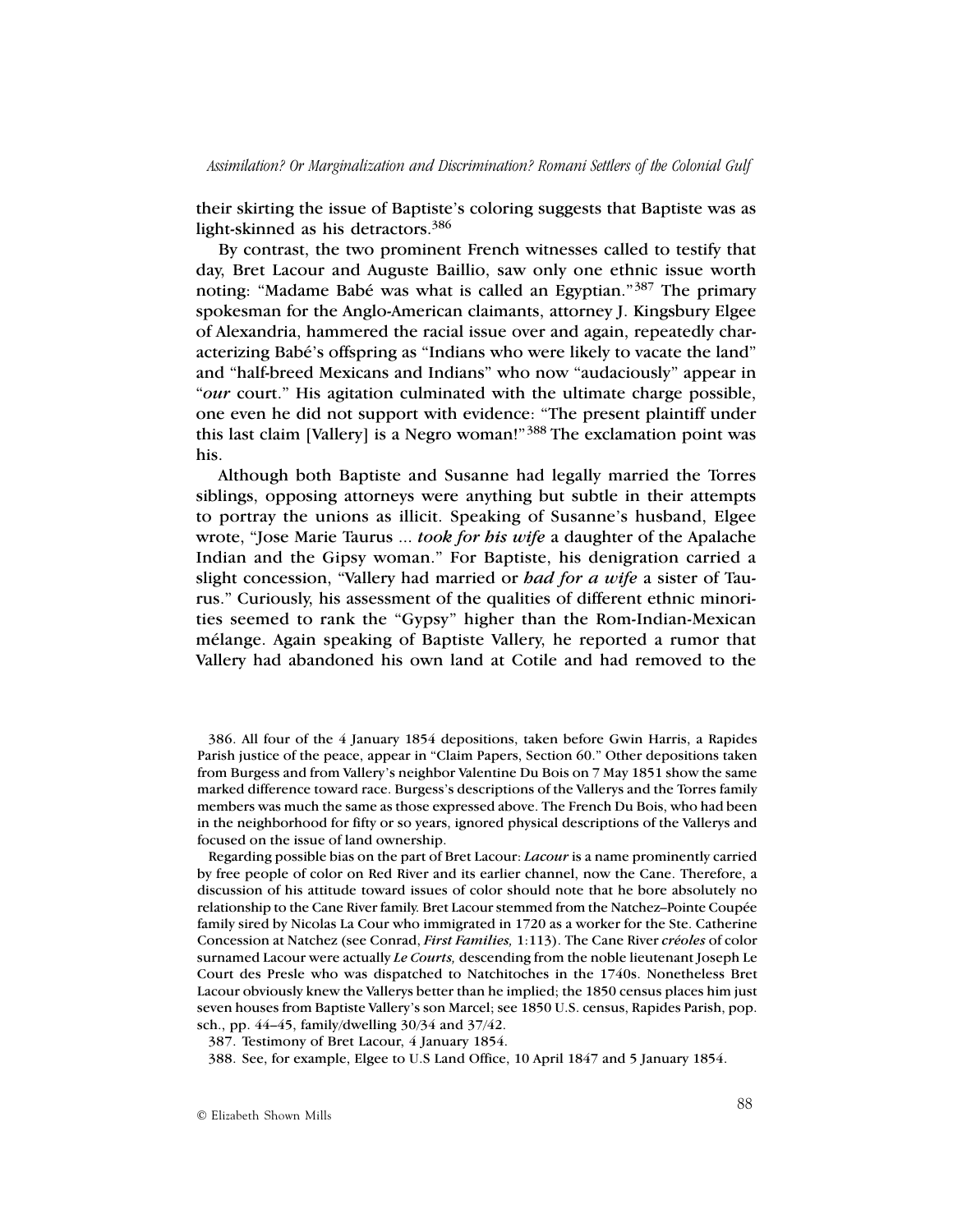Indian village to be near his Torres mother-in-law, gratuitously adding, "perhaps with th*e more enlightened views of civilizing* [*them*]." <sup>389</sup>

Fifty-four years after their land was taken by Anglo-American newcomers, Babé's offspring won their contest. Before the land office and the appeals courts, the issue was not color, culture, caste, or morés—just the legality of the title. While the Anglo claims rested upon several alleged purchases of the land from "the tribes," the facts were not so simple. Babé, her Vallery son, her Torres son-in-law, and Torres's parents held land separate from those tribes, but their land was adjacent to the prairie settled by the Apalache tribe and they suffered by association.

Among the many legal bones of contention, one was repeatedly gnawed. The Apalache had, for strength of numbers, allowed several other dwindling bands to settle among them. At the turn of the eighteenthnineteenth century, the chief of one of these, the Tensas, was extended credit by a pair of newly arrived Anglo-American merchants, Alexander Miller and William Fulton. When the debt grew sufficiently large, the merchants pressed the Tensas chief to clear it by "selling" them the prairie that the Indians occupied. Considering that the indebted Tensas chief had no authority over the Apalache land, Miller and Fulton wrote into the record that the Tensas chief had been "verbally authorized" by the Apalache chief, who was not actually present to confirm his alleged consent.<sup>390</sup>

Upon the basis of that deed, Miller and Fulton lay claim not only to the Indian village, but to the adjacent land of Babé, Baptiste Vallery, and the Torres family—some sixty-thousand acres in all. The Apalache were said to be "angry" and "hostile" and refused to move. Fearing them, Miller

Records in these two land cases are clarified by materials created by the Red River Indian Agency between 1824 and 1830. See *Letters Received by the Office of Indian Affairs, 1824–1881,* microfilm publication M234 (Washington: National Archives, n.d.), roll 727. Particularly revealing is the sophistry of Judge Isaac Baldwin, who claimed the Vallery and Torres land "by right of purchase" from the firm Miller & Fulton. Baldwin's six-point argument was (*a*) Indians have no rights as individuals and cannot by law institute a suit; (*b*) Indians have no rights except as a nation; (*c*) a nation cannot be a plaintiff in any court of law; (*d*) a nation whose national character has been injured by an individual of another nation must claim for redress from the government of that other nation; (*e*) Indians cannot take this course of action in a land controversy because the United States does not recognize them as proprietors of any soil; Indians are merely tenants of their land at the sufferance of the U.S.; therefore (*f*) the Apalache Indians have no case against him. See Isaac Baldwin to the Hon. Josiah S. Johnston, Alexandria, 18 December 1826, in *Letters Received*.

<sup>389.</sup> Ibid.

<sup>390.</sup> In 1814, three members of the Apalache testified before the U.S. Land Board (through their interpreter Louis De Ville, an offspring of the Rapides Roma) that Miller and Fulton had promised to pay an additional \$2,500 to the Apalache but that the tribe had never received "one picayune" of that sum. See *American State Papers: Public Lands,* 3:249.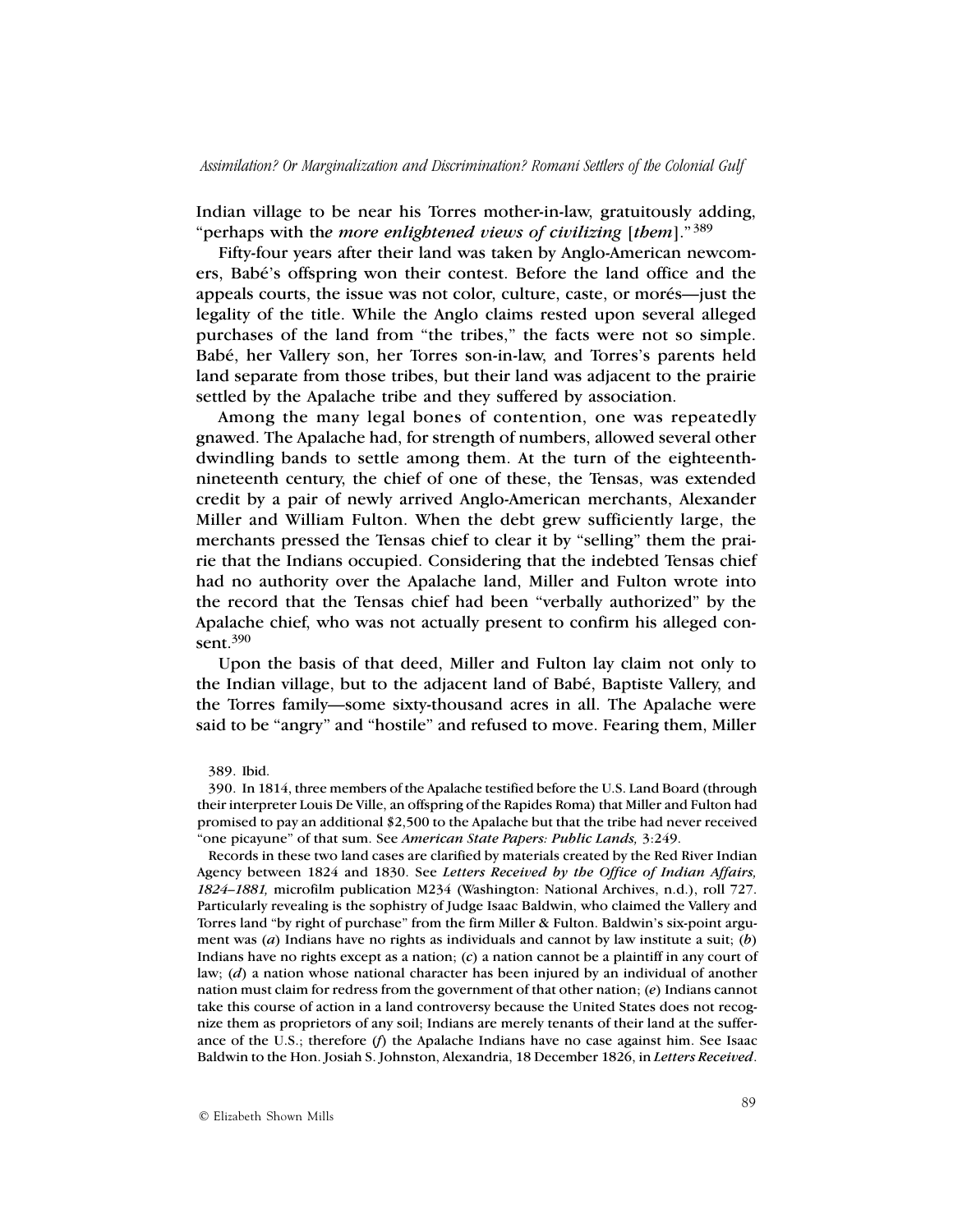and Fulton initially let the tribe stay in their cabins. However, the "civilized" Vallerys and their Torres in-laws did not generate the same apprehension. More than once, Miller and Fulton and those who held title under them (particularly Judge Isaac Baldwin) sent their slaves to burn out the Romani-Indian homesteads and drive off the occupants. After the first attack, Vallery attempted to make a living off the half of his land that lay across the river—apparently an unproductive site the Anglo-Americans did not want—but sold it and returned to his homestead outside the Apalache village. In late 1826, the judge sent another force of slaves said to be a hundred or so—to obliterate the Apalache settlement. Baptiste, by then, was dead. The Torres "hut" was demolished, and Torres was said to have "disappeared." As for the Indians, they refused to leave and Vallery's widow stayed with them. Ultimately, the "difficulty" was "terminated," in Elgee's language, when cholera hit the river in 1833 and "swept off nearly every Indian."391

Despite Elgee's assertion that the difficulty had been resolved by the extinction of the tribe, the issue would stay before the courts for another quarter century. Meanwhile, Elgee's attempt to paint the family as untutored "savages," is belied by other records. Baptiste's eldest son Marcel, for example, operated a relatively prosperous Red River trade in the 1830s– 50s, making frequent trips back to New Orleans to conduct business. Twice, in 1836, he purchased slaves there, paying \$600 for one and \$1000 for the other—roughly \$37,000 in modern currency. In 1839, amid a worldwide depression that saw rampant bank failures and personal suicides, Marcel purchased off the New Orleans auction block three families and two young men—a dozen slaves total—paying \$4900 in cash (over  $$100,000$  in modern currency).<sup>392</sup> Whatever his reason for the purchases (whether it be for personal use or for resale upriver), one must conclude that Marcel's life bore more resemblance to that of his accusers than to that of the "untutored savages" his kin were alleged to be.

The evidence in this web of claims and suits also reveals that the chicanery from which Babé's family suffered was in part a continuation of years of disrespect between this Romani family and local authorities. When Chief Louis of the Tensas 'sold' the Apalache land to Miller & Fulton, he was accompanied by a French interpreter who claimed to represent the

<sup>391.</sup> Elgee to U.S. Land Office, 10 April 1847 and 5 January 1854. Testimony of John Elam, 23 December 1826, Red River Indian Agency Records. The details in these three accounts are often contradictory. The summary in the text above reports the gist of them. 392. Acts of Theodore Seghers, Notary, Orleans Parish Notarial Archives, vol. 14, docs. 118 and 133, 2 and 8 March 1836; Orleans Parish Conveyance Book 26:216, 20 March 1839.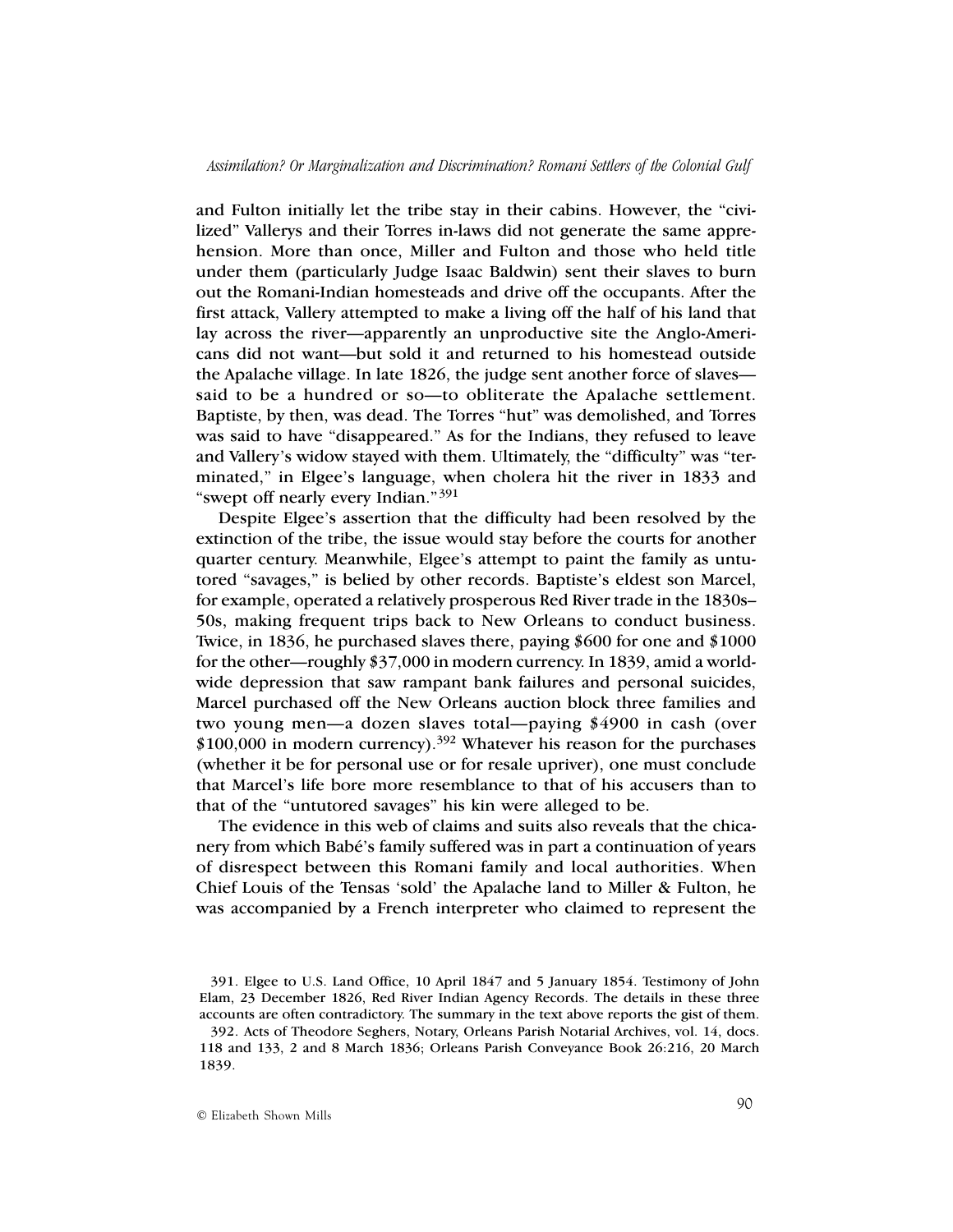Apalache chief—Valentine Layssard, son of the old commandant who had been Cécile and Babé's nemesis.393

## **CONCLUSION**

Modern genetic research suggests that *race* is more a visual concept than a biological one. Historical research attests that, above all, it has been an emotional perception—affected not just by color but also by the extent to which individuals comply with community values. Under the French and Spanish regimes in Louisiana, the marginalization suffered by some branches of this Romani family rested primarily upon their lifestyles. Those who most openly flaunted community morés—Cécile and her daughters Catherine (Widow La Forest of New Orleans) and Babé (on Red River)—never escaped the "Gypsy" label under which the family had been deported*.* Those who conformed to societal expectations—such as the Panquinettes of New Orleans, the La Prairies of Red River, and Ursulle (Mme. Rachal) of Cane River—enjoyed social acceptance and unchallenged legal rights.

Ironically, considering the extent to which history has deemed Louisiana to be *sans religion, sans justice, sans discipline, et sans ordre,*<sup>394</sup> the dominant factor differentiating Créole Louisiana's brand of discrimination from that of Anglo America appears to have been *morés* rather than *caste* or *wealth.* The South Carolina Supreme Court justice William Harper decreed in 1834 that being Negro or mulatto was not just a matter of being brown. Rather, a "man of worth [could] have the rank of a white man, while a vagabond of the same degree of blood should be confined to the inferior caste." <sup>395</sup>

The Anglos who settled Red River among Cécile's offspring also measured *worth* in terms of *wealth.* Françoise, widow of the Apalache Bissente, easily found an Anglo husband of the yeoman class because she had a financial stake on which he could build. The elite Anglos who followed— Judge Baldwin and his ilk—brought wealth with them, scorned the poorer population they found there, and used *color* as both justification and means to wrest property from others in order to expand their own fortunes.

<sup>393.</sup> See "Land Claim Papers," dated 1803–13, filmed between letters of 23 December 1826 and 24 November 1828, Red River Indian Agency Records.

<sup>394.</sup> This judgment of Louisiana was popularized in the late nineteenth century by the regional colorist George Washington Cable, an Anglo Presbyterian who abandoned New Orleans for New England soon after this judgment went to print; see *The Creoles of Louisiana* (New York: Charles Scribner's Sons, 1884), 25.

<sup>395.</sup> *State v. Cantey,* 1835 (2 Hill 614, S.C.).